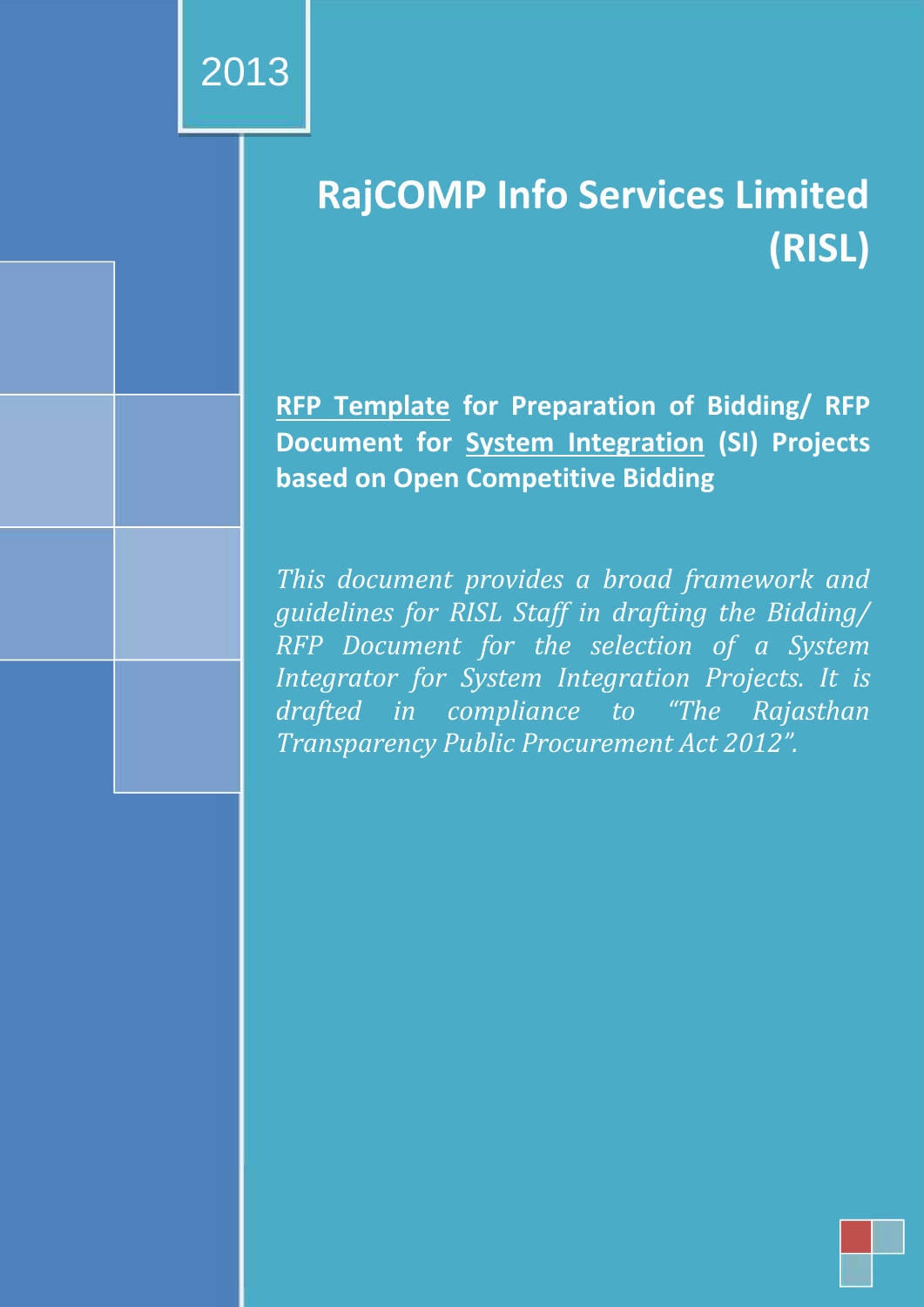

| <b>Overview</b> | RFP Template - Open Competitive Bidding, RISL                              |
|-----------------|----------------------------------------------------------------------------|
| <b>Document</b> | RFP Template for Preparation of Bidding document based on Open             |
| <b>Title</b>    | Competitive Bidding (Non eProc)                                            |
| <b>Document</b> | Draft                                                                      |
| <b>Status</b>   |                                                                            |
| <b>Abstract</b> | This document provides a broad framework and guidelines for RISL staff in  |
|                 | drafting the Bidding/RFP Document based on Open Competitive Bidding. It is |
|                 | based upon "The Rajasthan Transparency in Public Procurement Act 2012      |
|                 | (Act No. 21 of 2012" and the rules thereto.                                |

#### *Document Publication History*

| <b>Date</b> | <b>Author</b>                                                     | <b>Reviewer</b>                                  | <b>Remarks</b> |
|-------------|-------------------------------------------------------------------|--------------------------------------------------|----------------|
| 03/07/2013  | Shri. Sanjay Malhotra,<br><b>MD, RISL</b>                         | Shri. Sanjay Malhotra,<br><b>MD, RISL</b>        | Version 8.2    |
|             | Shri. Rajeev Gujral, Sr.<br>Project Officer (TPM),<br><b>SeMT</b> | Shri. Sandeep Dheer,<br>Director (Finance), RISL |                |

#### *Distribution*

| <b>Version</b> | <b>Name</b>                | <b>Location</b> |
|----------------|----------------------------|-----------------|
| <b>Final</b>   | <b>MD, RISL</b>            | RISL, Jaipur    |
|                | Director (Technical), RISL | RISL, Jaipur    |
|                | Director (Finance), RISL   | RISL, Jaipur    |
|                | All POICs, RISL            | RISL, Jaipur    |
|                | All Consultants, RISL      | RISL, Jaipur    |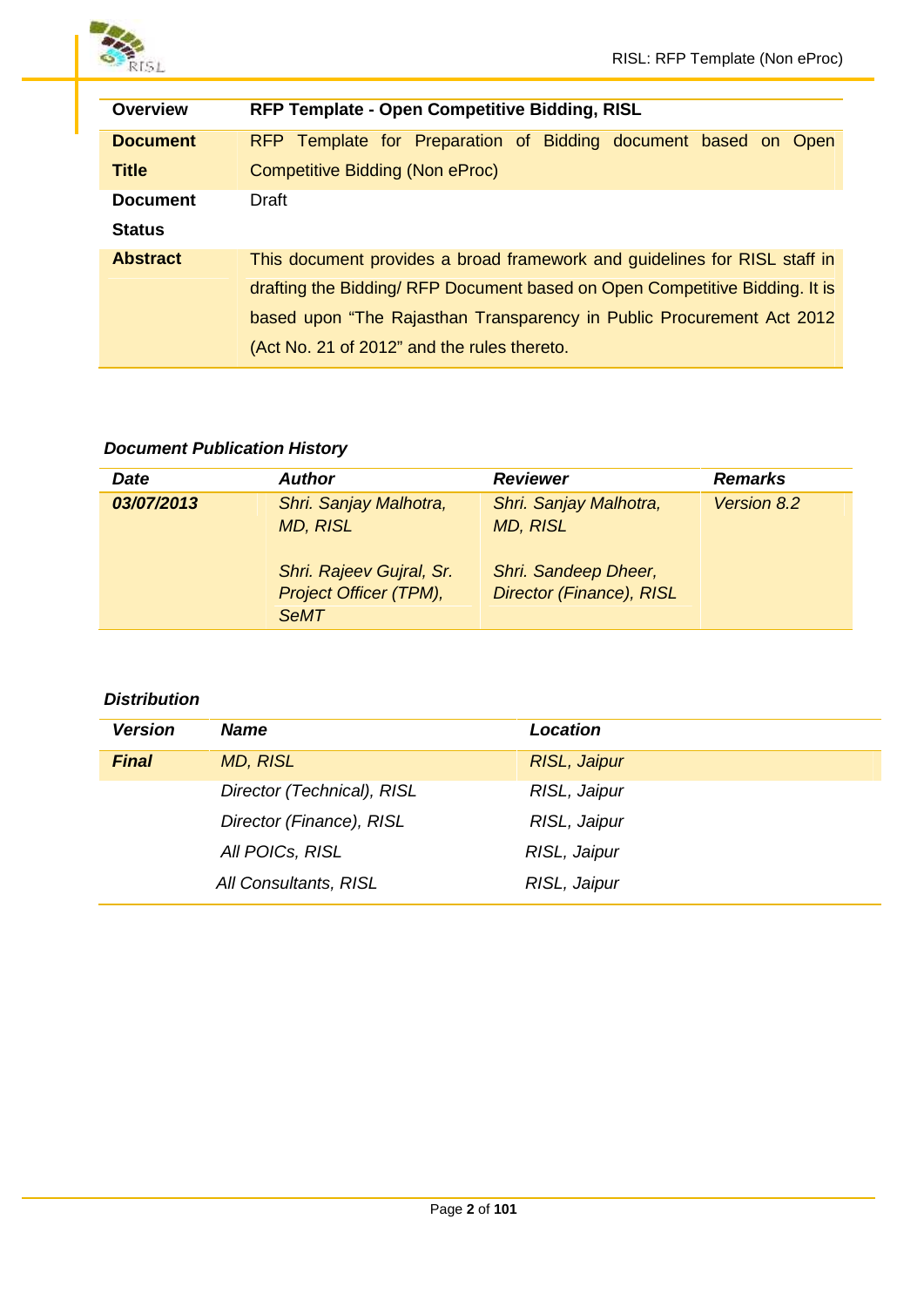

*This report (and any extract from it) is proposed for RISL use and may not be copied, paraphrased, reproduced, or distributed in any manner or form, whether by photocopying, electronically, by internet, within another document or otherwise for any purpose other than the project objectives specified by RISL. Further, any quotation, citation, or attribution of this publication, or any extract from it, is strictly prohibited without the prior written permission.*

#### **Important Note: -**

The text highlighted with  $\leq$ YELLOW $>$  should be replaced with the appropriate value/ text as per the project requirements while the text highlighted with <TURQUOISE> is a guideline/ tip and should not be mentioned in the RFP document.

The text within  $\lt$  > is to be filled by the Project OIC only.

The text within { } is to be filled by the Bidders/ OEMs only.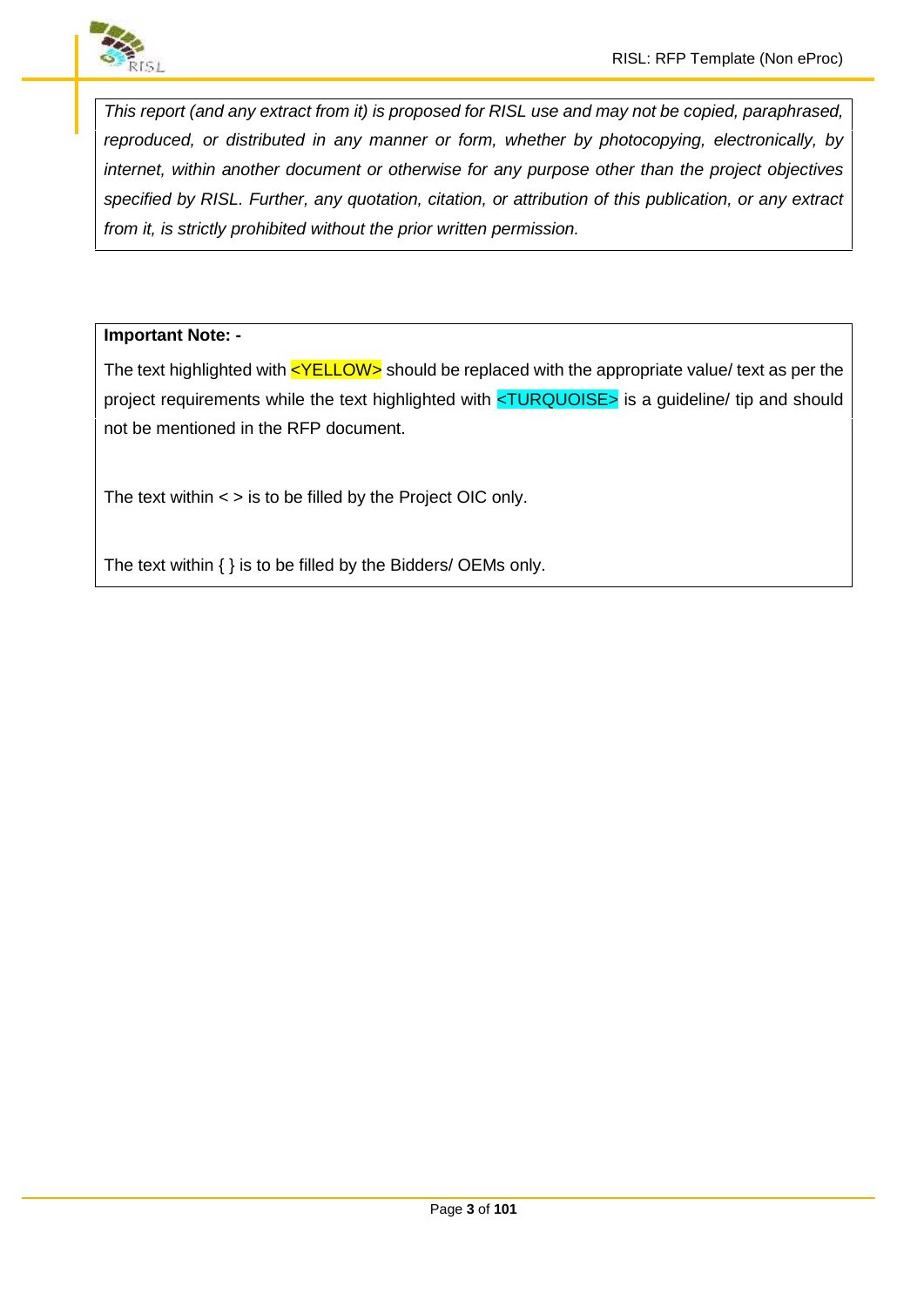

## Table of Contents

| Contents |                                                                    |    |
|----------|--------------------------------------------------------------------|----|
| 1.       |                                                                    |    |
| 2.       |                                                                    |    |
|          | 1) Project Profile                                                 | 15 |
|          | 2) About the Department                                            | 15 |
| 3.       |                                                                    |    |
| 4.       |                                                                    |    |
|          | 1) Details of work (SoW)                                           | 19 |
|          | 2) Roles & Responsibilities of Stakeholders/ SI                    | 19 |
|          | 3) Project Deliverables, Milestones & Time Schedule                | 20 |
| 5.       |                                                                    |    |
|          | 1) Sale of Bidding/ Tender Documents                               | 22 |
|          | 2) Pre-bid Meeting/ Clarifications                                 | 22 |
|          | 3) Changes in the Bidding Document                                 | 22 |
|          | 4) Period of Validity of Bids                                      | 23 |
|          | 5) Format and Signing of Bids                                      | 23 |
|          | 6) Sealing and Marking of Bids                                     | 24 |
|          | 7) Cost & Language of Bidding                                      | 25 |
|          | 8) Alternative/ Multiple Bids                                      | 25 |
|          | 9) Bid Security                                                    | 25 |
|          | 10)<br>Deadline for the submission of Bids                         | 27 |
|          | 11)<br>Late Bids                                                   | 27 |
|          | Receipt and Custody of Bids<br>12)                                 | 27 |
|          | Withdrawal, Substitution, and Modification of Bids<br>13)          | 28 |
|          | 14)<br>Opening of Bids                                             | 28 |
|          | 15)<br><b>Selection Method:</b>                                    | 30 |
|          | <b>Clarification of Bids</b><br>16)                                | 31 |
|          | Evaluation & Tabulation of Technical Bids<br>17)                   | 31 |
|          | Evaluation & Tabulation of Financial Bids<br>18)                   | 33 |
|          | 19)<br>Correction of Arithmetic Errors in Financial Bids           | 34 |
|          | Comparison of rates of firms outside and those in Rajasthan<br>20) | 35 |
|          | 21)<br>Price/ purchase preference in evaluation                    | 35 |
|          | 22)<br>Negotiations                                                | 35 |
|          | 23)<br>Exclusion of Bids/ Disqualification                         | 36 |
|          | Lack of competition<br>24)                                         | 36 |
|          | Acceptance of the successful bid and award of contract<br>25)      | 37 |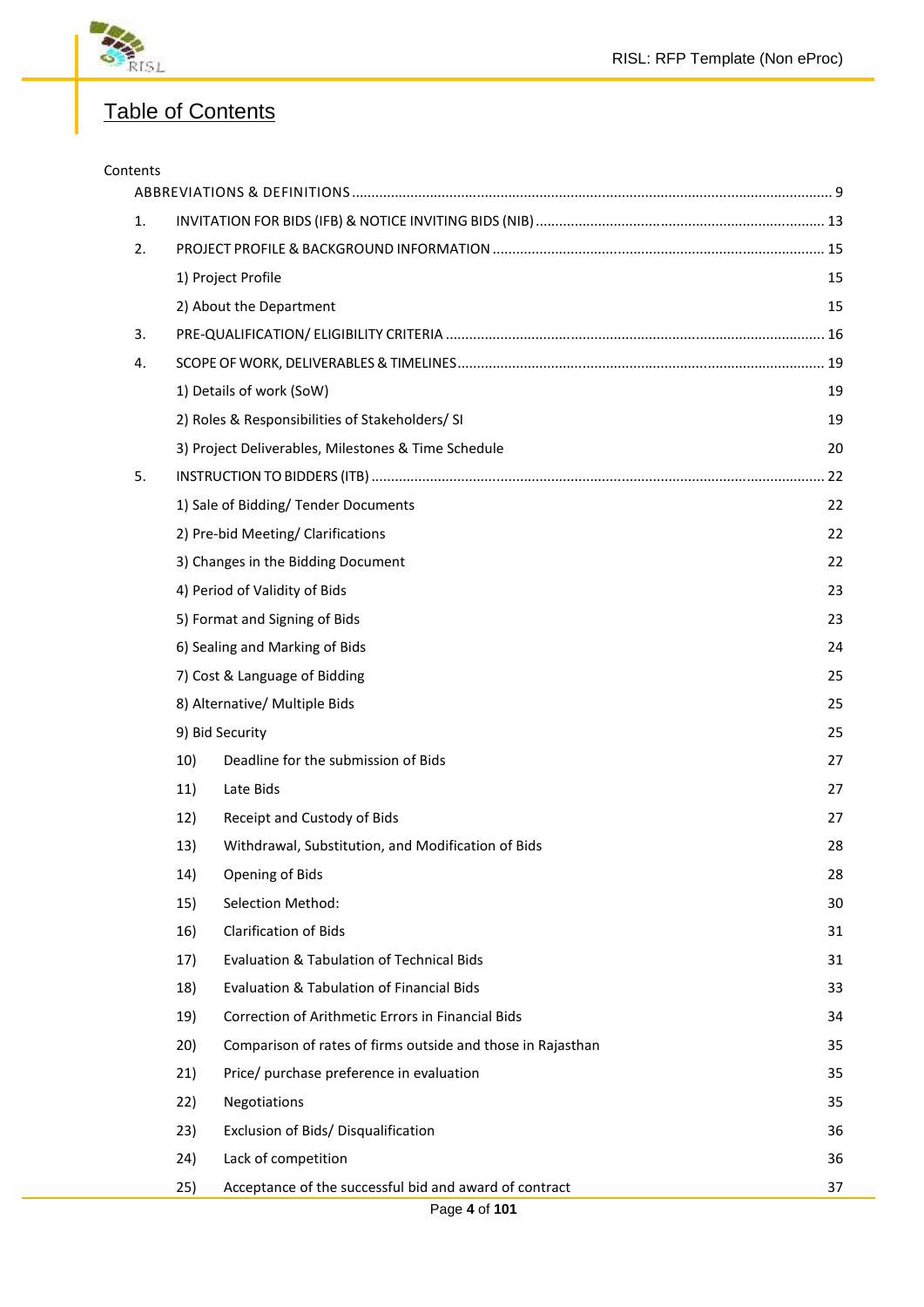

|    | 26)              | Information and publication of award                                           | 38 |
|----|------------------|--------------------------------------------------------------------------------|----|
|    | 27)              | Procuring entity's right to accept or reject any or all bids                   | 38 |
|    | 28)              | Right to vary quantity                                                         | 38 |
|    | <mark>29)</mark> | Dividing quantities among more than one bidder at the time of award (optional) | 39 |
|    | 30)              | <b>Performance Security</b>                                                    | 39 |
|    | 31)              | Execution of agreement                                                         | 40 |
|    | 32)              | Confidentiality                                                                | 41 |
|    | 33)              | Cancellation of procurement process                                            | 41 |
|    | 34)              | Code of Integrity for Bidders                                                  | 42 |
|    | 35)              | Interference with Procurement Process                                          | 43 |
|    | 36)              | Appeals                                                                        | 43 |
|    | 37)              | Stay of procurement proceedings                                                | 45 |
|    | 38)              | <b>Vexatious Appeals &amp; Complaints</b>                                      | 45 |
|    | 39)              | Offenses by Firms/ Companies                                                   | 45 |
|    | 40)              | Debarment from Bidding                                                         | 46 |
|    | 41)              | Monitoring of Contract                                                         | 46 |
| 6. |                  |                                                                                |    |
|    | Definitions      |                                                                                | 48 |
|    |                  | 1) Contract Documents                                                          | 50 |
|    |                  | 2) Interpretation                                                              | 50 |
|    |                  | 3) Language                                                                    | 50 |
|    |                  | 4) Joint Venture, Consortium or Association                                    | 51 |
|    |                  | 5) Eligible Goods and Related Services                                         | 52 |
|    | 6) Notices       |                                                                                | 52 |
|    |                  | 7) Governing Law                                                               | 52 |
|    |                  | 8) Scope of Supply                                                             | 53 |
|    |                  | 9) Delivery & Installation                                                     | 53 |
|    | 10)              | Supplier's/ Selected Bidder's Responsibilities                                 | 53 |
|    | 11)              | Purchaser's Responsibilities                                                   | 54 |
|    | 12)              | <b>Contract Price</b>                                                          | 54 |
|    | 13)              | Recoveries from Supplier/ Selected Bidder                                      | 54 |
|    | 14)              | Taxes & Duties                                                                 | 54 |
|    | 15)              | Copyright                                                                      | 55 |
|    | 16)              | Confidential Information                                                       | 55 |
|    | 17)              | Sub-contracting                                                                | 56 |
|    | 18)              | Specifications and Standards                                                   | 56 |
|    | 19)              | Packing and Documents                                                          | 57 |
|    | 20)              | Insurance                                                                      | 57 |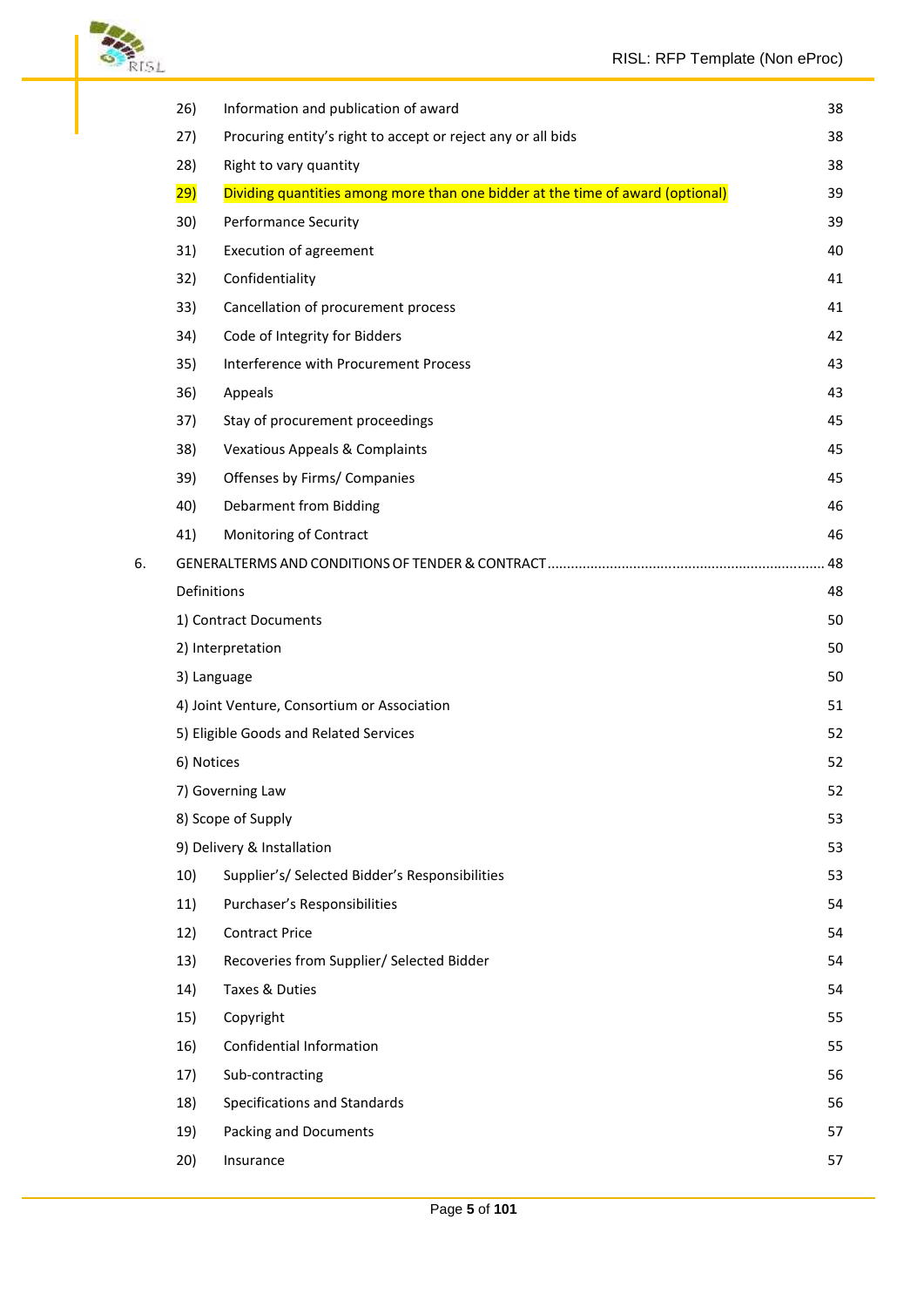

|    | 21) | Transportation                                                                                                          | 58 |
|----|-----|-------------------------------------------------------------------------------------------------------------------------|----|
|    | 22) | Inspection                                                                                                              | 58 |
|    | 23) | Samples                                                                                                                 | 58 |
|    | 24) | Drawl of Samples                                                                                                        | 59 |
|    | 25) | Testing charges                                                                                                         | 59 |
|    | 26) | Rejection                                                                                                               | 60 |
|    | 27) | Extension in Delivery Period and Liquidated Damages (LD)                                                                | 60 |
|    | 28) | Authenticity of Equipment                                                                                               | 62 |
|    | 29) | Warranty                                                                                                                | 62 |
|    | 30) | Patent Indemnity                                                                                                        | 63 |
|    | 31) | Limitation of Liability                                                                                                 | 64 |
|    | 32) | Force Majeure                                                                                                           | 64 |
|    | 33) | <b>Change Orders and Contract Amendments</b>                                                                            | 65 |
|    | 34) | Termination                                                                                                             | 66 |
|    |     | a) Termination for Default                                                                                              | 66 |
|    |     | b) Termination for Insolvency                                                                                           | 66 |
|    |     | c) Termination for Convenience                                                                                          | 66 |
|    | 35) | Exit Management {to be updated by the POIC as per project}                                                              | 67 |
|    | 36) | Settlement of Disputes                                                                                                  | 70 |
| 7. |     |                                                                                                                         |    |
|    |     | 1) Payment Terms and Schedule                                                                                           | 72 |
|    |     | 2) Service Level Standards/ Requirements/ Agreement                                                                     | 73 |
|    |     | 3) Change Requests/ Management                                                                                          | 73 |
|    |     |                                                                                                                         |    |
|    |     |                                                                                                                         |    |
|    |     | ANNEXURE-3: PRE-BID QUERIES FORMAT <mark>{to be filled by the bidder}</mark> …………………………………………………………………………………………         |    |
|    |     | ANNEXURE-4: BIDDER'S AUTHORIZATION CERTIFICATE <mark>{to be filled by the bidder}</mark> …………………………………………………… 78        |    |
|    |     |                                                                                                                         |    |
|    |     | ANNEXURE-6: CERTIFICATE OF CONFORMITY/ NO DEVIATION <mark>{to be filled by the bidder}</mark> ……………………………………… 80        |    |
|    |     | ANNEXURE-7: DECLARATION BY BIDDER <mark>{to signed by selected bidder}</mark> …………………………………………………………… 81                |    |
|    |     | ANNEXURE-8: MANUFACTURER'S AUTHORIZATION FORM (MAF) <mark>{to be filled by the OEMs}</mark> ………………………………… 82            |    |
|    |     |                                                                                                                         |    |
|    |     |                                                                                                                         |    |
|    |     |                                                                                                                         |    |
|    |     |                                                                                                                         |    |
|    |     | COVER LETTER <mark>{to be submitted by the bidder on his Letter head}</mark> …………………………………………………………………… 85              |    |
|    |     |                                                                                                                         |    |
|    |     | ANNEXURE-13: DRAFT AGREEMENT FORMAT <mark>{to be mutually signed by selected bidder and procuring entity}</mark> ……. 94 |    |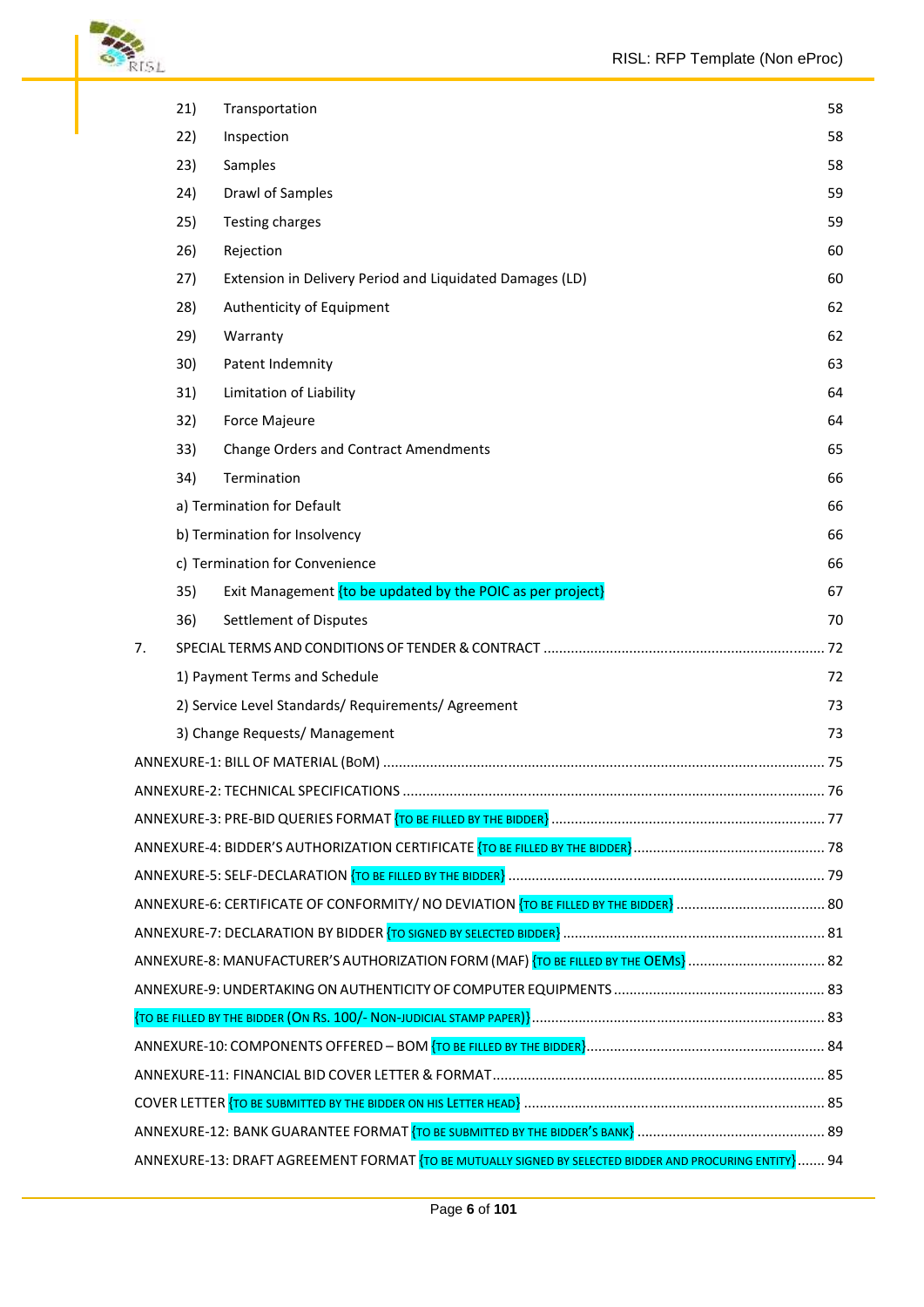

| ANNEXURE-14: FORMAT FOR SUBMISSION OF PROJECT REFERENCES FOR PRE-QUALIFICATION EXPERIENCE 97 |  |
|----------------------------------------------------------------------------------------------|--|
|                                                                                              |  |
|                                                                                              |  |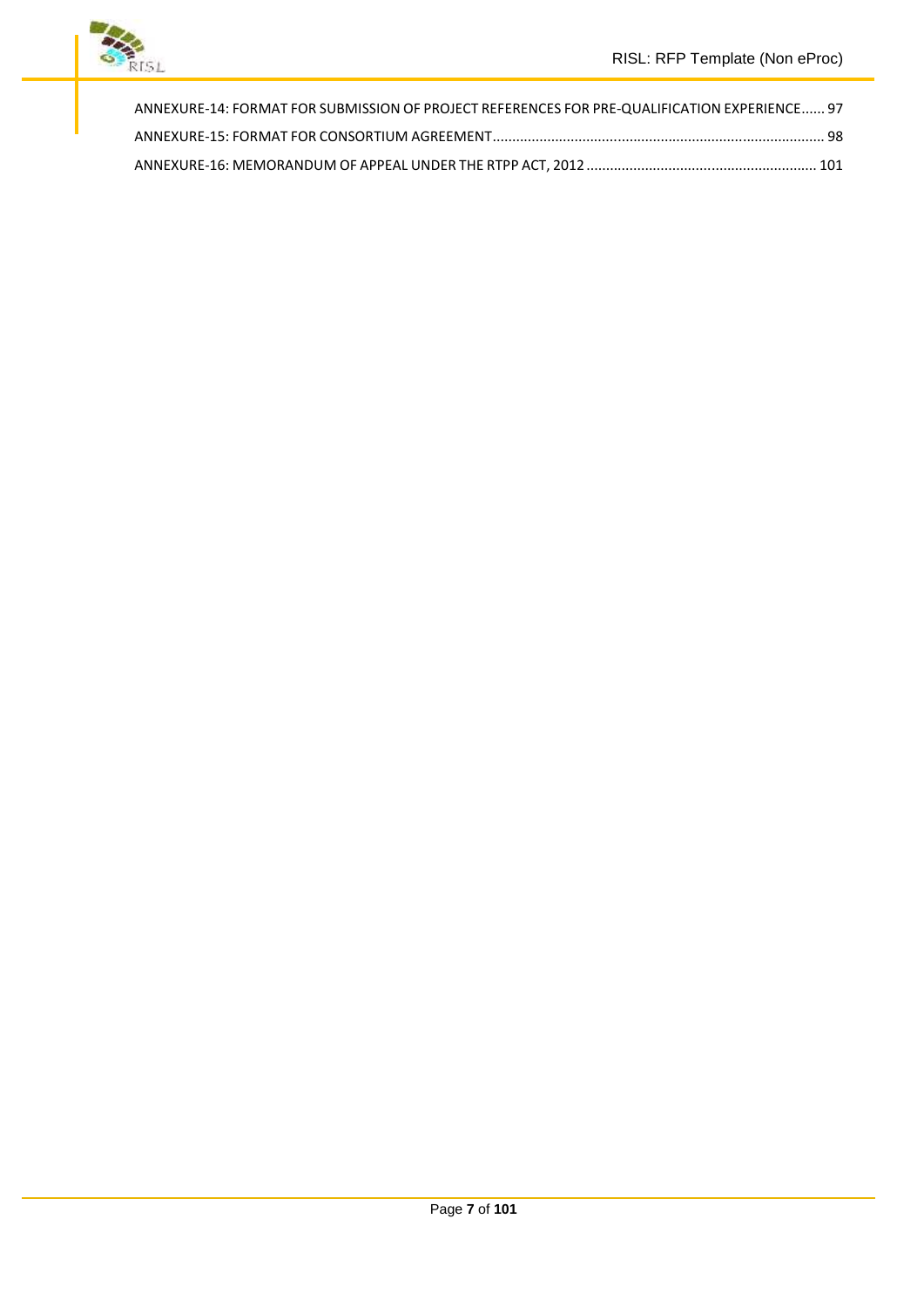

#### **Draft Request for Proposal (RFP) Document for**

#### **<Project Title> 1**

#### **[Reference No. <Ref. No.>**

dated  $\leq$ date>]<sup>2</sup>

| <b>Procuring Authority</b>              | Managing Director,<br>RISL, First Floor, C-Block, Yojana Bhawan,<br>Tilak Marg, C-Scheme, Jaipur-302005<br>(Rajasthan) |
|-----------------------------------------|------------------------------------------------------------------------------------------------------------------------|
| Date & Time of Pre-bid meeting          | $\leq$ date> at $\leq$ time> $^3$                                                                                      |
| Last Date & Time of Submission of Bid   | $\leq$ date> at $\leq$ time> <sup>4</sup>                                                                              |
| Date & Time of Opening of Technical Bid | $\leq$ date> at $\leq$ time> <sup>5</sup>                                                                              |

#### **Bidding Document Fee: Rs. < please specify> (Rupees < please specify > only)**

| Name of the Bidding Company/Firm:                             |            |                                       |
|---------------------------------------------------------------|------------|---------------------------------------|
| (Authorised<br><b>Contact</b><br><b>Person</b><br>Signatory): | <b>Bid</b> |                                       |
| <b>Correspondence Address:</b>                                |            |                                       |
| <b>Mobile No.</b>                                             |            | <b>Telephone</b><br>Fax<br>&<br>Nos.: |
| E-<br><b>Website</b><br>- &<br>Mail:                          |            |                                       |

## **RajCOMP Info Services Limited (RISL)**

First Floor, Yojana Bhawan, C-Block, Tilak Marg, C-Scheme, Jaipur-302005 (Raj.) Phone: 0141- 5103902 Fax: 0141-2228701

Web: http://risl.rajasthan.gov.in, Email: <**Project OIC email address>** 

<sup>&</sup>lt;sup>1</sup> Please specify the <project title>

 $2$  Please specify the <procurement reference number and date> as per the approved NIB (on file)

<sup>&</sup>lt;sup>3</sup> Please specify the <date> and <time> as per the approved NIB

<sup>4</sup> Please specify the <date> and <time> as per the approved NIB

 $<sup>5</sup>$  Please specify the <date> and <time> as per the approved NIB</sup>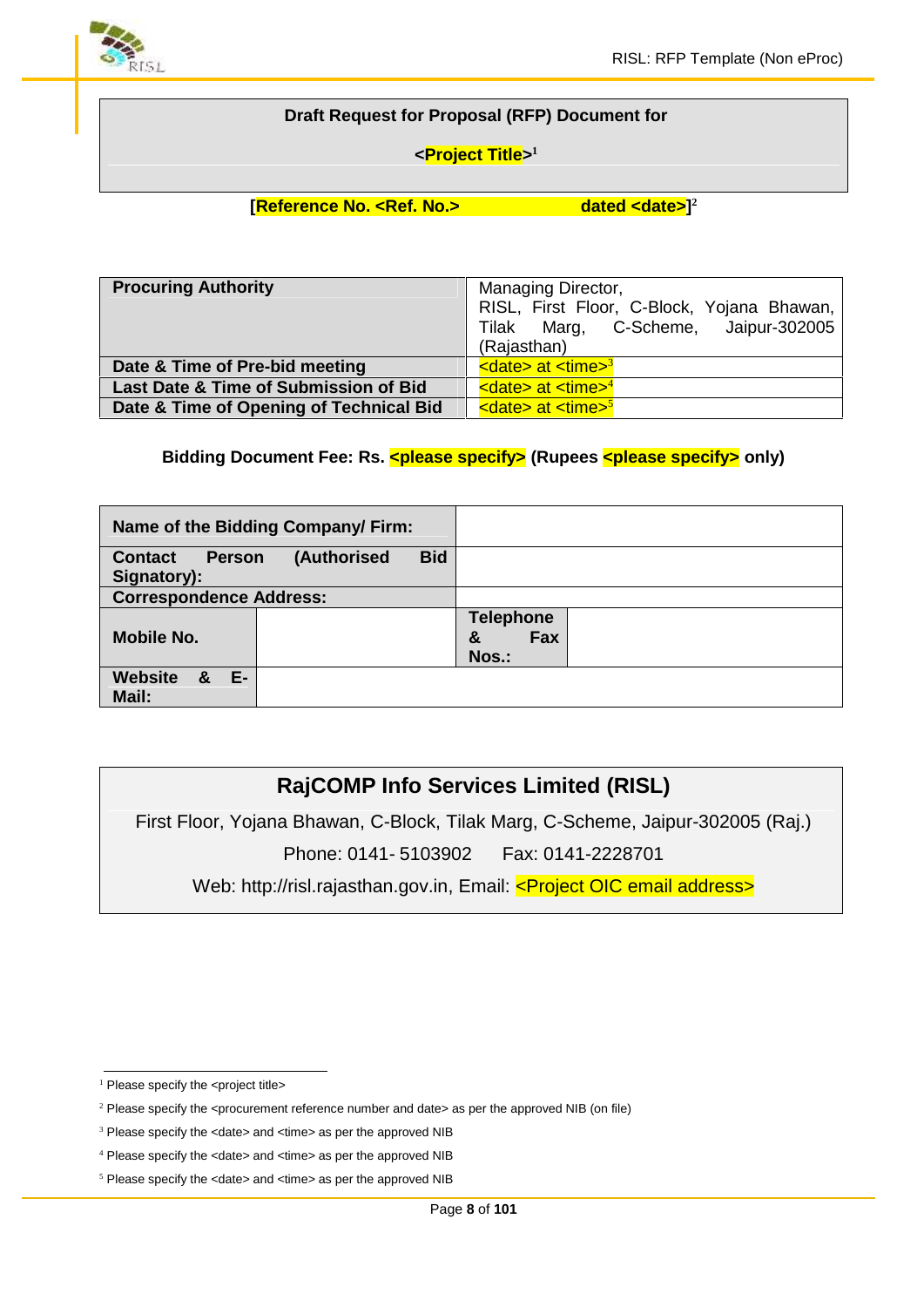

## **ABBREVIATIONS & DEFINITIONS**

| <b>Act</b>                                         | The Rajasthan Transparency in Public Procurement Act, 2012 (Act No.<br>21 of 2012) and Rules thereto                                                                                                                                                                                                                       |  |  |
|----------------------------------------------------|----------------------------------------------------------------------------------------------------------------------------------------------------------------------------------------------------------------------------------------------------------------------------------------------------------------------------|--|--|
| <b>Authorised</b><br><b>Signatory</b>              | The bidder's representative/ officer vested (explicitly, implicitly, or through<br>conduct) with the powers to commit the authorizing organization to a<br>binding agreement. Also called signing officer/ authority having the Power<br>of Attorney (PoA) from the competent authority of the respective Bidding<br>firm. |  |  |
| <b>BG</b>                                          | <b>Bank Guarantee</b>                                                                                                                                                                                                                                                                                                      |  |  |
| <b>Bid</b>                                         | A formal offer made in pursuance of an invitation by a procuring entity and<br>includes any tender, proposal or quotation                                                                                                                                                                                                  |  |  |
| <b>Bid Security</b>                                | A security provided to the procuring entity by a bidder for securing the<br>fulfilment of any obligation in terms of the provisions of the bidding<br>documents.                                                                                                                                                           |  |  |
| <b>Bidder</b>                                      | Any person/ firm/ agency/ company/ contractor/ supplier/ vendor<br>participating in the procurement/ bidding process with the procurement<br>entity                                                                                                                                                                        |  |  |
| <b>Bidding Document</b>                            | Documents issued by the procuring entity, including any amendments<br>thereto, that set out the terms and conditions of the given procurement<br>and includes the invitation to bid                                                                                                                                        |  |  |
| <b>BoM</b>                                         | <b>Bill of Material</b>                                                                                                                                                                                                                                                                                                    |  |  |
| <b>CMC</b>                                         | <b>Contract Monitoring Committee</b>                                                                                                                                                                                                                                                                                       |  |  |
| <b>Competent Authority</b>                         | An authority or officer to whom the relevant administrative or financial<br>powers have been delegated for taking decision in a matter relating<br>to procurement. MD, RISL in this bidding document.                                                                                                                      |  |  |
| Contract/<br><b>Procurement</b><br><b>Contract</b> | A contract entered into between the procuring entity and a successful<br>bidder concerning the subject matter of procurement                                                                                                                                                                                               |  |  |
| <b>Contract/ Project</b><br><b>Period</b>          | The Contract/ Project Period shall commence from the date of issue of<br>Work order till <number of="" years=""> Years of Operations &amp; Maintenance<br/>Services after commissioning of the project.<sup>6</sup></number>                                                                                               |  |  |
| <b>COTS</b>                                        | <b>Commercial Off The Shelf Software</b>                                                                                                                                                                                                                                                                                   |  |  |
| Day                                                | A calendar day as per GoR/ Gol.                                                                                                                                                                                                                                                                                            |  |  |
| DeitY, Gol                                         | Department of Electronics and Information Technology, Government of<br>India                                                                                                                                                                                                                                               |  |  |
| DoIT&C                                             | Technology<br>Information<br>Communications,<br>Department<br>of<br>and<br>Government of Rajasthan.                                                                                                                                                                                                                        |  |  |

<sup>6</sup> Please specify the Contract/ Project Period as per the project requirements.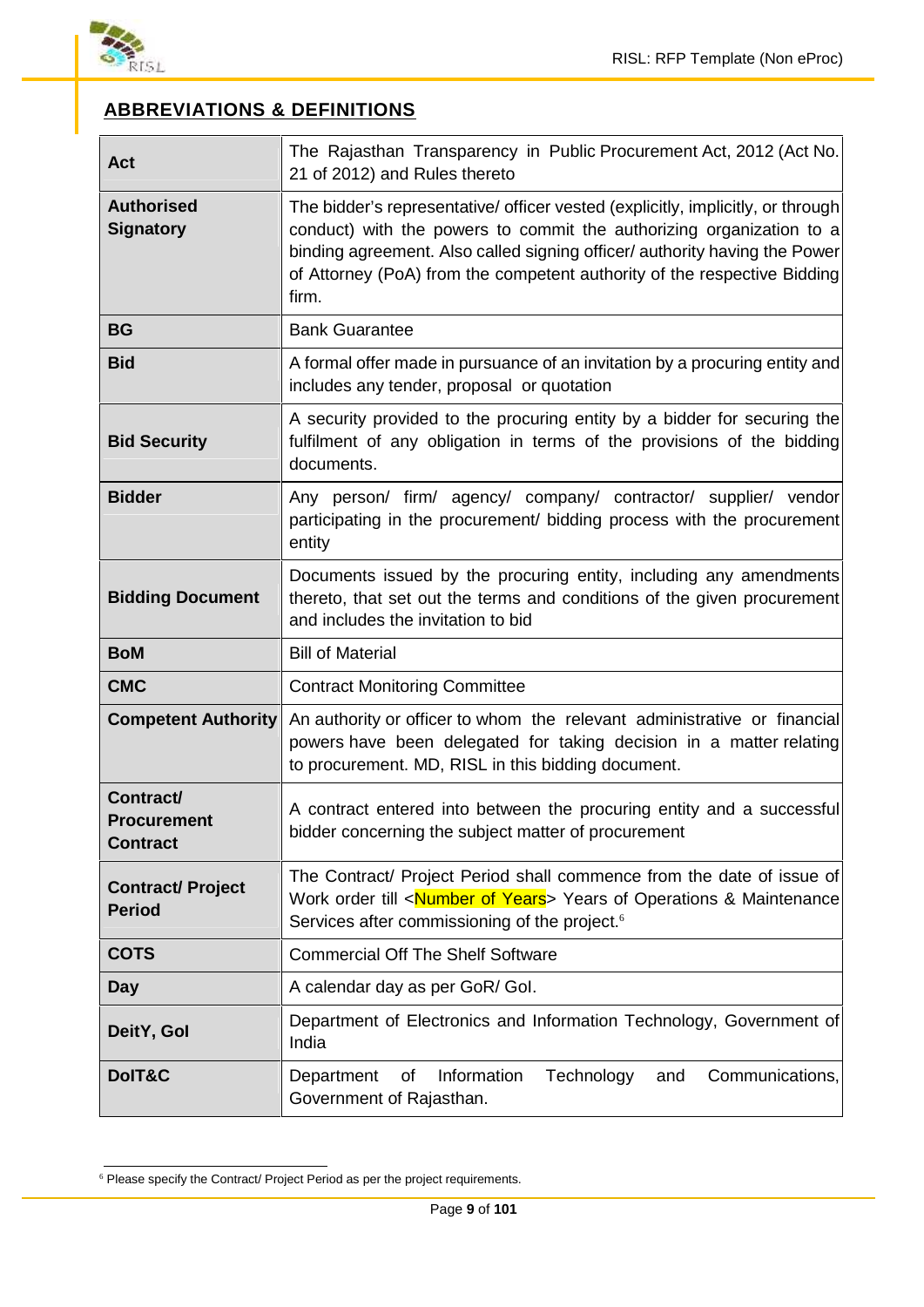

| eGRAS               | Online Government Receipts Accounting System (e-GRAS) is an e-<br>Governance Initiative of Government of Rajasthan under Mission Mode<br>Project category and is part of Integrated Financial Management System<br>(IFMS). eGRAS facilitates collection of tax/ non-tax revenue in both the<br>modes: online as well as manual. All types of government revenue may<br>be deposited online using this website: https://egras.raj.nic.in/                                                                                                               |
|---------------------|--------------------------------------------------------------------------------------------------------------------------------------------------------------------------------------------------------------------------------------------------------------------------------------------------------------------------------------------------------------------------------------------------------------------------------------------------------------------------------------------------------------------------------------------------------|
| <b>ETDC</b>         | Electronic Testing & Development Center                                                                                                                                                                                                                                                                                                                                                                                                                                                                                                                |
| <b>FOR/FOB</b>      | Free on Board or Freight on Board                                                                                                                                                                                                                                                                                                                                                                                                                                                                                                                      |
| <b>Gol/ GoR</b>     | Govt. of India/ Govt. of Rajasthan                                                                                                                                                                                                                                                                                                                                                                                                                                                                                                                     |
| Goods               | All articles, material, commodities, electricity, livestock, furniture, fixtures,<br>raw material, spares, instruments, software, machinery, equipment,<br>industrial plant, vehicles, aircraft, ships, railway rolling stock<br>and<br>any other category of goods, whether in solid, liquid or gaseous form,<br>purchased or otherwise acquired for the use of a procuring entity as well<br>as services or works incidental to the supply of the goods if the<br>value of services or works or both does not exceed that of the goods<br>themselves |
| <b>ICT</b>          | Information and Communication Technology.                                                                                                                                                                                                                                                                                                                                                                                                                                                                                                              |
| <b>IFB</b>          | Invitation for Bids (A document published by the procuring entity inviting<br>bids relating to the subject matter of procurement and any amendment<br>thereto and includes notice inviting bid and request for proposal)                                                                                                                                                                                                                                                                                                                               |
| <b>INR</b>          | <b>Indian Rupee</b>                                                                                                                                                                                                                                                                                                                                                                                                                                                                                                                                    |
| <b>ISI</b>          | Indian Standards Institution                                                                                                                                                                                                                                                                                                                                                                                                                                                                                                                           |
| <b>ISO</b>          | International Organisation for Standardisation                                                                                                                                                                                                                                                                                                                                                                                                                                                                                                         |
| IT                  | <b>Information Technology</b>                                                                                                                                                                                                                                                                                                                                                                                                                                                                                                                          |
| <b>ITB</b>          | <b>Instruction to Bidders</b>                                                                                                                                                                                                                                                                                                                                                                                                                                                                                                                          |
| <b>LD</b>           | <b>Liquidated Damages</b>                                                                                                                                                                                                                                                                                                                                                                                                                                                                                                                              |
| Lol                 | Letter of Intent                                                                                                                                                                                                                                                                                                                                                                                                                                                                                                                                       |
| <b>NCB</b>          | A bidding process in which qualified bidders only from within India are<br>allowed to participate                                                                                                                                                                                                                                                                                                                                                                                                                                                      |
| <b>NeGP</b>         | National e-Governance Plan of Government of India, Department of<br>Information Technology (DIT), Ministry of Communications and<br>Information Technology (MCIT), New Delhi.                                                                                                                                                                                                                                                                                                                                                                          |
| <b>NIB</b>          | Notice Inviting Bid                                                                                                                                                                                                                                                                                                                                                                                                                                                                                                                                    |
| <b>Notification</b> | A notification published in the Official Gazette                                                                                                                                                                                                                                                                                                                                                                                                                                                                                                       |
| <b>OEM</b>          | <b>Original Equipment Manufacturer</b>                                                                                                                                                                                                                                                                                                                                                                                                                                                                                                                 |
| <b>PAN</b>          | <b>Permanent Account Number</b>                                                                                                                                                                                                                                                                                                                                                                                                                                                                                                                        |
| <b>PBG</b>          | Performance Bank Guarantee                                                                                                                                                                                                                                                                                                                                                                                                                                                                                                                             |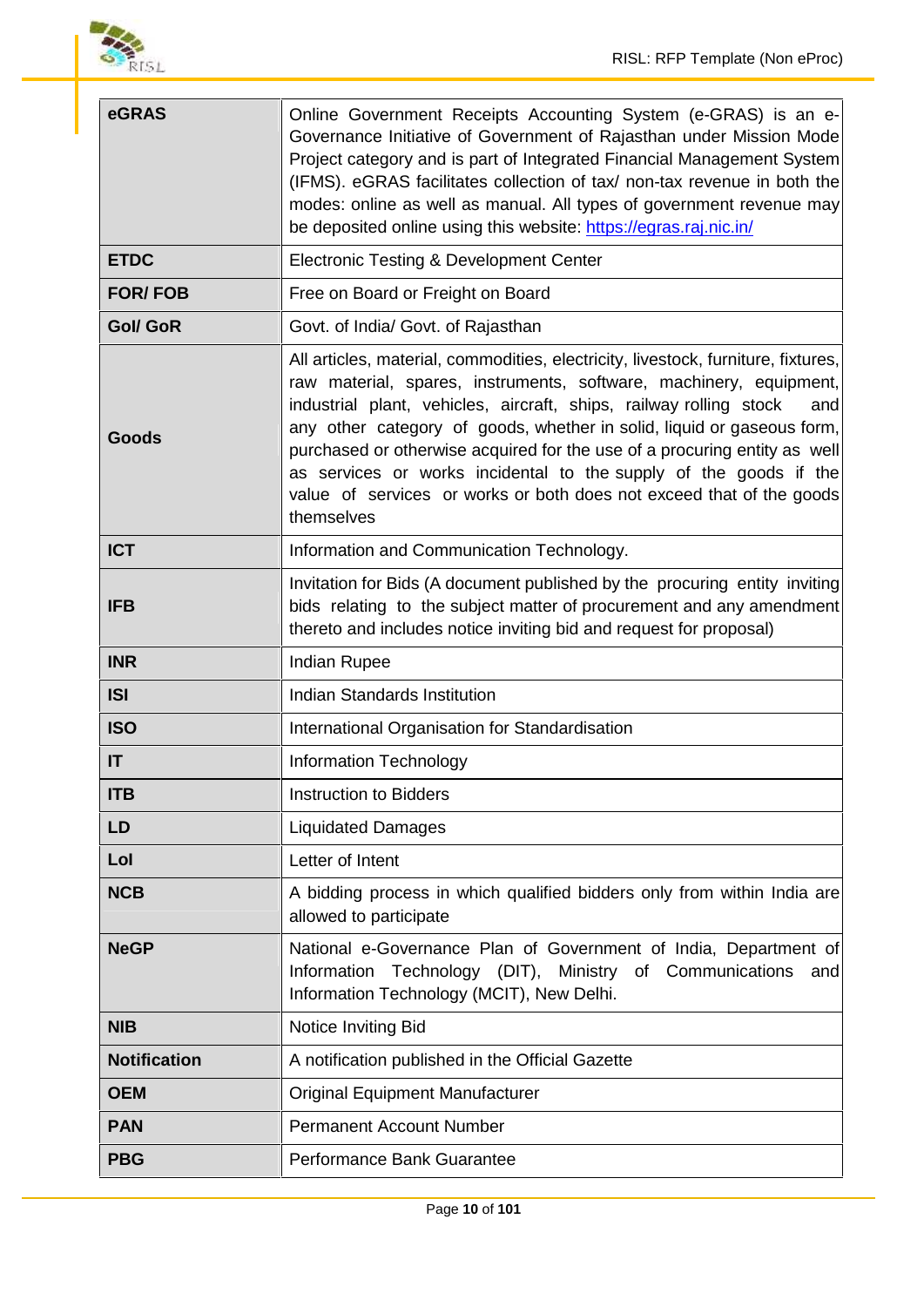

| <b>PC</b>                                                                                                                                                                                                                                                                                                                                    | Procurement/ Purchase Committee                                                                                                                                                                                                                                                                                                                                                                                 |  |  |
|----------------------------------------------------------------------------------------------------------------------------------------------------------------------------------------------------------------------------------------------------------------------------------------------------------------------------------------------|-----------------------------------------------------------------------------------------------------------------------------------------------------------------------------------------------------------------------------------------------------------------------------------------------------------------------------------------------------------------------------------------------------------------|--|--|
| PQ                                                                                                                                                                                                                                                                                                                                           | Pre-Qualification                                                                                                                                                                                                                                                                                                                                                                                               |  |  |
| <b>Procurement</b><br><b>Process</b>                                                                                                                                                                                                                                                                                                         | The process of procurement extending from the issue of invitation to bid<br>till the award of the procurement contract or cancellation of the<br>procurement process, as the case may be                                                                                                                                                                                                                        |  |  |
| <b>Procurement/ Public</b><br><b>Procurement</b>                                                                                                                                                                                                                                                                                             | The acquisition by purchase, lease, license or otherwise of works, goods<br>or services, including award of Public Private Partnership projects, by a<br>procuring entity whether directly or through an agency with which a<br>contract for procurement services is entered into, but does not include any<br>acquisition without consideration, and "procure" or "procured" shall be<br>construed accordingly |  |  |
| <b>Project Site</b>                                                                                                                                                                                                                                                                                                                          | Wherever applicable, means the designated place or places.                                                                                                                                                                                                                                                                                                                                                      |  |  |
| <b>PSD/SD</b>                                                                                                                                                                                                                                                                                                                                | Performance Security Deposit/ Security Deposit                                                                                                                                                                                                                                                                                                                                                                  |  |  |
| Purchaser/<br><b>Tendering Authority/</b><br><b>Procuring Entity</b>                                                                                                                                                                                                                                                                         | Person or entity that is a recipient of a good or service provided by a seller<br>(bidder) under a purchase order or contract of sale. Also called buyer.<br>RISL in this RFP document.                                                                                                                                                                                                                         |  |  |
| <b>RajSWAN/ RSWAN</b>                                                                                                                                                                                                                                                                                                                        | Rajasthan State Wide Area Network                                                                                                                                                                                                                                                                                                                                                                               |  |  |
| <b>RISL</b>                                                                                                                                                                                                                                                                                                                                  | RajCOMP Info Services Limited                                                                                                                                                                                                                                                                                                                                                                                   |  |  |
| <b>RSDC</b>                                                                                                                                                                                                                                                                                                                                  | Rajasthan State Data Centre, New IT Building, Jaipur                                                                                                                                                                                                                                                                                                                                                            |  |  |
| <b>RVAT</b>                                                                                                                                                                                                                                                                                                                                  | Rajasthan Value Added Tax                                                                                                                                                                                                                                                                                                                                                                                       |  |  |
| Any subject matter of procurement other than goods or works and includes<br>physical, maintenance, professional, intellectual, consultancy and<br>advisory services or any service classified or declared as such by a<br><b>Services</b><br>procuring entity and does not include appointment of any person made by<br>any procuring entity |                                                                                                                                                                                                                                                                                                                                                                                                                 |  |  |
| <b>SLA</b>                                                                                                                                                                                                                                                                                                                                   | Service Level Agreement is a negotiated agreement between two parties<br>wherein one is the customer and the other is the service provider. It is a a<br>service contract where the level of service is formally defined. In practice,<br>the term SLA is sometimes used to refer to the contracted delivery time<br>(of the service) or performance.                                                           |  |  |
| <b>SSDG</b>                                                                                                                                                                                                                                                                                                                                  | <b>State Services Delivery Gateway</b>                                                                                                                                                                                                                                                                                                                                                                          |  |  |
| <b>State Government</b>                                                                                                                                                                                                                                                                                                                      | Government of Rajasthan (GoR)                                                                                                                                                                                                                                                                                                                                                                                   |  |  |
| <b>State Public</b><br><b>Procurement Portal</b>                                                                                                                                                                                                                                                                                             | http://sppp.raj.nic.in                                                                                                                                                                                                                                                                                                                                                                                          |  |  |
| <b>STQC</b>                                                                                                                                                                                                                                                                                                                                  | Standardisation Testing and Quality Certification, Govt. of India                                                                                                                                                                                                                                                                                                                                               |  |  |
| <b>Subject Matter of</b><br><b>Procurement</b>                                                                                                                                                                                                                                                                                               | Any item of procurement whether in the form of goods, services or works                                                                                                                                                                                                                                                                                                                                         |  |  |
| <b>TIN</b>                                                                                                                                                                                                                                                                                                                                   | <b>Tax Identification Number</b>                                                                                                                                                                                                                                                                                                                                                                                |  |  |
| <b>TPA</b>                                                                                                                                                                                                                                                                                                                                   | <b>Third Party Auditors</b>                                                                                                                                                                                                                                                                                                                                                                                     |  |  |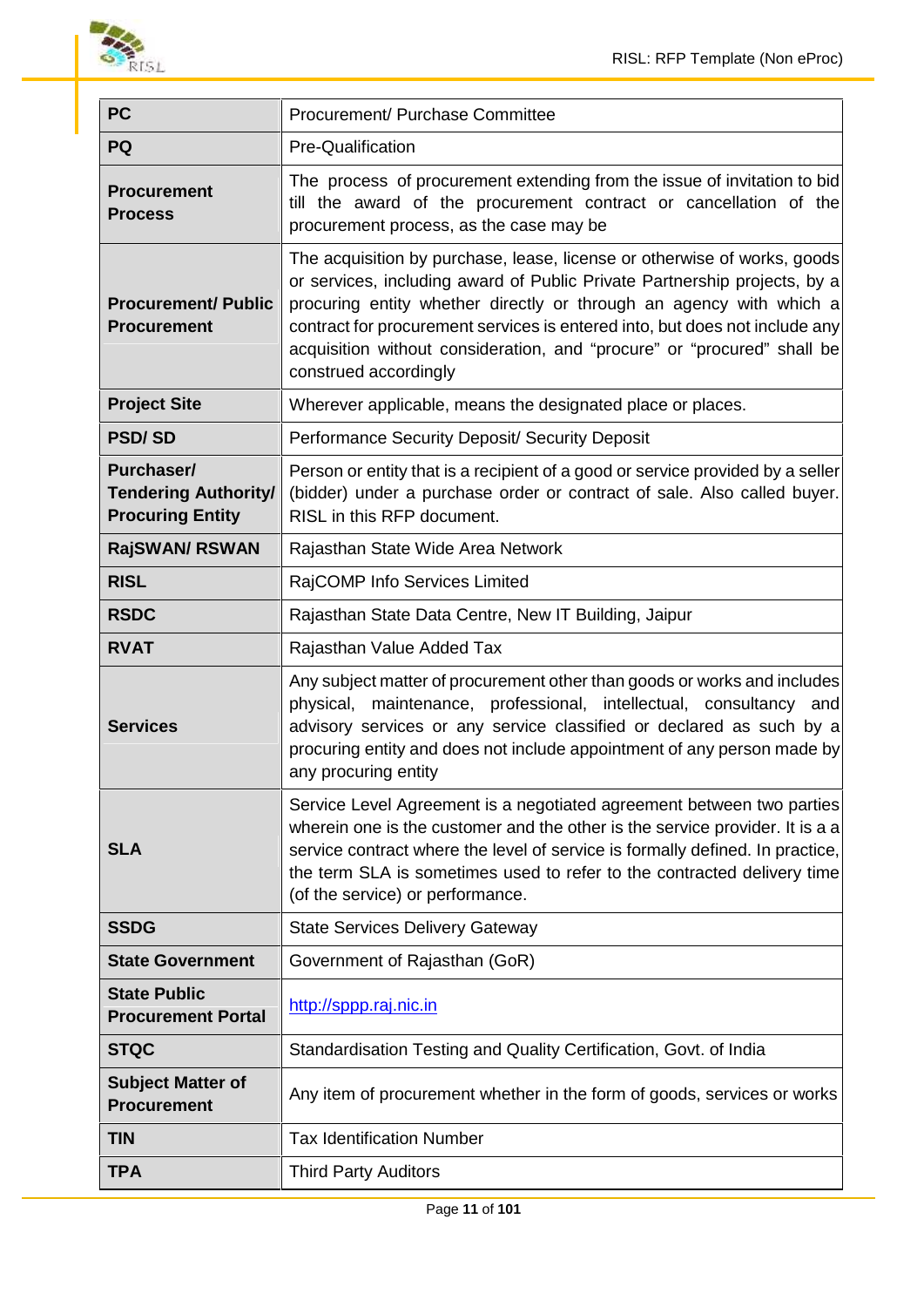

| <b>VAT/CenVAT</b> | Value Added Tax/ Central VAT        |
|-------------------|-------------------------------------|
| WO/ PO            | Work Order/ Purchase Order          |
| <b>kadd mores</b> | <b><please specify=""></please></b> |

*[Tip: Once done, please sort the Column-1 of the table above in Alphabetical Order]*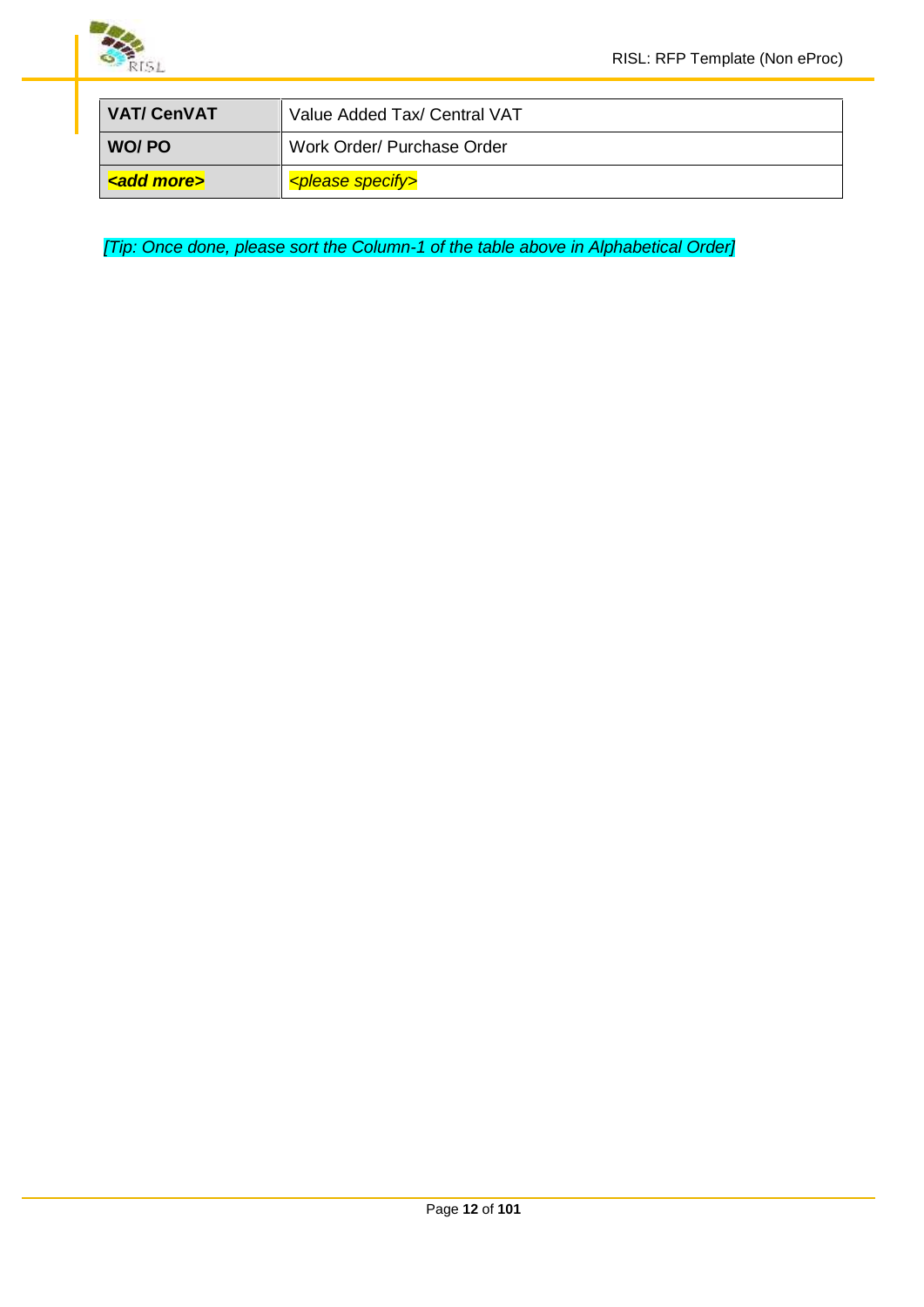

# **1. INVITATION FOR BIDS (IFB) & NOTICE INVITING BIDS (NIB)**

| Name & Address of the                                                                                                                            | • Name: RajCOMP Info Services Limited (RISL)                                                                          |  |
|--------------------------------------------------------------------------------------------------------------------------------------------------|-----------------------------------------------------------------------------------------------------------------------|--|
| <b>Procuring Entity</b>                                                                                                                          | • Address: First Floor, Yojana Bhawan, C-Block, Tilak Marg, C-Scheme,                                                 |  |
|                                                                                                                                                  | Jaipur (Rajasthan)                                                                                                    |  |
|                                                                                                                                                  | • Name: <please specify=""></please>                                                                                  |  |
| Name & Address of the                                                                                                                            | • Designation: < <b>please specify</b> >                                                                              |  |
| Project Officer In-charge                                                                                                                        | • Address: First Floor, Yojana Bhawan, C-Block, Tilak Marg, C-Scheme,                                                 |  |
| (POIC)                                                                                                                                           | Jaipur (Rajasthan)                                                                                                    |  |
|                                                                                                                                                  | • Email: < please specify>                                                                                            |  |
|                                                                                                                                                  | <please [the="" and="" delivery="" nature,="" of="" place="" quantity,="" specify:="" th="" the<="" time=""></please> |  |
| <b>of</b><br><b>Subject</b><br><b>Matter</b>                                                                                                     | goods to be supplied, the works to be executed, or the services to be                                                 |  |
| <b>Procurement</b>                                                                                                                               | provided]>                                                                                                            |  |
| <b>Bid Procedure</b>                                                                                                                             | Single-stage: < <b>one/ two</b> > part (envelop) open competitive bid procedure                                       |  |
| <b>Bid Evaluation Criteria</b>                                                                                                                   | <please (lcbs)-l1="" [least="" based="" cost="" cum<="" quality="" selection="" specify:="" th=""></please>           |  |
| (Selection Method)                                                                                                                               | Cost Based Selection (QCBS)/ Other: please specify]>                                                                  |  |
|                                                                                                                                                  |                                                                                                                       |  |
| Websites for downloading                                                                                                                         | • Websites:<br>http://sppp.raj.nic.in,<br>http://www.rajasthan.gov.in,                                                |  |
| <b>Bidding</b><br>Document,                                                                                                                      | http://risl.rajasthan.gov.in and <please specify=""></please>                                                         |  |
| Corrigendum's,                                                                                                                                   | • Bidding document fee: <rs. figures="" in=""> (Rupees <in words=""> only) in</in></rs.>                              |  |
| Addendums etc.                                                                                                                                   | Cash/ Demand Draft in favour of "Managing Director, RISL" payable at                                                  |  |
|                                                                                                                                                  | "Jaipur".                                                                                                             |  |
| <please [from="" date="" day="" nib="" of="" one="" prior="" publication="" specify:="" the="" to="" to<br="">Period of Sale of Bidding</please> |                                                                                                                       |  |
| <b>Document</b>                                                                                                                                  | the date of opening of bids]>                                                                                         |  |
|                                                                                                                                                  | • Date/ Time: <please specify=""></please>                                                                            |  |
|                                                                                                                                                  | • Place: <please specify=""></please>                                                                                 |  |
| Date/ Time/ Place of Pre-bid                                                                                                                     | • Last date of submitting clarifications requests by the bidder: < please                                             |  |
| <b>Meeting</b>                                                                                                                                   | specify>                                                                                                              |  |
|                                                                                                                                                  | • Response to clarifications by procuring entity: < please specify>                                                   |  |
| <b>Estimated</b><br><b>Procurement</b>                                                                                                           |                                                                                                                       |  |
| Cost                                                                                                                                             | <please and="" figures="" in="" specify="" words=""></please>                                                         |  |
|                                                                                                                                                  | • Amount (INR): <please [2%="" cost,<="" estimated="" of="" procurement="" specify:="" th="" the=""></please>         |  |
|                                                                                                                                                  | 0.5% for S.S.I. of Rajasthan, 1% for Sick Industries, other than S.S.I.,                                              |  |
|                                                                                                                                                  | whose cases are pending with Board of Industrial & Financial                                                          |  |
| <b>Bid Security and Mode of</b>                                                                                                                  | Reconstruction]>.                                                                                                     |  |
| <b>Payment</b>                                                                                                                                   | • Mode of Payment: Cash, a Banker's Cheque or Demand Draft or Bank                                                    |  |
|                                                                                                                                                  |                                                                                                                       |  |
|                                                                                                                                                  | Guarantee (in specified format), of a Scheduled Bank or deposit                                                       |  |
|                                                                                                                                                  | through eGRAS (https://egras.raj.nic.in/)                                                                             |  |
|                                                                                                                                                  | • Manner: By hand delivery, by courier or by post                                                                     |  |
|                                                                                                                                                  | · Place: First Floor, Yojana Bhawan, C-Block, Tilak Marg, C-Scheme,                                                   |  |
|                                                                                                                                                  | Jaipur (Rajasthan)                                                                                                    |  |
| Manner, Place & Deadline                                                                                                                         | • Deadline: < please specify: [Procurement Value: 5 Lacs/ 50 Lacs/                                                    |  |
| for the submission of Bids                                                                                                                       | above 50 Lacs: 10/ 15/ 30 days respectively from the date of first                                                    |  |
|                                                                                                                                                  | publication of NIB; where clarifications/ addendum are issued, at least                                               |  |
|                                                                                                                                                  | 5/ 7/ 15 days respectively from the date of issue of clarifications/                                                  |  |
|                                                                                                                                                  | addendum]>                                                                                                            |  |
|                                                                                                                                                  | • Date: < please specify: within 1 day of last day of submission of bids>                                             |  |
| Time/<br>Date/<br><b>Place</b><br><b>of</b>                                                                                                      | • Time: <please specify=""></please>                                                                                  |  |
| <b>Technical Bid Opening</b>                                                                                                                     | · Place: RISL, Board Room, First Floor, Yojana Bhawan, C-Block, Tilak                                                 |  |
|                                                                                                                                                  |                                                                                                                       |  |
|                                                                                                                                                  | Marg, C-Scheme, Jaipur-302005 (Rajasthan)                                                                             |  |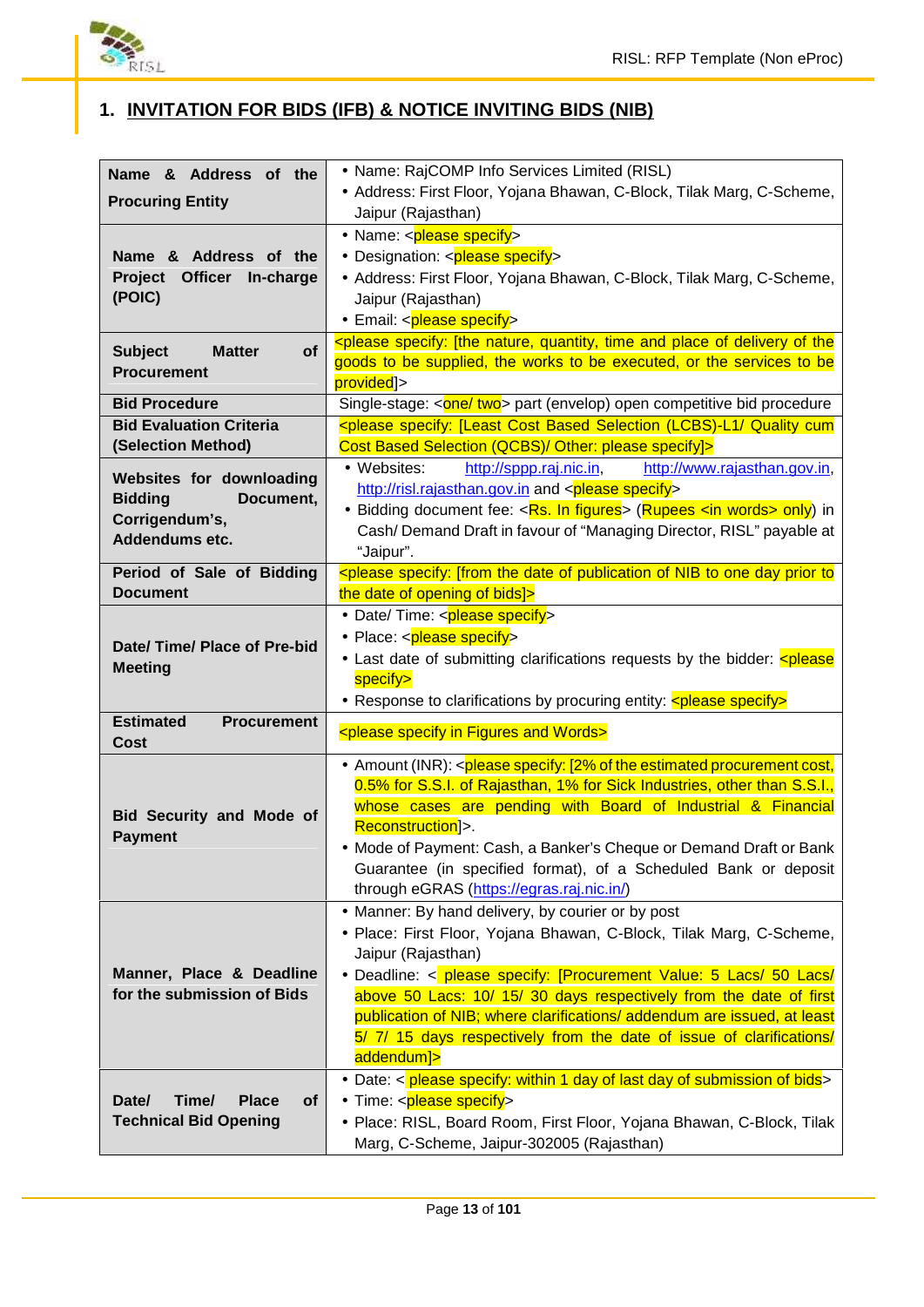

| Time/<br>Date/<br><b>Place</b><br><b>of</b><br><b>Financial Bid Opening</b> | Will be intimated later to the Technically qualified bidders |
|-----------------------------------------------------------------------------|--------------------------------------------------------------|
| <b>Bid Validity</b>                                                         | $\leq$ 90> days from the bid submission deadline             |

Note:

- 1) The procuring entity reserves the complete right to cancel the bid process and reject any or all of the bids.
- 2) No contractual obligation whatsoever shall arise from the bidding document/ bidding process unless and until a formal contract is signed and executed between the procuring entity and the successful bidder.
- 3) Procurement entity disclaims any factual/ or other errors in the bidding document (the onus is purely on the individual bidders to verify such information) and the information provided therein are intended only to help the bidders to prepare a logical bid-proposal.
- 4) The provisions of RTPPA Act 2012 and Rules thereto shall be applicable for this procurement. Furthermore, in case of any inconsistency in any of the provisions of this bidding document with the RTPP Act 2012 and Rules thereto, the later shall prevail.

#### *[Note (POIC):*

- *1. The ITB should be published on the State Public Procurement Portal (http://sppp.raj.nic.in) and on the departmental website, if available.*
- *2. An abridged notice (4-5 lines only) shall also be published in newspapers of adequate circulation as mentioned in the RTPP Act 2012 and rules thereto.*

*Sample Notice*

*OFFICE OF THE: Managing Director, RISL, Govt. of Rajasthan*

*First Floor, Yojana Bhawan, C-Block, Tilak Marg, C-Scheme, Jaipur-302005 (Rajasthan)*

*Telephone: <please specify>, Fax: <please specify>, Email: <please specify>*

*Sealed Bids are invited up to <please specify> AM/ PM of <please specify> for procurement of <insert names of Goods/ Works/ Services to be procure>. Details may be seen in the Bidding Document at the website of State Public Procurement Portal (http://sppp.raj.nic.in) or our website http://risl.rajasthan.gov.in followed by the submission of bidding document fee of Rs <please specify> in Cash/ Banker's cheque / Demand draft/ eGRAS.*

*3. The ITB for goods, works or services estimated to cost above Rs. 200 Lakh shall also be sent to the Director General, Intelligence & Statistics, Kolkota (http://www.dgciskol.nic.in)at the address below for publication in Indian Trade Journal*

*Director General, Directorate General of Commercial Intelligence and Statistics, Ministry of Commerce & Industry, Govt. of India, 565, Anandapur, Ward No. 108, Sector-1, Plot No. 22, ECADP, KOLKATA – 700107]*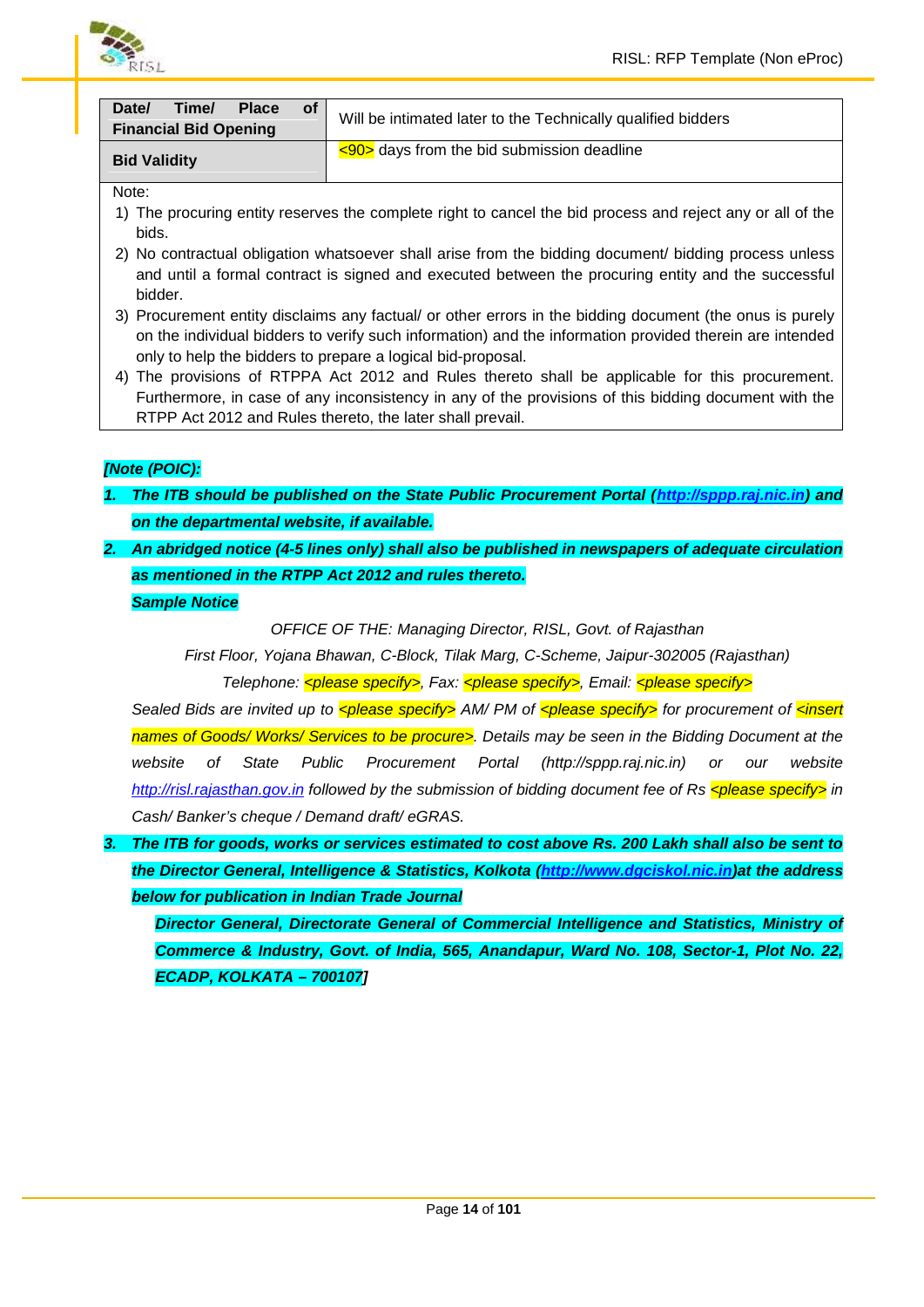

#### **2. PROJECT PROFILE & BACKGROUND INFORMATION**

- 1) **Project Profile**
	- <Brief introduction of the thematic focus/ project objectives
	- **Need and benefits**
	- Brief Technical solution requirements and Scope of Work
	- Project dependencies (if any and that could affect the deliverables & timelines of the project)
	- Implementing and participating agencies (Stakeholders and their involvement details)
	- Target group (Audience/ Beneficiaries)
	- Expected accomplishment from the project (Project Outcome)><sup>7</sup>
- 2) **About the Department**
	- *<The section should explain facts and figures about the Government entity in terms of its*
	- *Vision and organizational objectives*
	- *Key Functions of the Department*
	- *Organization structure of the Department (Comprising divisions/directorates etc.)*
	- *Manpower strength*
	- *Activities of the Department*
	- *Geographical spread and operating locations>* 8

 $7$  Please specify the relevant details under the respective section/ sub-section.

 $8$  Please specify the relevant details under the respective section.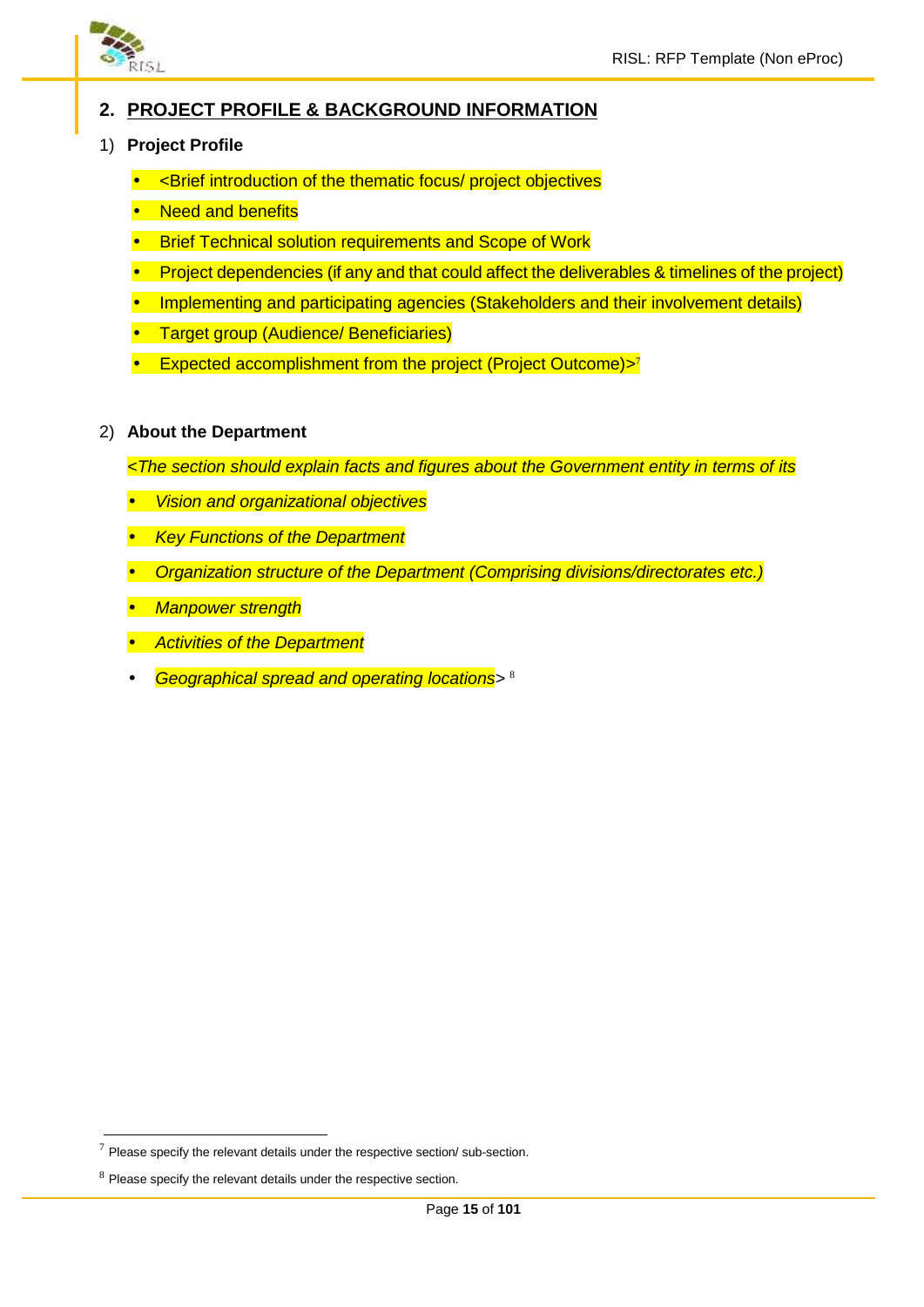

### **3. PRE-QUALIFICATION/ ELIGIBILITY CRITERIA**

1) A bidder participating in the procurement process shall possess the following minimum pre qualification/ eligibility criteria.

| S.<br>No.      | <b>Basic</b>                            | <b>Specific Requirements</b><br><b>Documents</b><br><b>Requirement</b><br><b>Required</b>                                                                                                                                                                                                                                                                                                                                                                                                                                                                                                                                 |                                                                                                                                                                                                                                                                                                   |
|----------------|-----------------------------------------|---------------------------------------------------------------------------------------------------------------------------------------------------------------------------------------------------------------------------------------------------------------------------------------------------------------------------------------------------------------------------------------------------------------------------------------------------------------------------------------------------------------------------------------------------------------------------------------------------------------------------|---------------------------------------------------------------------------------------------------------------------------------------------------------------------------------------------------------------------------------------------------------------------------------------------------|
| 1              | <b>Legal Entity</b>                     | The bidder should be a Proprietorship firm dly<br>registered either under the Rajasthan Shops &<br>Commercial Establishments Act, 1958 or any other<br>Act of State/ Union, as applicable for dealing in the<br>subject matter of procurement<br>(Note: A self-certified declaration regarding the non-<br>applicability of registration to any Act should be<br>submitted by the bidder)<br><b>OR</b><br>A company registered under Indian Companies Act,<br>1956<br>OR<br>partnership<br>firm<br>registered<br>under<br>Indian<br>A<br>Partnership Act, 1932.                                                           | - Copy of valid<br>Registration<br>Certificates<br>- Copy of<br>Certificates of<br>incorporation                                                                                                                                                                                                  |
| $\overline{2}$ | Financial:<br>Turnover<br>from IT/ ITeS | Annual Turnover of the bidder from IT/ ITeS during<br>each of the last three financial years, i.e., from<br>specify the date> to specify the date> (as per the<br>last published audited balance sheets), should be at<br>least Rs. <specify the="" value="">.<br/><b>[For Turnkey projects: Annual Turnover from IT/ITeS</b><br/>around 10 times of the total estimated cost of the<br/>project is suggested for SI Projects<br/>For Hardware Procurement: Annual Turnover from<br/>IT/ITeS around 3 times of the total estimated cost of<br/>the project is suggested for SI Projects ]</specify>                       | <b>CA Certificate with</b><br><b>CA's Registration</b><br>Number/ Seal                                                                                                                                                                                                                            |
| 3              | Financial: Net<br>Worth                 | The net worth of the bidder, as on specify the<br>date>, should be Positive.                                                                                                                                                                                                                                                                                                                                                                                                                                                                                                                                              | <b>CA Certificate with</b><br><b>CA's Registration</b><br>Number/ Seal                                                                                                                                                                                                                            |
| 4              | Technical<br>Capability                 | The bidder must have successfully completed at<br>least One project of <specify nature="" of="" the="" the<br="">project&gt; not less than the amount <specify the="" value<br="">equal to 80% of estimated project cost&gt; during the<br/>last four financial years <please specify="">.<br/>[In case, there are not sufficient potential bidders<br/>who have executed work costing to 80% of the<br/>estimated project cost, we may ask for two projects<br/>of similar nature, such that the total value of the<br/>projects is equal to atleast the total estimated project<br/>cost].</please></specify></specify> | Annexure-15 per<br>project reference<br>And<br><b>Work Completion</b><br>Certificates from the<br>client; OR<br>Work Order + Self<br>Certificate of<br>Completion<br>(Certified by the<br>Statutory Auditor);<br>OR.<br>Work Order +<br><b>Phase Completion</b><br>Certificate from the<br>client |
| 5              | Tax<br>registration<br>and<br>clearance | The bidder should have a registered number of<br>i. VAT/ CST where his business is located<br>ii. Service Tax<br>iii. Income Tax / Pan number.                                                                                                                                                                                                                                                                                                                                                                                                                                                                            | Copies of relevant<br>certificates of<br>registration<br>VAT/CST<br>clearance certificate                                                                                                                                                                                                         |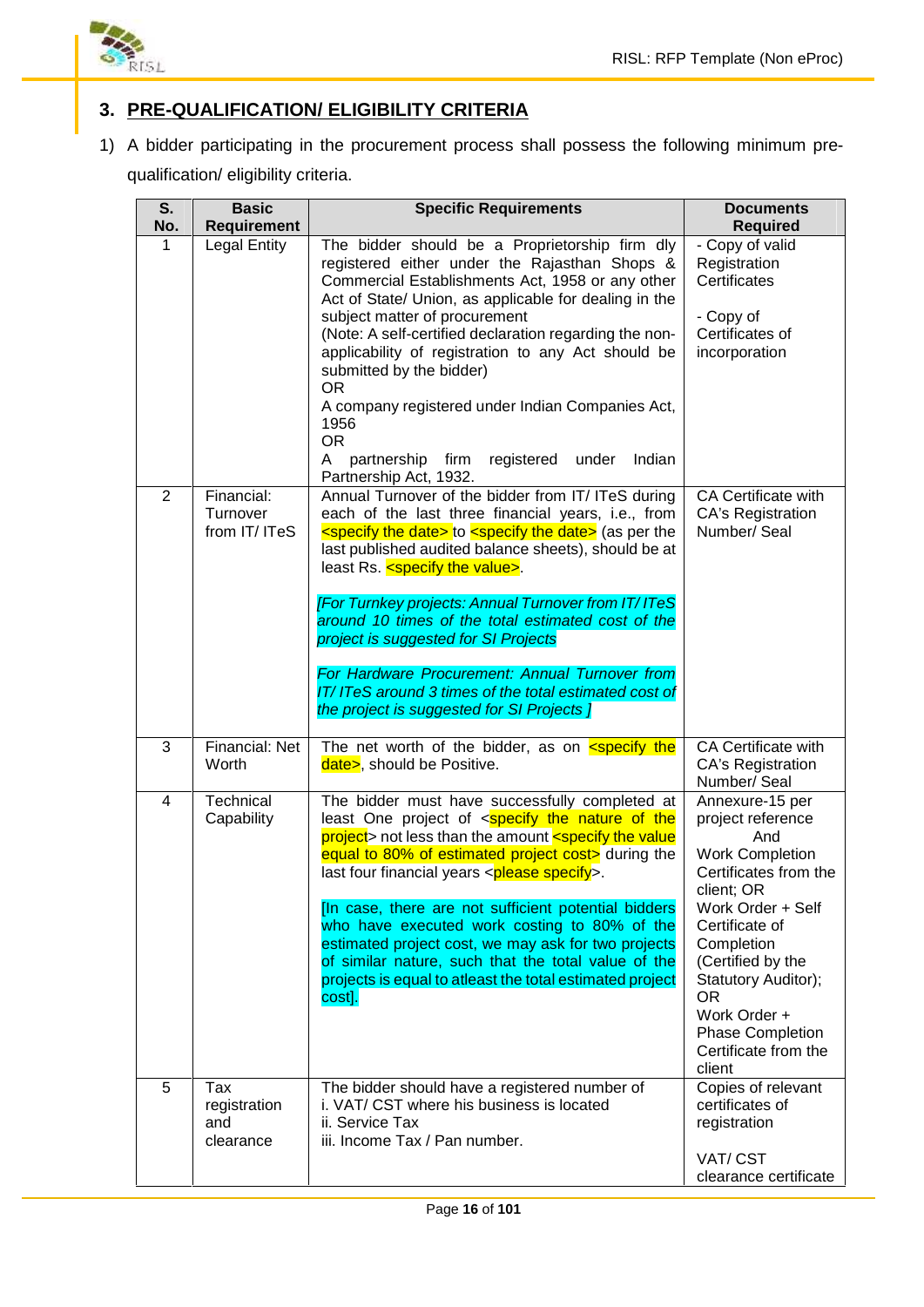

| S.<br>No.       | <b>Basic</b><br>Requirement                | <b>Specific Requirements</b>                                                                                                                                                                                                                                                                                                                                                                                                                                                                                                                                                                                                                                                                                                                                                                                                                                                                                                                                                                    | <b>Documents</b><br><b>Required</b>                                                                                                   |
|-----------------|--------------------------------------------|-------------------------------------------------------------------------------------------------------------------------------------------------------------------------------------------------------------------------------------------------------------------------------------------------------------------------------------------------------------------------------------------------------------------------------------------------------------------------------------------------------------------------------------------------------------------------------------------------------------------------------------------------------------------------------------------------------------------------------------------------------------------------------------------------------------------------------------------------------------------------------------------------------------------------------------------------------------------------------------------------|---------------------------------------------------------------------------------------------------------------------------------------|
|                 |                                            | The bidder should have cleared his VAT/ CST dues<br>up to $\leq$ please specify > to the Government.                                                                                                                                                                                                                                                                                                                                                                                                                                                                                                                                                                                                                                                                                                                                                                                                                                                                                            | from the<br><b>Commercial Taxes</b><br>Officer of the Circle<br>concerned                                                             |
| 6               | Certifications                             | The bidder must possess, at the time of bidding, a<br>valid <iso 3="" 5="" 9001:2008="" cmmi="" iso<br="" level="" or="">20000 &gt; Certification.<br/>[CMMi Level 5 Certification, if estimated software<br/>development cost is &gt; Rs. 100 Lacs or CMMi Level 3<br/>Certification, if estimated software development cost<br/>is <math>&gt;</math> Rs. 25 Lacs and <math>\leq</math> Rs. 100 Lacs and ISO<br/>9001:2008 Certification, if estimated<br/>software<br/>development cost is upto Rs. 25 Lacs are suggested.<br/>ISO 20000 Certification is suggested, only if the<br/>oriented<br/>towards<br/><b>Service</b><br/>project<br/>is.<br/>more<br/>management/ FMS.]</iso>                                                                                                                                                                                                                                                                                                         | Copy of a valid<br>certificate                                                                                                        |
| $\overline{7}$  | Mandatory<br>Undertaking                   | Bidder should: -<br>not be insolvent, in receivership, bankrupt or<br>a)<br>being wound up, not have<br>its<br>affairs<br>administered by a court or a judicial officer, not<br>have its business activities suspended and must<br>not be the subject of legal proceedings for any of<br>the foregoing reasons;<br>not have, and their directors and officers not<br>b)<br>have, been convicted of any criminal offence<br>related to their professional conduct or the<br>false<br>making<br>οf<br>statements<br>or<br>misrepresentations as to their qualifications to<br>enter into a procurement contract within a period<br>of three years preceding the commencement of<br>the procurement process, or not have been<br>otherwise disqualified pursuant to debarment<br>proceedings;<br>not have a conflict of interest in the procurement<br>C)<br>in question as specified in the bidding document.<br>comply with the code of integrity as specified in<br>d)<br>the bidding document. | A Self Certified<br>letter as per<br>Annexure-5: Self-<br>Declaration                                                                 |
| <b>Optional</b> |                                            |                                                                                                                                                                                                                                                                                                                                                                                                                                                                                                                                                                                                                                                                                                                                                                                                                                                                                                                                                                                                 |                                                                                                                                       |
| 8               | Manpower<br>Strength                       | <please specify=""><sup>9</sup></please>                                                                                                                                                                                                                                                                                                                                                                                                                                                                                                                                                                                                                                                                                                                                                                                                                                                                                                                                                        | Self-Certification by<br>the authorized<br>signatory with clear<br>declaration of staff<br>- year wise,<br>level/designation<br>wise. |
| 9               | <b>Joint Venture</b><br>(VU)<br>Consortium | <please specify=""><sup>10</sup><br/>[JV/ Consortium may be allowed only for projects<br/>having an estimated cost of Rs. 5 Crores or more<br/>and in case, the bidder does not have the CMMi or<br/>ISO 20000 Certifications.</please>                                                                                                                                                                                                                                                                                                                                                                                                                                                                                                                                                                                                                                                                                                                                                         | Consortium<br>Agreement as per<br><b>Annexure-XX:</b><br>Consortium<br>Agreement                                                      |

 $9$  Please specify the required details with respect to the manpower requirements.

 $10$  Please specify the required details with respect to Consortium.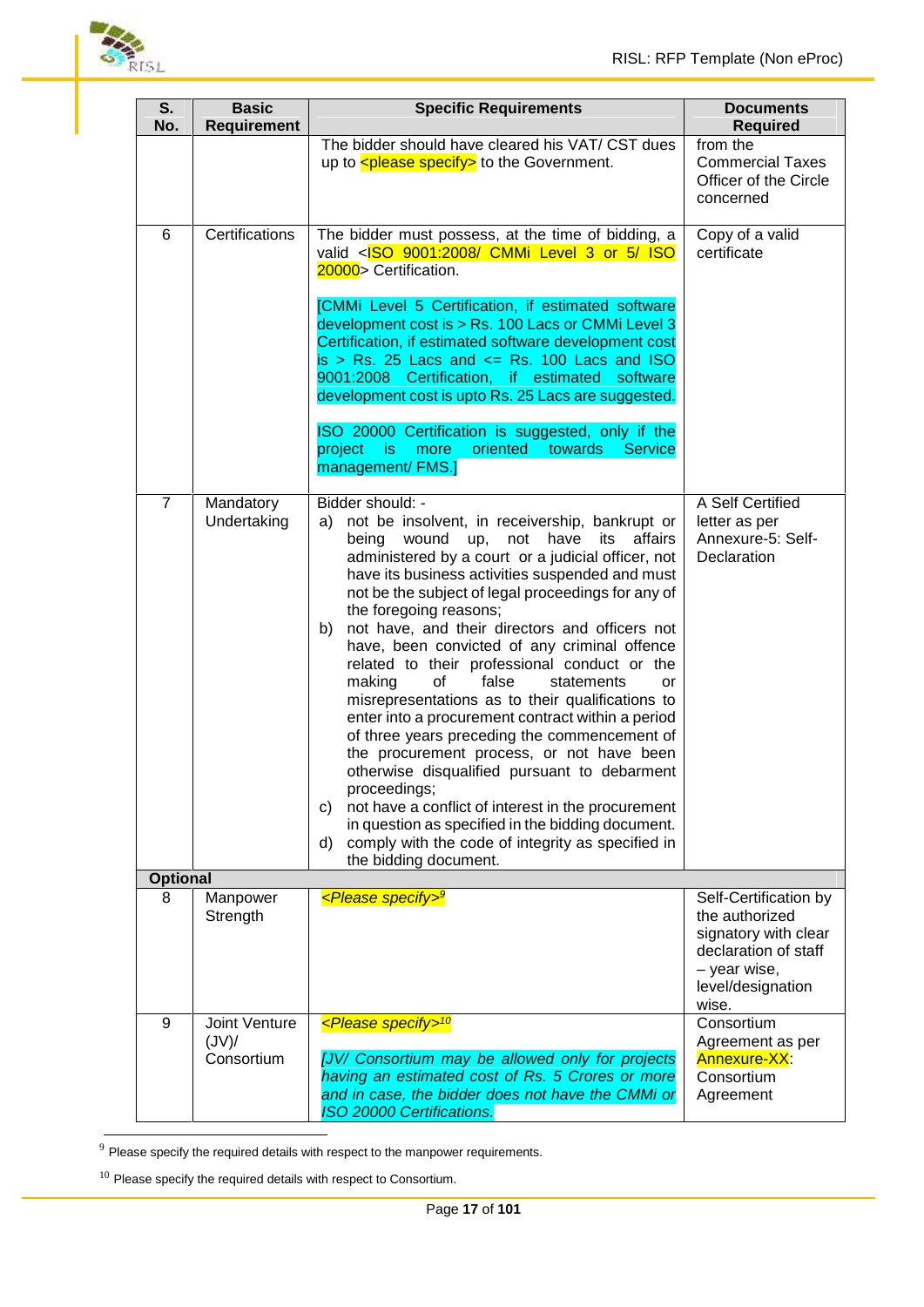

| S.<br>No. | <b>Basic</b><br>Requirement | <b>Specific Requirements</b>                                                                                                                                                                                                                                                                                                                                                                                                                                                                                                                                                                                                                                                                                                                                                                                                                                                                                                                                                                                                                                                                                            | <b>Documents</b><br><b>Required</b>                                                                                                                                 |
|-----------|-----------------------------|-------------------------------------------------------------------------------------------------------------------------------------------------------------------------------------------------------------------------------------------------------------------------------------------------------------------------------------------------------------------------------------------------------------------------------------------------------------------------------------------------------------------------------------------------------------------------------------------------------------------------------------------------------------------------------------------------------------------------------------------------------------------------------------------------------------------------------------------------------------------------------------------------------------------------------------------------------------------------------------------------------------------------------------------------------------------------------------------------------------------------|---------------------------------------------------------------------------------------------------------------------------------------------------------------------|
|           |                             | In the case of a JV/ Consortium: -<br>a) all parties shall sign the bid and they shall be<br>jointly and severally liable; and<br>b) one of the company/firm shall be nominated as<br>'Lead Bidder' who shall have the authority to<br>conduct all business for and on behalf of any or<br>all the parties of the JV/ Consortium during the<br>bidding process. In the event, the bid is<br>accepted, either they shall form a registered JV<br>company/ firm or otherwise all the parties to JV/<br><b>Consortium shall sign the Agreement</b><br>c) In such a case, all the above criteria shall have<br>to be fulfilled by the lead bidder except for CMMi<br>and/ or ISO 20000 Certification which will be<br>satisfied by the consortium partner. Additionally,<br>the consortium partner should satisfy the<br>eligibility requirements mentioned at S.No. 1, 3,<br>5, 6, 7 and 8.<br>The lead bidder should be required to do<br>d)<br>majority (>50%) of the work and the consortium<br>partner shall have to do the remaining work like<br>S/w development and/ or FMS, for which it has<br>the Certification. |                                                                                                                                                                     |
| 10        |                             | <in a<br="" be="" bidder="" case="" goods,="" must="" of="" procurement="">manufacturer, distributor or bona-fide dealer in the<br/>goods and it shall furnish necessary proof for the<br/>same in the specified format.&gt;</in>                                                                                                                                                                                                                                                                                                                                                                                                                                                                                                                                                                                                                                                                                                                                                                                                                                                                                       | Where applicable,<br>proof of<br>authorisation by the<br>manufacturer or<br>country distributor in<br>India, shall be<br>enclosed as per<br><b>Annexure-XX: MAF</b> |

- 2) In addition to the provisions regarding the qualifications of the bidders as set out in (1) above:
	- a. the procuring entity shall disqualify a bidder as per the provisions under "Clause: Exclusion/ Disqualification of bids in Chapter-5: ITB"; and
	- b. the procuring entity may require a bidder, who was pre-qualified, to demonstrate its qualifications again in accordance with the same criteria used to pre-qualify such bidder. The procuring entity shall disqualify any bidder that fails to demonstrate its qualifications again, if requested to do so. The procuring entity shall promptly notify each bidder requested to demonstrate its qualifications again as to whether or not the bidder has done so to the satisfaction of the procuring entity.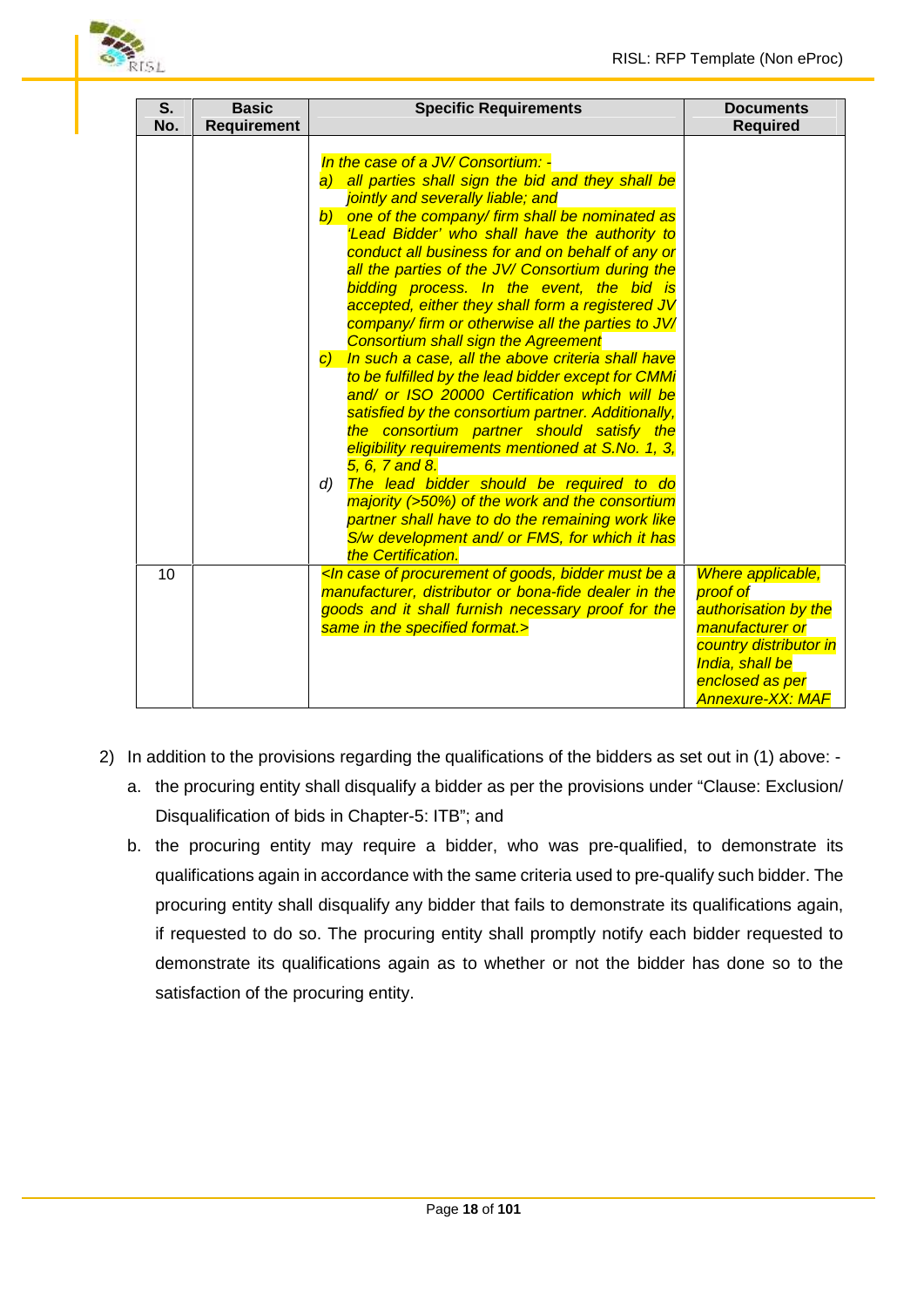

#### **4. SCOPE OF WORK, DELIVERABLES & TIMELINES**

#### 1) **Details of work (SoW)**

- <Please specify the bidder's scope of work. An indicative list is mentioned below for reference.>
- a) Web Portal and Application software development
	- i. SRS
	- ii. Development of the Web Portal and Application Software
	- iii. Deployment of Web Portal and Application Software
	- iv. Partial Acceptance Testing (PAT) of Web Portal and Application Software
	- v. Integration with SMS Gateway (MSDG), Email Gateway (SMTP Relay) and Payment Gateway (Online Payment)
	- vi. User Acceptance Test (UAT)
- b) Site Survey and Site Preparation and installation and commissioning of IT and non-IT hardware
- c) Data Digitization and Migration
- d) Training and Capacity Building
- e) System Integration and Commissioning (Go-Live)
- f) Operation & Maintenance (O&M)/ Facility Management Services (FMS)
	- i. Deployment of Manpower for O&M/ FMS
	- ii. Helpdesk Support (Incident/ Problem Management)
	- iii. Preventive Maintenance Services
	- iv. Corrective Maintenance Services
	- v. Asset Management Services
	- vi. Configuration Management Services
	- vii. Support Services for Web Portal and Application Software
	- viii. Network Management Services
	- ix. Vendor Management Services
	- x. MIS Reports
- g) Change Request (CR) Management Services
- h) Third Party Audit (TPA)
	- i. Application Security Assessment
	- ii. Vulnerability Assessment of the critical servers and network devices
	- iii. Penetration testing of the systems and networks (External and Internal)
	- iv. System Performance Testing/ Monitoring
	- v. Review and Assessment of Security Policies
- 2) **Roles & Responsibilities of Stakeholders/ SI**

<Please specify as per details mentioned in S.No. 7 of the RFP Guidance Notes>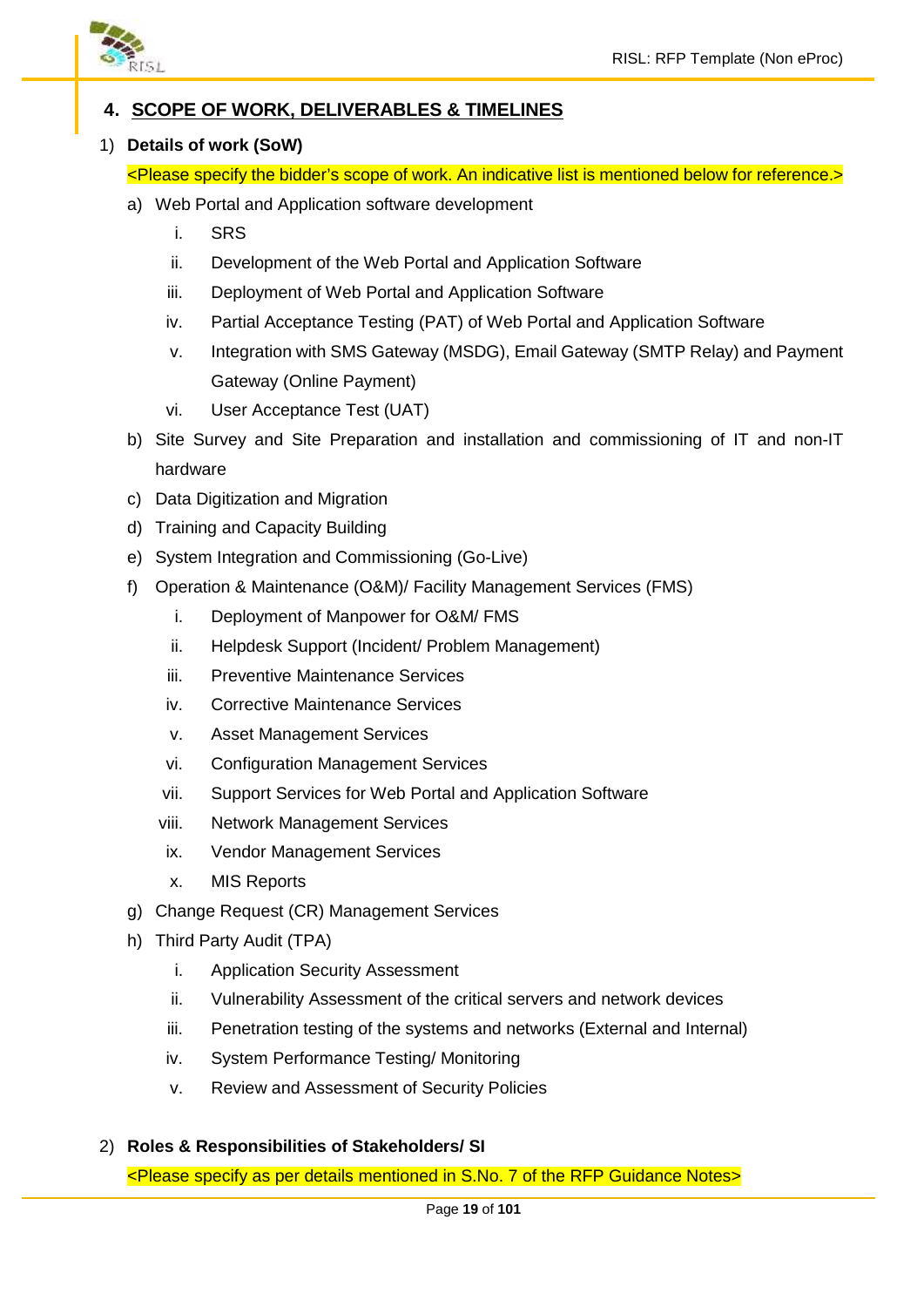

- a) Responsibilities of DoIT&C, if any
- b) Responsibilities of RISL
- c) Responsibilities of <user department>, if any
- d) Responsibilities of SI
- e) Responsibilities of <other stakeholders like bandwidth service provider>

#### 3) **Project Deliverables, Milestones & Time Schedule**

<Please specify as per details mentioned in S.No. 8 of the RFP Guidance Notes. Two templates are provided here for illustrative purposes>

#### **Deliverable linked to phases**

| <b>S. No.</b>    | <b>Phase</b>                                       | <b>Milestone</b>                                                                                 | <b>Timelines</b>          |
|------------------|----------------------------------------------------|--------------------------------------------------------------------------------------------------|---------------------------|
| $\mathbf 1$ .    | <b>Phase I/ <name></name></b>                      | <description activity="" and="" its<br="" of="" project="">outcome/deliverable&gt;</description> | <weeks months=""></weeks> |
| 2.               | <b>Phase II/<name></name></b>                      | <description activity="" and="" its<br="" of="" project="">outcome/deliverable&gt;</description> | <weeks months=""></weeks> |
| 3.               | <b>Phase III/<name></name></b>                     | <description activity="" and="" its<br="" of="" project="">outcome/deliverable&gt;</description> | <weeks months=""></weeks> |
| $\overline{4}$ . | <b>Phase IV/<name></name></b>                      | <description activity="" and="" its<br="" of="" project="">outcome/deliverable&gt;</description> | <weeks months=""></weeks> |
| 5.               | <b>Phase V/<name></name></b>                       | <description activity="" and="" its<br="" of="" project="">outcome/deliverable&gt;</description> | <weeks months=""></weeks> |
| 6.               | <b>Phase VI/<name></name></b>                      | <description activity="" and="" its<br="" of="" project="">outcome/deliverable&gt;</description> | <weeks months=""></weeks> |
| 7 <sub>1</sub>   | <insert no.="" or<br="" phase="">Name&gt;</insert> | <description activity="" and="" its<br="" of="" project="">outcome/deliverable&gt;</description> | <weeks months=""></weeks> |

OR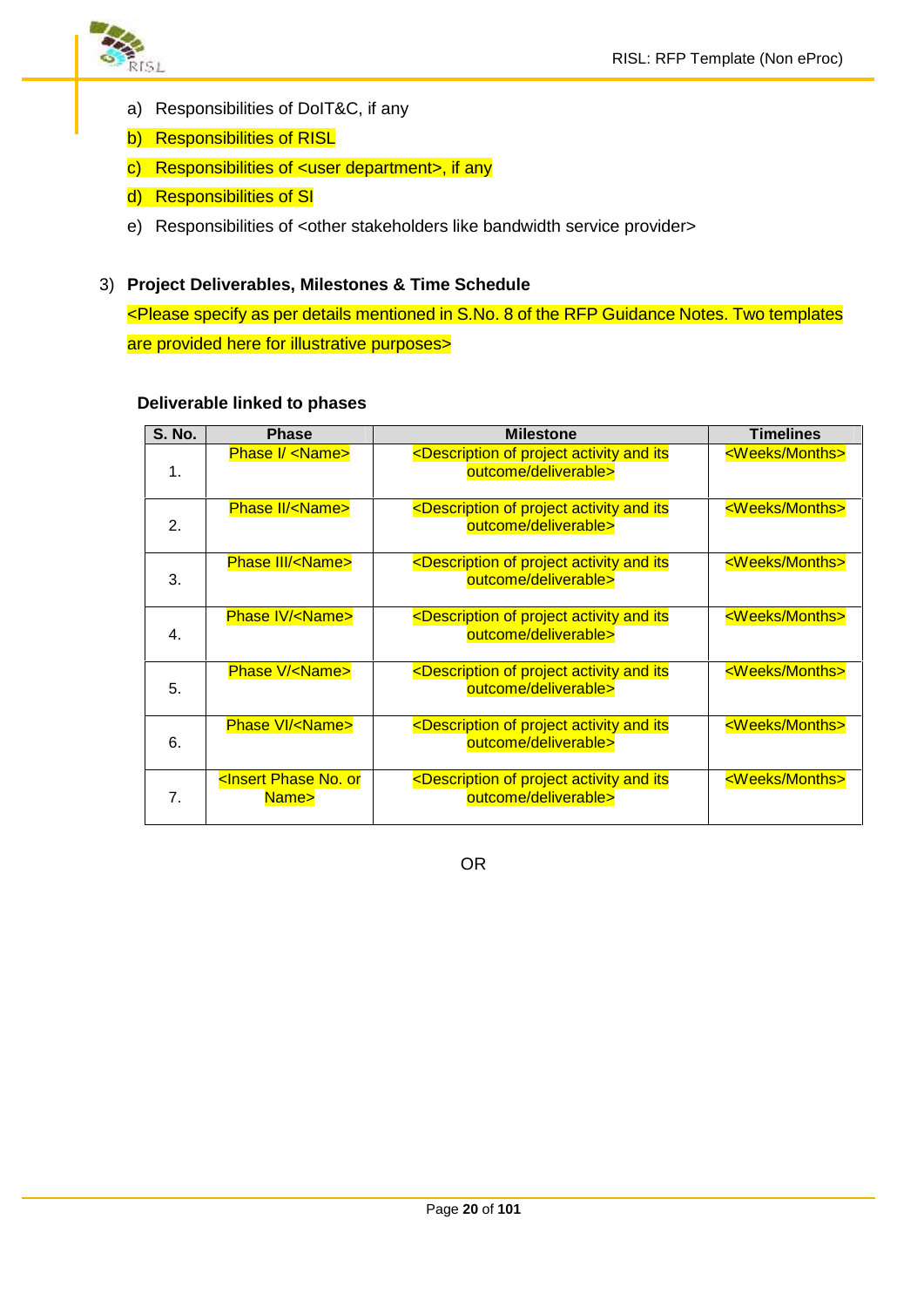

#### **Deliverable linked to Project Activity**

| S.<br>No. | <b>Project Activity/</b><br><b>Scope of Work</b>         | <b>Milestone</b>                                            | <b>Deliverables</b><br>(Reports/ Docs./ Infra.)                             | <b>Timelines</b><br>(from Signing)<br>of Contract) |
|-----------|----------------------------------------------------------|-------------------------------------------------------------|-----------------------------------------------------------------------------|----------------------------------------------------|
| 1.        | <description of<br="">project activity&gt;</description> | <description major<br="" of="">Milestones&gt;</description> | <name of<br="">outcome/deliverable from<br/>the project activity&gt;</name> | <weeks month<br="">S&gt;</weeks>                   |
| 2.        | <description of<br="">project activity&gt;</description> | <description major<br="" of="">Milestones&gt;</description> | <name of<br="">outcome/deliverable from<br/>the project activity&gt;</name> | <weeks month<br="">s&gt;</weeks>                   |
| 3.        | <description of<br="">project activity&gt;</description> | <description major<br="" of="">Milestones&gt;</description> | <name of<br="">outcome/deliverable from<br/>the project activity&gt;</name> | <weeks month<br="">s</weeks>                       |
| 4.        | <description of<br="">project activity&gt;</description> | <description major<br="" of="">Milestones&gt;</description> | <name of<br="">outcome/deliverable from<br/>the project activity&gt;</name> | <weeks month<br="">s</weeks>                       |
| 5.        | <description of<br="">project activity&gt;</description> | <description major<br="" of="">Milestones&gt;</description> | <name of<br="">outcome/deliverable from<br/>the project activity&gt;</name> | <weeks month<br=""><mark>S&gt;</mark></weeks>      |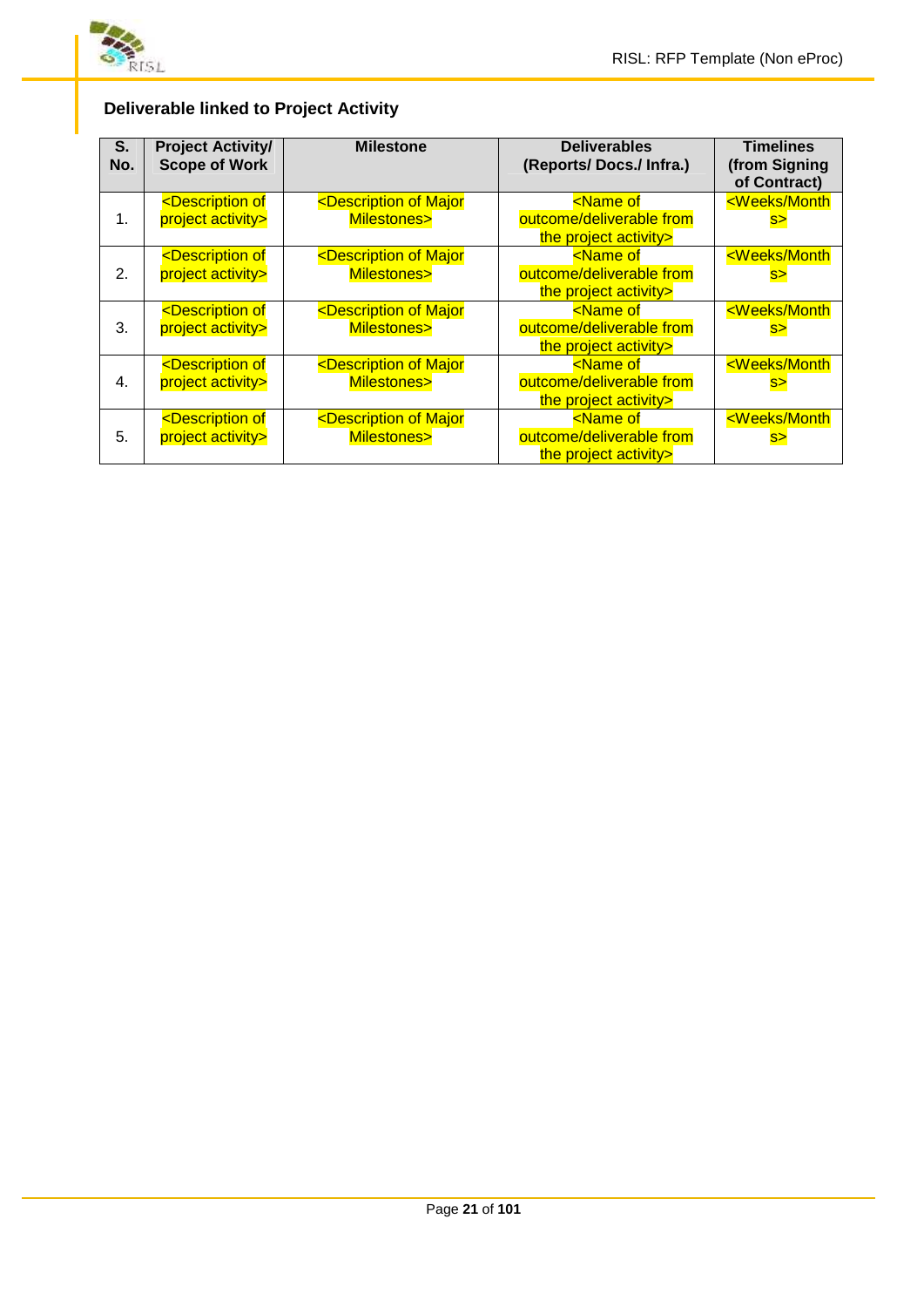

#### **5. INSTRUCTION TO BIDDERS (ITB)**

#### 1) **Sale of Bidding/ Tender Documents**

- a) The sale of bidding documents shall be commenced from the date of publication of Notice Inviting Bids (NIB) and shall be stopped one day prior to the date of opening of bids. The complete bidding documents shall also be placed on the State Public Procurement Portal. The prospective bidders shall be permitted to download the bidding document from the website and pay its price while submitting the bid to the procuring entity.
- b) The bidding documents shall be made available to any prospective bidder who pays the price for it in cash or by bank demand draft, banker's cheque.
- c) Bidding documents purchased by Principal of any concern may be used by its authorised sole selling agents/ marketing agents/ distributors/ sub-distributors and authorised dealers or vice versa.

#### 2) **Pre-bid Meeting/ Clarifications**

- a) Any prospective bidder may, in writing, seek clarifications from the procuring entity in respect of the bidding documents.
- b) A pre-bid conference is also scheduled by the procuring entity as per the details mentioned in the NIB and to clarify doubts of potential bidders in respect of the procurement and the records of such conference shall be intimated to all bidders and where applicable, shall be published on the respective websites.
- c) The period within which the bidders may seek clarifications under (a) above and the period within which the procuring entity shall respond to such requests for clarifications shall be as under:
	- a. Last date of submitting clarifications requests by the bidder: as per NIB
	- b. Response to clarifications by procuring entity: as per NIB
- d) The minutes and response, if any, shall be provided promptly to all bidders to which the procuring entity provided the bidding documents, so as to enable those bidders to take minutes into account in preparing their bids, and shall be published on the respective websites.

#### 3) **Changes in the Bidding Document**

a) At any time, prior to the deadline for presenting bids, the procuring entity may for any reason, whether on its own initiative or as a result of a request for clarification by a bidder, modify the bidding documents by issuing an addendum in accordance with the provisions below.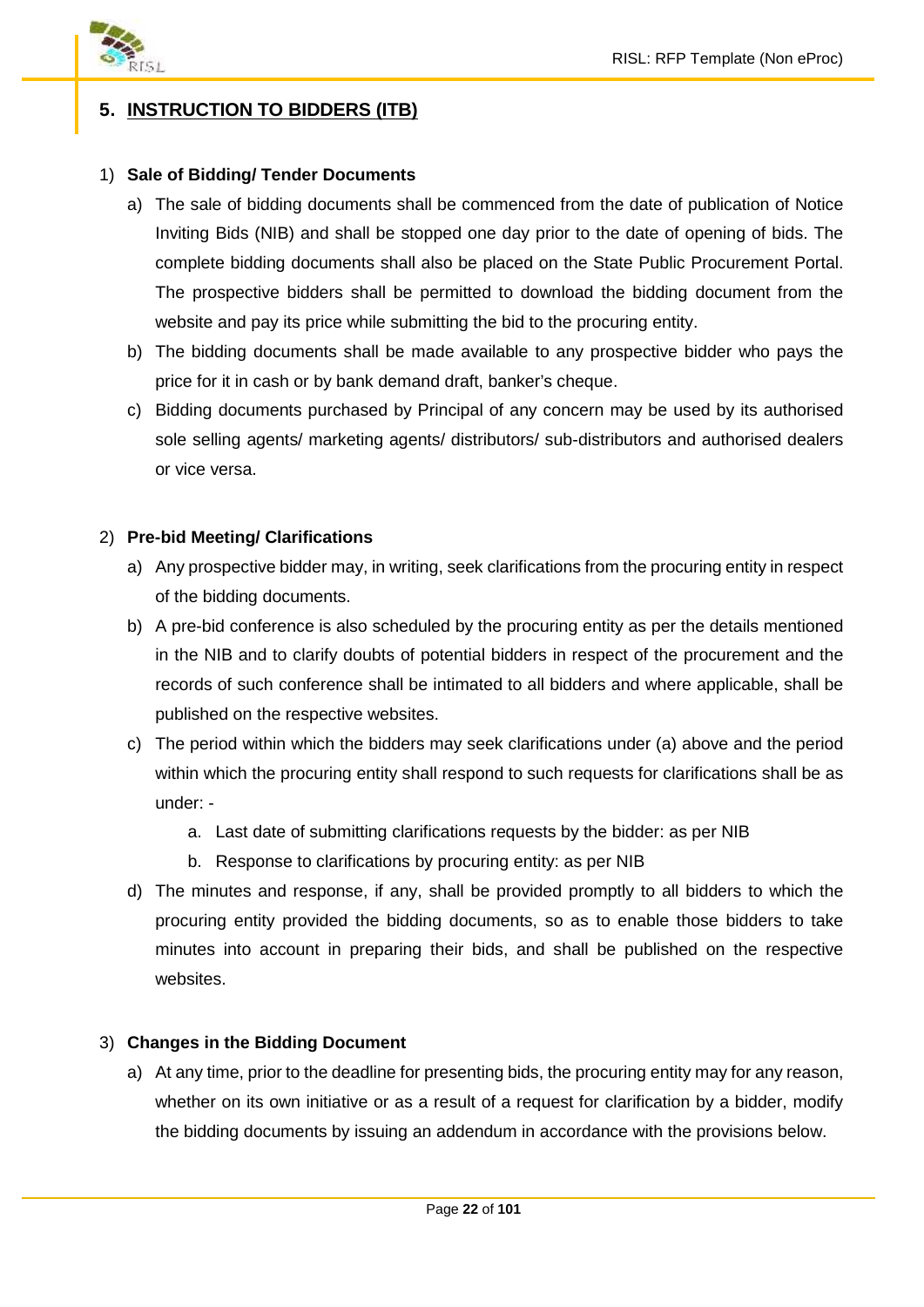

- b) In case, any modification is made to the bidding document or any clarification is issued which materially affects the terms contained in the bidding document, the procuring entity shall publish such modification or clarification in the same manner as the publication of the initial bidding document.
- c) In case, a clarification or modification is issued to the bidding document, the procuring entity may, prior to the last date for submission of bids, extend such time limit in order to allow the bidders sufficient time to take into account the clarification or modification, as the case may be, while submitting their bids.
- d) Any bidder, who has submitted his bid in response to the original invitation, shall have the opportunity to modify or re-submit it, as the case may be, within the period of time originally allotted or such extended time as may be allowed for submission of bids, when changes are made to the bidding document by the procuring entity:

Provided that the bid last submitted or the bid as modified by the bidder shall be considered for evaluation.

#### 4) **Period of Validity of Bids**

- a) Bids submitted by the bidders shall remain valid during the period specified in the NIB/ bidding document. A bid valid for a shorter period shall be rejected by the procuring entity as non-responsive bid.
- b) Prior to the expiry of the period of validity of bids, the procuring entity, in exceptional circumstances, may request the bidders to extend the bid validity period for an additional specified period of time. A bidder may refuse the request and such refusal shall be treated as withdrawal of bid and in such circumstances bid security shall not be forfeited.
- c) Bidders that agree to an extension of the period of validity of their bids shall extend or get extended the period of validity of bid securities submitted by them or submit new bid securities to cover the extended period of validity of their bids. A bidder whose bid security is not extended, or that has not submitted a new bid security, is considered to have refused the request to extend the period of validity of its bid.

#### 5) **Format and Signing of Bids**

- a) The bidder shall prepare one original set of the bidding documents called Bid in the manner as specified in the bidding document.
- b) The bid shall be typed or written in ink and it's all the pages shall be signed by the bidder or a person duly authorised to sign on behalf of the bidder, in token of acceptance of all the terms and conditions of the bidding documents. This authorisation shall consist of a written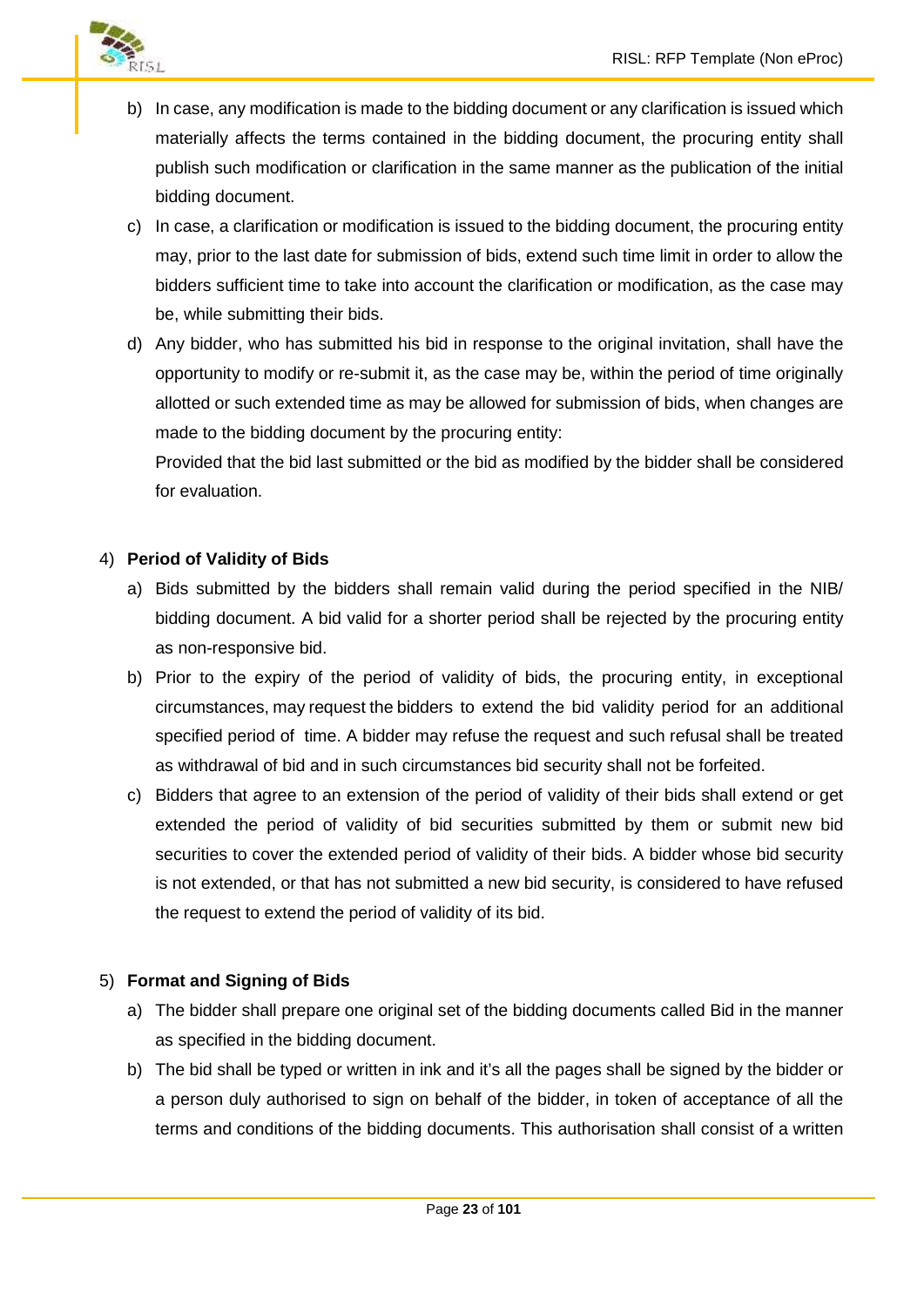

confirmation as per "Annexure-XX: Certificate of Conformity/ No-Deviation" of the bidding document and shall be attached to the technical bid.

c) Any corrections in the bid such as interlineations, erasures, or overwriting shall be valid only if they are signed or initialled by the person signing the bid.

#### 6) **Sealing and Marking of Bids**

- a) Bidders may submit their bids by post or by hand delivery in one large single envelope.
- b) The inner and outer envelopes shall:
	- a. bear the name and complete address along with telephone/ mobile number of bidder;
	- b. bear complete address of the procuring entity with telephone number, if any;
	- c. bear the specific identification of the bidding process pursuant to NIB and any additional identification marks as specified in the bidding document; and
	- d. bear a warning not to be opened before the time and date for bid opening, in accordance with the NIB.
- c) If all envelopes are not sealed and marked as required, the procuring entity shall assume no responsibility about its consequences.
- d) A Single stage-Two part/ envelope system shall be followed where:
	- a. Technical Bid, including fee details and all the eligibility documents, should be enclosed in one sealed envelope
	- b. Financial Bid should be enclosed in second sealed envelope
	- c. The envelopes containing the technical and financial bid shall then be enclosed in one large single outer envelope.
- e) The technical bid, including all the eligibility documents, shall consist of the following documents: -

| S.  | <b>Documents Type</b>                         | <b>Document Format</b>                             |
|-----|-----------------------------------------------|----------------------------------------------------|
| No. |                                               |                                                    |
| 1.  | Covering Letter - Technical Bid               | On bidder's letter head duly                       |
|     |                                               | signed by authorized signatory                     |
|     | <b>Fee Details</b>                            |                                                    |
| 2.  | Bidding document Fee (Tender Fee)             | Proof of submission                                |
| 3.  | <b>Bid Security</b>                           | Instrument/ Proof of submission                    |
|     | <b>Eligibility Documents</b>                  |                                                    |
| 4.  | Bidder's Authorisation Certificate along with | <b>As per Annexure-XX</b>                          |
|     | copy of PoA/ Board resolution stating that    |                                                    |
|     | Auth. Signatory can sign the bid/ contract    |                                                    |
|     | on behalf of the firm.                        |                                                    |
| 5.  | All the documents mentioned in<br>the         | As per the format mentioned                        |
|     | "Eligibility Criteria", in support of<br>the  | against the respective eligibility                 |
|     | eligibility                                   | criteria clause                                    |
| 6.  | <add if="" more,="" required=""></add>        | <please appropriate<="" specify="" td=""></please> |
|     |                                               | reference>                                         |
|     | <b>Technical Documents</b>                    |                                                    |
| 7.  | Certificate of Conformity/ No Deviation       | <b>As per Annexure-XX</b>                          |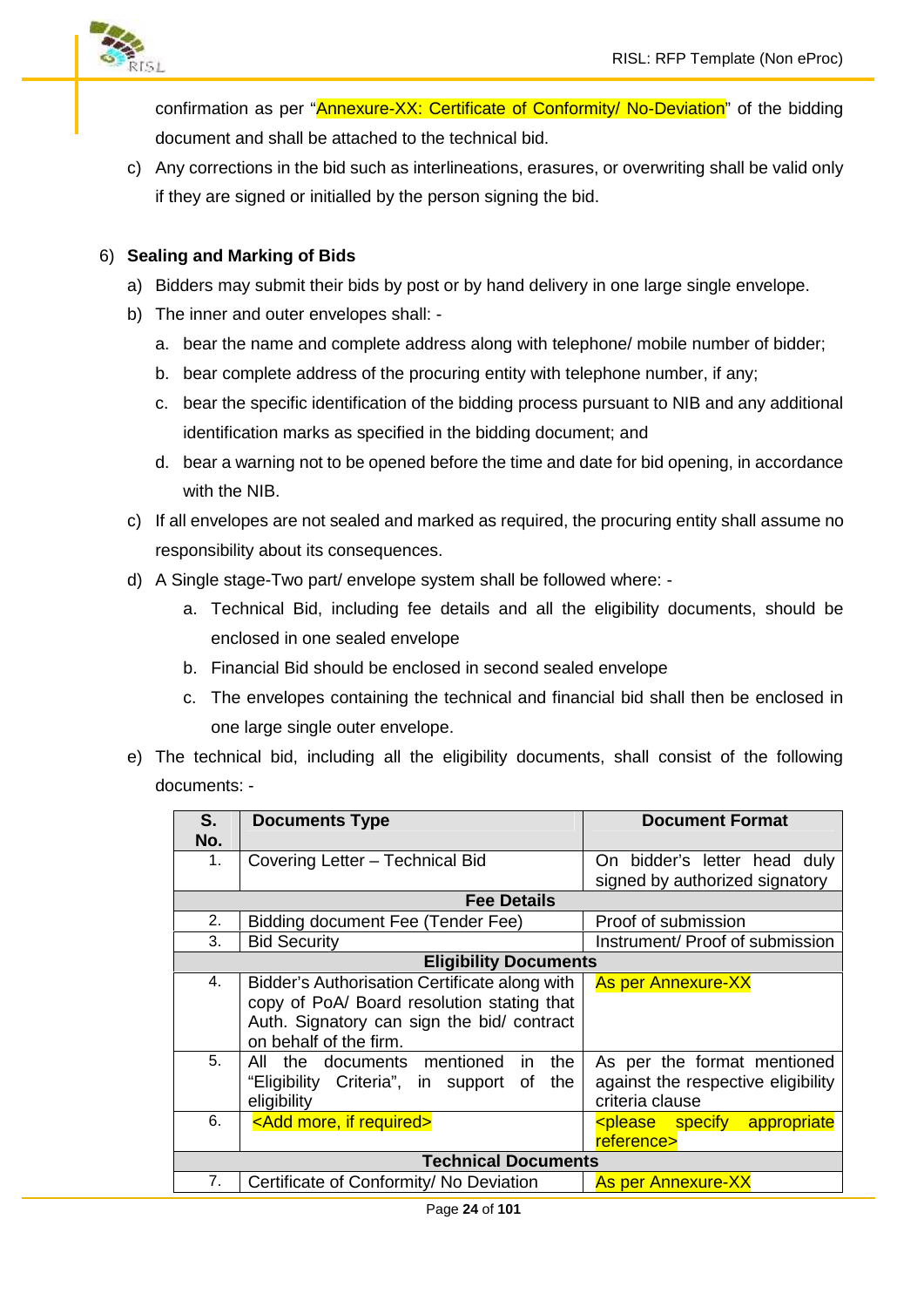

|                                         | <b>As per Annexure-XX</b>                          |
|-----------------------------------------|----------------------------------------------------|
| Manufacturer's Authorisation Form (MAF) | As per Annexure-XX (Indicative                     |
|                                         | <b>Format</b> )                                    |
| Undertaking on Authenticity of Comp.    | <b>As per Annexure-XX</b>                          |
|                                         |                                                    |
| Technical<br>Components Offered +       | <b>As per Annexure-XX</b>                          |
|                                         |                                                    |
|                                         |                                                    |
|                                         | appropriate<br><please specify<="" td=""></please> |
|                                         | reference>                                         |
|                                         | specifications compliance sheet for all items      |

f) Financial bid shall include the following documents: -

| S.  | <b>Documents Type</b>           | <b>Document Format</b>                                         |
|-----|---------------------------------|----------------------------------------------------------------|
| No. |                                 |                                                                |
|     | Financial Bid - Covering Letter | On bidder's letter head duly<br>signed by authorized signatory |
|     | Financial Bid - Format          | <b>As per Annexure-XX</b>                                      |

#### 7) **Cost & Language of Bidding**

- a) The Bidder shall bear all costs associated with the preparation and submission of its Bid, and the procuring entity shall not be responsible or liable for those costs, regardless of the conduct or outcome of the bidding process.
- b) The Bid, as well as all correspondence and documents relating to the Bid exchanged by the Bidder and the procuring entity, shall be written only in English Language. Supporting documents and printed literature that are part of the Bid may be in another language provided they are accompanied by an accurate translation of the relevant passages in English/ Hindi language, in which case, for purposes of interpretation of the Bid, such translation shall govern.

#### 8) **Alternative/ Multiple Bids**

Alternative/ Multiple bids shall not be considered at all. Also, the bidder shall not quote for multiple brands/ make/ models but only one in the technical bid and should also mention the details of the quoted make/ model in the "Annexure-XX: Components Offered".

#### 9) **Bid Security**

Every bidder, if not exempted, participating in the procurement process will be required to furnish the bid security as specified in the NIB.

a) In lieu of bid security, a bid securing declaration shall be taken from Departments of the State Government, Undertakings, Corporations, Autonomous bodies, Registered Societies and Cooperative Societies which are owned or controlled or managed by the State Government and Government Undertakings of the Central Government.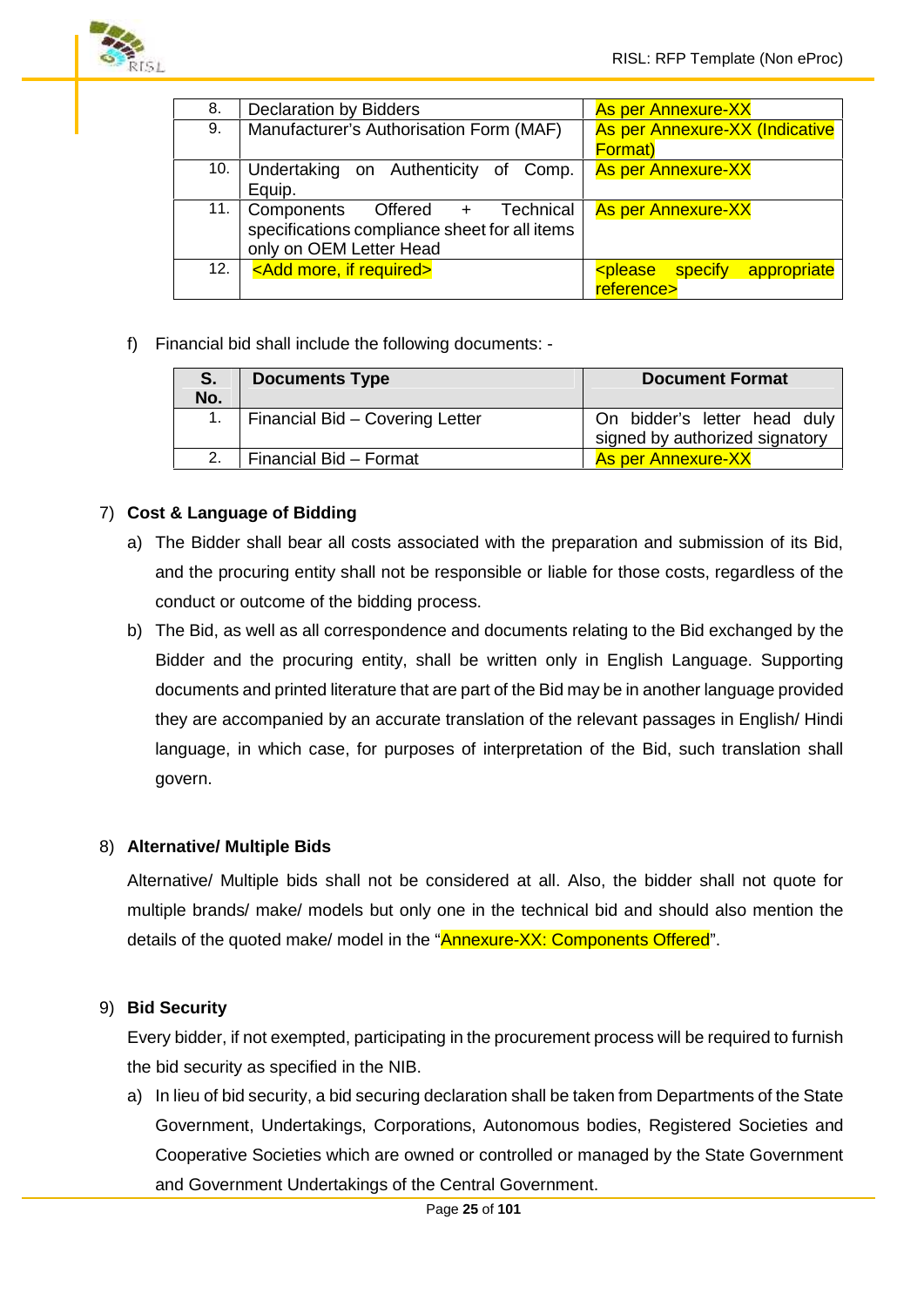

- b) Bid security instrument or cash receipt of bid security or a bid securing declaration shall necessarily accompany the sealed technical bid.
- c) Bid security of a bidder lying with the procuring entity in respect of other bids awaiting decision shall not be adjusted towards bid security for the fresh bids. The bid security originally deposited may, however, be taken into consideration in case bids are re-invited.
- d) The bid security may be given in the form of a banker's cheque or demand draft or bank guarantee, in specified format, of a scheduled bank or deposited through eGRAS. The bid security must remain valid thirty days beyond the original or extended validity period of the bid.
- e) The issuer of the bid security and the confirmer, if any, of the bid security, as well as the form and terms of the bid security, must be acceptable to the procuring entity.
- f) Prior to presenting a submission, a bidder may request the procuring entity to confirm the acceptability of proposed issuer of a bid security or of a proposed confirmer, if required. The procuring entity shall respond promptly to such a request.
- g) The bank guarantee presented as bid security shall be got confirmed from the concerned issuing bank. However, the confirmation of the acceptability of a proposed issuer or of any proposed confirmer does not preclude the procuring entity from rejecting the bid security on the ground that the issuer or the confirmer, as the case may be, has become insolvent or has otherwise ceased to be creditworthy.
- h) The bid security of unsuccessful bidders shall be refunded soon after final acceptance of successful bid and signing of Agreement and submitting performance security.
- i) The Bid security taken from a bidder shall be forfeited, including the interest, if any, in the following cases, namely:
	- a. when the bidder withdraws or modifies its bid after opening of bids;
	- b. when the bidder does not execute the agreement, if any, after placement of supply/ work order within the specified period;
	- c. when the bidder fails to commence the supply of the goods or service or execute work as per supply/ work order within the time specified;
	- d. when the bidder does not deposit the performance security within specified period after the supply/ work order is placed; and
	- e. if the bidder breaches any provision of code of integrity, prescribed for bidders, specified in the bidding document.
- j) Notice will be given to the bidder with reasonable time before bid security deposited is forfeited.
- k) No interest shall be payable on the bid security.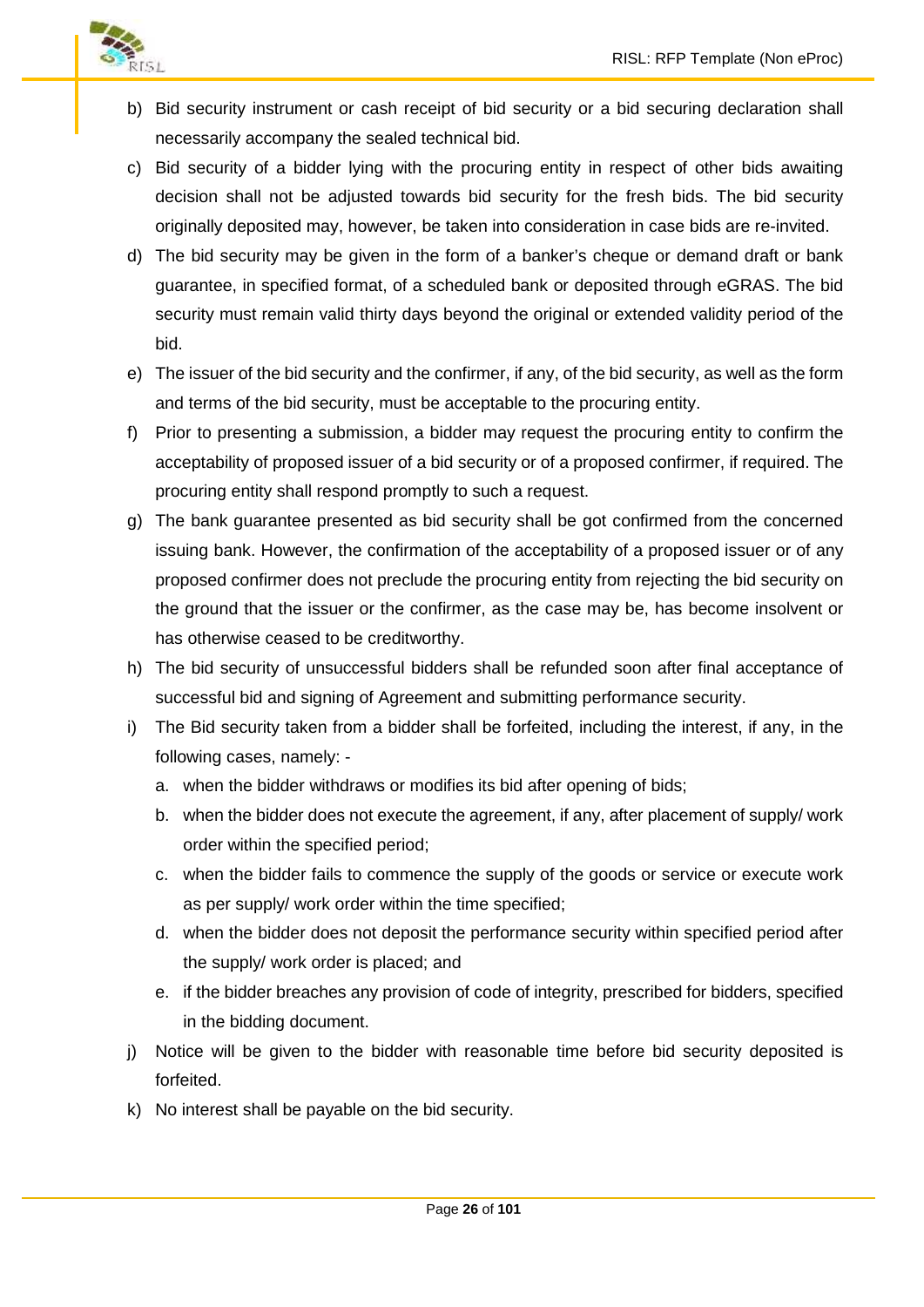

- l) In case of the successful bidder, the amount of bid security may be adjusted in arriving at the amount of the Performance Security, or refunded if the successful bidder furnishes the full amount of performance security.
- m) The procuring entity shall promptly return the bid security after the earliest of the following events, namely:
	- a. the expiry of validity of bid security;
	- b. the execution of agreement for procurement and performance security is furnished by the successful bidder;
	- c. the cancellation of the procurement process; or
	- d. the withdrawal of bid prior to the deadline for presenting bids, unless the bidding documents stipulate that no such withdrawal is permitted.

#### 10) **Deadline for the submission of Bids**

- a) Bids shall be received, by the person, designated for the purpose, by the procuring entity or directly dropped in the bid box, at the place and up to the time and date specified in the NIB.
- b) Normally, the date of submission and opening of bids would not be extended. In exceptional circumstances or when the bidding document are required to be substantially modified as a result of discussions in pre-bid meeting/ conference or otherwise and the time with the prospective bidders for preparation of bids appears insufficient, the date may be extended by the procuring entity. In such case the publicity of extended time and date shall be given in the manner, as was given at the time of issuing the original NIB and shall also be placed on the State Public Procurement Portal, if applicable. It would be ensured that after issue of corrigendum, reasonable time is available to the bidders for preparation and submission of their bids. The procuring entity shall also publish such modifications in the bidding document in the same manner as the publication of initial bidding document. If, in the office of the bids receiving and opening authority, the last date of submission or opening of bids is a non working day, the bids shall be received or opened on the next working day.

#### 11) **Late Bids**

- a) The person authorised to receive the bids shall not receive any bid that is submitted personally, after the time and date fixed for submission of bids.
- b) Any bid, which arrives by post after the deadline for submission of bids, shall be declared and marked as "Late" and returned unopened to the bidder by registered post.

#### 12) **Receipt and Custody of Bids**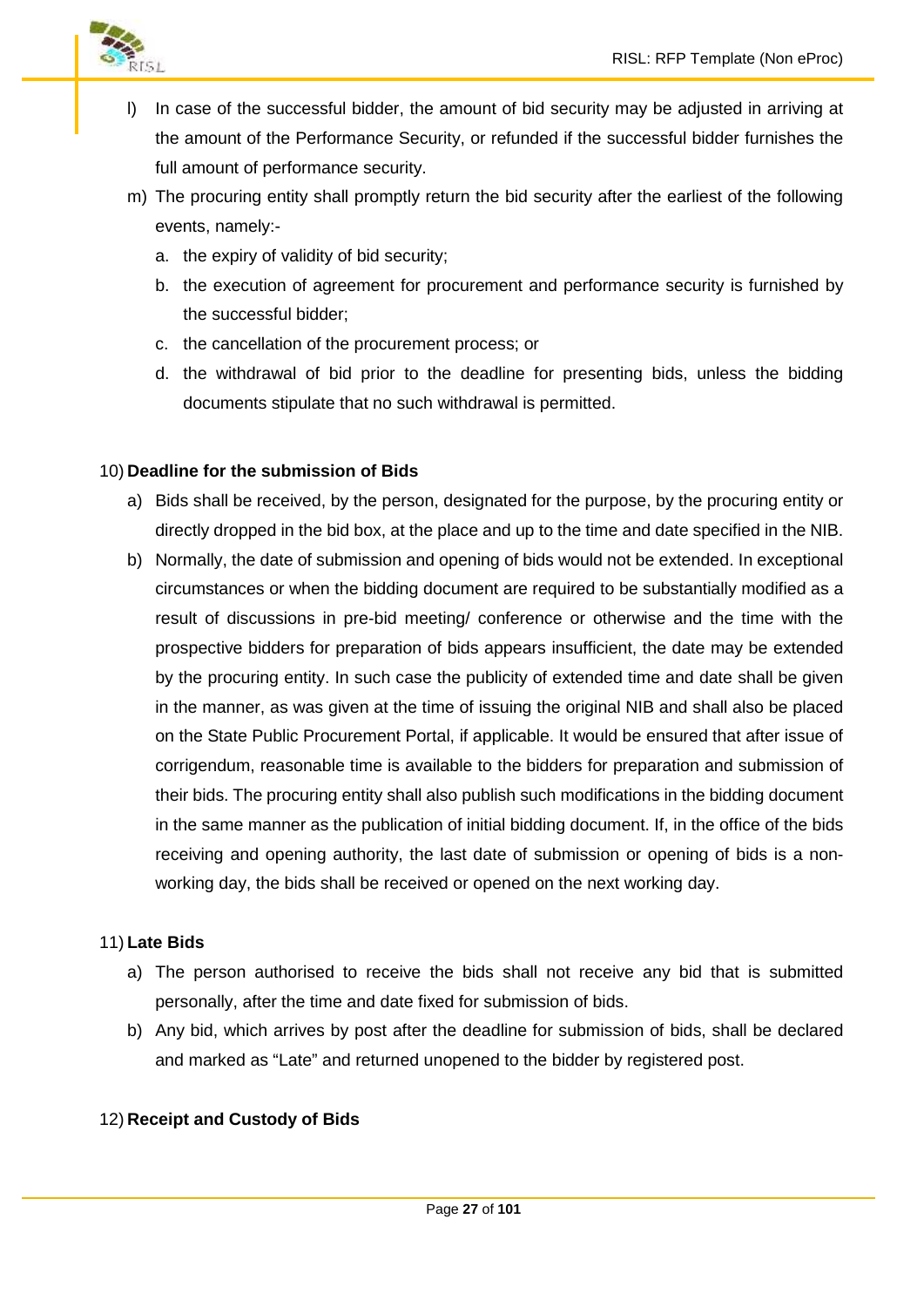

- a) The bids shall be received by hand delivery, by courier or by post in the specified format up to the specified time and date and at the specified place, by the person authorised by the procuring entity.
- b) The person authorised to receive the bids shall **provide a receipt** signed by him with date and time of receipt of bid to the person, who delivers the bid.
- c) All bids received unsealed, in torn or damaged condition through post or by personal delivery shall be so marked and signed on the cover by the person receiving the same and get signed on it by the person delivering it and put in a fresh cover and reseal, if so warranted. All such entries shall be attested by the receiving person.
- d) The received bids shall be kept in safe custody in lock and key by the person authorised to receive the bids.
- e) The location of bid box shall be such as to facilitate easy access to bidders. The bid box shall have two sealed locks. The key of one of the locks shall remain with the procuring entity and the key of the other lock shall be with the person authorised to receive the bids.
- f) Bids received by the authorised person on or before the time and date fixed for receipt of bids shall be entered in **bids receipt register** and the same shall be closed at the scheduled time and date giving in words and figures the number of bids received up to the last time and date for submission of bids.
- g) The record of bids received late through post shall be entered in bids receipt register after closing the register as per (f) above.
- h) Bids received by telegram or given on form other than the prescribed form shall not be considered.

#### 13) **Withdrawal, Substitution, and Modification of Bids**

- a) A Bidder may withdraw, substitute, or modify its bid after it has been submitted by sending a written Notice, duly signed by an authorized signatory, and shall include a copy of the authorization. The corresponding substitution or modification of the bid must accompany the respective written Notice. All Notices must be:
	- i. submitted in accordance with the bidding document, and in addition, the respective envelopes shall be clearly marked "Withdrawal," "Substitution," "Modification"; and
	- ii. received by the procuring entity prior to the deadline prescribed for submission of bids.
- b) Bids requested to be withdrawn shall be returned unopened to the Bidders.
- c) No bid shall be withdrawn, substituted, or modified in the interval between the deadline for submission of bids and the expiration of the period of the specified bid validity or any extension thereof.

#### 14) **Opening of Bids**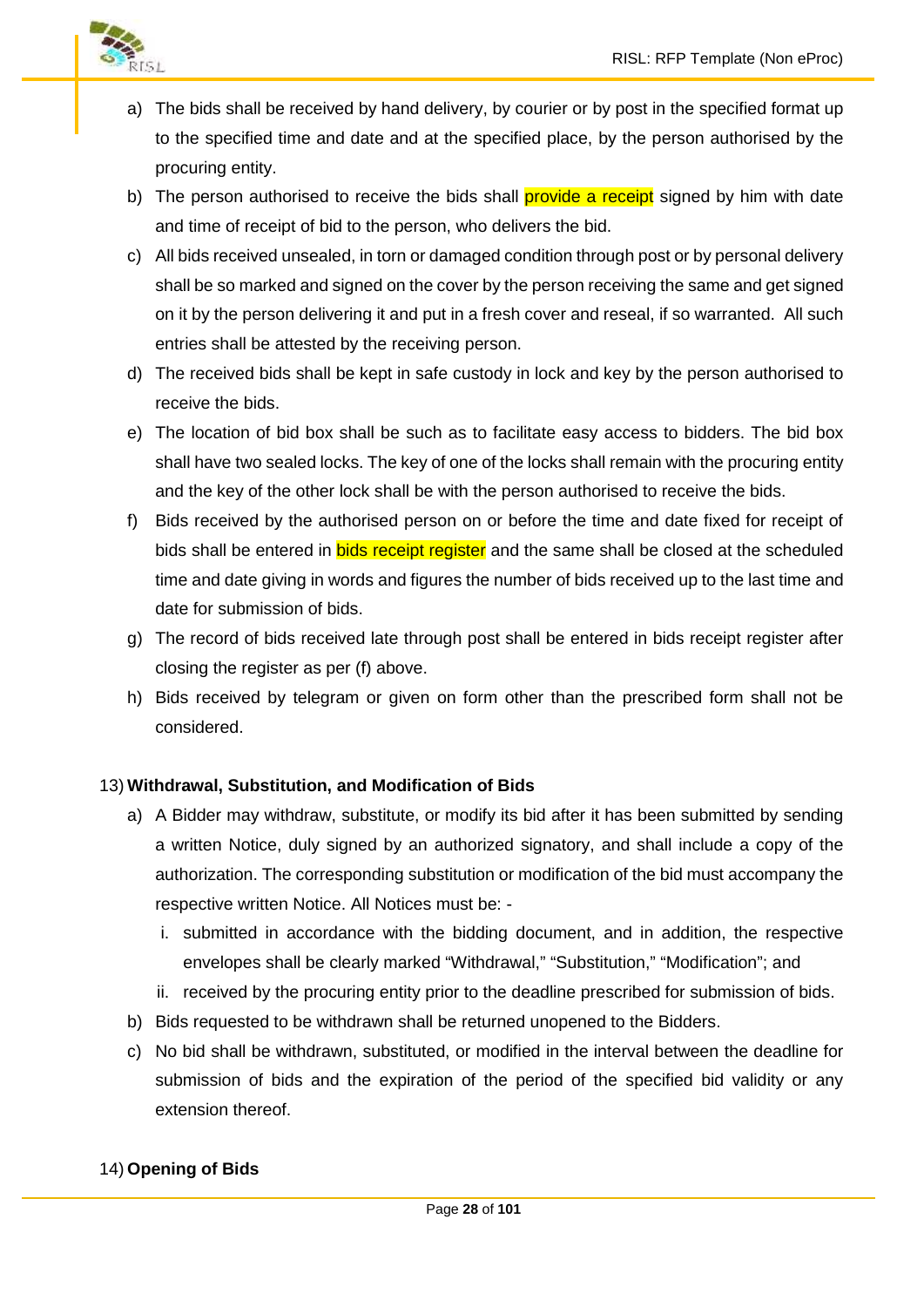

- a) The sealed bid box shall be opened by the bid opening committee constituted by the procuring entity at the time, date and place specified in the bidding document in the presence of the bidders or their authorised representatives, who choose to be present.
- b) The bids receiving person shall also hand over all the bids received by him up to the time and date for submission of bids to the Convener of bids opening committee and obtain its signature in the bids receipt register.
- c) The bid opening committee may co-opt experienced persons in the committee to conduct the process of bid opening.
- d) The bids shall be opened by the bids opening committee in the presence of the bidders or their authorised representatives who choose to be present. All envelopes containing bids shall be signed with date by the members of the committee in token of verification of the fact that they are sealed. The envelopes shall be numbered as a/n, where 'a' denotes the serial number at which the bid envelop has been taken for opening and 'n' denotes the total number of bids received by specified time.
- e) The bid opening committee shall prepare a list of the bidders or their representatives attending the opening of bids and obtain their signatures on the same. The list shall also contain the representative's name and telephone number and corresponding bidders' names and addresses. The authority letters brought by the representatives shall be attached to the list. The list shall be signed by all the members of bid opening committee with date and time of opening of the bids.
- f) First, envelopes marked as "WITHDRAWAL" shall be opened, read out, and recorded and the envelope containing the corresponding bid shall not be opened, but returned to the bidders. No bid shall be permitted to be withdrawn unless the corresponding withdrawal notice contains a valid authorisation to request the withdrawal and readout and recorded in bid opening. If the withdrawal notice is not accompanied by the valid authorisation, the withdrawal shall not be permitted and the corresponding bid shall be opened. Next, envelopes marked as "SUBSTITUTION" shall be opened, read out, recorded and exchanged for the corresponding bid being substituted and the substituted bid shall not be opened, but returned to the bidder. No bid shall be substituted unless the corresponding substitution notice contains a valid authorisation to request the substitution and is read out and recorded at bid opening. Envelopes marked as "MODIFICATION" shall be opened thereafter, read out and recorded with the corresponding bid. No bid shall be modified unless the corresponding modification notice contains a valid authorisation to request the modification and is read out and recorded at bid opening. Only envelopes that are opened, read out, and recorded at bid opening shall be considered further.
- g) All other envelopes shall be opened one at a time and the following details shall be read out and recorded: -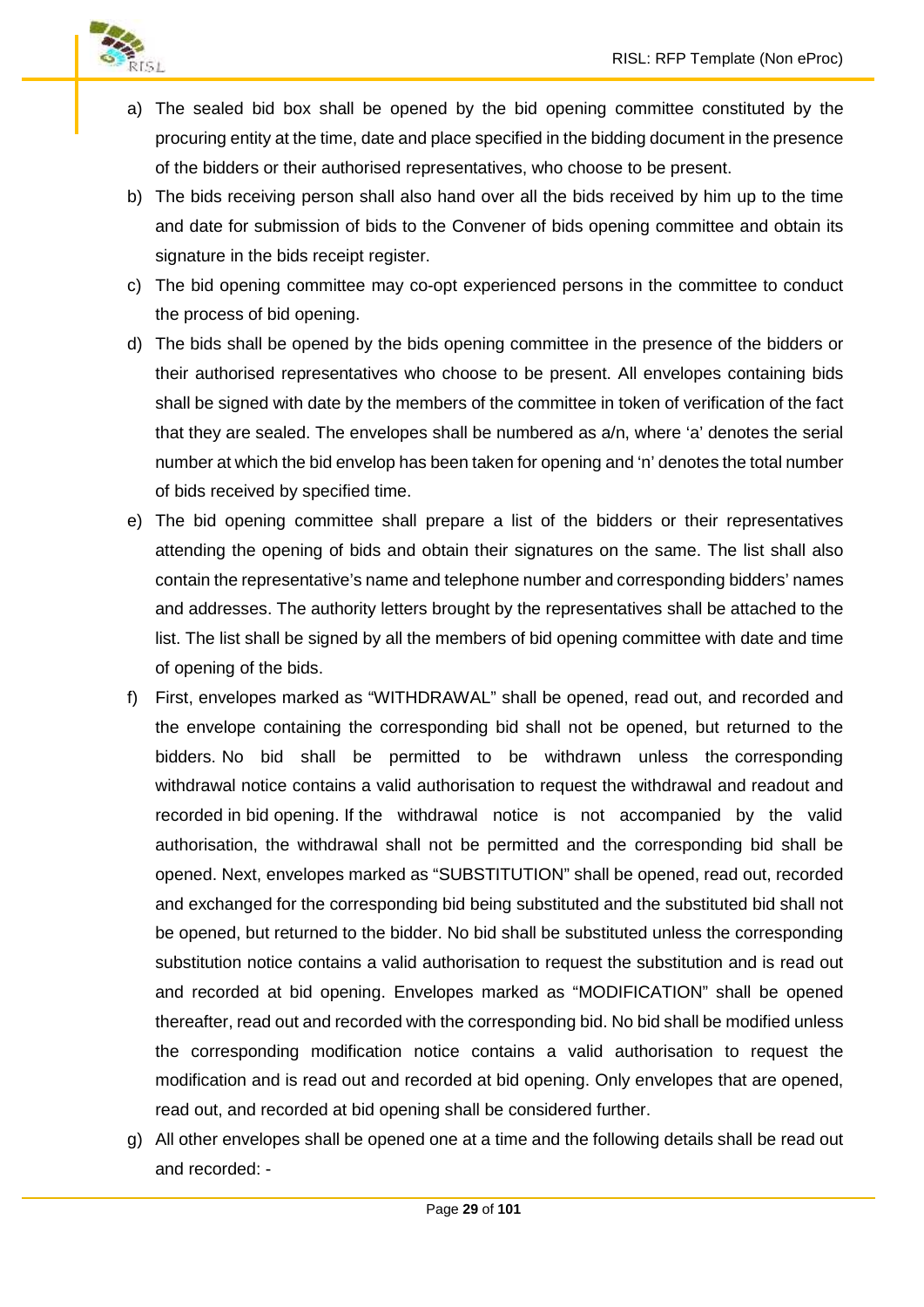

- a. the name of the bidder and whether there is a substitution or modification;
- b. the bid prices (per lot if applicable);
- c. the bid security, if required; and
- d. any other details as the committee may consider appropriate.

After all the bids have been opened, they shall be initialled and dated on the first page of the each bid by the members of the bids opening committee. All the pages of the price schedule and letters, Bill of Quantities attached shall be initialled and dated by the members of the committee. Key information such as prices, delivery period, etc. shall be encircled and unfilled spaces in the bids shall be marked and signed with date by the members of the committee. The original and additional copies of the bid shall be marked accordingly. Alterations/ corrections/ additions/ over-writings shall be initialled legibly to make it clear that such alteration, etc., were existing in the bid at the time of opening.

- h) No bid shall be rejected at the time of bid opening except the late bids, alternative bids (if not permitted) and bids not accompanied with the proof of payment or instrument of the required price of bidding document, processing fee (if any) or user charges and bid security.
- i) The bid opening committee shall prepare a record of the bid opening that shall include the name of the bidder and whether there is a withdrawal, substitution, or modification, the bid price, per lot (if applicable), any discounts and alternative offers (if they were permitted), any conditions put by bidder and the proof of the payment of price of bidding documents, processing fee or user charges and bid security. The bidders or their representatives, who are present, shall sign the record. The omission of a bidder's signature on the record shall not invalidate the contents and effect of the record. The members of the committee shall also sign the record with date.
- j) In case of single stage: two part/ envelope bids, only outer envelopes and envelopes marked as "Technical Bid" shall be opened in the sequence of the serial numbers marked on them. The envelopes marked as "Financial Bid" shall be kept intact and safe and shall be opened of only those bidders who qualify in the evaluation of their Technical Bids in the manner as mentioned in (c) to (j) above, on the date and time to be intimated to those bidders.
- k) In case, during Technical bid opening, the Financial bid is also found in the Technical Bid envelope, then the bid opening committee, in the presence of bidders, shall seal the financial bid in a separate envelope.

#### 15) **Selection Method:**

a) The selection method is Least Cost Based Selection (LCBS or L1).

**OR**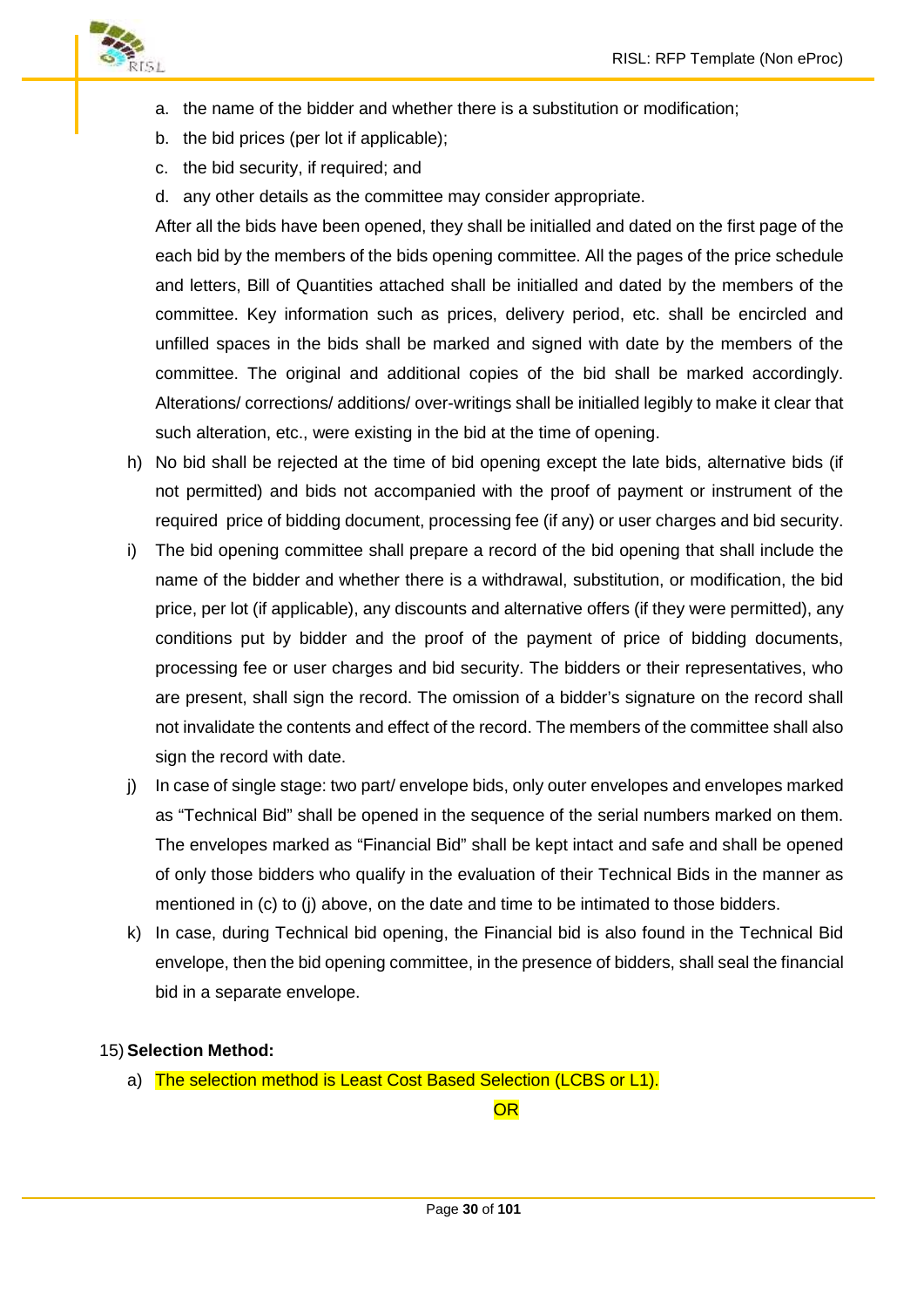The selection method is Quality cum Cost Based (QCBS). Eligible bidders have to score at least < *specify the minimum percent marks required to qualify >* marks to be considered technically qualified.

#### **OR**

The selection method is Combined Quality cum Cost Based (CQCB).

b) The overall score shall be calculated as follows -

 $Bn = 0.70 \times Tn + 0.30 \times Fn$ 

where

Bn = Overall score

Tn = Technical score of the bidder/ Technical score of the bidder getting highest technical score x 100

Fn= Least financial bid/ Financial bid of the nth bidder x 100

In the event the overall scores are tied, the bid securing the highest technical score will be adjudicated as the best value bid.

#### 16) **Clarification of Bids**

- a) To assist in the examination, evaluation, comparison and qualification of the bids, the bid evaluation committee may, at its discretion, ask any bidder for a clarification regarding its bid. The committee's request for clarification and the response of the bidder shall be in writing.
- b) Any clarification submitted by a bidder with regard to its bid that is not in response to a request by the committee shall not be considered.
- c) No change in the prices or substance of the bid shall be sought, offered, or permitted, except to confirm the correction of arithmetic errors discovered by the committee in the evaluation of the financial bids.
- d) No substantive change to qualification information or to a submission, including changes aimed at making an unqualified bidder, qualified or an unresponsive submission, responsive shall be sought, offered or permitted.
- e) All communications generated under this rule shall be included in the record of the procurement proceedings.

#### 17) **Evaluation & Tabulation of Technical Bids**

#### **a) Preliminary Examination of Bids**

The bid evaluation committee constituted by the procuring entity shall conduct a preliminary scrutiny of the opened bids to assess the prima-facie responsiveness and ensure that the: -

- a. bid is signed, as per the requirements listed in the bidding document;
- b. bid has been sealed as per instructions provided in the bidding document;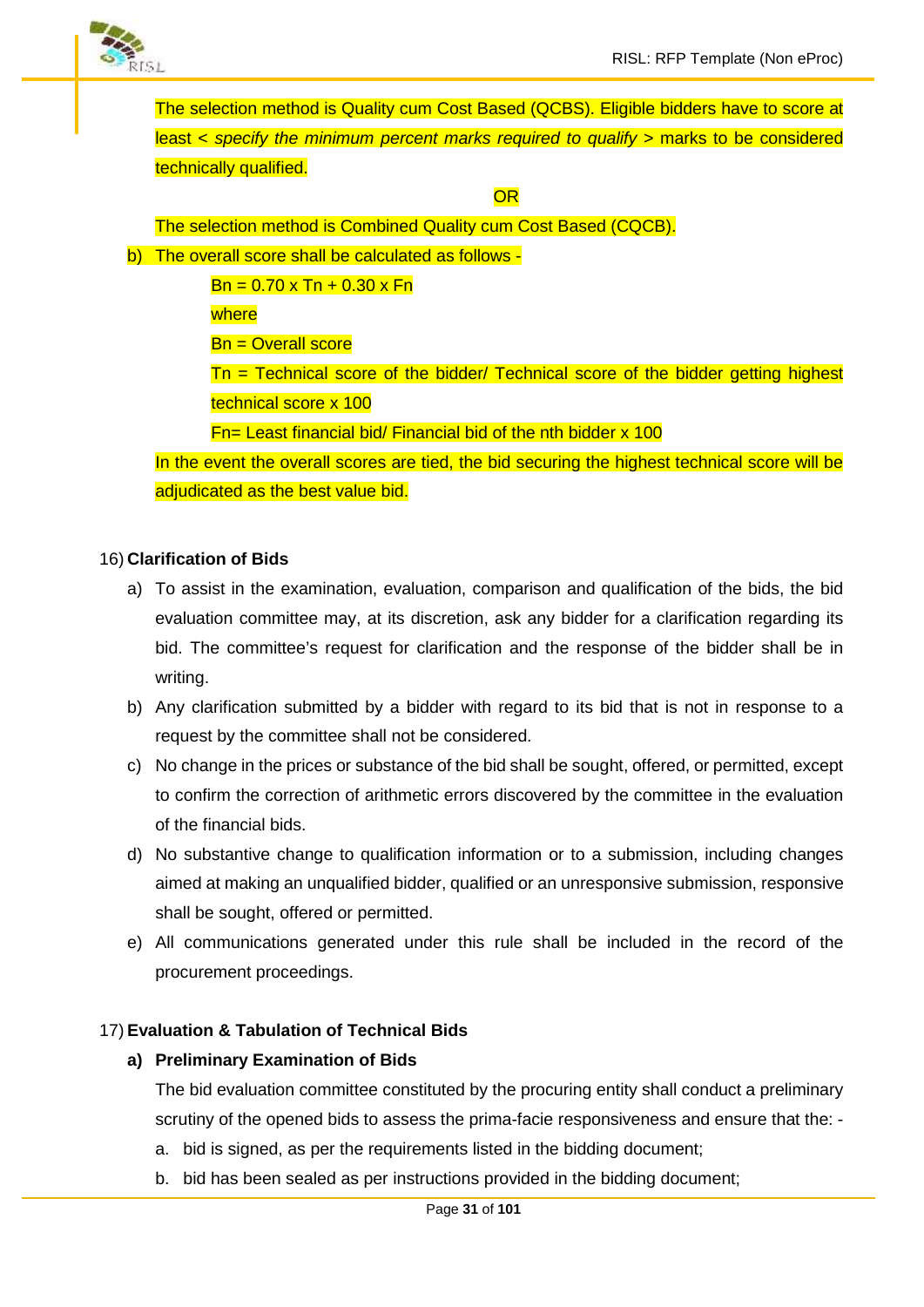

- c. bid is valid for the period, specified in the bidding document;
- d. bid is accompanied by bidding document fee, bid security or bid securing declaration, and processing fee (if applicable);
- e. bid is unconditional and the bidder has agreed to give the required performance security; and
- f. other conditions, as specified in the bidding document are fulfilled.

#### **b) Determination of Responsiveness**

- a. The bid evaluation committee shall determine the responsiveness of a bid on the basis of bidding document and the provisions of pre-qualification/ eligibility criteria of the bidding document.
- b. A responsive bid is one that meets the requirements of the bidding document without any material deviation, reservation, or omission where:
	- i. "deviation" is a departure from the requirements specified in the bidding document;
	- ii. "reservation" is the setting of limiting conditions or withholding from complete acceptance of the requirements specified in the bidding document; and
	- iii. "Omission" is the failure to submit part or all of the information or documentation required in the bidding document.
- c. A material deviation, reservation, or omission is one that,
	- i. if accepted, shall:-
		- 1. affect in any substantial way the scope, quality, or performance of the subject matter of procurement specified in the bidding documents; or
		- 2. limits in any substantial way, inconsistent with the bidding documents, the procuring entity's rights or the bidder's obligations under the proposed contract; or
	- ii. if rectified, shall unfairly affect the competitive position of other bidders presenting responsive bids.
- d. The bid evaluation committee shall examine the technical aspects of the bid in particular, to confirm that all requirements of bidding document have been met without any material deviation, reservation or omission.
- e. The procuring entity shall regard a bid as responsive if it conforms to all requirements set out in the bidding document, or it contains minor deviations that do not materially alter or depart from the characteristics, terms, conditions and other requirements set out in the bidding document, or if it contains errors or oversights that can be corrected without touching on the substance of the bid.

#### **c) Non-material Non-conformities in Bids**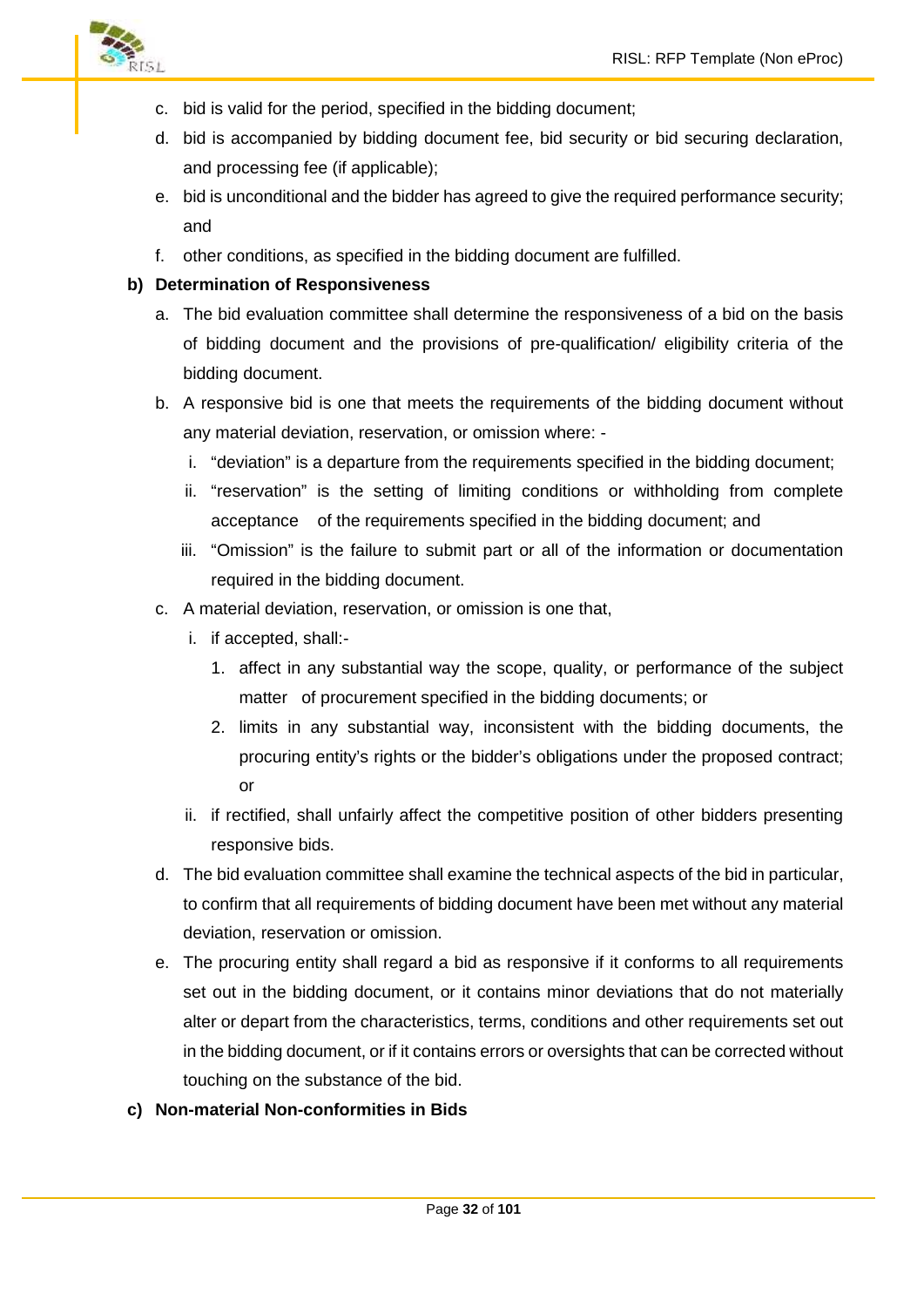

- a. The bid evaluation committee may waive any non-conformities in the bid that do not constitute a material deviation, reservation or omission, the bid shall be deemed to be substantially responsive.
- b. The bid evaluation committee may request the bidder to submit the necessary information or document like audited statement of accounts/ CA Certificate, Registration Certificate, VAT/ CST clearance certificate, ISO/ CMMi Certificates, etc. within a reasonable period of time. Failure of the bidder to comply with the request may result in the rejection of its bid.
- c. The bid evaluation committee may rectify non-material nonconformities or omissions on the basis of the information or documentation received from the bidder under (b) above.
- **d) Technical Evaluation Criteria**

#### <please specify>

#### **e) Tabulation of Technical Bids**

- a. If Technical bids have been invited, they shall be tabulated by the bid evaluation committee in the form of a comparative statement to evaluate the qualification of the bidders against the criteria for qualification set out in the bidding document.
- b. The members of bid evaluation committee shall give their recommendations below the table as to which of the bidders have been found to be qualified in evaluation of Technical bids and sign it.
- f) The number of firms qualified in technical evaluation, if less than three and it is considered necessary by the procuring entity to continue with the procurement process, reasons shall be recorded in writing and included in the record of the procurement proceedings.
- g) The bidders who qualified in the technical evaluation shall be informed in writing about the date, time and place of opening of their financial bids. [This date would generally be not later than fifteen days from the date of issue of letter].

#### 18) **Evaluation & Tabulation of Financial Bids**

Subject to the provisions of (Acceptance of Successful Bid and Award of Contract) below, the procuring entity shall take following actions for evaluation of financial bids:-

a) <in case of single part bid system, where bid is received in single cover along with requisite bid security, processing fee or user charges and price of bidding documents within specified time, it shall be considered for financial evaluation by the bids evaluation committee;

**OR**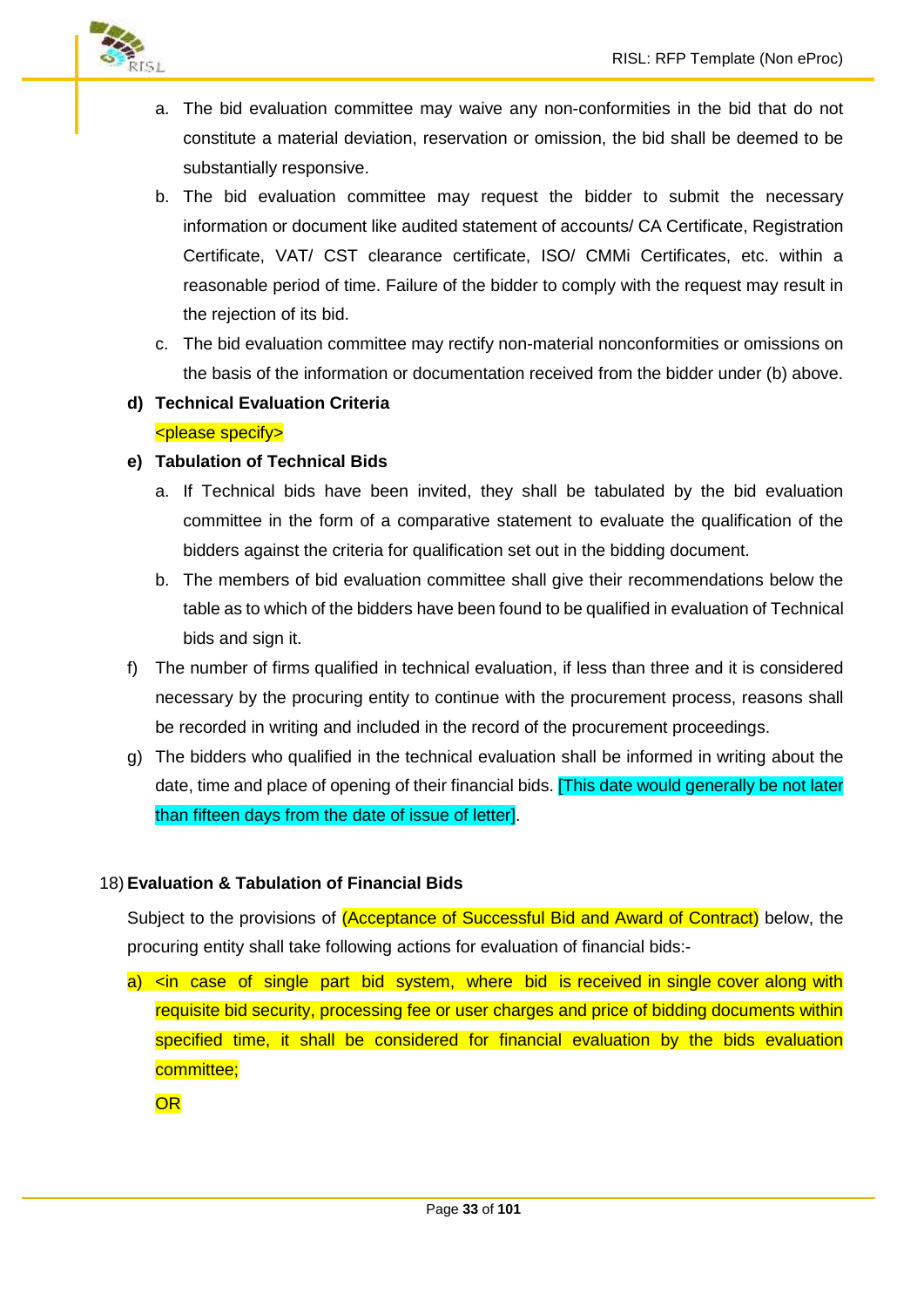

in case of two part bid system, the financial bids of the bidders who qualified in technical evaluation shall be opened at the notified time, date and place by the bid evaluation committee in the presence of the bidders or their representatives who choose to be present>;

- b) the process of opening, marking and signing on the financial bids shall be as prescribed in (6) above.
- c) the names of the bidders, the rates given by them and conditions put, if any, shall be read out and recorded;
- d) conditional bids are liable to be rejected;
- e) the evaluation shall include all costs and all taxes and duties applicable to the bidder as per law of the Central/ State Government/ Local Authorities, and the evaluation criteria specified in the bidding documents shall only be applied;
- f) the offers shall be evaluated and marked L1, L2, L3 etc. L1 being the lowest offer and then others in ascending order in case price is the only criteria, or evaluated and marked H1, H2, H3 etc. in descending order.  $\leq$ In case quality is also a criteria and the combined score of technical and financial evaluation is considered>;
- g) the bid evaluation committee shall prepare a comparative statement in tabular form in accordance with rules along with its report on evaluation of financial bids and recommend the lowest offer for acceptance to the procuring entity, if price is the only criterion, or most advantageous bid in other case;
- h) The members of bids evaluation committee shall give their recommendations below the table regarding lowest bid or most advantageous bid and sign it.
- i) it shall be ensured that the offer recommended for sanction is justifiable looking to the prevailing market rates of the goods, works or service required to be procured.

#### 19) **Correction of Arithmetic Errors in Financial Bids**

The bid evaluation committee shall correct arithmetical errors in substantially responsive bids, on the following basis, namely: -

- a) if there is a discrepancy between the unit price and the total price that is obtained by multiplying the unit price and quantity, the unit price shall prevail and the total price shall be corrected, unless in the opinion of the bid evaluation committee there is an obvious misplacement of the decimal point in the unit price, in which case the total price as quoted shall govern and the unit price shall be corrected;
- b) if there is an error in a total corresponding to the addition or subtraction of subtotals, the subtotals shall prevail and the total shall be corrected; and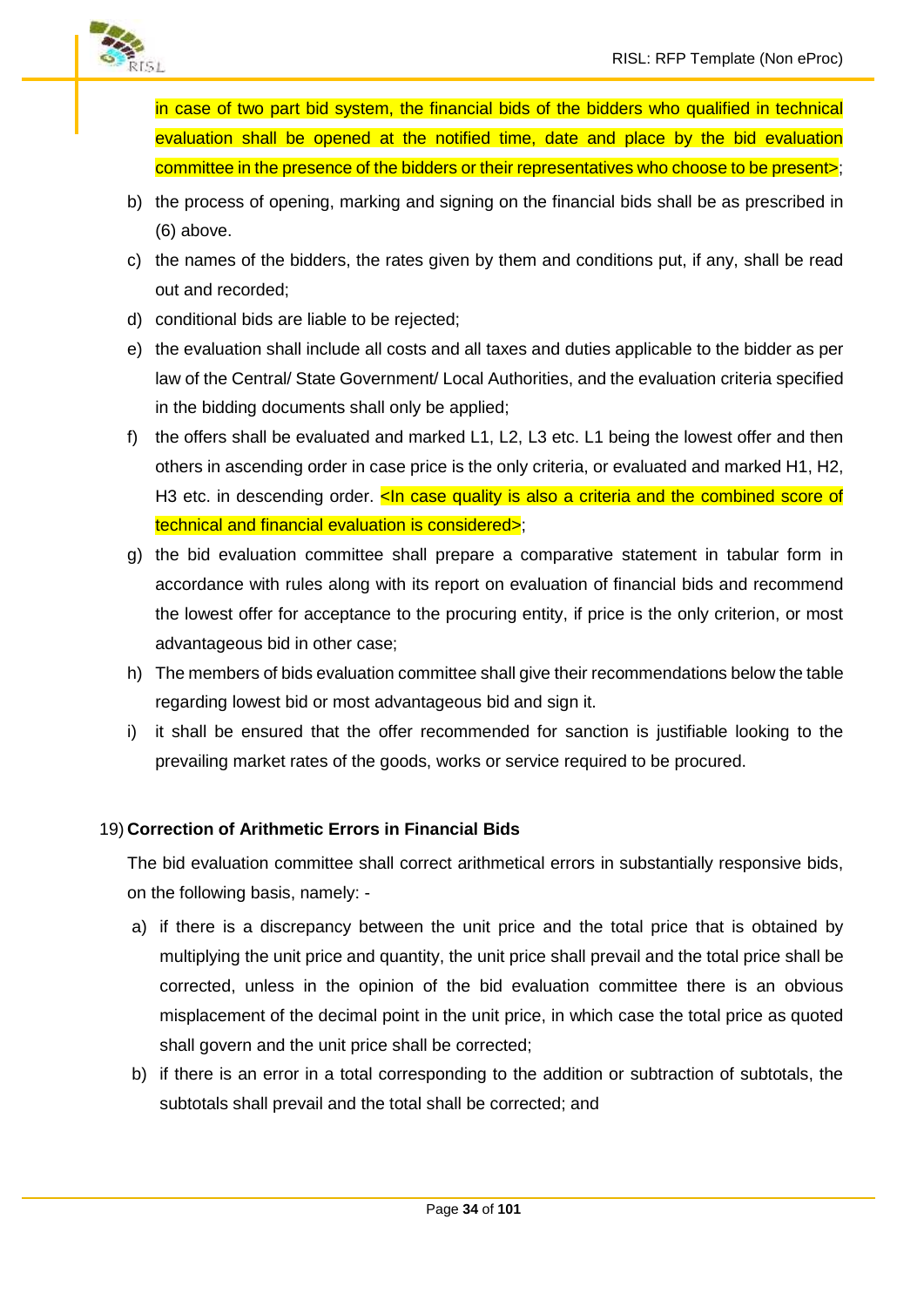

c) if there is a discrepancy between words and figures, the amount in words shall prevail, unless the amount expressed in words is related to an arithmetic error, in which case the amount in figures shall prevail subject to clause (a) and (b) above.

#### 20) **Comparison of rates of firms outside and those in Rajasthan**

While tabulating the financial bids of those firms which are not entitled to price preference, the element of Rajasthan Value Added Tax (RVAT) shall be excluded from the rates quoted by the firms of Rajasthan and the element of Central Sales Tax (CST) shall be included in the rates of firms from outside Rajasthan for financial bid evaluation purpose.

#### 21) **Price/ purchase preference in evaluation**

Price and/ or purchase preference notified by the State Government (GoR) and as mentioned in the bidding document shall be considered in the evaluation of bids and award of contract.

#### 22) **Negotiations**

- a) Except in case of procurement by method of single source procurement or procurement by competitive negotiations, to the extent possible, no negotiations shall be conducted after the pre-bid stage. All clarifications needed to be sought shall be sought in the pre-bid stage itself.
- b) Negotiations may, however, be undertaken only with the lowest or most advantageous bidder when the rates are considered to be much higher than the prevailing market rates.
- c) The bid evaluation committee shall have full powers to undertake negotiations. Detailed reasons and results of negotiations shall be recorded in the proceedings.
- d) The lowest or most advantageous bidder shall be informed in writing either through messenger or by registered letter and e-mail (if available). A minimum time of seven days shall be given for calling negotiations. In case of urgency the bid evaluation committee, after recording reasons, may reduce the time, provided the lowest or most advantageous bidder has received the intimation and consented to regarding holding of negotiations.
- e) Negotiations shall not make the original offer made by the bidder inoperative. The bid evaluation committee shall have option to consider the original offer in case the bidder decides to increase rates originally quoted or imposes any new terms or conditions.
- f) In case of non-satisfactory achievement of rates from lowest or most advantageous bidder, the bid evaluation committee may choose to make a written counter offer to the lowest or most advantageous bidder and if this is not accepted by him, the committee may decide to reject and re-invite bids or to make the same counter-offer first to the second lowest or most advantageous bidder, then to the third lowest or most advantageous bidder and so on in the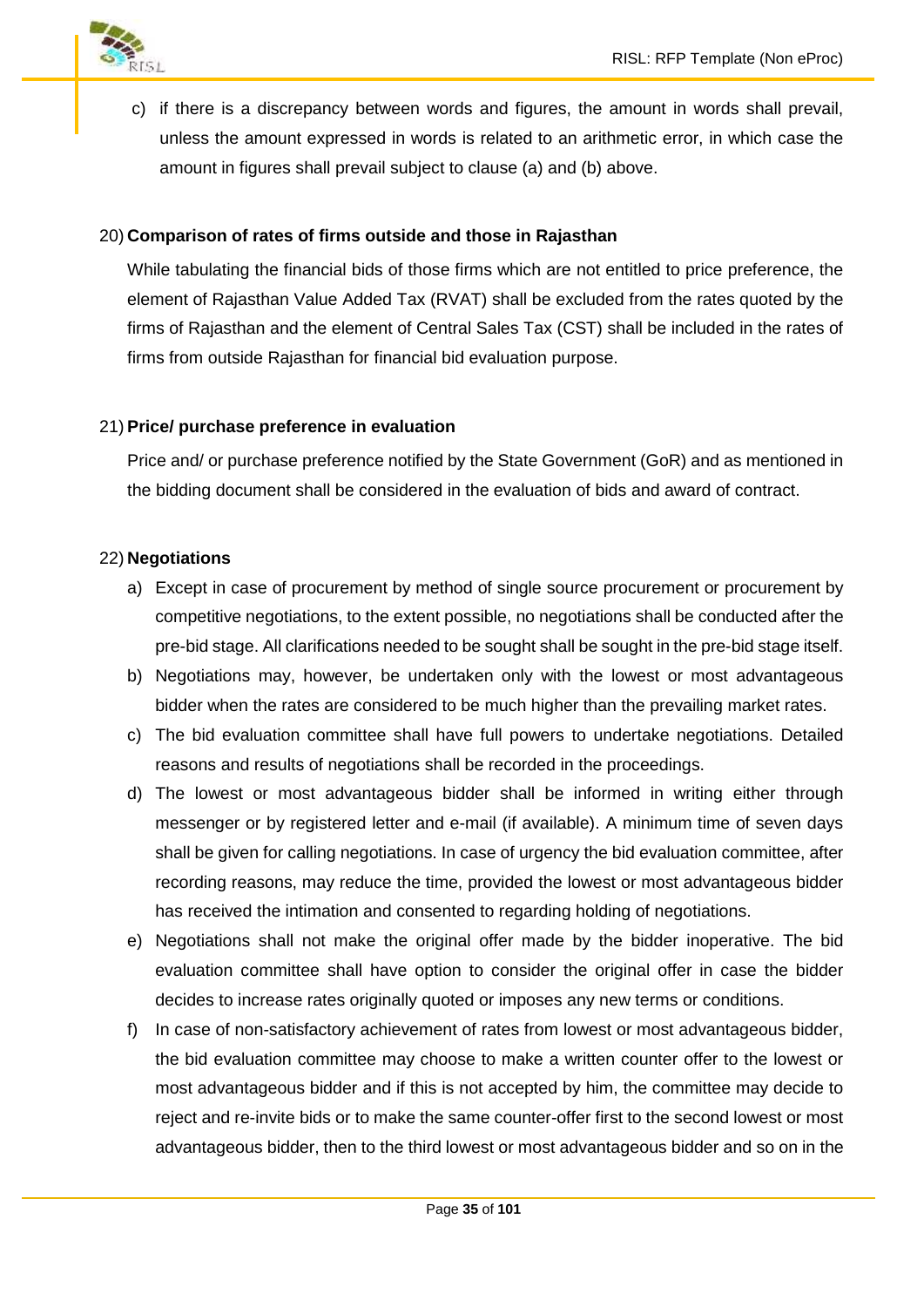

order of their initial standing and work/ supply order be awarded to the bidder who accepts the counter-offer. This procedure would be used in exceptional cases only.

g) In case the rates even after the negotiations are considered very high, fresh bids shall be invited.

#### 23) **Exclusion of Bids/ Disqualification**

- a) A procuring entity shall exclude/ disqualify a bid, if:
	- a. the information submitted, concerning the qualifications of the bidder, was false or constituted a misrepresentation; or
	- b. the information submitted, concerning the qualifications of the bidder, was materially inaccurate or incomplete; and
	- c. the bidder is not qualified as per pre-qualification/ eligibility criteria mentioned in the bidding document;
	- d. the bid materially departs from the requirements specified in the bidding document or it contains false information;
	- e. the bidder, submitting the bid, his agent or any one acting on his behalf, gave or agreed to give, to any officer or employee of the procuring entity or other governmental authority a gratification in any form, or any other thing of value, so as to unduly influence the procurement process;
	- f. a bidder, in the opinion of the procuring entity, has a conflict of interest materially affecting fair competition.
- b) A bid shall be excluded/ disqualified as soon as the cause for its exclusion/ disqualification is discovered.
- c) Every decision of a procuring entity to exclude a bid shall be for reasons to be recorded in writing and shall be:
	- a. communicated to the concerned bidder in writing;
	- b. published on the State Public Procurement Portal, if applicable.

#### 24) **Lack of competition**

a) A situation may arise where, if after evaluation of bids, the bid evaluation committee may end-up with one responsive bid only. In such situation, the bid evaluation committee would check as to whether while floating the NIB all necessary requirements to encourage competition like standard bid conditions, industry friendly specifications, wide publicity, sufficient time for formulation of bids, etc were fulfilled. If not, the NIB would be re-floated after rectifying deficiencies. The bid process shall be considered valid even if there is one responsive bid, provided that: -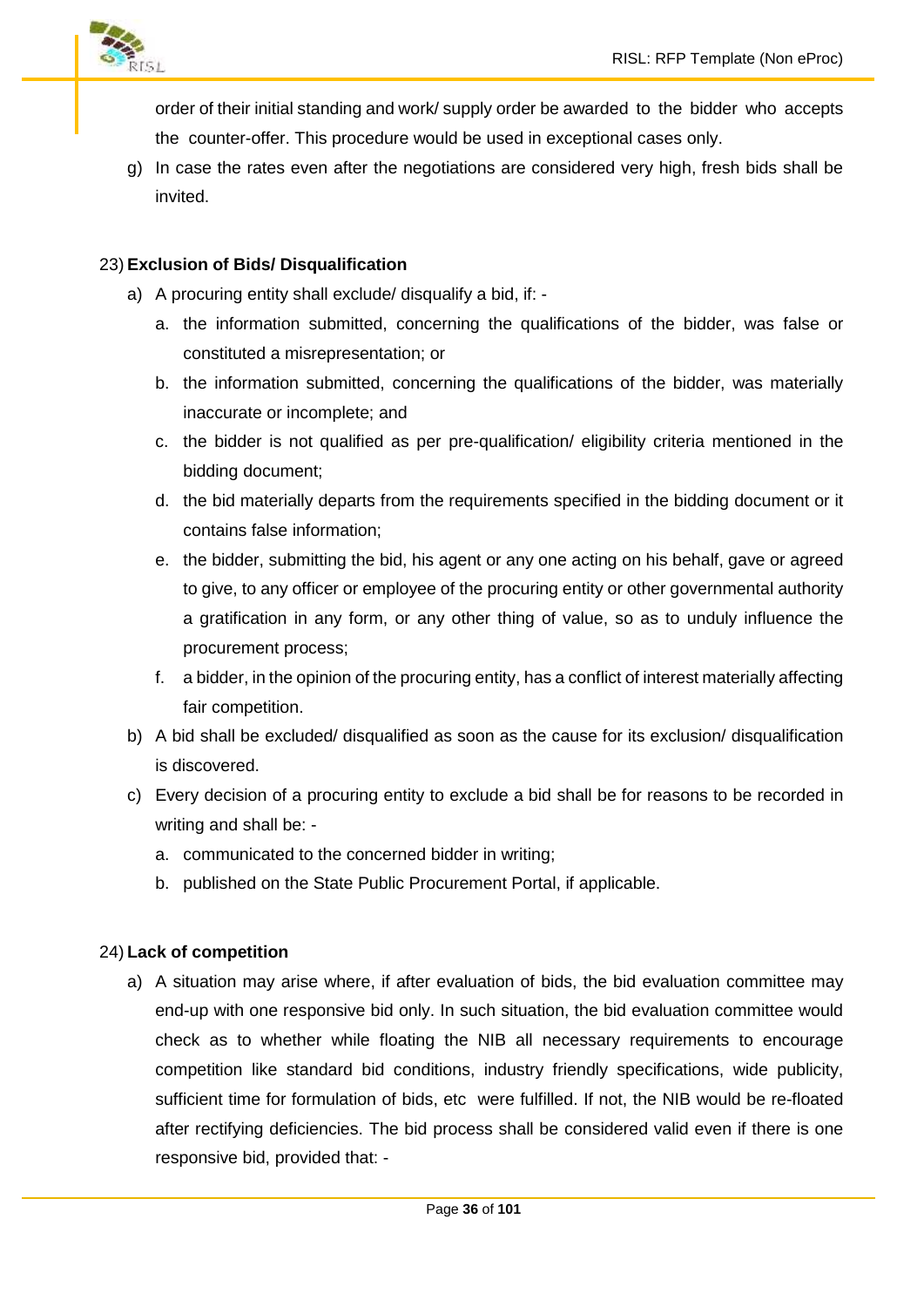

- a. the bid is technically qualified;
- b. the price quoted by the bidder is assessed to be reasonable;
- c. the bid is unconditional and complete in all respects;
- d. there are no obvious indicators of cartelization amongst bidders; and
- e. the bidder is qualified as per the provisions of pre-qualification/ eligibility criteria in the bidding document
- b) The bid evaluation committee shall prepare a justification note for approval by the next higher authority of the procuring entity, with the concurrence of the accounts member.
- c) In case of dissent by any member of bid evaluation committee, the next higher authority in delegation of financial powers shall decide as to whether to sanction the single bid or reinvite bids after recording reasons.
- d) If a decision to re-invite the bids is taken, market assessment shall be carried out for estimation of market depth, eligibility criteria and cost estimate.

### 25) **Acceptance of the successful bid and award of contract**

- a) The procuring entity after considering the recommendations of the bid evaluation committee and the conditions of bid, if any, financial implications, trials, sample testing and test reports, etc., shall accept or reject the successful bid. If any member of the bid evaluation committee, has disagreed or given its note of dissent, the matter shall be referred to the next higher authority, as per delegation of financial powers, for decision.
- b) Decision on bids shall be taken within original validity period of bids and time period allowed to procuring entity for taking decision. If the decision is not taken within the original validity period or time limit allowed for taking decision, the matter shall be referred to the next higher authority in delegation of financial powers for decision.
- c) Before award of the contract, the procuring entity shall ensure that the price of successful bid is reasonable and consistent with the required quality.
- d) A bid shall be treated as successful only after the competent authority has approved the procurement in terms of that bid.
- e) The procuring entity shall award the contract to the bidder whose offer has been determined to be the lowest or most advantageous in accordance with the evaluation criteria set out in the bidding document and if the bidder has been determined to be qualified to perform the contract satisfactorily on the basis of qualification criteria fixed for the bidders in the bidding document for the subject matter of procurement.
- f) Prior to the expiration of the period of bid validity, the procuring entity shall inform the successful bidder, in writing, that its bid has been accepted.
- g) As soon as a bid is accepted by the competent authority, its written intimation shall be sent to the concerned bidder by registered post or email and asked to execute an agreement in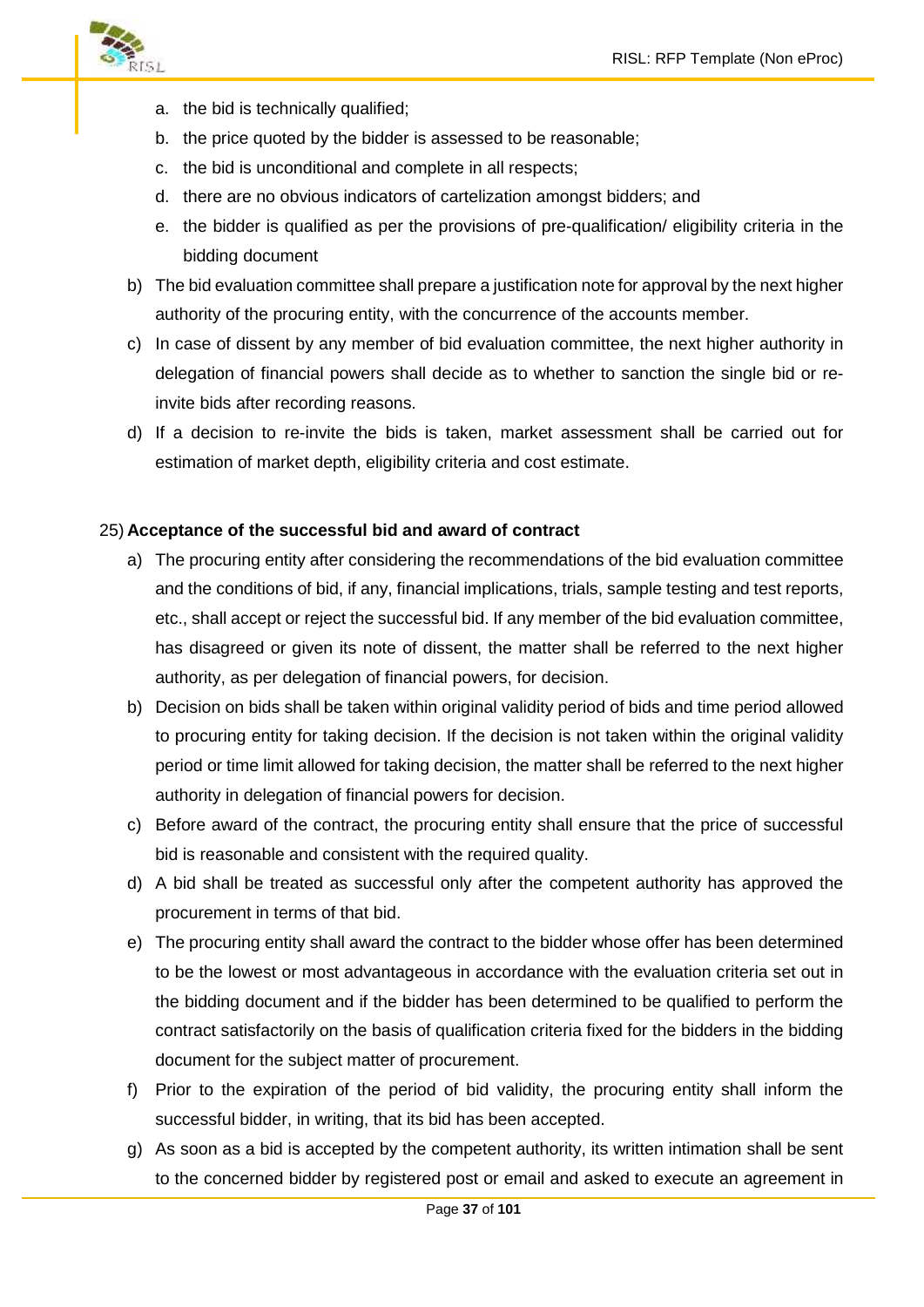

the format given in the bidding documents on a non-judicial stamp of requisite value and deposit the amount of performance security or a performance security declaration, if applicable, within a period specified in the bidding documents or where the period is not specified in the bidding documents then within fifteen days from the date on which the letter of acceptance or letter of intent is dispatched to the bidder.

- h) If the issuance of formal letter of acceptance is likely to take time, in the meanwhile a Letter of Intent (LOI) may be sent to the bidder. The acceptance of an offer is complete as soon as the letter of acceptance or letter of intent is posted and/ or sent by email (if available) to the address of the bidder given in the bidding document. Until a formal contract is executed, the letter of acceptance or LOI shall constitute a binding contract.
- i) The bid security of the bidders whose bids could not be accepted shall be refunded soon after the contract with the successful bidder is signed and its performance security is obtained.

### 26) **Information and publication of award**

Information of award of contract shall be communicated to all participating bidders and published on the respective website(s) as specified in NIB.

#### 27) **Procuring entity's right to accept or reject any or all bids**

The Procuring entity reserves the right to accept or reject any bid, and to annul (cancel) the bidding process and reject all bids at any time prior to award of contract, without thereby incurring any liability to the bidders.

#### 28) **Right to vary quantity**

- a) At the time of award of contract, the quantity of goods, works or services originally specified in the bidding documents may be increased, but such increase shall not exceed 20% of the quantity specified in the bidding documents. It shall be without any change in the unit prices or other terms and conditions of the bid and the bidding documents.
- b) If the procuring entity does not procure any subject matter of procurement or procures less than the quantity specified in the bidding documents due to change in circumstances, the bidder shall not be entitled for any claim or compensation.
- c) Repeat orders for extra items or additional quantities may be placed on the rates and conditions given in the contract *(if the original order was given after inviting open competitive* bids). Delivery or completion period may also be proportionately increased. The limits of repeat order shall be as under: -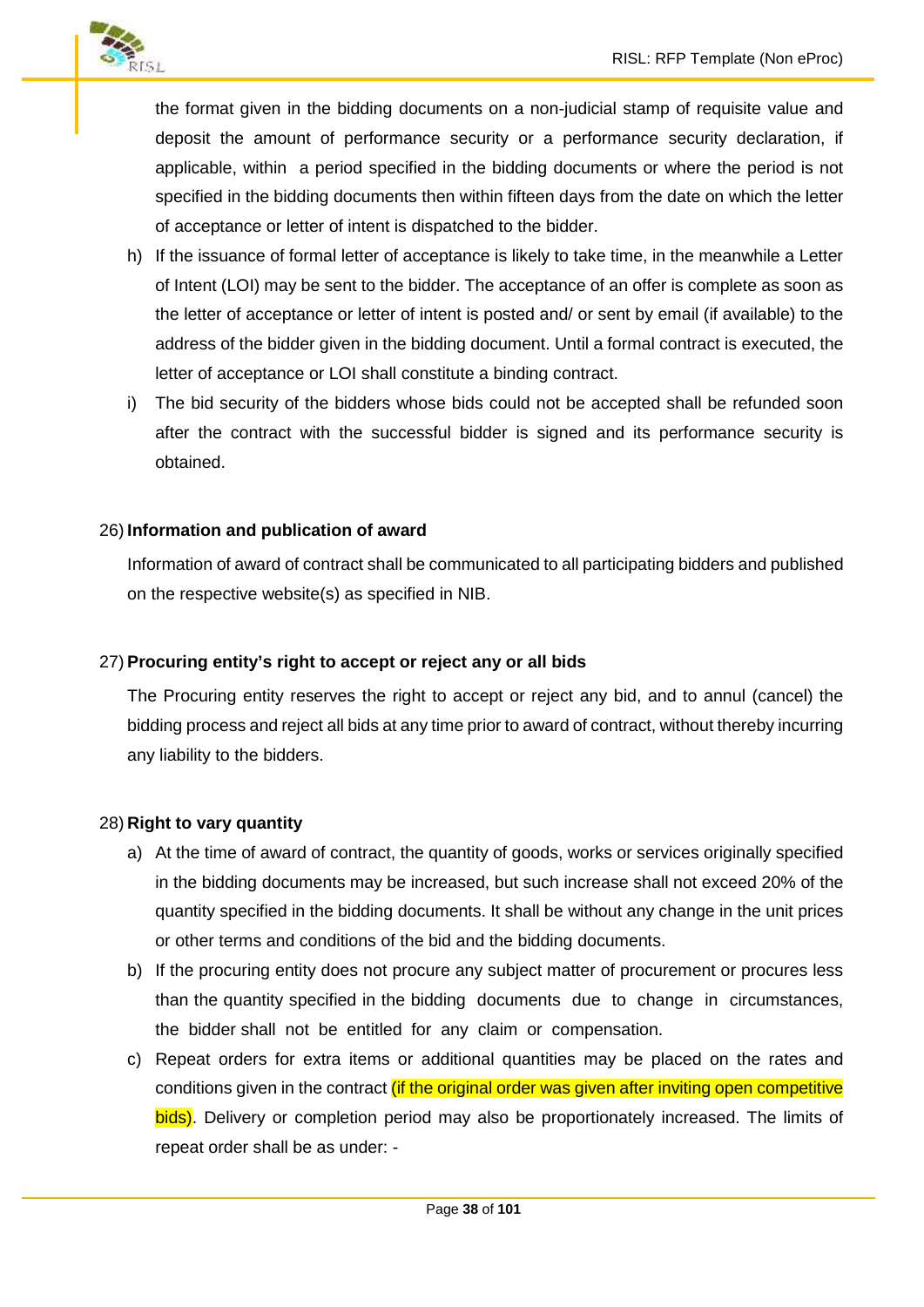

- a. 50% of the quantity of the individual items and 20% of the value of original contract in case of works; and
- b. 25% of the value of goods or services of the original contract.

#### 29) **Dividing quantities among more than one bidder at the time of award (optional)**

As a general rule all the quantities of the subject matter of procurement shall be procured from the bidder, whose bid is accepted. However, when it is considered that the quantity of the subject matter of procurement to be procured is very large and it may not be in the capacity of the bidder, whose bid is accepted, to deliver the entire quantity or when it is considered that the subject matter of procurement to be procured is of critical and vital nature, in such cases, the quantity may be divided between the bidder, whose bid is accepted and the second lowest bidder or even more bidders in that order, in a fair, transparent and equitable manner at the rates of the bidder, whose bid is accepted if such condition is specified in the bidding documents. Counter offer to first lowest bidder (L1), in order to arrive at an acceptable price, shall amount to negotiation. However, any counter offer thereafter to second lowest bidder (L2), third lowest bidder (L3) etc., (at the rates accepted by L1) in case of splitting of quantities, as pre-disclosed in the bidding documents, shall not be deemed to be a negotiation.

#### 30) **Performance Security**

- a) Prior to execution of agreement, Performance security shall be solicited from all successful bidders except the departments of the State Government and undertakings, corporations, autonomous bodies, registered societies, co-operative societies which are owned or controlled or managed by the State Government and undertakings of the Central Government. However, a performance security declaration shall be taken from them. The State Government may relax the provision of performance security in particular procurement or any class of procurement.
- b) The amount of performance security shall be  $\leq 5\%$ , or as may be specified in the bidding document>, of the amount of supply order in case of procurement of goods and services. In case of Small Scale Industries (SSI) of Rajasthan, it shall be 1% of the amount of quantity ordered for supply of goods and in case of sick industries, other than SSI, whose cases are pending before the Board of Industrial and Financial Reconstruction (BIFR), it shall be 2% of the amount of supply order.
- c) Performance security shall be furnished in any one of the following forms:
	- a. deposit though eGRAS;
	- b. Bank Draft or Banker's Cheque of a scheduled bank;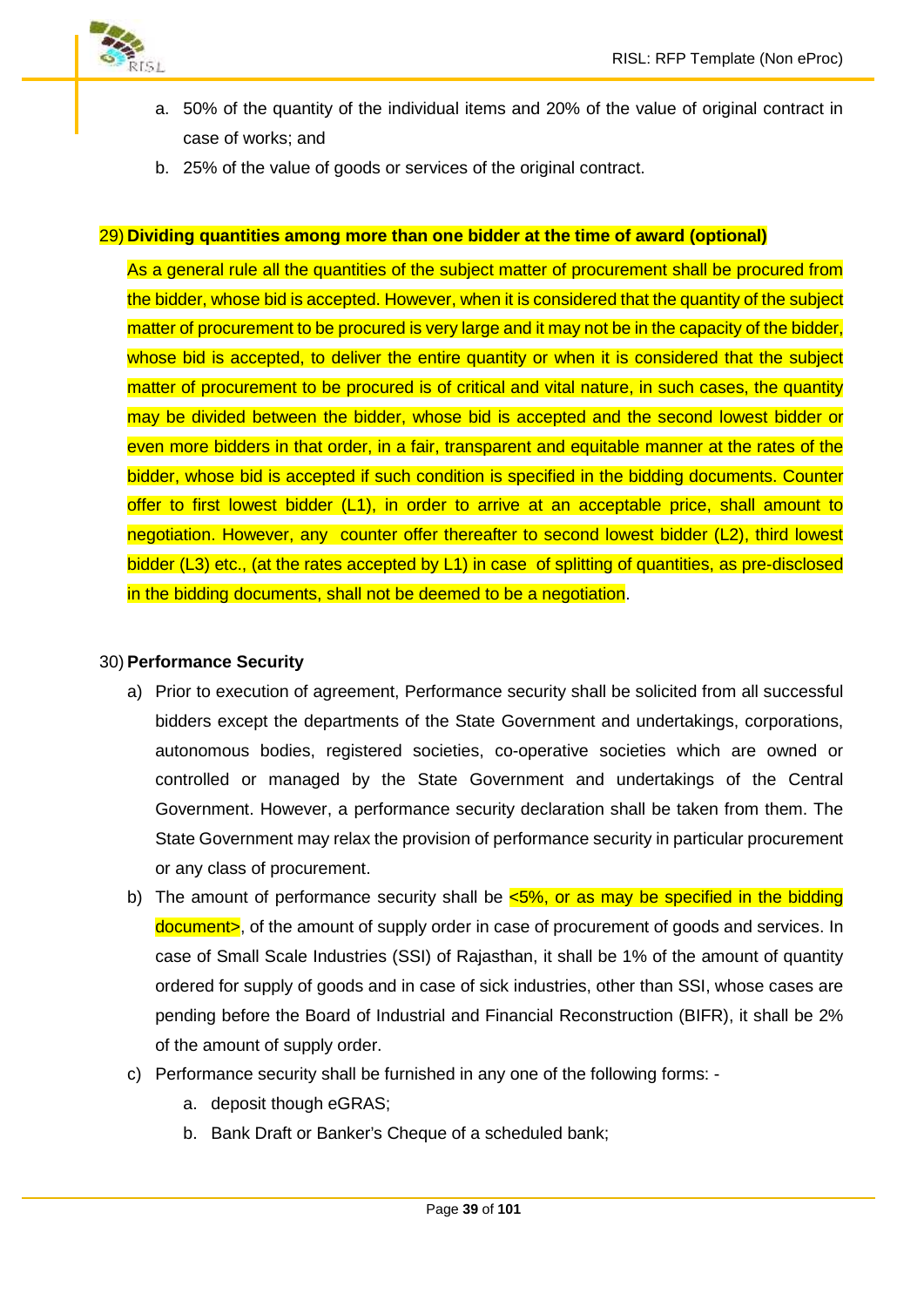

- c. National Savings Certificates and any other script/ instrument under National Savings Schemes for promotion of small savings issued by a Post Office in Rajasthan, if the same can be pledged under the relevant rules. They shall be accepted at their surrender value at the time of bid and formally transferred in the name of procuring entity with the approval of Head Post Master;
- d. Bank guarantee/s of a scheduled bank. It shall be got verified from the issuing bank. Other conditions regarding bank guarantee shall be same as mentioned in the bidding document for bid security;
- e. Fixed Deposit Receipt (FDR) of a scheduled bank. It shall be in the name of procuring entity on account of bidder and discharged by the bidder in advance. The procuring entity shall ensure before accepting the FDR that the bidder furnishes an undertaking from the bank to make payment/ premature payment of the FDR on demand to the procuring entity without requirement of consent of the bidder concerned. In the event of forfeiture of the performance security, the Fixed Deposit shall be forfeited along with interest earned on such Fixed Deposit.
- d) Performance security furnished in the form specified in clause [b.] to [e.] of (c) above shall remain valid for a period of 60 days beyond the date of completion of all contractual obligations of the bidder, including warranty obligations and maintenance and defect liability period.
- e) Forfeiture of Security Deposit: Security amount in full or part may be forfeited, including interest, if any, in the following cases:
	- a. When any terms and condition of the contract is breached.
	- b. When the bidder fails to make complete supply satisfactorily.
	- c. if the bidder breaches any provision of code of integrity, prescribed for bidders, specified in the bidding document.
- f) Notice will be given to the bidder with reasonable time before PSD deposited is forfeited.
- g) No interest shall be payable on the PSD.

# 31) **Execution of agreement**

- a) A procurement contract shall come into force from the date on which the letter of acceptance or letter of intent is despatched to the bidder.
- b) The successful bidder shall sign the procurement contract within  $\langle 15 \text{ days} \rangle$  from the date on which the letter of acceptance or letter of intent is despatched to the successful bidder.
- c) If the bidder, whose bid has been accepted, fails to sign a written procurement contract or fails to furnish the required performance security within specified period, the procuring entity shall take action against the successful bidder as per the provisions of the bidding document and Act. The procuring entity may, in such case, cancel the procurement process or if it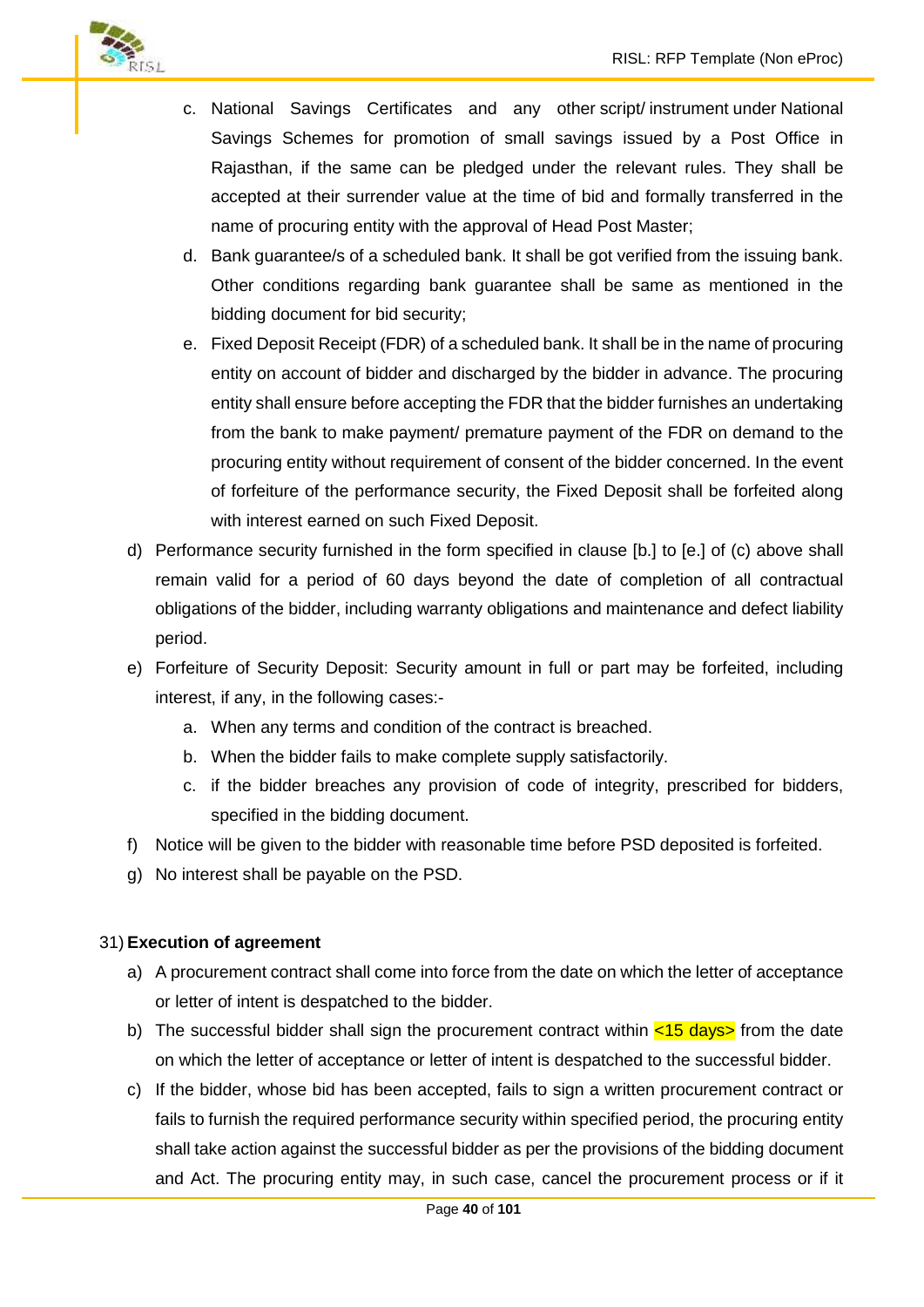

deems fit, offer for acceptance the rates of lowest or most advantageous bidder to the next lowest or most advantageous bidder, in accordance with the  $\leq$ criteria and procedures set out in the bidding document>.

d) The bidder will be required to execute the agreement on a non-judicial stamp of specified value at its cost and to be purchase from anywhere in Rajasthan only.

# 32) **Confidentiality**

- a) Notwithstanding anything contained in this bidding document but subject to the provisions of any other law for the time being in force providing for disclosure of information, a procuring entity shall not disclose any information if such disclosure, in its opinion, is likely to:
	- a. impede enforcement of any law;
	- b. affect the security or strategic interests of India;
	- c. affect the intellectual property rights or legitimate commercial interests of bidders;
	- d. affect the legitimate commercial interests of the procuring entity in situations that may include when the procurement relates to a project in which the procuring entity is to make a competitive bid, or the intellectual property rights of the procuring entity.
- b) The procuring entity shall treat all communications with bidders related to the procurement process in such manner as to avoid their disclosure to competing bidders or to any other person not authorised to have access to such information.
- c) The procuring entity may impose on bidders and sub-contractors, if there are any for fulfilling the terms of the procurement contract, conditions aimed at protecting information, the disclosure of which violates (a) above.
- d) In addition to the restrictions specified above, the procuring entity, while procuring a subject matter of such nature which requires the procuring entity to maintain confidentiality, may impose condition for protecting confidentiality of such information.

# 33) **Cancellation of procurement process**

- a) If any procurement process has been cancelled, it shall not be reopened but it shall not prevent the procuring entity from initiating a new procurement process for the same subject matter of procurement, if required.
- b) A procuring entity may, for reasons to be recorded in writing, cancel the process of procurement initiated by it
	- a. at any time prior to the acceptance of the successful bid; or
	- b. after the successful bid is accepted in accordance with (d) and (e) below.
- c) The procuring entity shall not open any bids or proposals after taking a decision to cancel the procurement and shall return such unopened bids or proposals.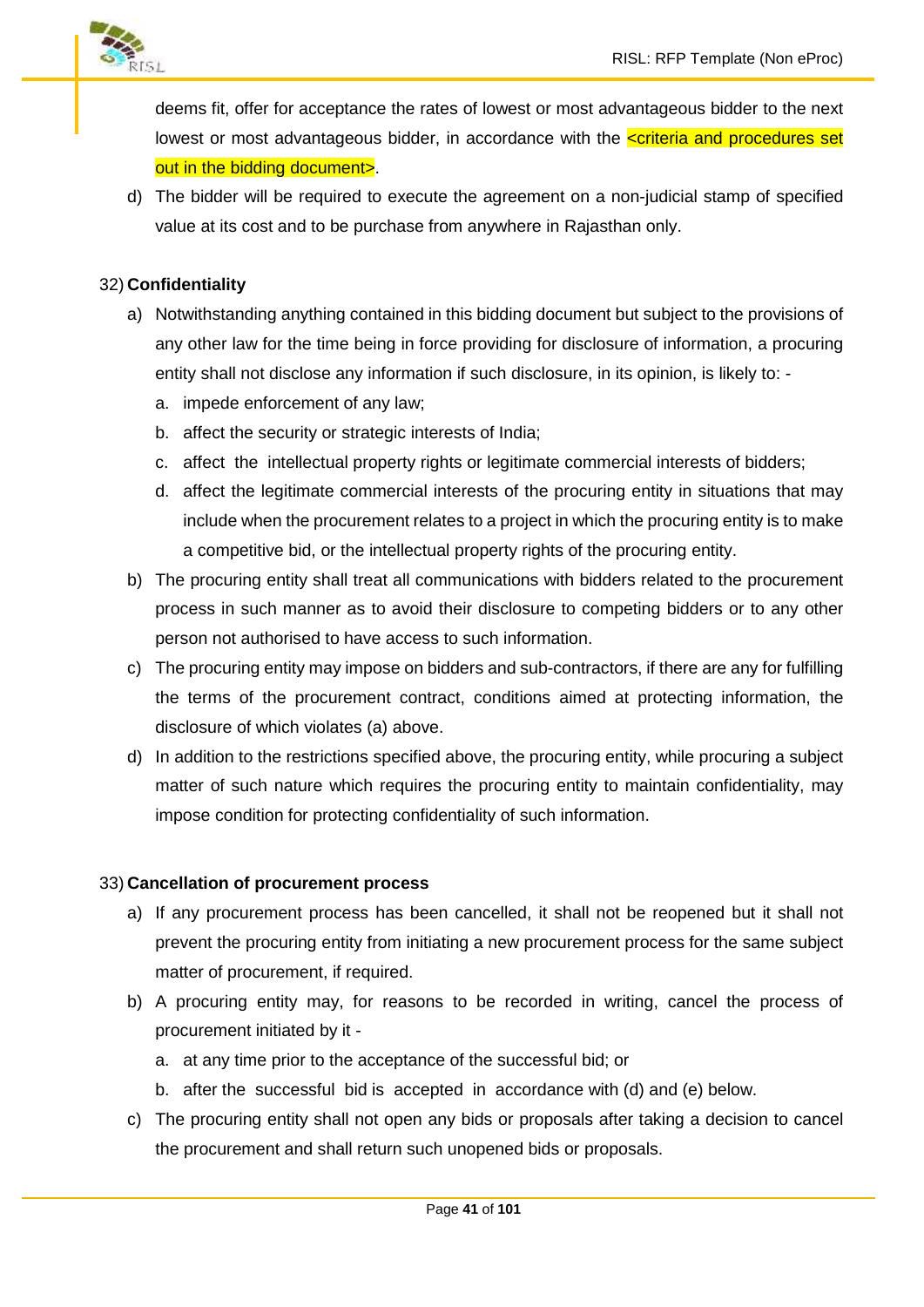

- d) The decision of the procuring entity to cancel the procurement and reasons for such decision shall be immediately communicated to all bidders that participated in the procurement process.
- e) If the bidder whose bid has been accepted as successful fails to sign any written procurement contract as required, or fails to provide any required security for the performance of the contract, the procuring entity may cancel the procurement process.
- f) If a bidder is convicted of any offence under the Act, the procuring entity may:
	- a. cancel the relevant procurement process if the bid of the convicted bidder has been declared as successful but no procurement contract has been entered into;
	- b. rescind (cancel) the relevant contract or forfeit the payment of all or a part of the contract value if the procurement contract has been entered into between the procuring entity and the convicted bidder.

# 34) **Code of Integrity for Bidders**

- a) No person participating in a procurement process shall act in contravention of the code of integrity prescribed by the State Government.
- b) The code of integrity include provisions for:
	- a. Prohibiting
		- i. any offer, solicitation or acceptance of any bribe, reward or gift or any material benefit, either directly or indirectly, in exchange for an unfair advantage in the procurement process or to otherwise influence the procurement process;
		- ii. any omission, including a misrepresentation that misleads or attempts to mislead so as to obtain a financial or other benefit or avoid an obligation;
		- iii. any collusion, bid rigging or anti-competitive behaviour to impair the transparency, fairness and progress of the procurement process;
		- iv. improper use of information shared between the procuring entity and the bidders with an intent to gain unfair advantage in the procurement process or for personal gain;
		- v. any financial or business transactions between the bidder and any officer or employee of the procuring entity;
		- vi. any coercion including impairing or harming or threatening to do the same, directly or indirectly, to any party or to its property to influence the procurement process;
		- vii. any obstruction of any investigation or audit of a procurement process;
	- b. disclosure of conflict of interest;
	- c. disclosure by the bidder of any previous transgressions with any entity in India or any other country during the last three years or of any debarment by any other procuring entity.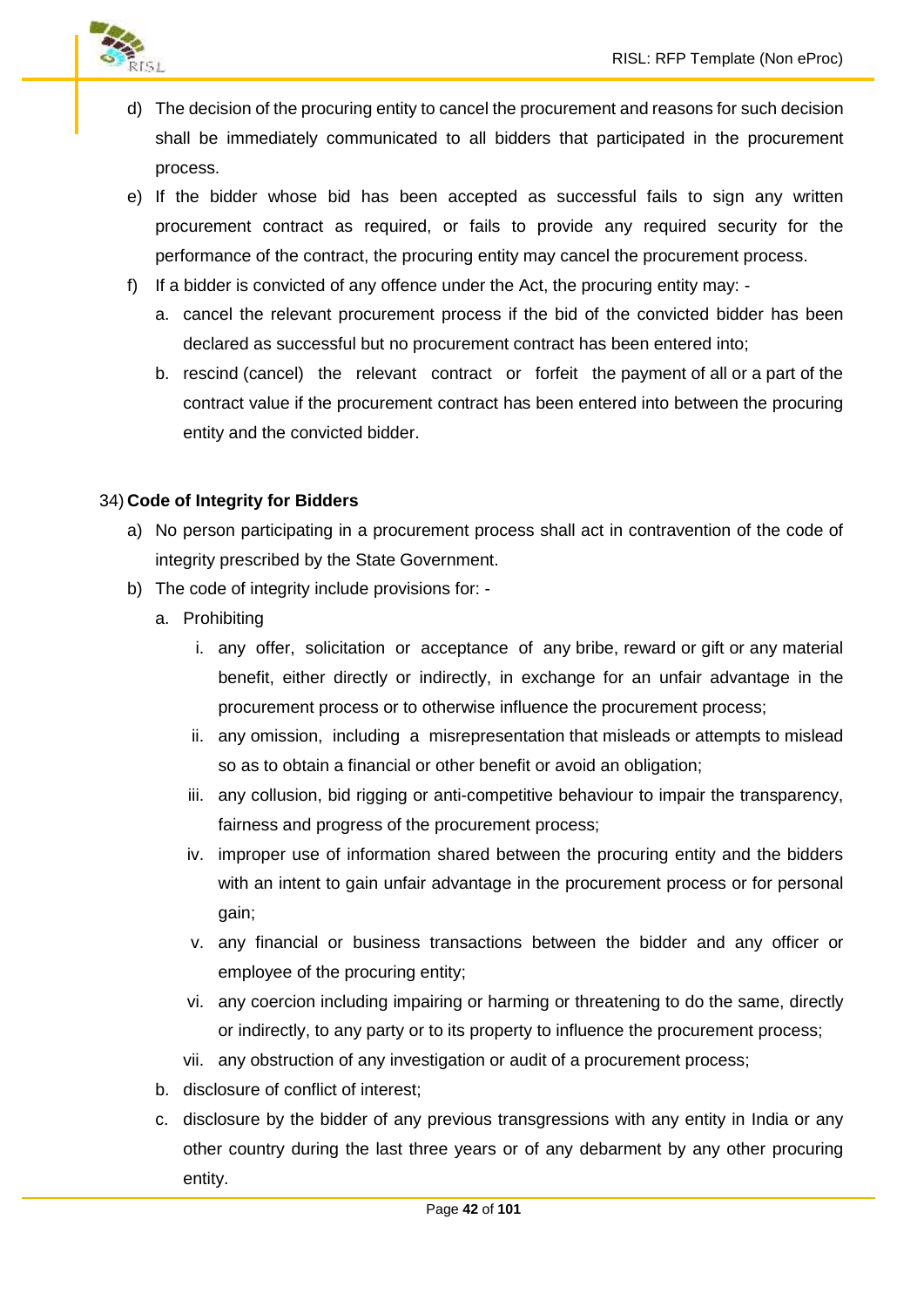

- c) Without prejudice to the provisions below, in case of any breach of the code of integrity by a bidder or prospective bidder, as the case may be, the procuring entity may take appropriate measures including:
	- a. exclusion of the bidder from the procurement process;
	- b. calling-off of pre-contract negotiations and forfeiture or encashment of bid security;
	- c. forfeiture or encashment of any other security or bond relating to the procurement;
	- d. recovery of payments made by the procuring entity along with interest thereon at bank rate;
	- e. cancellation of the relevant contract and recovery of compensation for loss incurred by the procuring entity;
	- f. debarment of the bidder from participation in future procurements of the procuring entity for a period not exceeding three years.

### 35) **Interference with Procurement Process**

A bidder, who: -

- a) withdraws from the procurement process after opening of financial bids;
- b) withdraws from the procurement process after being declared the successful bidder;
- c) fails to enter into procurement contract after being declared the successful bidder;
- d) fails to provide performance security or any other document or security required in terms of the bidding documents after being declared the successful bidder, without valid grounds,

shall, in addition to the recourse available in the bidding document or the contract, be punished with fine which may extend to fifty lakh rupees or ten per cent of the assessed value of procurement, whichever is less.

#### 36) **Appeals**

- a) Subject to "Appeal not to lie in certain cases" below, if any bidder or prospective bidder is aggrieved that any decision, action or omission of the procuring entity is in contravention to the provisions of the Act or the rules or guidelines issued thereunder, he may file an appeal to such officer of the procuring entity, as may be designated by it for the purpose, within a period of  $\langle 10 \rangle$  days from the date of such decision or action, omission, as the case may be, clearly giving the specific ground or grounds on which he feels aggrieved:
	- a. Provided that after the declaration of a bidder as successful in terms of "Award of Contract", the appeal may be filed only by a bidder who has participated in procurement proceedings: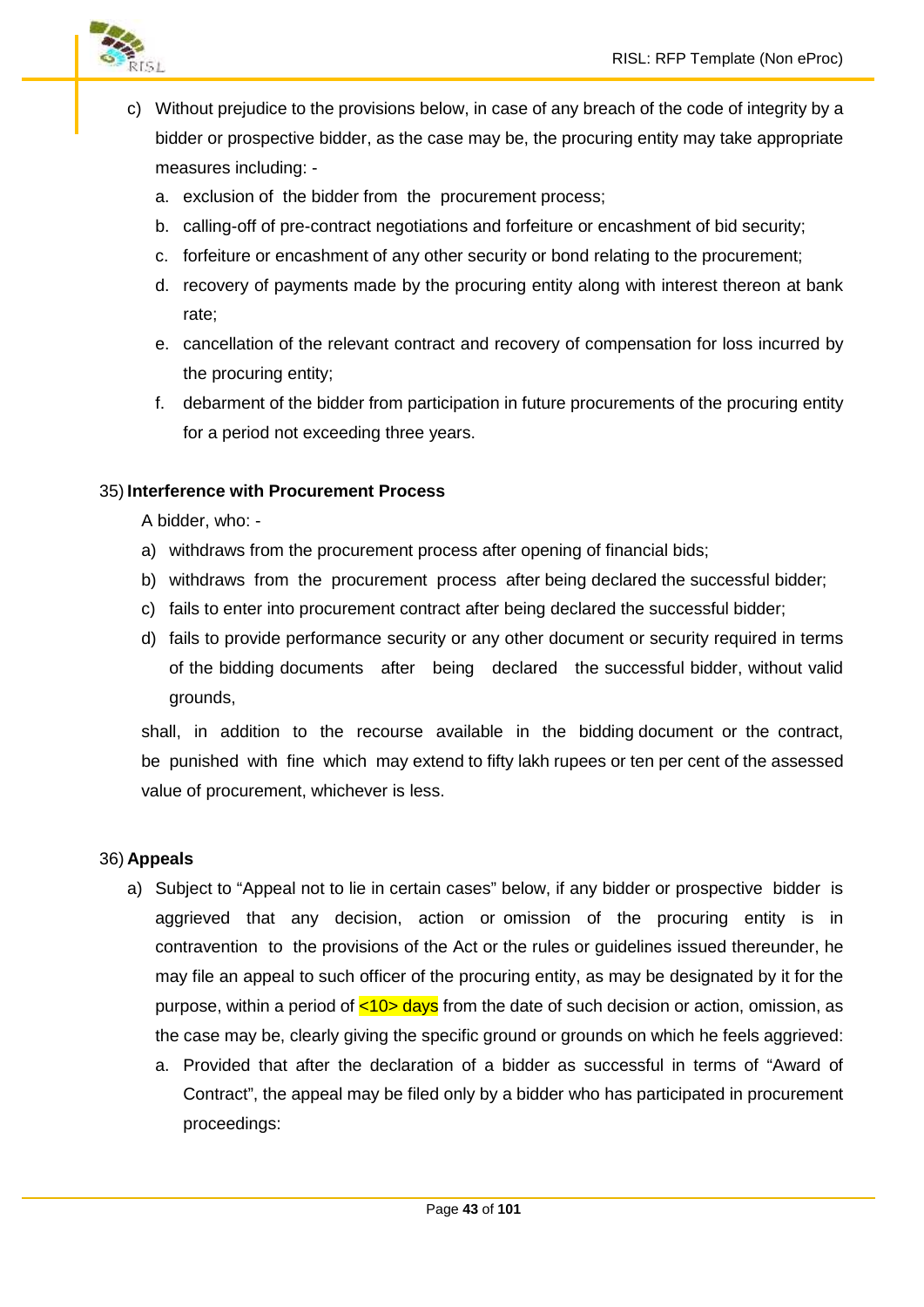

- b. Provided further that in case a procuring entity evaluates the technical bid before the opening of the financial bid, an appeal related to the matter of financial bid may be filed only by a bidder whose technical bid is found to be acceptable.
- b) The officer to whom an appeal is filed under (a) above shall deal with the appeal as expeditiously as possible and shall endeavour to dispose it of within 30 days from the date of filing of the appeal.
- c) If the officer designated under (a) above fails to dispose of the appeal filed under that sub section within the period specified in (c) above, or if the bidder or prospective bidder or the procuring entity is aggrieved by the order passed, the bidder or prospective bidder or the procuring entity, as the case may be, may file a second appeal to an officer or authority designated by the State Government in this behalf within 15 days from the expiry of the period specified in (c) above or of the date of receipt of the order passed under (b) above, as the case may be.
- d) The officer or authority to which an appeal is filed under (c) above shall deal with the appeal as expeditiously as possible and shall endeavour to dispose it of within 30 days from the date of filing of the appeal:
- e) The officer or authority to which an appeal may be filed under (a) or (d) above shall be : First Appellate Authority: Chairman, RISL

Second Appellate Authority: Principal Secretary, Finance Department, GoR

- f) Form of Appeal:
	- a. Every appeal under (a) and (c) above shall be as per Annexure-16 along with as many copies as there are respondents in the appeal.
	- b. Every appeal shall be accompanied by an order appealed against, if any, affidavit verifying the facts stated in the appeal and proof of payment of fee.
	- c. Every appeal may be presented to First Appellate Authority or Second Appellate Authority, as the case may be, in person or through registered post or authorised representative.
- g) Fee for Appeal: Fee for filing appeal:
	- a. Fee for first appeal shall be rupees two thousand five hundred and for second appeal shall be rupees ten thousand, which shall be non-refundable.
	- b. The fee shall be paid in the form of bank demand draft or banker's cheque of a Scheduled Bank payable in the name of Appellate Authority concerned.
- h) Procedure for disposal of appeal:
	- a. The First Appellate Authority or Second Appellate Authority, as the case may be, upon filing of appeal, shall issue notice accompanied by copy of appeal, affidavit and documents, if any, to the respondents and fix date of hearing.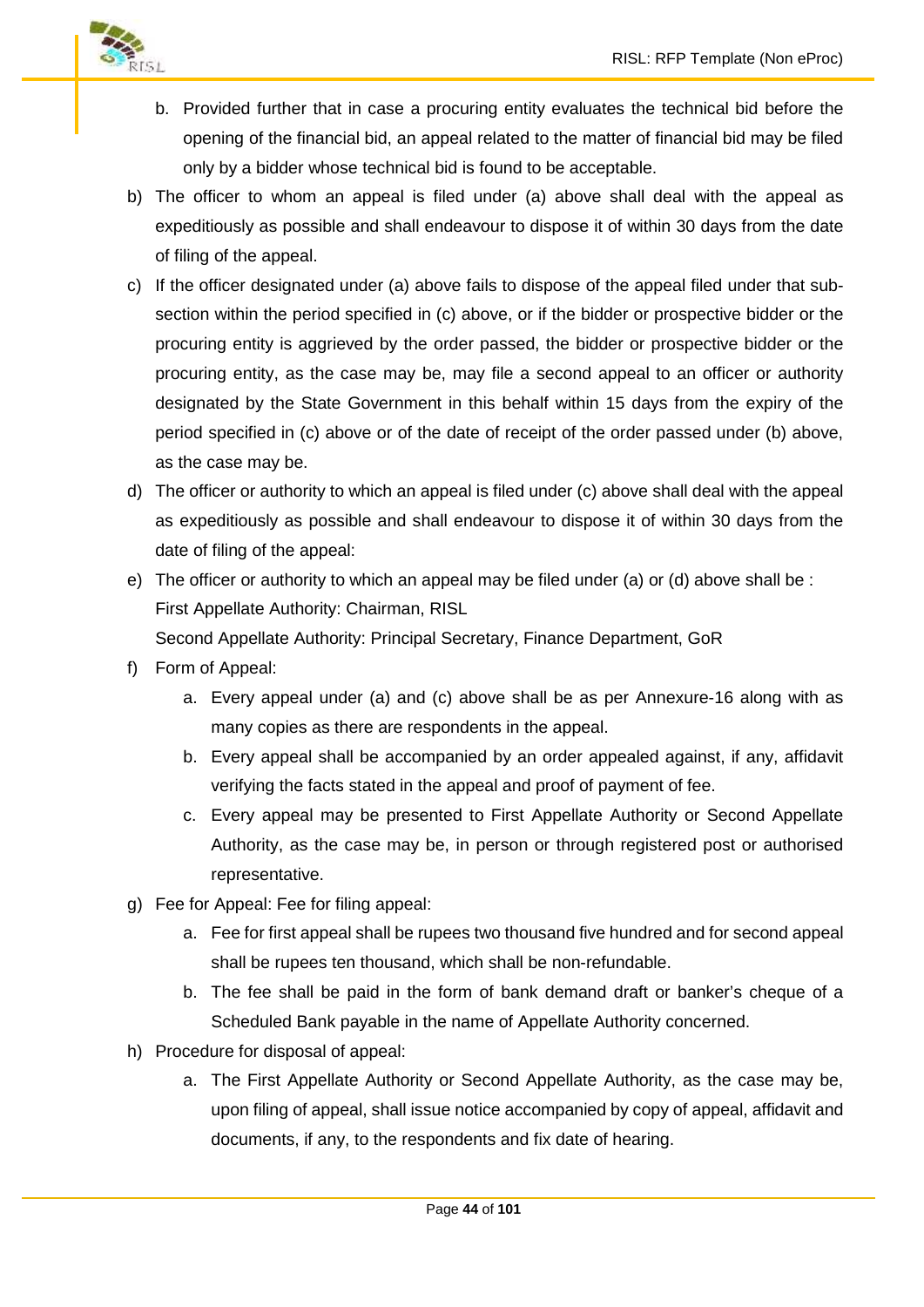

- b. On the date fixed for hearing, the First Appellate Authority or Second Appellate Authority, as the case may be, shall,
	- i. hear all the parties to appeal present before him; and
	- ii. peruse or inspect documents, relevant records or copies thereof relating to the matter.
- c. After hearing the parties, perusal or inspection of documents and relevant records or copies thereof relating to the matter, the Appellate Authority concerned shall pass an order in writing and provide the copy of order to the parties to appeal free of cost.
- d. The order passed under (c) shall also be placed on the State Public Procurement Portal.
- i) No information which would impair the protection of essential security interests of India, or impede the enforcement of law or fair competition, or prejudice the legitimate commercial interests of the bidder or the procuring entity, shall be disclosed in a proceeding under an appeal.

### 37) **Stay of procurement proceedings**

While hearing of an appeal, the officer or authority hearing the appeal may, on an application made in this behalf and after affording a reasonable opportunity of hearing to the parties concerned, stay the procurement proceedings pending disposal of the appeal, if he, or it, is satisfied that failure to do so is likely to lead to miscarriage of justice.

#### 38) **Vexatious Appeals & Complaints**

Whoever intentionally files any vexatious, frivolous or malicious appeal or complaint under the "The Rajasthan Transparency Public Procurement Act 2012", with the intention of delaying or defeating any procurement or causing loss to any procuring entity or any other bidder, shall be punished with fine which may extend to twenty lakh rupees or five per cent of the value of procurement, whichever is less.

#### 39) **Offenses by Firms/ Companies**

a) Where an offence under "The Rajasthan Transparency Public Procurement Act 2012" has been committed by a company, every person who at the time the offence was committed was in charge of and was responsible to the company for the conduct of the business of the company, as well as the company, shall be deemed to be guilty of having committed the offence and shall be liable to be proceeded against and punished accordingly: Provided that nothing contained in this sub-section shall render any such person liable for

any punishment if he proves that the offence was committed without his knowledge or that he had exercised all due diligence to prevent the commission of such offence.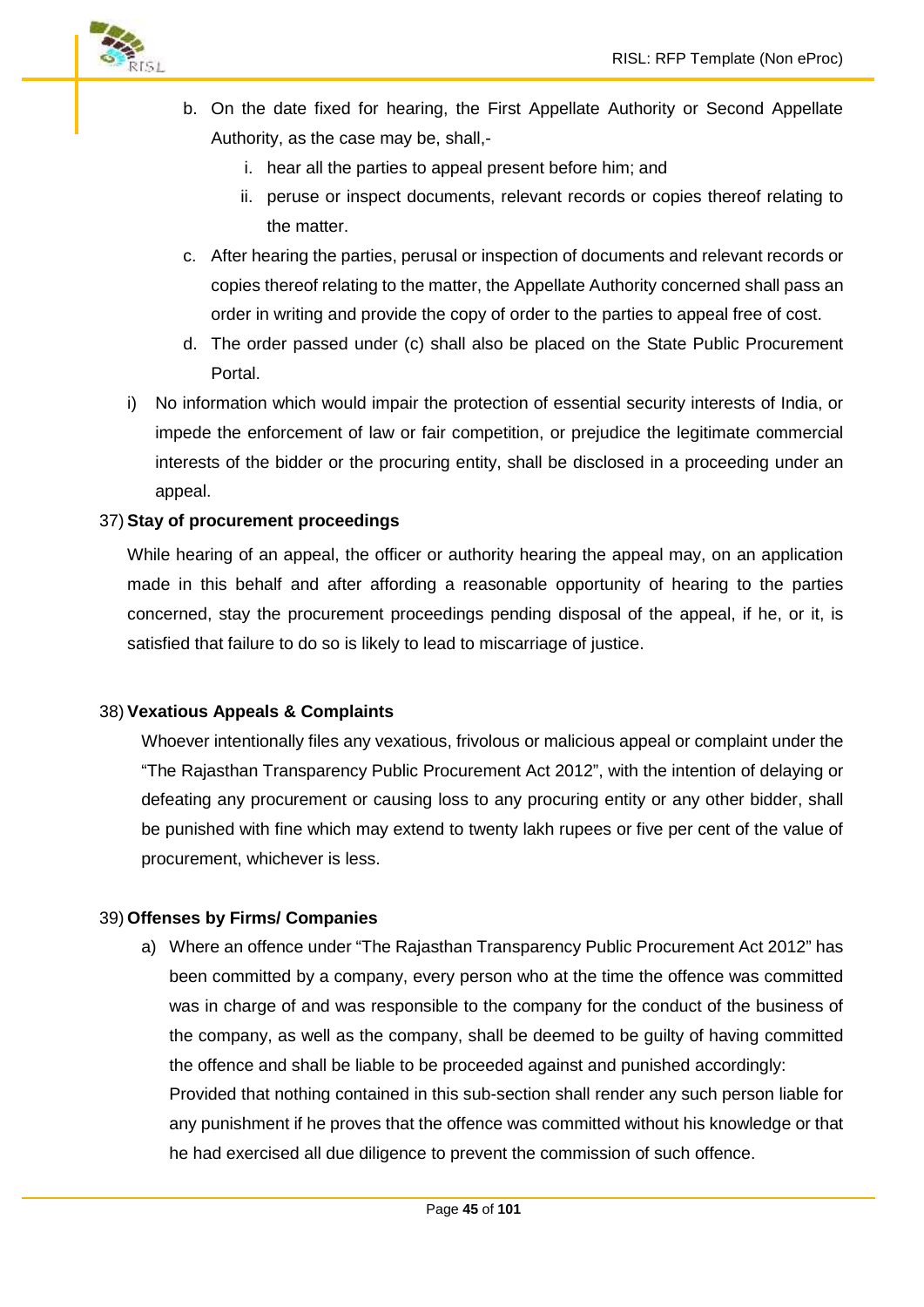

- b) Notwithstanding anything contained in (a) above, where an offence under this Act has been committed by a company and it is proved that the offence has been committed with the consent or connivance of or is attributable to any neglect on the part of any director, manager, secretary or other officer of the company, such director, manager, secretary or other officer shall also be deemed to be guilty of having committed such offence and shall be liable to be proceeded against and punished accordingly.
- c) For the purpose of this section
	- a. "company" means a body corporate and includes a limited liability partnership, firm, registered society or co- operative society, trust or other association of individuals; and
	- b. "director" in relation to a limited liability partnership or firm, means a partner in the firm.
- d) Abetment of certain offenses: Whoever abets an offence punishable under this Act, whether or not that offence is committed in consequence of that abetment, shall be punished with the punishment provided for the offence.

# 40) **Debarment from Bidding**

- a) A bidder shall be debarred by the State Government if he has been convicted of an offence
	- a. under the Prevention of Corruption Act, 1988 (Central Act No. 49 of 1988); or
	- b. under the Indian Penal Code, 1860 (Central Act No. 45 of 1860) or any other law for the time being in force, for causing any loss of life or property or causing a threat to public health as part of execution of a public procurement contract.
- b) A bidder debarred under (a) above shall not be eligible to participate in a procurement process of any procuring entity for a period not exceeding three years commencing from the date on which he was debarred.
- c) If a procuring entity finds that a bidder has breached the code of integrity prescribed in terms of "Code of Integrity for bidders" above, it may debar the bidder for a period not exceeding three years.
- d) Where the entire bid security or the entire performance security or any substitute thereof, as the case may be, of a bidder has been forfeited by a procuring entity in respect of any procurement process or procurement contract, the bidder may be debarred from participating in any procurement process undertaken by the procuring entity for a period not exceeding three years.
- e) The State Government or a procuring entity, as the case may be, shall not debar a bidder under this section unless such bidder has been given a reasonable opportunity of being heard.

#### 41) **Monitoring of Contract**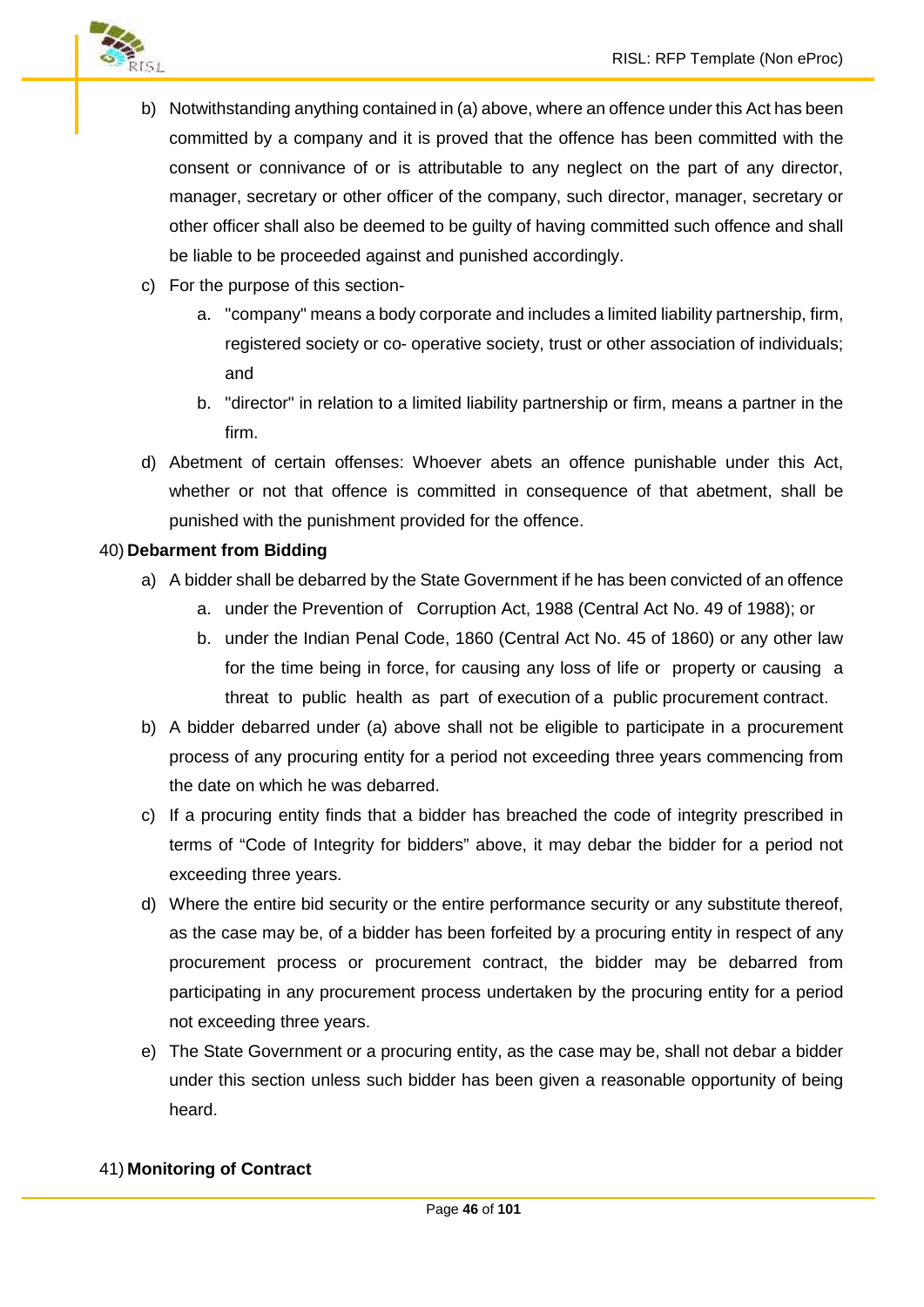

- a) An officer or a committee of officers named Contract Monitoring Committee (CMC) may be nominated by procuring entity to monitor the progress of the contract during its delivery period.
- b) During the delivery period the CMC shall keep a watch on the progress of the contract and shall ensure that quantity of goods and service delivery is in proportion to the total delivery period given, if it is a severable contract, in which the delivery of the goods and service is to be obtained continuously or is batched. If the entire quantity of goods and service is to be delivered in the form of completed work or entire contract like fabrication work, the process of completion of work may be watched and inspections of the selected bidder's premises where the work is being completed may be inspected.
- c) If delay in delivery of goods and service is observed a performance notice would be given to the selected bidder to speed up the delivery.
- d) Any change in the constitution of the firm, etc. shall be notified forth with by the contractor in writing to the procuring entity and such change shall not relieve any former member of the firm, etc., from any liability under the contract.
- e) No new partner/ partners shall be accepted in the firm by the selected bidder in respect of the contract unless he/ they agree to abide by all its terms, conditions and deposits with the procuring entity through a written agreement to this effect. The bidder's receipt for acknowledgement or that of any partners subsequently accepted as above shall bind all of them and will be sufficient discharge for any of the purpose of the contract.
- f) The selected bidder shall not assign or sub-let his contract or any substantial part thereof to any other agency without the permission of procuring entity.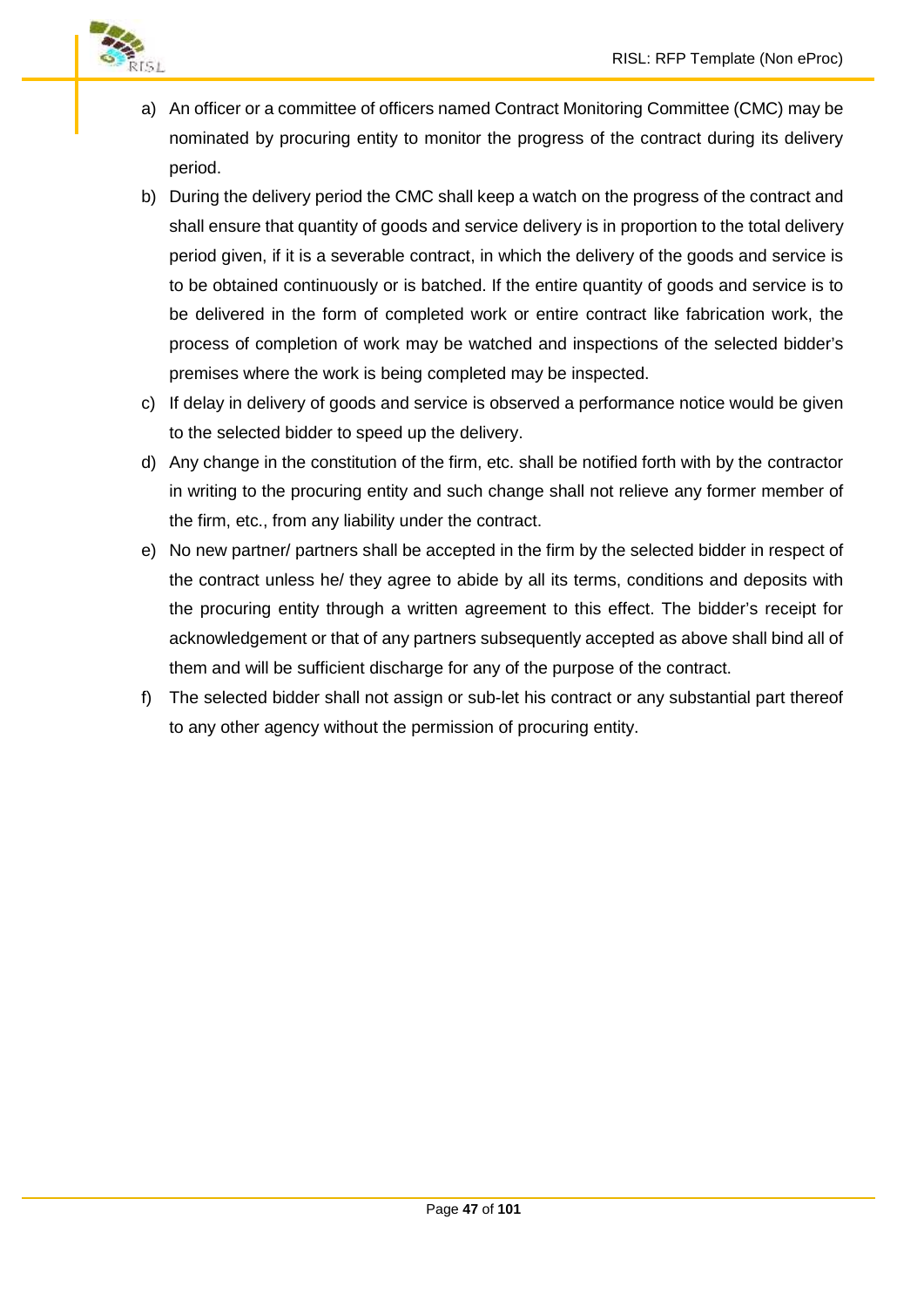

# **6. GENERALTERMS AND CONDITIONS OF TENDER & CONTRACT**

# *[Please refer to the SR FORM-16 of the GF&AR Part-II while filling this part of the template]*

Bidders should read these conditions carefully and comply strictly while sending their bids.

### **Definitions**

For the purpose of clarity, the following words and expressions shall have the meanings hereby assigned to them: -

- a) "Contract" means the Agreement entered into between the Purchaser and the successful/ selected bidder, together with the Contract Documents referred to therein, including all attachments, appendices, and all documents incorporated by reference therein.
- b) "Contract Documents" means the documents listed in the Agreement, including any amendments thereto.
- c) "Contract Price" means the price payable to the successful/ selected bidder as specified in the Agreement, subject to such additions and adjustments thereto or deductions there from, as may be made pursuant to the Contract.
- d) "Day" means a calendar day.
- e) "Delivery" means the transfer of the Goods from the successful/ selected bidder to the Purchaser in accordance with the terms and conditions set forth in the Contract.
- f) "Completion" means the fulfilment of the related services by the successful/ selected bidder in accordance with the terms and conditions set forth in the Contract.
- g) "Goods" means all of the commodities, raw material, machinery and equipment, and/or other materials that the successful/ selected bidder is required to supply to the Purchaser under the Contract.
- h) "Purchaser" means the entity purchasing the Goods and related services, as specified in the bidding document.
- i) "Related Services" means the services incidental to the supply of the goods, such as insurance, installation, training and initial maintenance and other similar obligations of the successful/ selected bidder under the Contract.
- j) "Subcontractor" means any natural person, private or government entity, or a combination of the above, including its legal successors or permitted assigns, to whom any part of the Goods to be supplied or execution of any part of the related services is subcontracted by the successful/ selected bidder.
- k) "Supplier/ Successful or Selected bidder" means the person, private or government entity, or a combination of the above, whose bid to perform the Contract has been accepted by the Purchaser and is named as such in the Agreement, and includes the legal successors or permitted assigns of the successful/ selected bidder.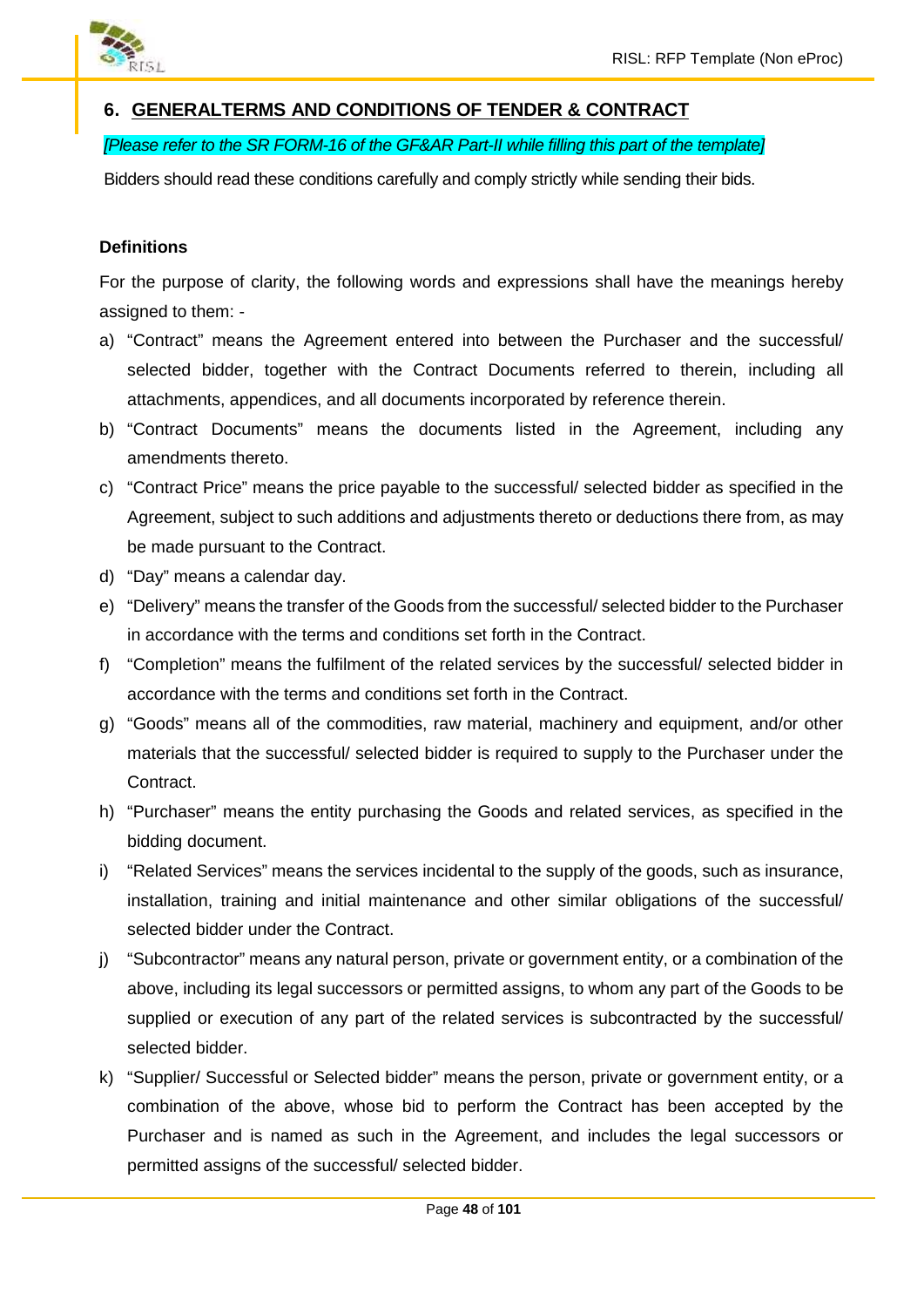

l) "The Site," where applicable, means the designated project place(s) named in the bidding document.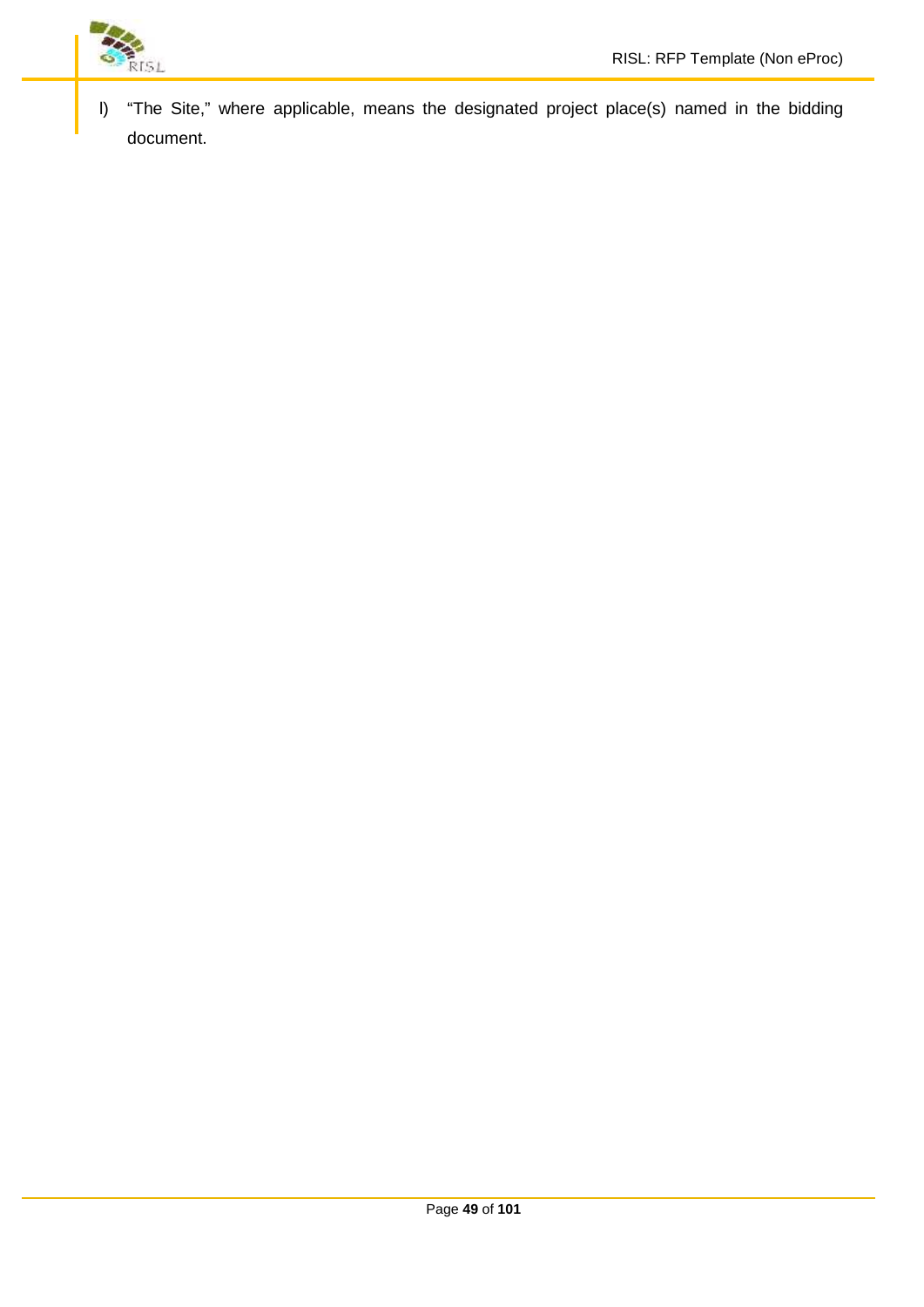

Note: The bidder shall be deemed to have carefully examined the conditions, specifications, size, make and drawings, etc., of the goods to be supplied and related services to be rendered. If the bidder has any doubts as to the meaning of any portion of these conditions or of the specification, drawing, etc., he shall, before submitting the bid and signing the contract refer the same to the procuring entity and get clarifications.

### **1) Contract Documents**

Subject to the order of precedence set forth in the Agreement, all documents forming the Contract (and all parts thereof) are intended to be correlative, complementary, and mutually explanatory.

### **2) Interpretation**

- a) If the context so requires it, singular means plural and vice versa.
- b) Entire Agreement: The Contract constitutes the entire agreement between the Purchaser and the Supplier/ Selected bidder and supersedes all communications, negotiations and agreements (whether written or oral) of parties with respect thereto made prior to the date of Contract.
- c) Amendment: No amendment or other variation of the Contract shall be valid unless it is in writing, is dated, expressly refers to the Contract, and is signed by a duly authorized representative of each party thereto.
- d) Non-waiver: Subject to the condition (f) below, no relaxation, forbearance, delay, or indulgence by either party in enforcing any of the terms and conditions of the Contract or the granting of time by either party to the other shall prejudice, affect, or restrict the rights of that party under the Contract, neither shall any waiver by either party of any breach of Contract operate as waiver of any subsequent or continuing breach of Contract.
- e) Any waiver of a party's rights, powers, or remedies under the Contract must be in writing, dated, and signed by an authorized representative of the party granting such waiver, and must specify the right and the extent to which it is being waived.
- f) Severability: If any provision or condition of the Contract is prohibited or rendered invalid or unenforceable, such prohibition, invalidity or unenforceability shall not affect the validity or enforceability of any other provisions and conditions of the Contract.

# **3) Language**

a) The Contract as well as all correspondence and documents relating to the Contract exchanged by the successful/ selected bidder and the Purchaser, shall be written in English language only. Supporting documents and printed literature that are part of the Contract may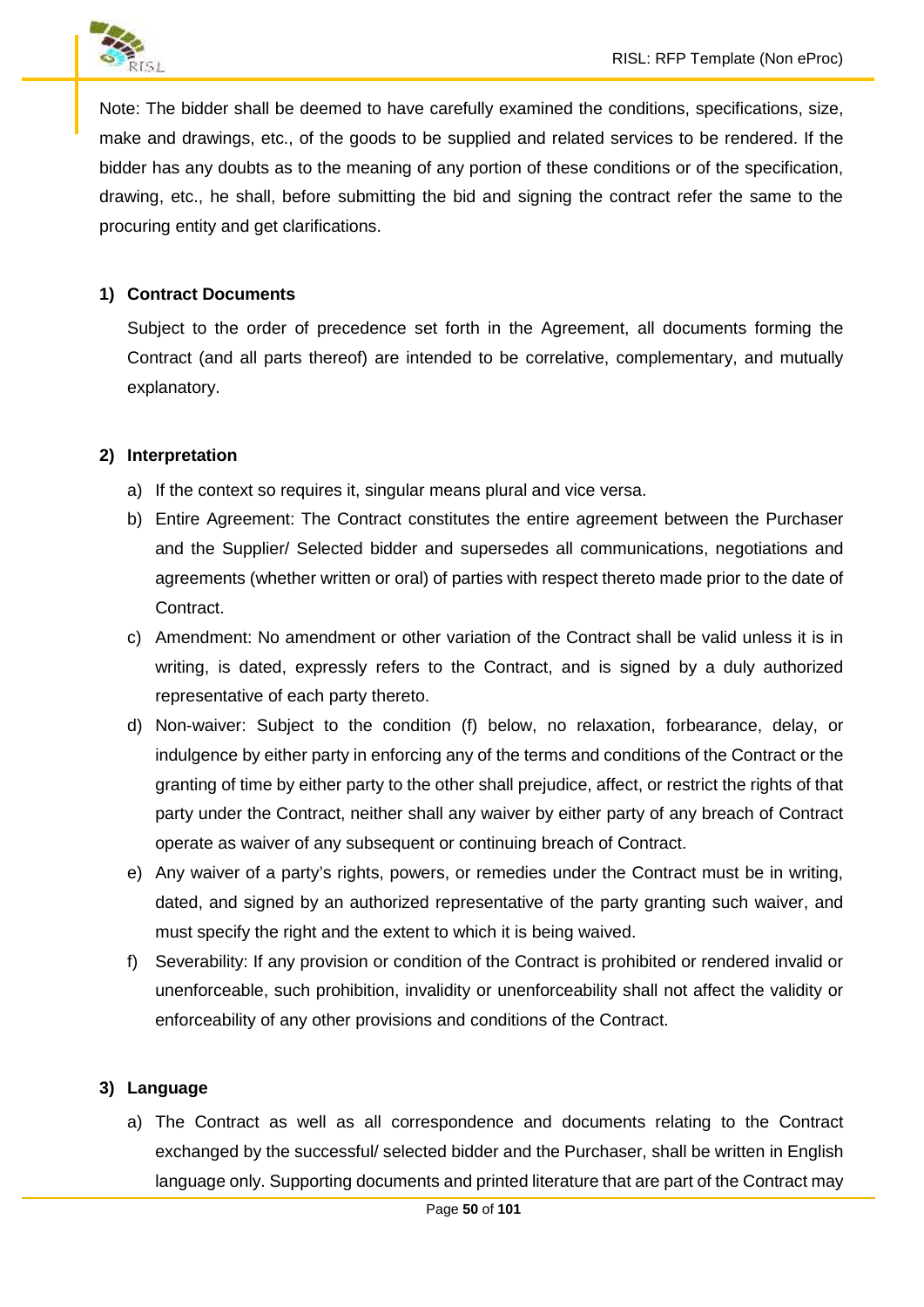

be in another language provided they are accompanied by an accurate translation of the relevant passages in the language specified in the special conditions of the contract, in which case, for purposes of interpretation of the Contract, this translation shall govern.

b) The successful/ selected bidder shall bear all costs of translation to the governing language and all risks of the accuracy of such translation.

### **4) Joint Venture, Consortium or Association**

- a) Unless otherwise specified in the special conditions of the contract, if the Supplier/ Bidder is a joint venture, consortium, or association, all of the parties shall be jointly and severally liable to the Purchaser for the fulfilment of the provisions of the contract and shall designate one party to act as a leader with authority to bind the joint venture, consortium, or association.
- b) The composition or the constitution of the joint venture, consortium, or association shall not be altered without the prior consent of the purchaser.
- c) Any change in the constitution of the firm, etc. shall be notified forth with by the contractor in writing to the purchase officer and such change shall not relieve any former member of the firm, etc., from any liability under the contract.
- d) No new partner/ partners shall be accepted in the firm by the contractor in respect of the contract unless he/they agree to abide by all its terms, conditions and deposits with the purchase officer a written agreement to this effect. The contractor's receipt for acknowledgement or that of any partners subsequently accepted as above shall bind all of them and will be sufficient discharge for any of the purpose of the contract.
- e) <No new consortium agreement shall be allowed during the project period.
- f) In Consortium, all the members shall be equally responsible to complete the project as per their roles & responsibilities; however Lead partner shall give an undertaking for the successful completion of the overall project. In case of any issues, Lead partner is the responsible person for all the penalties.
- g) The lead bidder is required to do majority (>50%) of the work. However, the lead bidder and consortium partner is jointly and severely liable for the entire scope of work and risks involved thereof.
- h) The non-lead bidder (consortium partner) is liable for the scope of work for which they are responsible along with the lead bidder.
- i) Any change in the consortium at a later date will not be allowed without prior permission from the tendering authority/ purchaser>.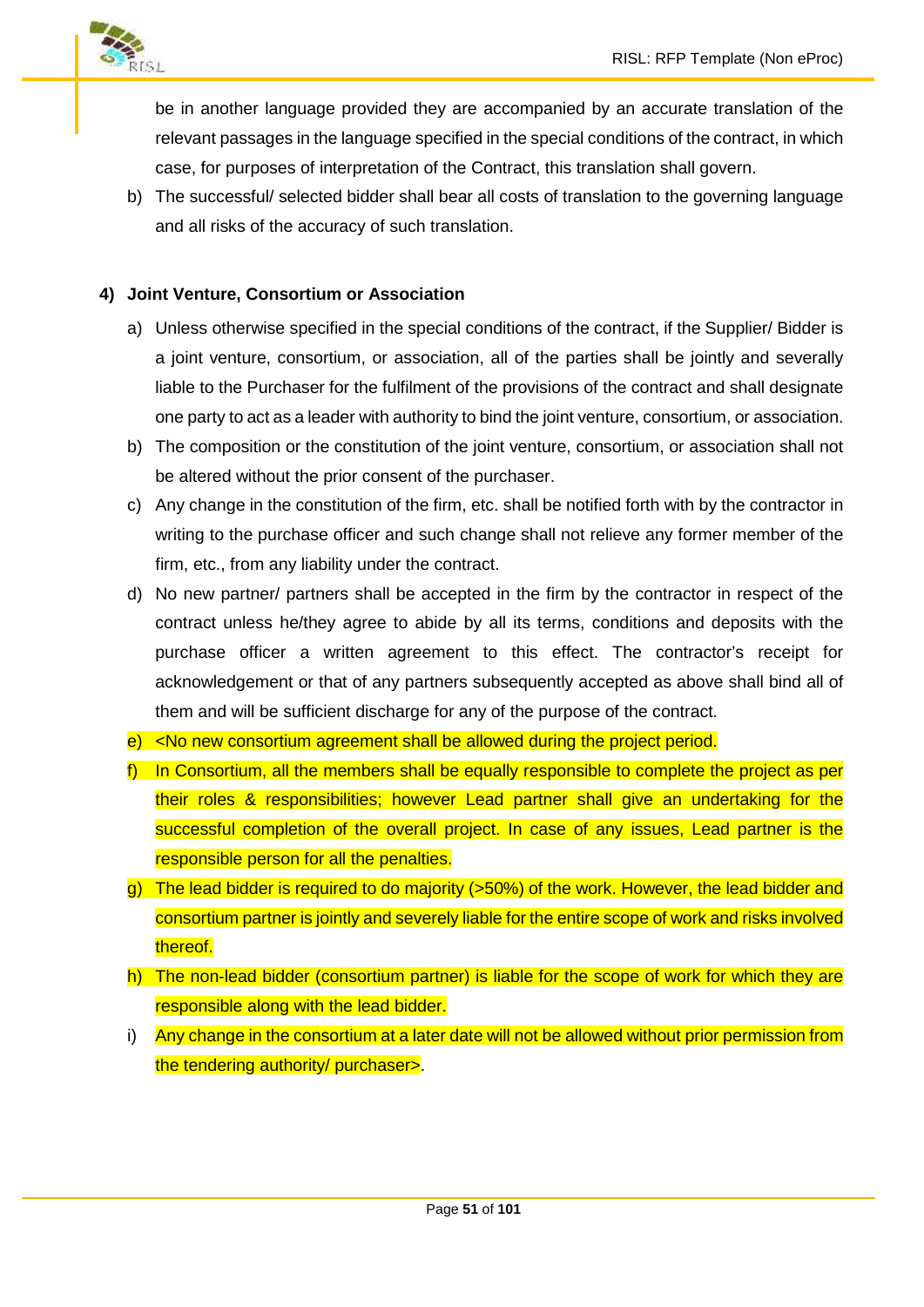

### **5) Eligible Goods and Related Services**

- a) For purposes of this Clause, the term "goods" includes commodities, raw material, machinery, equipment, and industrial plants; and "related services" includes services such as insurance, transportation, supply, installation, integration, testing, commissioning, training, and initial maintenance.
- b) All articles/ goods being bid, other than those marked in the Bill of Material (BoM)<sup>11</sup> should be the ones which are produced in volume and are used by a large number of users in India/ abroad. All products quoted by the successful/ selected bidder must be associated with specific make and model number, item code and names and with printed literature describing configuration and functionality. Any deviation from the printed specifications should be clearly mentioned in the offer document by the bidder/ supplier. Also, the bidder is to quote/ propose only one make/ model against the respective item.
- c) The OEM/ Vendor of the quoted product must have its own registered spares depot in India having adequate inventory of the equipment being quoted for providing the necessary spares as per the requirements of the bidding document.
- d) The OEM/ Vendor of the quoted product should also have its direct representation in India in terms of registered office for at least past 3 years. The presence through any Distribution/ System Integration partner agreement will not be accepted.
- e) Bidder must quote products in accordance with above clause "Eligible goods and related services".

#### **6) Notices**

- a) Any notice given by one party to the other pursuant to the Contract shall be in writing to the address specified in the contract. The term "in writing" means communicated in written form with proof of dispatch and receipt.
- b) A Notice shall be effective when delivered or on the Notice's effective date, whichever is later.

#### **7) Governing Law**

The Contract shall be governed by and interpreted in accordance with the laws of the Rajasthan State/ the Country (India), unless otherwise specified in the contract.

 $11$  Please make sure the respective items under this category are marked in the BoM for better clarity to bidders.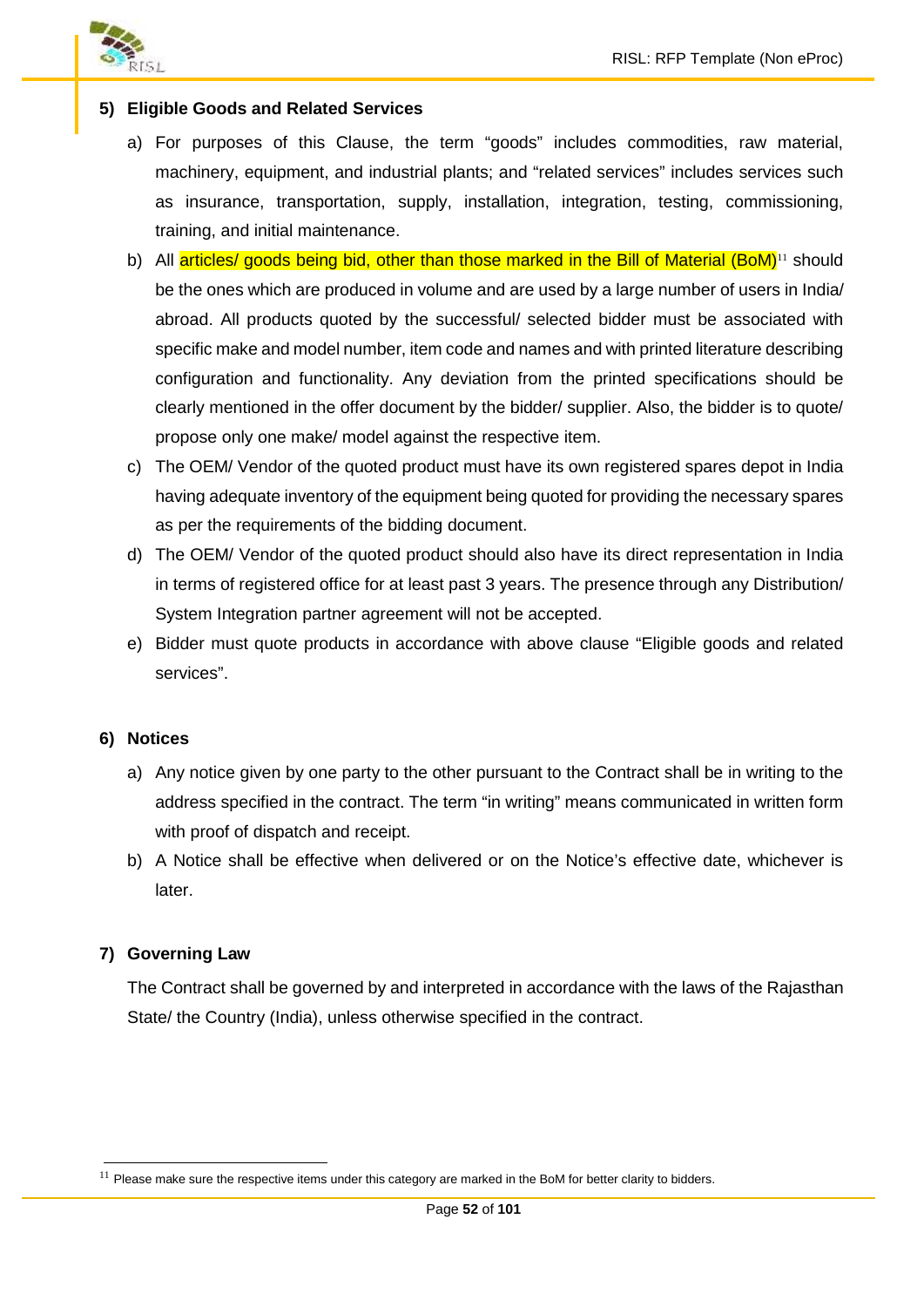

# **8) Scope of Supply**

- a) Subject to the provisions in the bidding document and contract, the goods and related services to be supplied shall be as specified in the bidding document.
- b) Unless otherwise stipulated in the Contract, the scope of supply shall include all such items not specifically mentioned in the Contract but that can be reasonably inferred from the Contract as being required for attaining delivery and completion of the goods and related services as if such items were expressly mentioned in the Contract.
- c) The bidder shall not quote and supply and hardware/ software that is likely to be declared as End of Sale in next  $\langle n \text{ months} \rangle$  and End of Service/ Support for a period of  $\langle n \text{ Years} \rangle$ from the last date of bid submission. OEMs are required to mention this in the MAF for all the quoted hardware/ software. If any of the hardware/ software is found to be declared as End of Sale/ Service/ Support, then the bidder shall replace all such hardware/ software with the latest ones having equivalent or higher specifications without any financial obligation to the purchaser.

### **9) Delivery & Installation**

- a) Subject to the conditions of the contract, the delivery of the goods and completion of the related services shall be in accordance with the delivery and completion schedule specified in the bidding document. The details of supply/ shipping and other documents to be furnished by the successful/ selected bidder are specified in the bidding document and/ or contract.
- b) The contract for the supply can be repudiated at any time by the purchase officer, if the supplies are not made to his satisfaction after giving an opportunity to the bidder of being heard and recording the reasons for repudiation.
- c) The Supplier/ Selected Bidder shall arrange to supply, install and commission the ordered materials/ system as per specifications within the specified delivery/ completion period at various departments and/ or their offices/ locations mentioned in the PO/ WO.
- d) Shifting the place of Installation: The user will be free to shift the place of installation within the same city /town/ district/ division. The successful/ selected bidder shall provide all assistance, except transportation, in shifting of the equipment. However, if the city/town is changed, additional charges of assistance in shifting and providing maintenance services for remaining period would be decided mutually.

# **10) Supplier's/ Selected Bidder's Responsibilities**

The Supplier/ Selected Bidder shall supply all the goods and related services included in the scope of supply in accordance with the provisions of bidding document and/ or contract.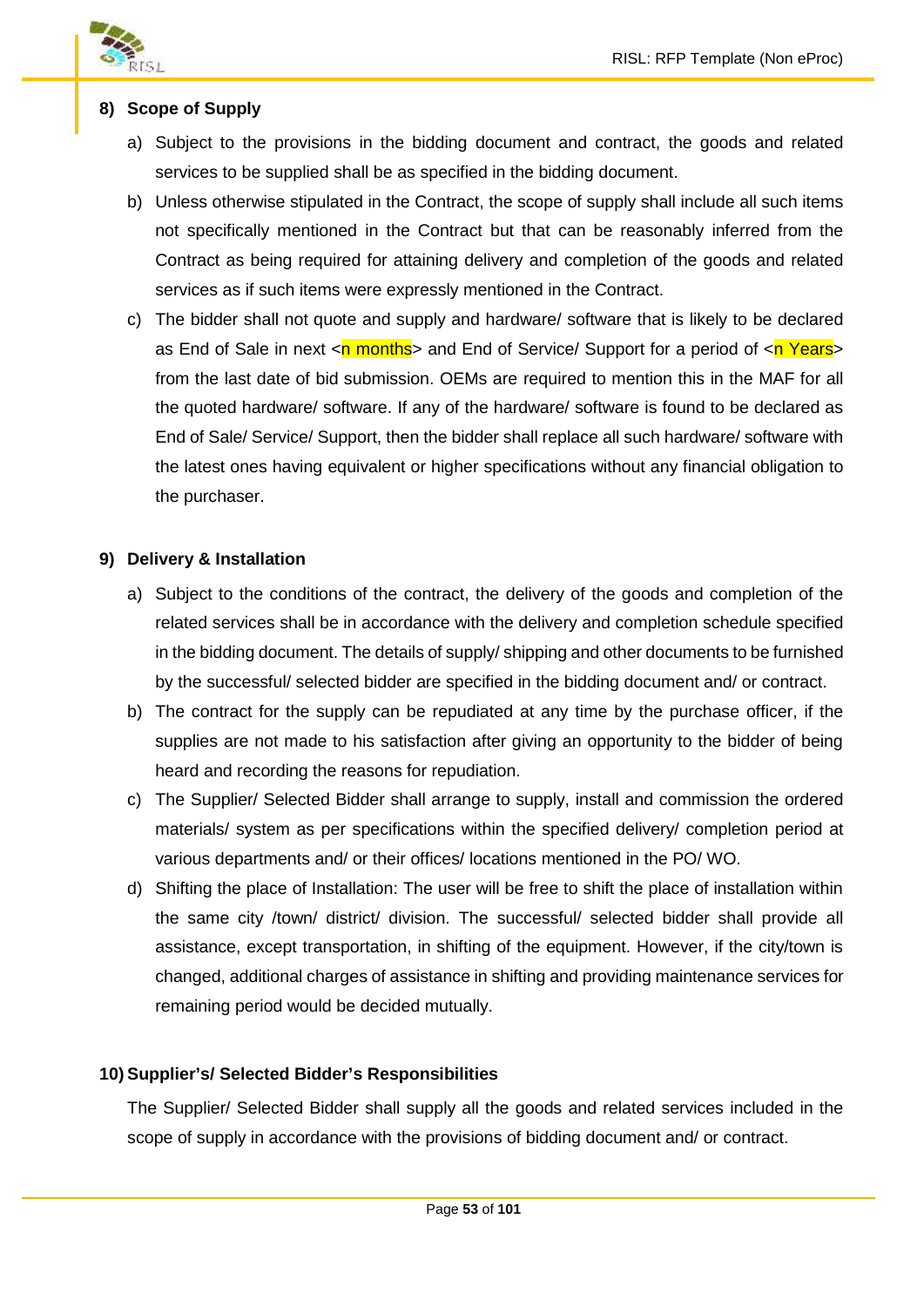

# **11) Purchaser's Responsibilities**

- a) Whenever the supply of goods and related services requires that the Supplier/ Selected Bidder obtain permits, approvals, and import and other licenses from local public authorities, the Purchaser shall, if so required by the Supplier/ Selected Bidder, make its best effort to assist the Supplier/ Selected Bidder in complying with such requirements in a timely and expeditious manner.
- b) The Purchaser shall pay all costs involved in the performance of its responsibilities, in accordance with the general and special conditions of the contract.

### **12) Contract Price**

- a) The Contract Price shall be paid as specified in the contract subject to any additions and adjustments thereto, or deductions there from, as may be made pursuant to the Contract.
- b) Prices charged by the Supplier/ Selected Bidder for the Goods delivered and the Related Services performed under the Contract shall not vary from the prices quoted by the Supplier/ Selected Bidder in its bid, with the exception of any price adjustments authorized in the special conditions of the contract.

#### **13) Recoveries from Supplier/ Selected Bidder**

- a) Recovery of liquidated damages, short supply, breakage, rejected articles shall be made ordinarily from bills.
- b) The Purchase Officer shall withhold amount to the extent of short supply, broken/ damaged or for rejected articles unless these are replaced satisfactorily. In case of failure to withhold the amount, it shall be recovered from his dues and performance security deposit available with RISL.
- c) The balance, if any, shall be demanded from the Supplier/ Selected Bidder and when recovery is not possible, the Purchase Officer shall take recourse to law in force.

#### **14) Taxes & Duties**

- a) The TDS, Raj-VAT, Service Tax etc., if applicable, shall be deducted at source/ paid by RISL as per prevailing rates.
- b) For goods supplied from outside India, the successful/ selected bidder shall be entirely responsible for all taxes, stamp duties, license fees, and other such levies imposed outside the country.
- c) For goods supplied from within India, the successful/ selected bidder shall be entirely responsible for all taxes, duties, license fees, etc., incurred until delivery of the contracted Goods to the Purchaser.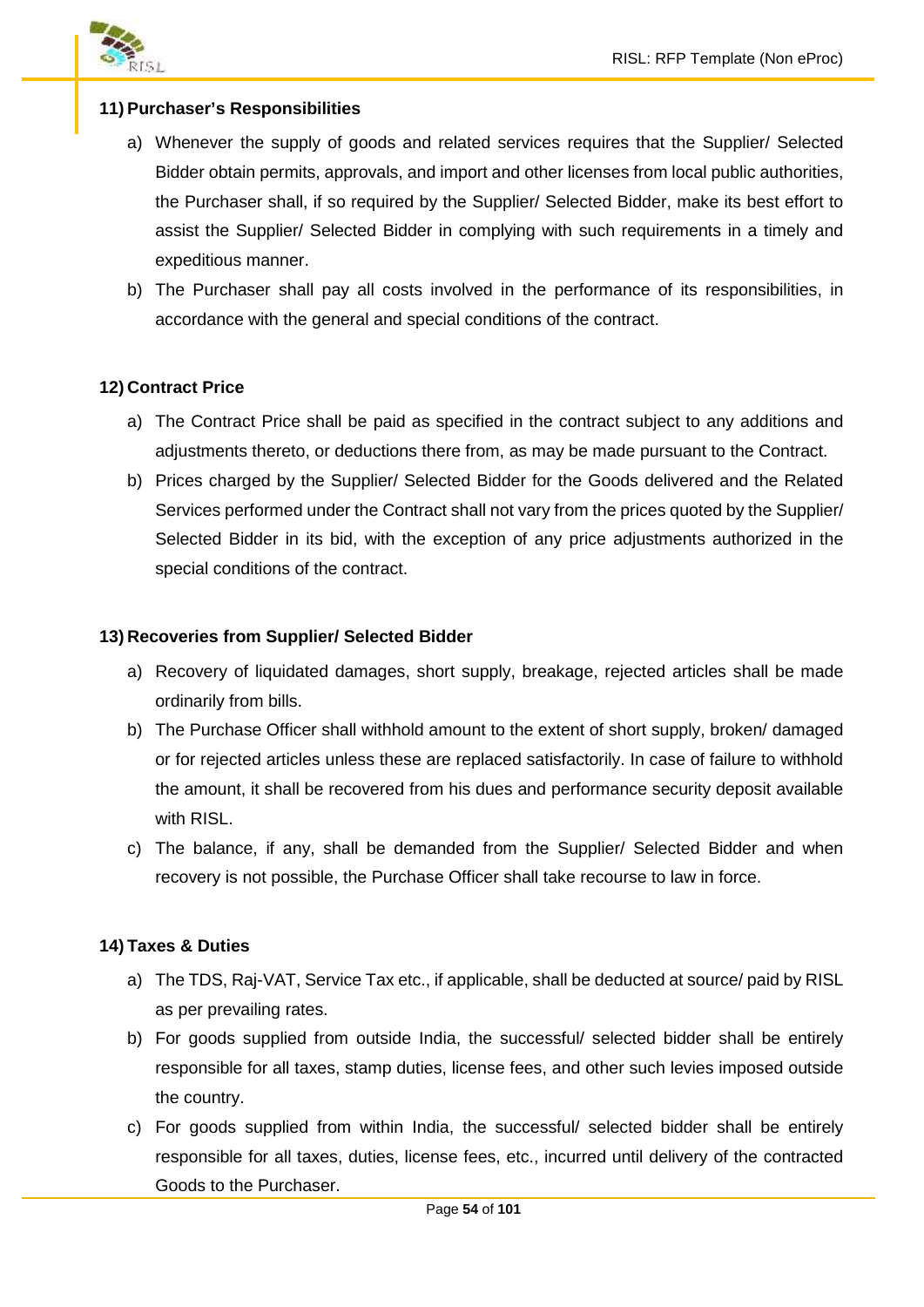

d) If any tax exemptions, reductions, allowances or privileges may be available to the successful/ selected bidder in India, the Purchaser shall use its best efforts to enable the successful/ selected bidder to benefit from any such tax savings to the maximum allowable extent.

# **15) Copyright**

The copyright in all drawings, design documents, source code and other materials containing data and information furnished to the Purchaser by the Supplier/ Selected Bidder herein shall remain vested in the  $\leq$ Supplier/ Selected Bidder<sup>12</sup>>, or, if they are furnished to the Purchaser directly or through the Supplier/ Selected Bidder by any third party, including suppliers of materials, the copyright in such materials shall remain vested in such  $\langle$ third party<sup>13</sup>>.

# **16) Confidential Information**

- a) The Purchaser and the Supplier/ Selected Bidder shall keep confidential and shall not, without the written consent of the other party hereto, divulge to any third party any drawings, documents, data, or other information furnished directly or indirectly by the other party hereto in connection with the Contract, whether such information has been furnished prior to, during or following completion or termination of the Contract.
- b) The Supplier/ Selected Bidder may furnish to its Subcontractor, if permitted, such documents, data, and other information it receives from the Purchaser to the extent required for the Subcontractor to perform its work under the Contract, in which event the Supplier/ Selected Bidder shall obtain from such Subcontractor an undertaking of confidentiality similar to that imposed on the Supplier/ Selected Bidder.
- c) The Purchaser shall not use such documents, data, and other information received from the Supplier/ Selected Bidder for any purposes unrelated to the Contract. Similarly, the Supplier/ Selected Bidder shall not use such documents, data, and other information received from the Purchaser for any purpose other than the design, procurement, or other work and services required for the performance of the Contract.
- d) The obligation of a party under sub-clauses above, however, shall not apply to information that:
	- i. the Purchaser or Supplier/ Selected Bidder need to share with  $\leq$ user department or RISL or other institutions participating in the Contract;
	- ii. now or hereafter enters the public domain through no fault of that party;

 $12$  Please specify the appropriate authority details

 $13$  Please specify the appropriate authority details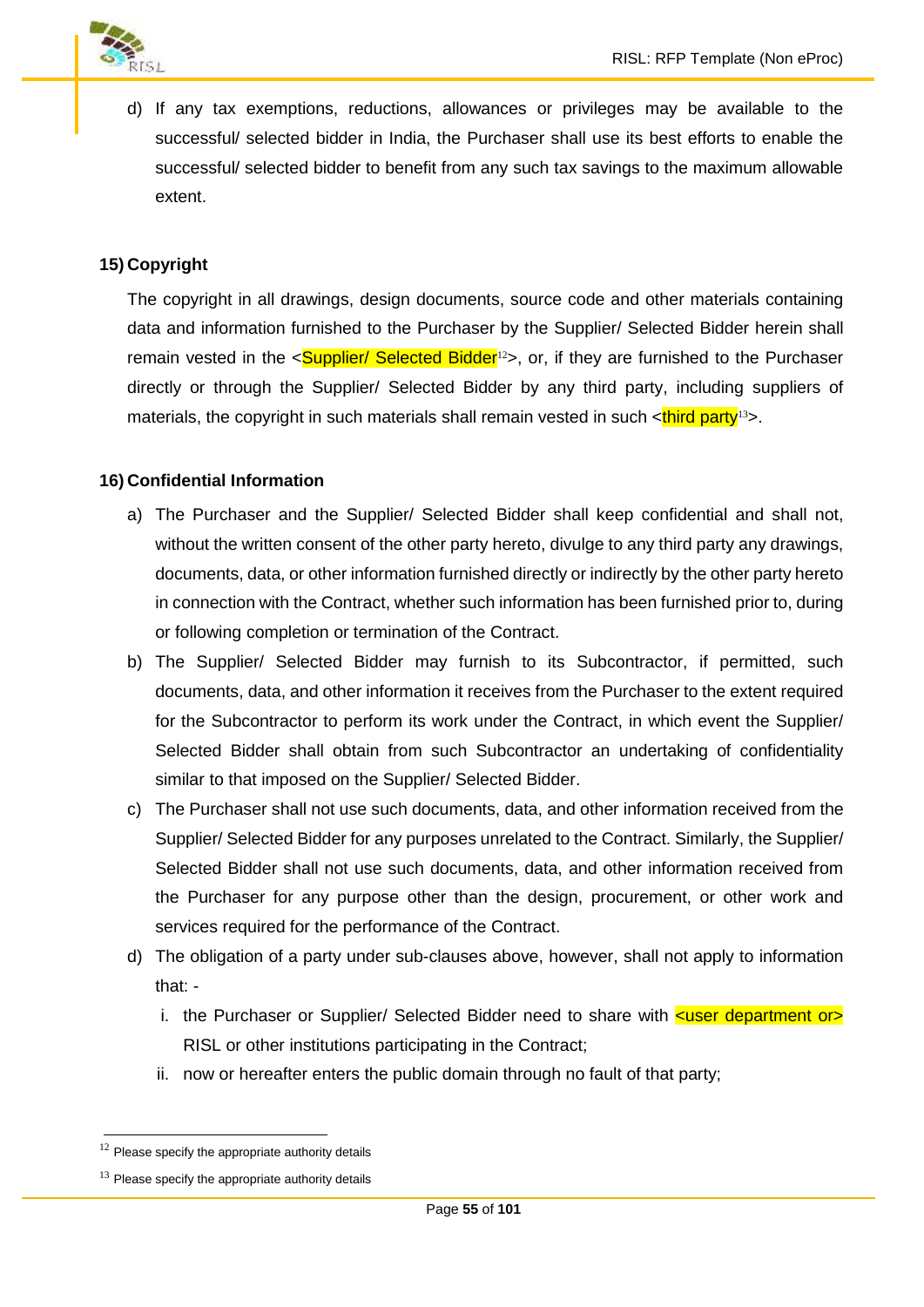

- iii. can be proven to have been possessed by that party at the time of disclosure and which was not previously obtained, directly or indirectly, from the other party; or
- iv. otherwise lawfully becomes available to that party from a third party that has no obligation of confidentiality.
- e) The above provisions shall not in any way modify any undertaking of confidentiality given by either of the parties hereto prior to the date of the Contract in respect of the supply or any part thereof.
- f) The provisions of this clause shall survive completion or termination, for whatever reason, of the Contract.

# **17) Sub-contracting**

- a) The bidder shall not assign or sub-let his contract or any substantial part thereof to any other agency without the permission of Purchaser/ Tendering Authority.
- b) If permitted, the selected bidder shall notify the Purchaser, in writing, of all subcontracts awarded under the Contract, if not already specified in the Bid. Subcontracting shall in no event relieve the Supplier/ Selected Bidder from any of its obligations, duties, responsibilities, or liability under the Contract.
- c) Subcontractors, if permitted, shall comply with the provisions of bidding document and/ or contract.

# **18) Specifications and Standards**

- a) All articles supplied shall strictly conform to the specifications, trademark laid down in the bidding document and wherever articles have been required according to ISI/ ISO/ other applicable specifications/ certifications/ standards, those articles should conform strictly to those specifications/ certifications/ standards. The supply shall be of best quality and description. The decision of the competent authority/ purchase committee whether the articles supplied conforms to the specifications shall be final and binding on the supplier/ selected bidder.
- b) Technical Specifications and Drawings
	- i. The Supplier/ Selected Bidder shall ensure that the goods and related services comply with the technical specifications and other provisions of the Contract.
	- ii. The Supplier/ Selected Bidder shall be entitled to disclaim responsibility for any design, data, drawing, specification or other document, or any modification thereof provided or designed by or on behalf of the Purchaser, by giving a notice of such disclaimer to the Purchaser.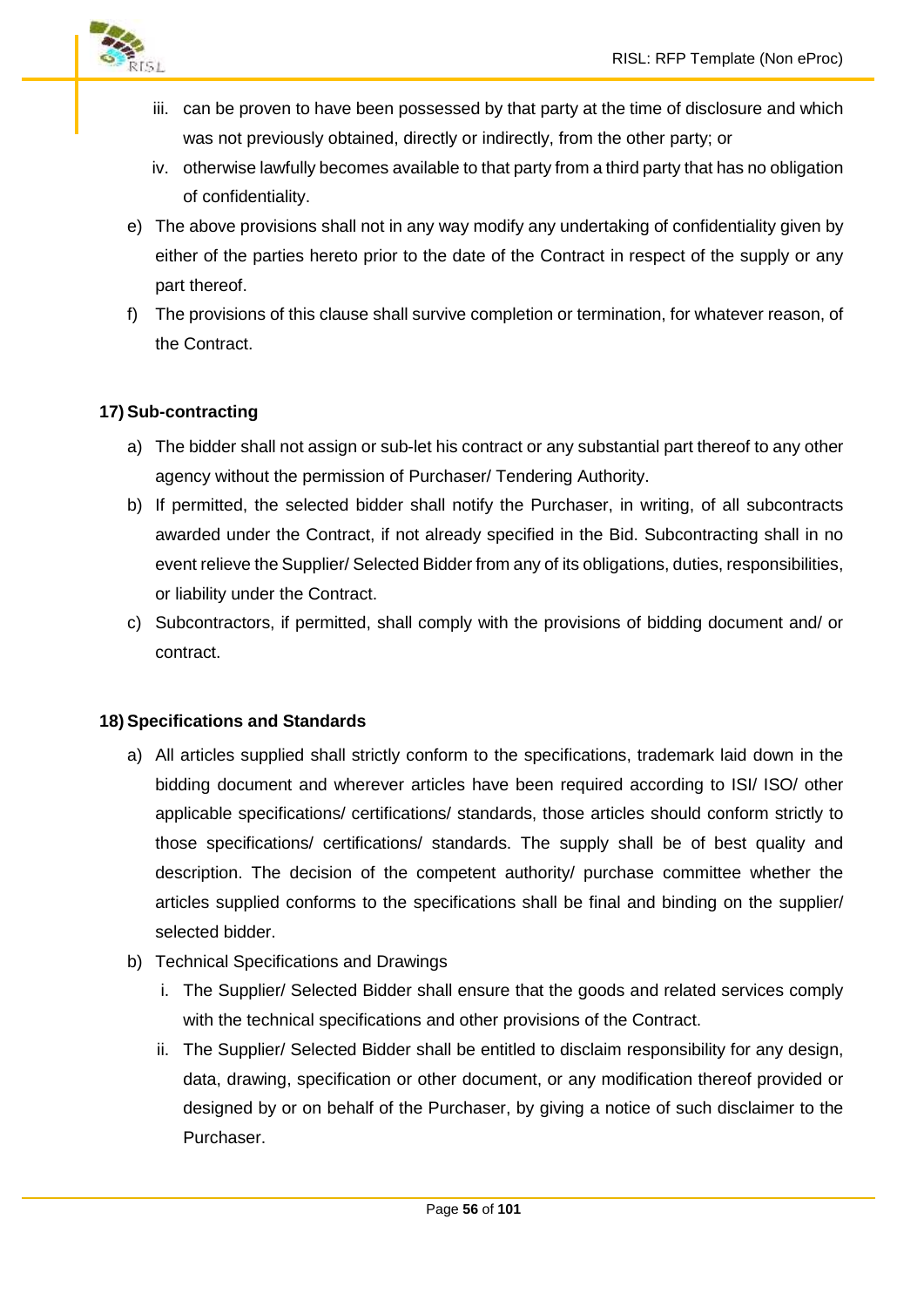

- iii. The goods and related services supplied under this Contract shall conform to the standards mentioned in bidding document and, when no applicable standard is mentioned, the standard shall be equivalent or superior to the official standards whose application is appropriate to the country of origin of the Goods.
- c) Wherever references are made in the Contract to codes and standards in accordance with which it shall be executed, the edition or the revised version of such codes and standards shall be those specified in the bidding document. During Contract execution, any changes in any such codes and standards shall be applied only after approval by the Purchaser and shall be treated in accordance with the general conditions of the contract.
- d) The supplier/ selected bidder must certify that all the goods are new, unused, and of the agreed make and models, and that they incorporate all recent improvements in design and materials, unless provided otherwise in the Contract.
- e) The supplier/ selected bidder should further warrant that the Goods shall be free from defects arising from any act or omission of the supplier/ selected bidder or arising from design, materials, and workmanship, under normal use in the conditions prevailing in the place of final destination.

# **19) Packing and Documents**

- a) The Supplier/ Selected Bidder shall provide such packing of the Goods as is required to prevent their damage or deterioration during transit to their final destination, as indicated in the Contract. During transit, the packing shall be sufficient to withstand, without limitation, rough handling and exposure to extreme temperatures, salt and precipitation, and open storage. Packing case size and weights shall take into consideration, where appropriate, the remoteness of the final destination of the Goods and the absence of heavy handling facilities at all points in transit.
- b) The packing, marking, and documentation within and outside the packages shall comply strictly with such special requirements as shall be expressly provided for in the Contract, including additional requirements, if any, specified in the contract, and in any other instructions ordered by the Purchaser.

#### **20) Insurance**

a) The Goods supplied under the Contract shall be fully insured against loss by theft, destruction or damage incidental to manufacture or acquisition, transportation, storage, fire, flood, under exposure to weather and delivery at the designated project locations, in accordance with the applicable terms. The insurance charges will be borne by the supplier and Purchaser will not be required to pay such charges if incurred.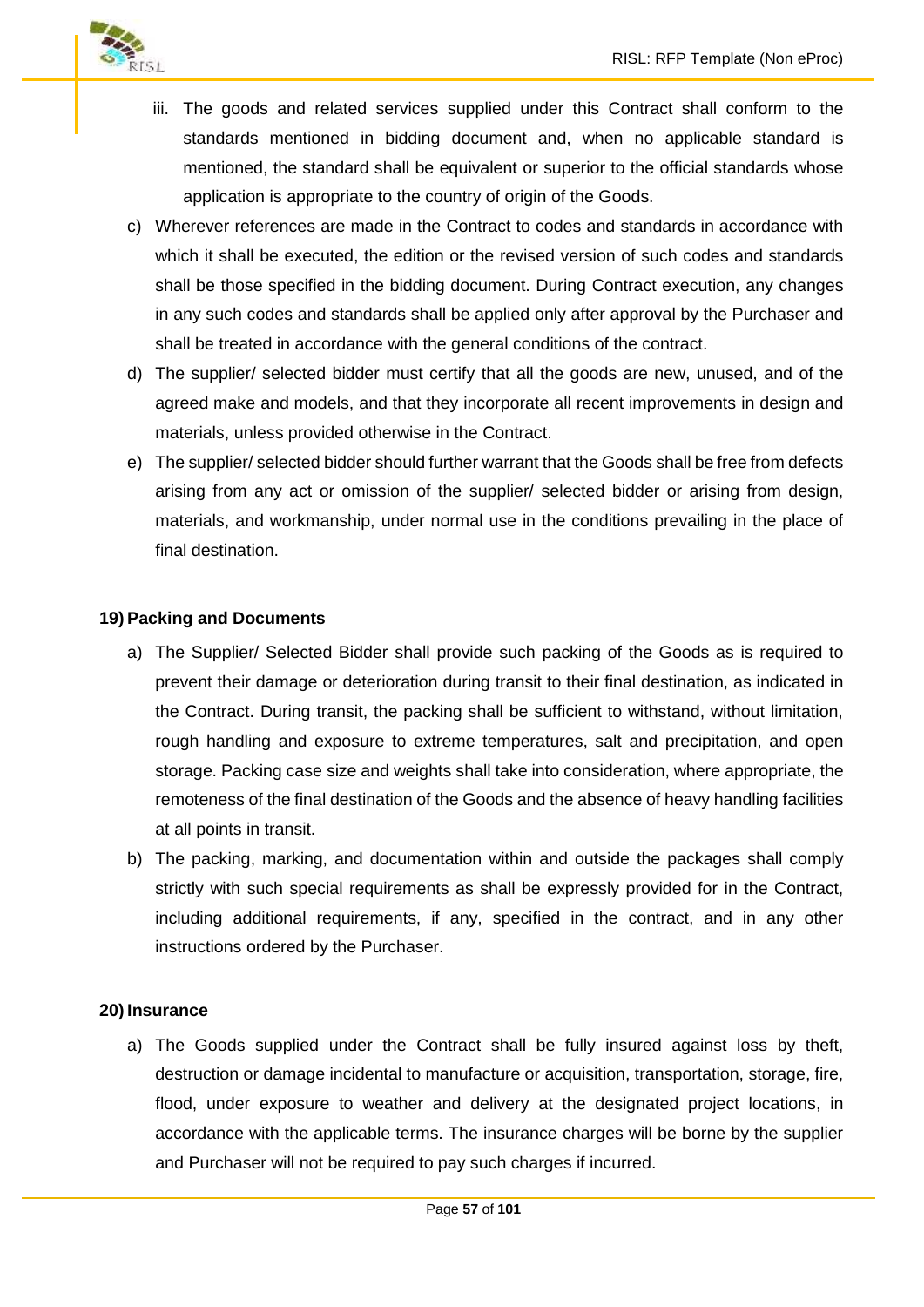

b) The goods will be delivered at the FOR destination in perfect condition.

### **21) Transportation**

- a) The supplier/ selected bidder shall be responsible for transport by sea, rail and road or air and delivery of the material in the good condition to the consignee at destination. In the event of any loss, damage, breakage or leakage or any shortage the bidder shall be liable to make good such loss and shortage found at the checking/ inspection of the material by the consignee. No extra cost on such account shall be admissible.
- b) All goods must be sent freight paid through Railways or goods transport. If goods are sent freight to pay, the freight together with departmental charge @5% of the freight will be recovered from the supplier's/ selected bidder's bill.

#### **22) Inspection**

- a) The Purchase Officer or his duly authorized representative shall at all reasonable time have access to the supplier's/ selected bidder's premises and shall have the power at all reasonable time to inspect and examine the materials and workmanship of the goods/ equipment/ machineries during manufacturing process or afterwards as may be decided.
- b) The supplier/ selected bidder shall furnish complete address of the premises of his factory, office, go-down and workshop where inspection can be made together with name and address of the person who is to be contacted for the purpose.
- c) After successful inspection, it will be supplier's/ selected bidder's responsibility to dispatch and install the equipment at respective locations without any financial liability to the Purchaser. However, supplies when received at respective locations shall be subject to inspection to ensure whether they conform to the specification.

#### **23) Samples**

a) When notified by the Purchaser to the supplier/ bidder/ selected bidder, Bids for articles/ goods marked in the BoM $14$  shall be accompanied by four sets of samples of the articles quoted properly packed. Such samples if submitted personally will be received in the office. A receipt will be given for each sample by the officer receiving the samples. Samples if sent by train, etc., should be despatched freight paid and the R/R or G.R. should be sent under a separate registered cover. Samples for catering/ food items should be given in a plastic box or in polythene bags at the cost of the bidder.

 $14$  Please make sure the respective items under this category are marked in the BoM for better clarity to bidders.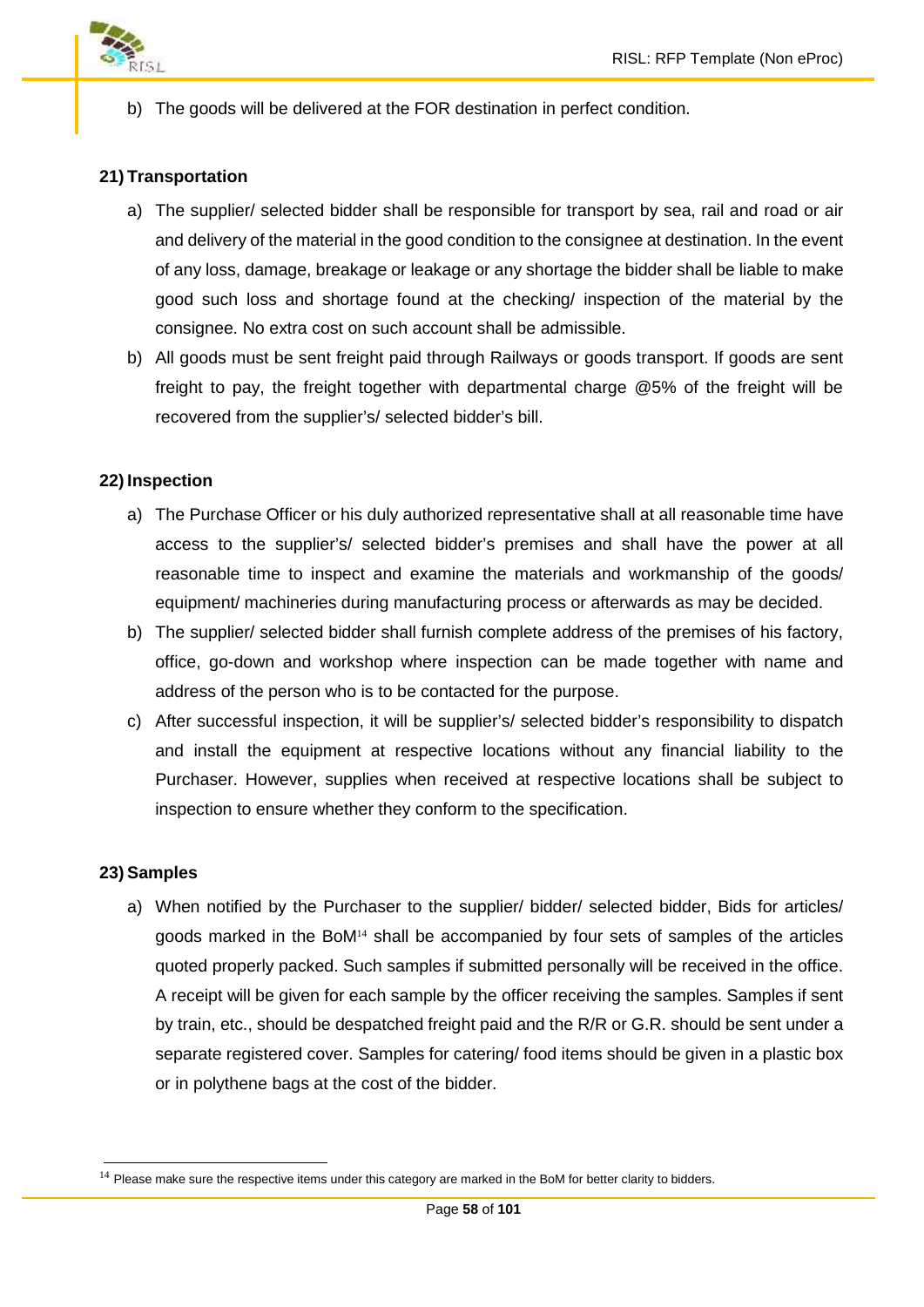

- b) Each sample shall be marked suitably either by written on the sample or on a slip of durable paper securely fastened to the sample, the name of the bidder and serial number of the item, of which it is a sample in the schedule.
- c) Approved samples would be retained free of cost upto the period of six months after the expiry of the contract. RISL shall not be responsible for any damage, wear and tear or loss during testing, examination, etc., during the period these samples are retained. The Samples shall be collected by the supplier/ bidder/ selected bidder on the expiry of stipulated period. RISL shall in no way make arrangements to return the samples. The samples uncollected within 9 months after expiry of contract shall be forfeited by RISL and no claim for their cost, etc., shall be entertained.
- d) Samples not approved shall be collected by the unsuccessful bidder. RISL will not be responsible for any damage, wear and tear, or loss during testing, examination, etc., during the period these samples are retained. The uncollected samples shall be forfeited and no claim for their cost, etc., shall be entertained.
- e) Supplies when received may be subject to inspection to ensure whether they conform to the specifications or with the approved samples. Where necessary or prescribed or practical, tests shall be carried out in Government laboratories, reputed testing house like STQC (ETDC) and the like and the supplies will be accepted only when the articles conform to the standard of prescribed specifications as a result of such tests.
- f) The supplier/ selected bidder shall at its own expense and at no cost to the Purchaser carry out all such tests and/ or inspections of the Goods and Related Services as are specified in the bidding document.

# **24) Drawl of Samples**

In case of tests, wherever feasible, samples shall be drawn in four sets in the presence of supplier/ bidder/ selected bidder or his authorised representative and properly sealed in their presence. Once such set shall be given to them, one or two will be sent to the laboratories and/ or testing house and the third or fourth will be retained in the office for reference and record.

# **25) Testing charges**

Testing charges shall be borne by the Government. In case, test results showing that supplies are not upto the prescribed standards or specifications, the testing charges shall be payable by the selected bidder.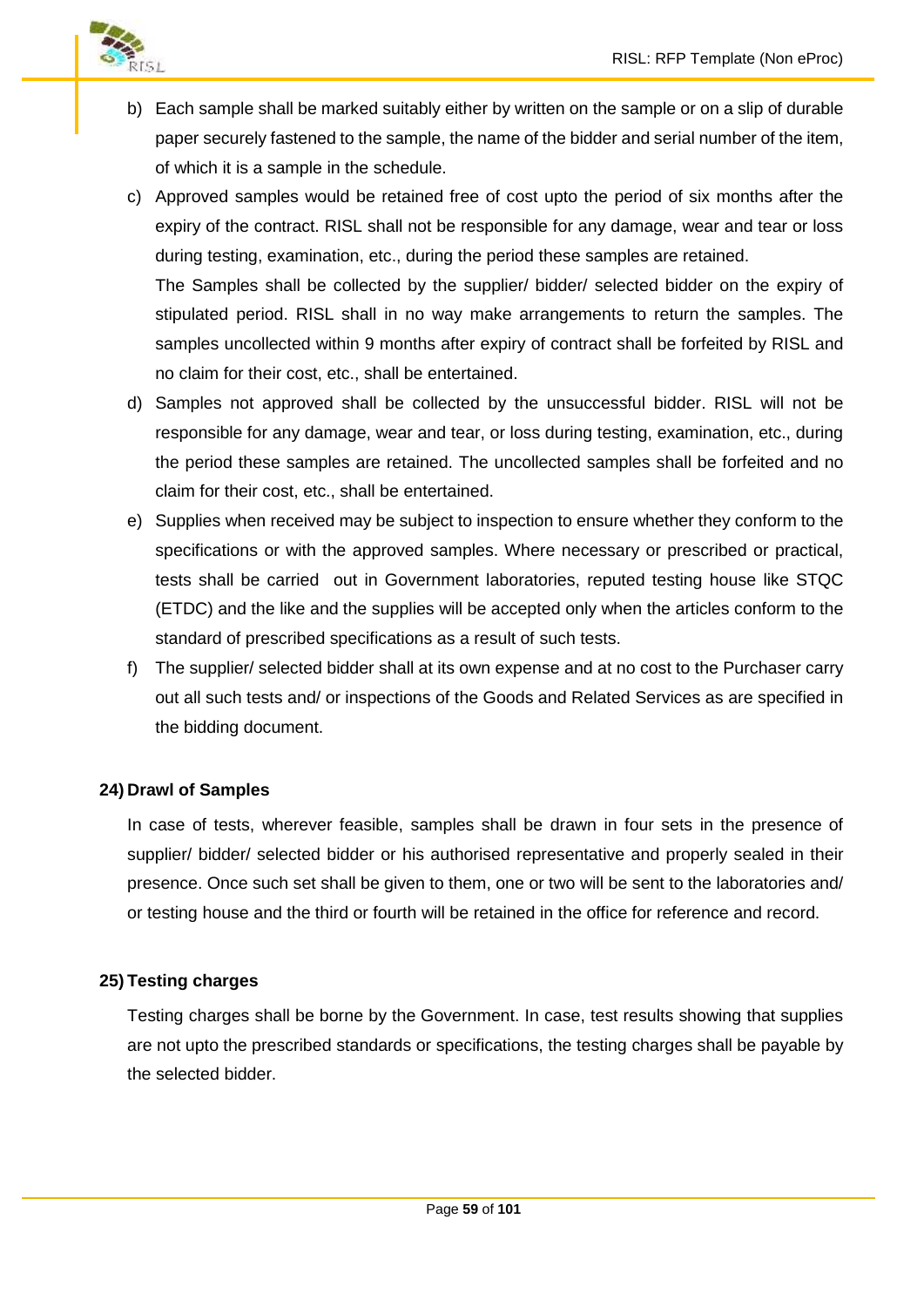

# **26) Rejection**

- a) Articles not approved during inspection or testing shall be rejected and will have to be replaced by the selected bidder at his own cost within the time fixed by the Purchase Officer.
- b) If, however, due to exigencies of  $\leq$ user department $\geq$  work, such replacement either in whole or in part, is not considered feasible, the Purchase Officer after giving an opportunity to the selected bidder of being heard shall for reasons to be recorded, deduct a suitable amount from the approved rates. The deduction so made shall be final.
- c) The rejected articles shall be removed by the supplier/ bidder/ selected bidder within 15 days of intimation of rejection, after which Purchase Officer shall not be responsible for any loss, shortage or damage and shall have the right to dispose of such articles as he thinks fit, at the selected bidder's risk and on his account.

# **27) Extension in Delivery Period and Liquidated Damages (LD)**

- a) Except as provided under clause "Force Majeure", if the supplier/ selected bidder fails to deliver any or all of the Goods or perform the Related Services within the period specified in the Contract, the Purchaser may without prejudice to all its other remedies under the Contract, deduct from the Contract Price, as liquidated damages, a sum equivalent to the percentage specified in (d) below for each week or part thereof of delay until actual delivery or performance, up to a maximum deduction of the percentage specified in the bidding document and/ or contract. Once the maximum is reached, the Purchaser may terminate the Contract pursuant to clause "Termination".
- b) The time specified for delivery in the bidding document shall be deemed to be the essence of the contract and the supplier/ selected bidder shall arrange goods supply and related services within the specified period.
- c) Delivery and installation/ completion period may be extended with or without liquidated damages, if the delay in the supply of goods or service is on account of hindrances beyond the control of the supplier/ selected bidder.
	- i. The supplier/ selected bidder shall request in writing to the Purchaser giving reasons for extending the delivery period of service, if he finds himself unable to complete the supply of goods or service within the stipulated delivery period or is unable to maintain prorate progress in the supply of goods or service delivery. This request shall be submitted as soon as a hindrance in delivery of goods and service occurs or within 15 days from such occurrence but before expiry of stipulated period of completion of delivery of goods and service after which such request shall not be entertained.
	- ii. The Purchaser shall examine the justification of causes of hindrance in the delivery of goods and service and the period of delay occurred due to that and recommend the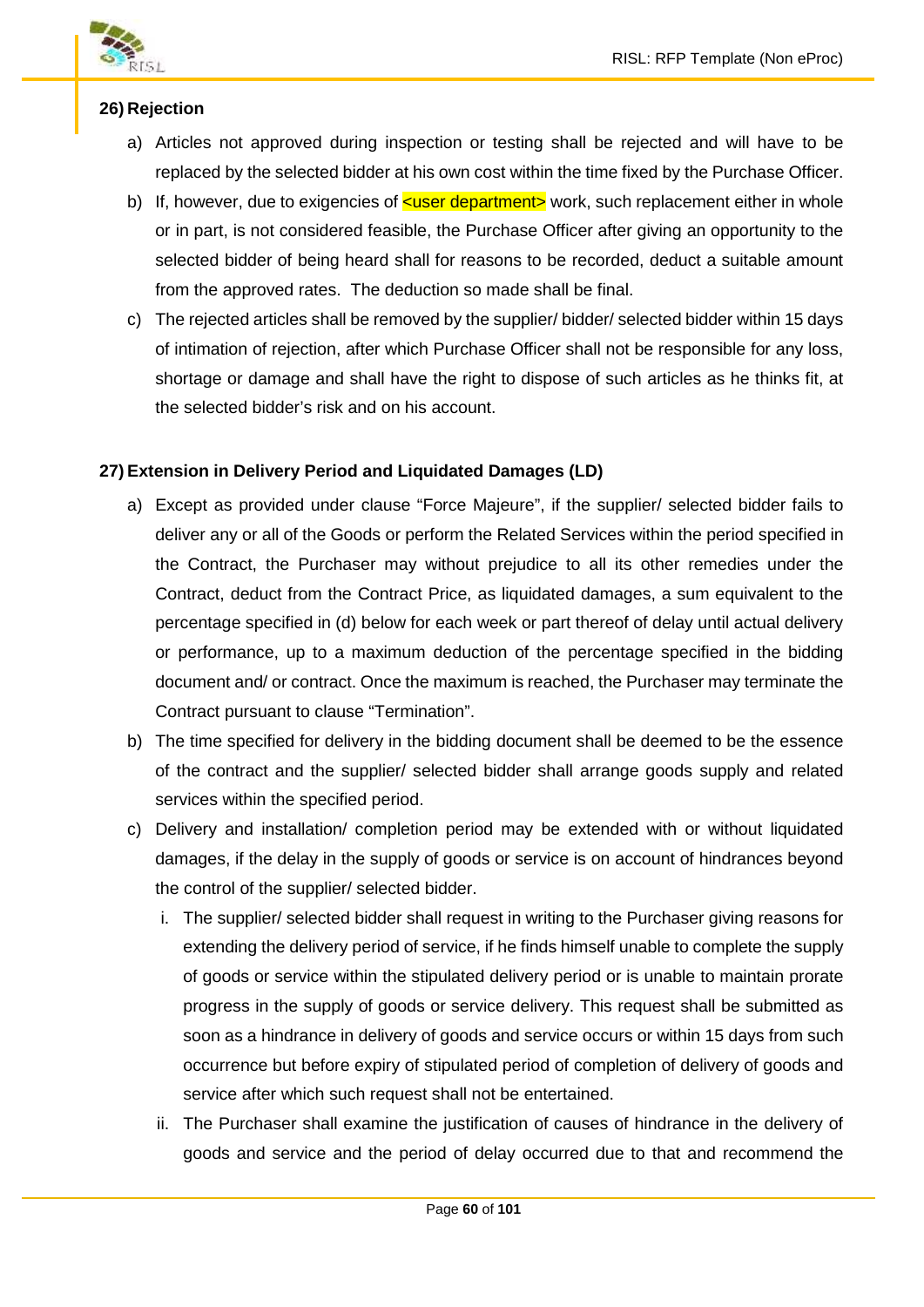

competent authority on the period of extension which should be granted with or without liquidated damages.

- iii. Normally, extension in delivery period of goods and service in following circumstances may be considered without liquidated damages:
	- a. When delay has occurred due to delay in supply of drawings, designs, plans etc. if the  $\leq$ user department or  $\geq$  RISL was required to supply them to the supplier of goods or service provider as per terms of the contract.
	- b. When delay has occurred in supply of materials etc. if these were required to be supplied to the supplier or service provider by the RISL as per terms of the contract.
- iv. If the competent authority agrees to extend the delivery period/ schedule, an amendment to the contract with suitable denial clauses and with or without liquidated damages, as the case may be, shall be issued. The amendment letter shall mention that no extra price or additional cost for any reason, what so ever beyond the contracted cost shall be paid for the delayed supply of goods and service.
- v. It shall be at the discretion of the concerned authority to accept or not to accept the supply of goods and/ or services rendered by the contractor after the expiry of the stipulated delivery period, if no formal extension in delivery period has been applied and granted. The competent authority shall have right to cancel the contract with respect to undelivered goods and/ or service.
- vi. If  $\leq$ user department or RISL is in need of the good and/ or service rendered after expiry of the stipulated delivery period, it may accept the services and issue a letter of extension in delivery period with usual liquidated damages and denial clauses to regularize the transaction.
- d) In case of extension in the delivery and/ or installation/ completion/ commissioning period is granted with full liquidated damages, the recovery shall be made on the basis of following percentages of value of goods and/ or service which the supplier/ selected bidder has failed to supply/ install/ complete: -

| No. | <b>Condition</b>                                                                                                                            | LD $\%^*$ |  |
|-----|---------------------------------------------------------------------------------------------------------------------------------------------|-----------|--|
| а.  | Delay up to one fourth period of the prescribed period of delivery,<br>successful installation and completion of work                       |           |  |
| b.  | Delay exceeding one fourth but not exceeding half of the prescribed period<br>of delivery, successful installation and completion of work   |           |  |
| C.  | Delay exceeding half but not exceeding three fourth of the prescribed<br>period of delivery, successful installation and completion of work |           |  |
| d.  | Delay exceeding three fourth of the prescribed period of delivery,<br>10.0%<br>successful installation and completion of work               |           |  |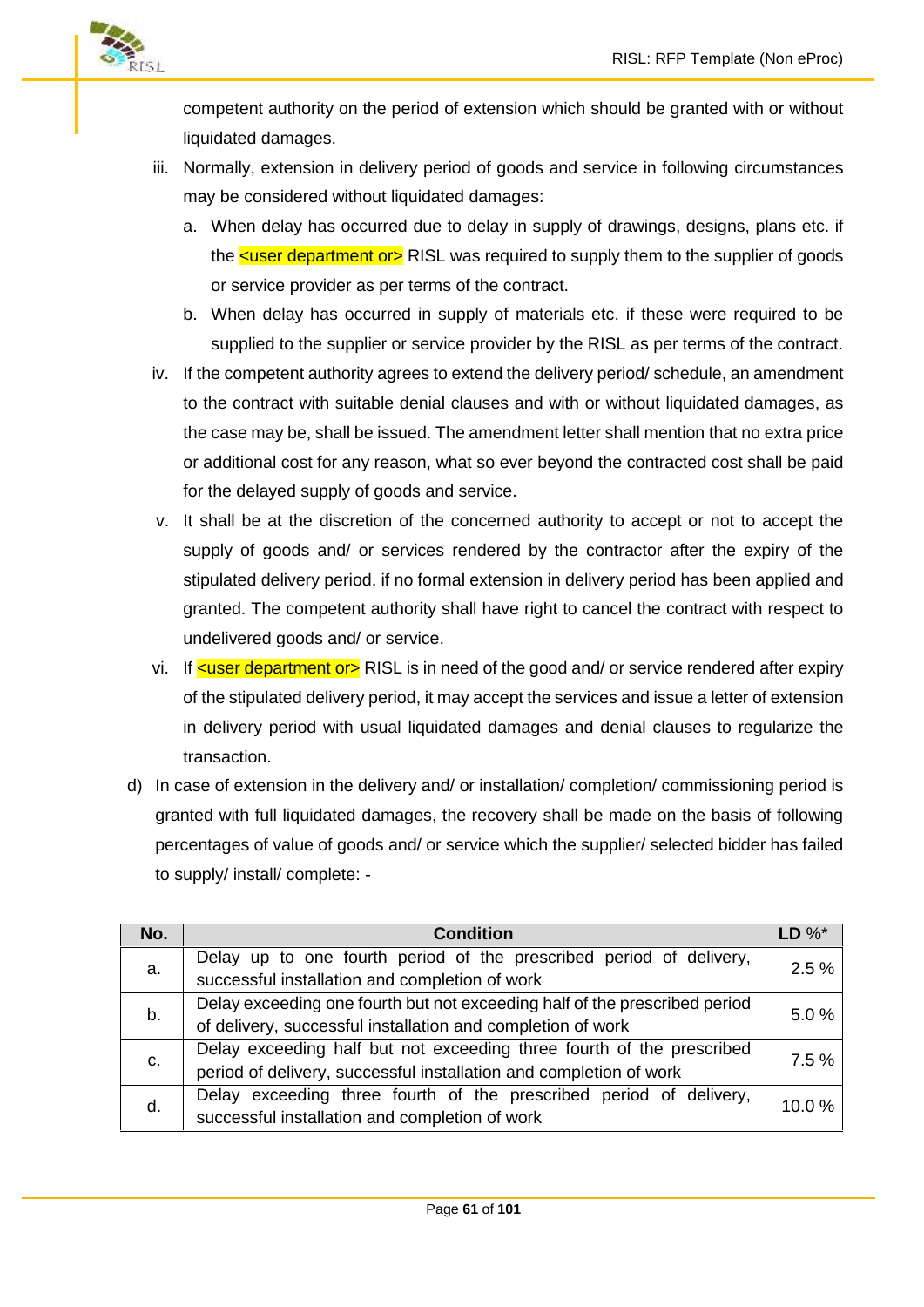

- i. Fraction of a day in reckoning period of delay in supplies, successful installation and completion of work shall be eliminated, if it is less than half a day.
- ii. The maximum amount of liquidated damages shall be 10% of the contract value.
- iii. \*The percentage refers to the payment due for the associated work/ goods/ service.

# **28) Authenticity of Equipment**

- a) The selected bidder shall certify (as per  $\Delta n$ nexure-9) that the supplied goods are brand new, genuine/ authentic, not refurbished, conform to the description and quality as specified in this bidding document and are free from defects in material, workmanship and service.
- b) If during the contract period, the said goods be discovered counterfeit/ unauthentic or not to conform to the description and quality aforesaid or have determined (and the decision of the Purchase Officer in that behalf will be final and conclusive), notwithstanding the fact that the purchaser may have inspected and/ or approved the said goods, the purchaser will be entitled to reject the said goods or such portion thereof as may be discovered not to conform to the said description and quality, on such rejection the goods will be at the selected bidder's risk and all the provisions relating to rejection of goods etc., shall apply. The selected bidder shall, if so called upon to do, replace the goods etc., or such portion thereof as is rejected by Purchase Officer, otherwise the selected bidder shall pay such damage as may arise by the reason of the breach of the condition herein contained. Nothing herein contained shall prejudice any other right of the Purchase Officer in that behalf under this contract or otherwise.
- c) Goods accepted by the purchaser in terms of the contract shall in no way dilute purchaser's right to reject the same later, if found deficient in terms of the this clause of the contract.

# **29) Warranty**

- a) The bidder must supply all items with comprehensive on-site OEM warranty valid for  $\lt^{\text{three}}$ years> after the goods, or any portion thereof as the case may be, have been delivered to, installed and accepted at the final destination(s) indicated in the bidding document. However, if delay of installation is more than a month's time due to the reasons ascribed to the bidder, the warranty shall start from the date of last successful installation of the items covered under the PO.
- b) At the time of goods delivery, the selected bidder shall submit a certificate/ undertaking from all the respective OEMs mentioning the fact that the goods supplied are covered under comprehensive warranty & support for the prescribed period.
- c) The purchaser shall give a written notice to the selected bidder stating the nature of any defect together with all available evidence thereof, promptly following the discovery thereof. The purchaser shall afford all reasonable opportunity for the selected bidder to inspect such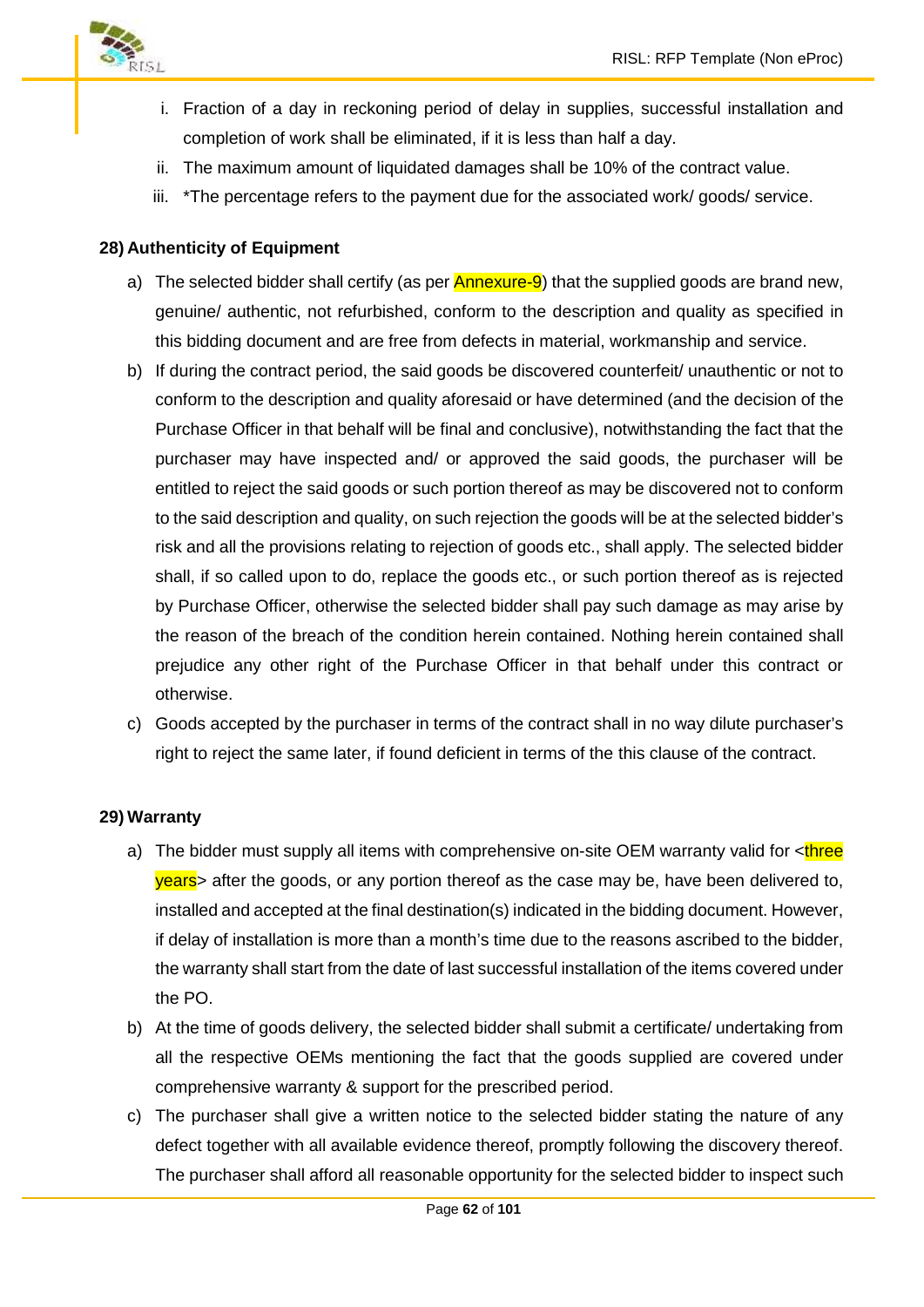

defects. Upon receipt of such notice, the selected bidder shall expeditiously cause to repair the defective goods or parts thereof or replace the defective goods or parts thereof with brand new genuine/ authentic ones having similar or higher specifications from the respective OEM, at no cost to the Purchaser. Any goods repaired or replaced by the selected bidder shall be delivered at the respective location without any additional costs to the purchaser.

- d) If having been notified, the selected bidder fails to remedy the defect within the period specified, the purchaser may proceed to take within a reasonable period such remedial action as may be necessary, in addition to other recourses available in terms and conditions of the contract and bidding document.
- e) During the warranty period, the bidder shall also be responsible to ensure adequate and timely availability of spare parts needed for repairing the supplied goods.
- f) The warranty on supplied software media, if any, should be at least <<mark>90 days</mark>><sup>15</sup>.

# **30) Patent Indemnity**

- a) The supplier/ selected bidder shall, subject to the Purchaser's compliance with sub-clause (b) below, indemnify and hold harmless the Purchaser and its employees and officers from and against any and all suits, actions or administrative proceedings, claims, demands, losses, damages, costs, and expenses of any nature, including attorney's fees and expenses, which the Purchaser may suffer as a result of any infringement or alleged infringement of any patent, utility model, registered design, trademark, copyright, or other intellectual property right registered or otherwise existing at the date of the Contract by reason of:
	- i. the installation of the Goods by the supplier/ selected bidder or the use of the Goods in the country where the Site is located; and
	- ii. the sale in any country of the products produced by the Goods.

Such indemnity shall not cover any use of the Goods or any part thereof other than for the purpose indicated by or to be reasonably inferred from the Contract, neither any infringement resulting from the use of the Goods or any part thereof, or any products produced thereby in association or combination with any other equipment, plant, or materials not supplied by the supplier/ selected bidder, pursuant to the Contract.

b) If any proceedings are brought or any claim is made against the Purchaser arising out of the matters referred to above, the Purchaser shall promptly give the supplier/ selected bidder a notice thereof, and the supplier/ selected bidder may at its own expense and in the

<sup>&</sup>lt;sup>15</sup> Please specify the duration in days.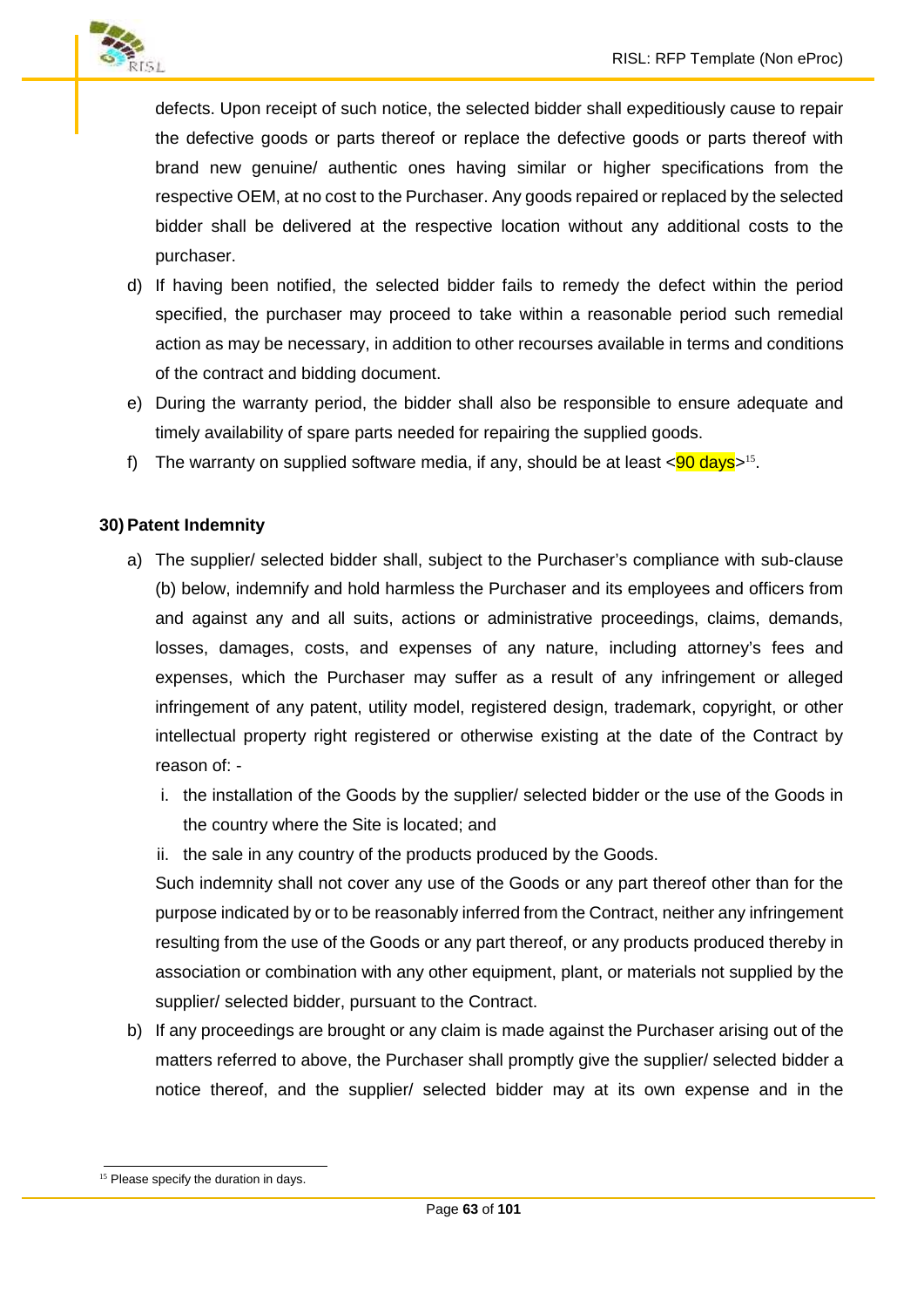

Purchaser's name conduct such proceedings or claim and any negotiations for the settlement of any such proceedings or claim.

- c) If the supplier/ selected bidder fails to notify the Purchaser within thirty (30) days after receipt of such notice that it intends to conduct any such proceedings or claim, then the Purchaser shall be free to conduct the same on its own behalf.
- d) The Purchaser shall, at the supplier's/ selected bidder's request, afford all available assistance to the supplier/ selected bidder in conducting such proceedings or claim, and shall be reimbursed by the supplier/ selected bidder for all reasonable expenses incurred in so doing.
- e) The Purchaser shall indemnify and hold harmless the supplier/ selected bidder and its employees, officers, and Subcontractors (if any) from and against any and all suits, actions or administrative proceedings, claims, demands, losses, damages, costs, and expenses of any nature, including attorney's fees and expenses, which the supplier/ selected bidder may suffer as a result of any infringement or alleged infringement of any patent, utility model, registered design, trademark, copyright, or other intellectual property right registered or otherwise existing at the date of the Contract arising out of or in connection with any design, data, drawing, specification, or other documents or materials provided or designed by or on behalf of the Purchaser.

# **31) Limitation of Liability**

Except in cases of gross negligence or wilful misconduct: -

- a) neither party shall be liable to the other party for any indirect or consequential loss or damage, loss of use, loss of production, or loss of profits or interest costs, provided that this exclusion shall not apply to any obligation of the supplier/ selected bidder to pay liquidated damages to the Purchaser; and
- b) the aggregate liability of the supplier/ selected bidder to the Purchaser, whether under the Contract, in tort, or otherwise, shall not exceed the amount specified in the Contract, provided that this limitation shall not apply to the cost of repairing or replacing defective equipment, or to any obligation of the supplier/ selected bidder to indemnify the Purchaser with respect to patent infringement.

# **32) Force Majeure**

a) The supplier/ selected bidder shall not be liable for forfeiture of its PSD, LD, or termination for default if and to the extent that it's delay in performance or other failure to perform its obligations under the Contract is the result of an event of Force Majeure.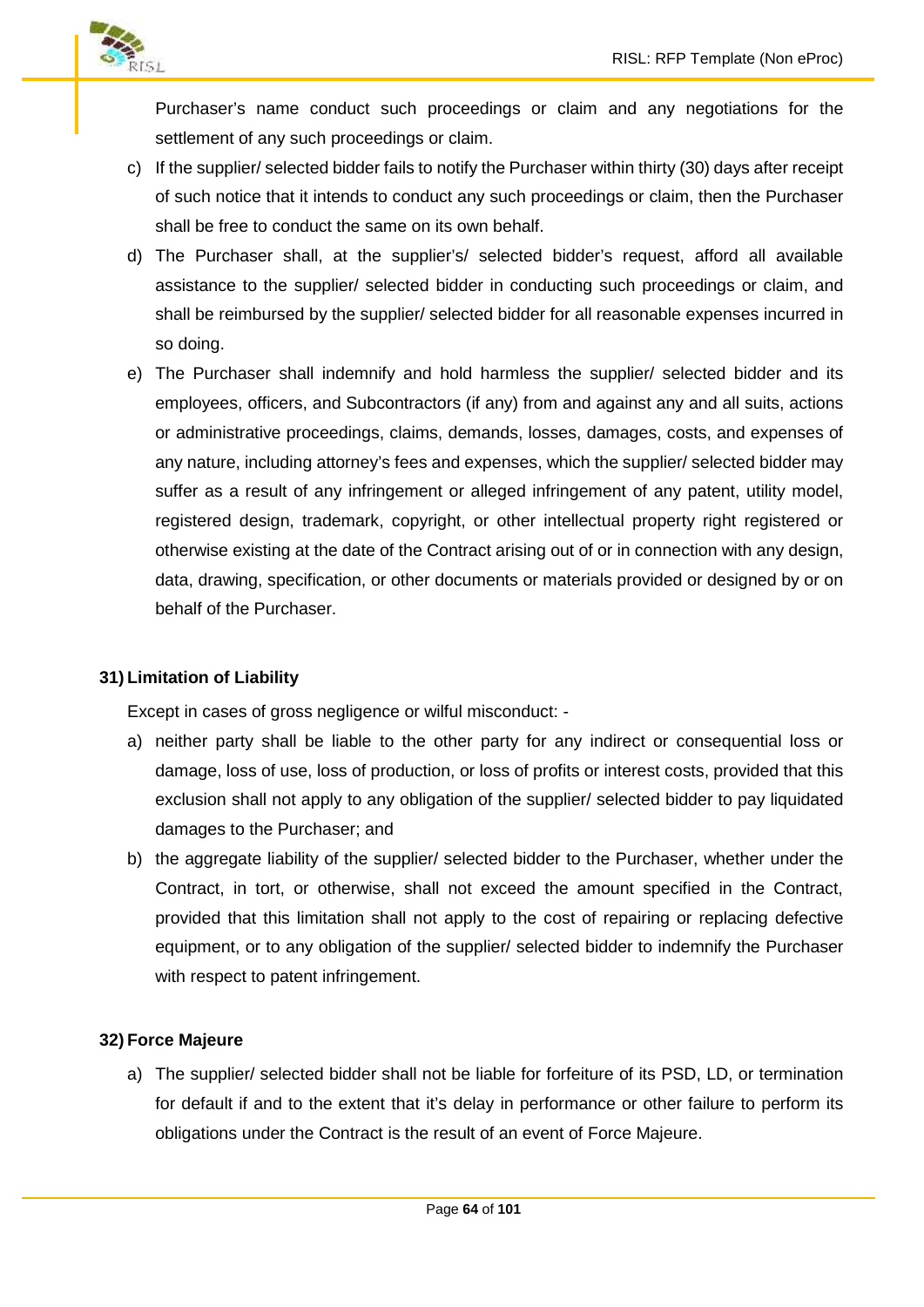

- b) For purposes of this Clause, "Force Majeure" means an event or situation beyond the control of the supplier/ selected bidder that is not foreseeable, is unavoidable, and its origin is not due to negligence or lack of care on the part of the supplier/ selected bidder. Such events may include, but not be limited to, acts of the Purchaser in its sovereign capacity, wars or revolutions, fires, floods, epidemics, quarantine restrictions, and freight embargoes.
- c) If a Force Majeure situation arises, the supplier/ selected bidder shall promptly notify the RISL in writing of such conditions and cause thereof within 15 days of occurrence of such event. Unless otherwise directed by RISL, the supplier/ selected bidder shall continue to perform its obligations under the contract as far as reasonably practical.
- d) If the performance in whole or part or any obligation under the contract is prevented or delayed by any reason of Force Majeure for a period exceeding 60 days, either party at its option may terminate the contract without any financial repercussion on either side.
- e) In case a Force Majeure situation occurs with the **sume department or** RISL, the sumer department or RISL may take the case with the supplier/ selected bidder on similar lines.

### **33) Change Orders and Contract Amendments**

- a) The Purchaser may at any time order the supplier/ selected bidder through Notice in accordance with clause "Notices" above, to make changes within the general scope of the Contract in any one or more of the following:
	- i. drawings, designs, or specifications, where Goods to be furnished under the Contract are to be specifically manufactured for the Purchaser;
	- ii. the method of shipment or packing;
	- iii. the place of delivery; and
	- iv. the related services to be provided by the supplier/ selected bidder.
- b) If any such change causes an increase or decrease in the cost of, or the time required for, the supplier's/ selected bidder's performance of any provisions under the Contract, an equitable adjustment shall be made in the Contract Price or in the Delivery and Completion Schedule, or both, and the Contract shall accordingly should be amended. Any claims by the supplier/ selected bidder for adjustment under this clause must be asserted within thirty (30) days from the date of the supplier's/ selected bidder's receipt of the Purchaser's change order.
- c) Prices to be charged by the supplier/ selected bidder for any related services that might be needed but which were not included in the Contract shall be agreed upon in advance by the parties and shall not exceed the prevailing rates charged to other parties by the supplier/ selected bidder for similar services.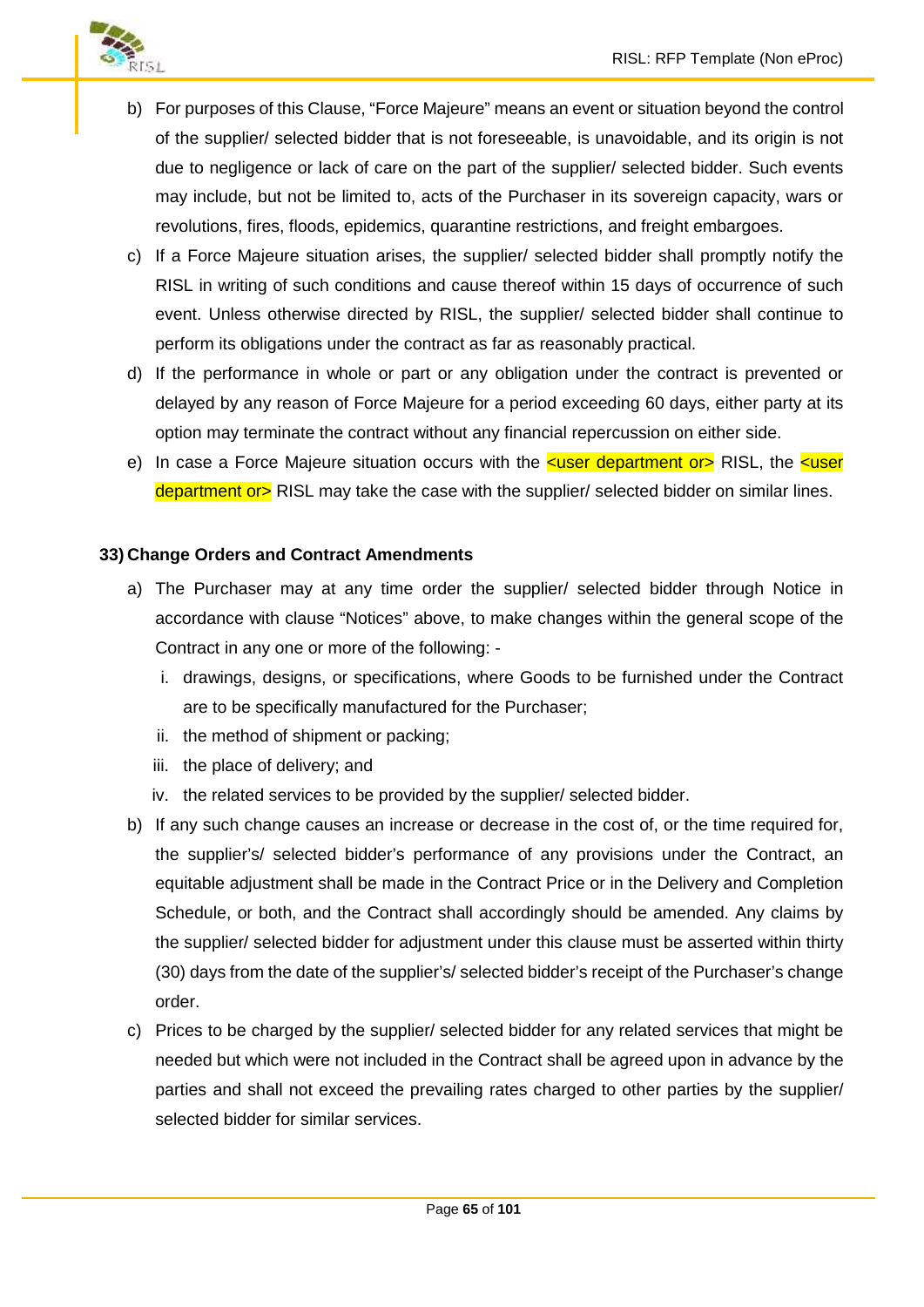

# **34) Termination**

# **a) Termination for Default**

- i. The tender sanctioning authority of RISL may, without prejudice to any other remedy for breach of contract, by a written notice of default of at least 30 days sent to the supplier/ selected bidder, terminate the contract in whole or in part:
	- a. If the supplier/ selected bidder fails to deliver any or all quantities of the service within the time period specified in the contract, or any extension thereof granted by RISL; or
	- b. If the supplier/ selected bidder fails to perform any other obligation under the contract within the specified period of delivery of service or any extension granted thereof; or
	- c. If the supplier/ selected bidder, in the judgement of the Purchaser, is found to be engaged in corrupt, fraudulent, collusive, or coercive practices in competing for or in executing the contract.
	- d. If the supplier/ selected bidder commits breach of any condition of the contract.
- ii. If RISL terminates the contract in whole or in part, amount of PSD may be forfeited.
- iii. Before cancelling a contract and taking further action, advice of senior most finance person available in the office and of legal adviser or legal assistant posted in the office, if there is one, may be obtained.

# **b) Termination for Insolvency**

RISL may at any time terminate the Contract by giving a written notice of at least 30 days to the supplier/ selected bidder, if the supplier/ selected bidder becomes bankrupt or otherwise insolvent. In such event, termination will be without compensation to the supplier/ selected bidder, provided that such termination will not prejudice or affect any right of action or remedy that has accrued or will accrue thereafter to RISL.

# **c) Termination for Convenience**

- i. RISL, by a written notice of at least 30 days sent to the supplier/ selected bidder, may terminate the Contract, in whole or in part, at any time for its convenience. The Notice of termination shall specify that termination is for the Purchaser's convenience, the extent to which performance of the supplier/ selected bidder under the Contract is terminated, and the date upon which such termination becomes effective.
- ii. Depending on merits of the case the supplier/ selected bidder may be appropriately compensated on mutually agreed terms for the loss incurred by the contract if any due to such termination.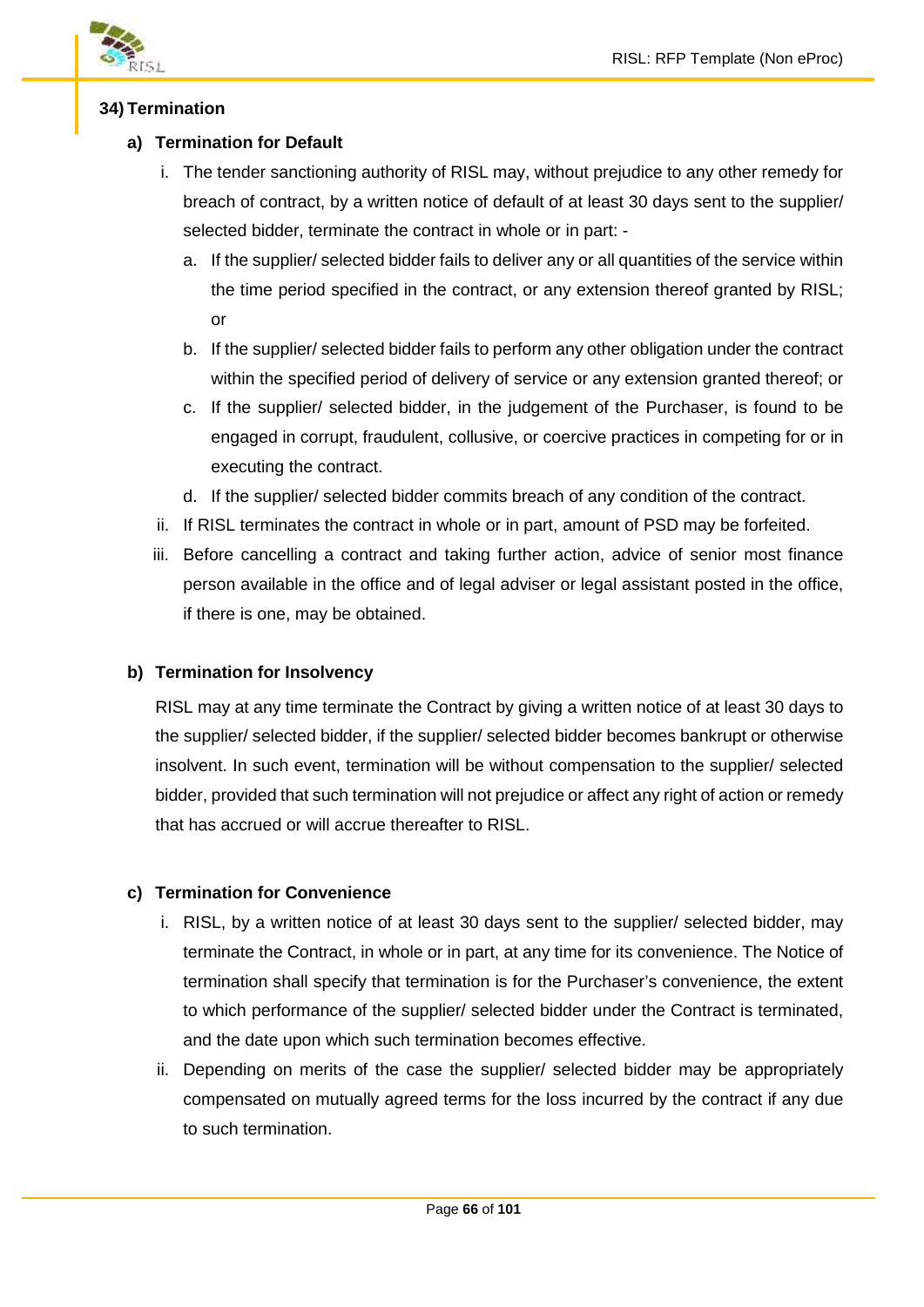

- iii. The Goods that are complete and ready for shipment within twenty-eight (28) days after the supplier's/ selected bidder's receipt of the Notice of termination shall be accepted by the Purchaser at the Contract terms and prices. For the remaining Goods, the Purchaser may elect:
	- a. To have any portion completed and delivered at the Contract terms and prices; and/or
	- b. To cancel the remainder and pay to the supplier/ selected bidder an agreed amount for partially completed Goods and Related Services and for materials and parts previously procured by the supplier/ selected bidder.

# **35) Exit Management {to be updated by the POIC as per project}**

- a) Preamble
	- i. The word 'parties' include the procuring entity and the selected bidder.
	- ii. This Schedule sets out the provisions, which will apply on expiry or termination of the Project Implementation and Operations and Management of SLA.
	- iii. In the case of termination of the Project Implementation and/ or Operation and Management SLA due to illegality, the Parties shall agree at that time whether, and if so during what period, the provisions of this Schedule shall apply.
	- iv. The Parties shall ensure that their respective associated entities carry out their respective obligations set out in this Exit Management Schedule.
- b) Transfer of Assets
	- i. The selected bidder may continue work on the assets for the duration of the exit management period which may be a  $\leq$  six months period from the date of expiry or termination of the agreement, if required by RISL to do so. During this period, the selected bidder will transfer all the assets in good working condition and as per the specifications of the bidding document including the ones being upgraded to the department/ designated agency. The security deposit/ performance security submitted by selected bidder will only be returned after the successful transfer of the entire project including its infrastructure.
	- ii. The selected bidder, if not already done, will transfer all the Software Licenses under the name of the  $\leq$  department as desired by the procuring entity during the exit management period.
	- iii. RISL during the project implementation phase and the operation and management phase shall be entitled to serve notice in writing to the selected bidder at any time during the exit management period requiring the selected bidder to provide DoIT&C or its nominated agencies with a complete and up-to-date list of the assets within 30 days of such notice.
	- iv. Upon service of a notice, as mentioned above, the following provisions shall apply: -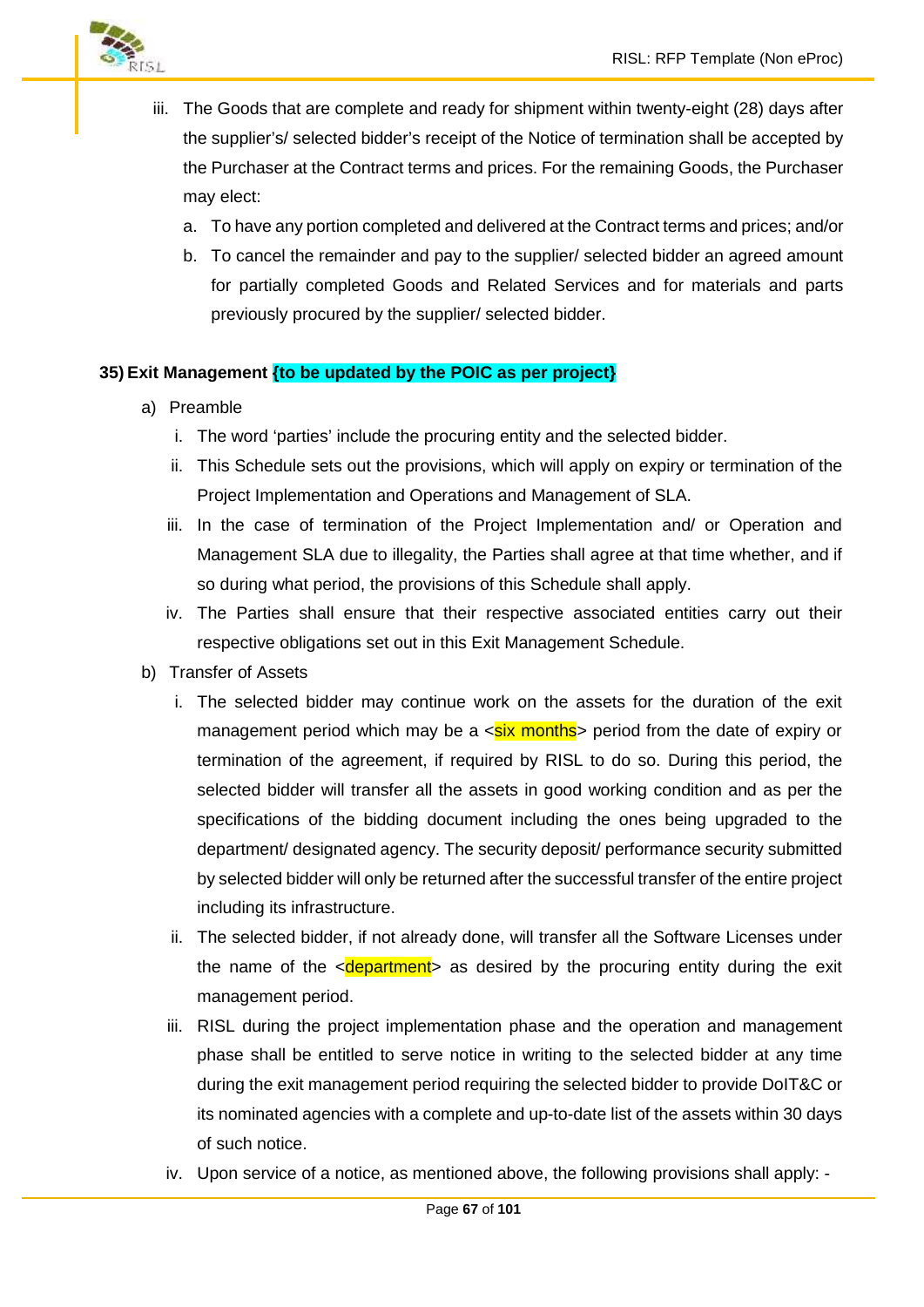

- a. In the event, if the assets which to be transferred to RISL mortgaged to any financial institutions by the selected bidder, the selected bidder shall ensure that all such liens and liabilities have been cleared beyond any doubt, prior to such transfer. All documents regarding the discharge of such lien and liabilities shall be furnished to RISL or its nominated agencies.
- b. All title of the assets to be transferred to RISL or its nominated agencies pursuant to clause(s) above shall be transferred on the last day of the exit management period. All expenses occurred during transfer of assets shall be borne by the selected bidder.
- c. That on the expiry of this clause, the selected bidder and any individual assigned for the performance of the services under this clause shall handover or cause to be handed over all confidential information and all other related material in its possession, including the entire established infrastructure supplied by selected bidder to RISL.
- d. That the products and technology delivered to RISL during the contract term or on expiry of the contract duration should not be sold or re-used or copied or transferred by selected bidder to other locations apart from the locations mentioned in the this bidding document without prior written notice and approval of RISL. Supplied hardware, software & documents etc., used by selected bidder for RISL shall be the legal properties of RISL.
- c) Cooperation and Provision of Information during the exit management period
	- i. The selected bidder will allow RISL or its nominated agencies access to the information reasonably required to define the current mode of operation associated with the provision of the services to enable RISL or its nominated agencies to assess the existing services being delivered.
	- ii. The selected bidder shall provide access to copies of all information held or controlled by them which they have prepared or maintained in accordance with the Project Implementation, the Operation and Management SLA and SOWs relating to any material aspect of the services provided by the selected bidder. RISL or its nominated agencies shall be entitled to copy all such information comprising of details pertaining to the services rendered and other performance data. The selected bidder shall permit RISL or its nominated agencies and/ or any replacement operator to have reasonable access to its employees and facilities as reasonably required by RISL or its nominated agencies to understand the methods of delivery of the services employed by the selected bidder and to assist appropriate knowledge transfer.
- d) Confidential Information, Security and Data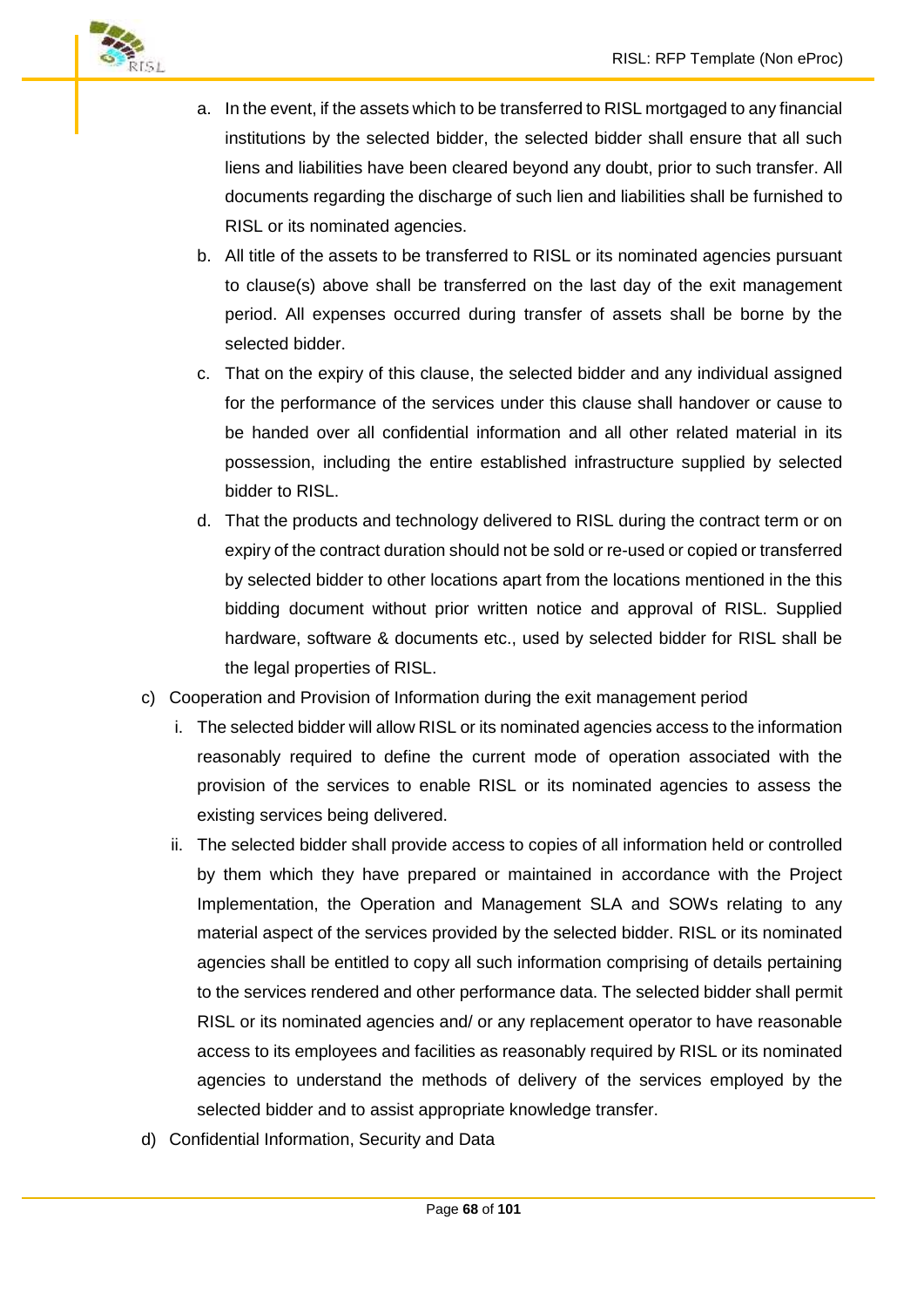

The selected bidder will promptly on the commencement of the exit management period supply to RISL or its nominated agencies the following:

- i. Documentation relating to Intellectual Property Rights;
- ii. Project related data and confidential information;
- iii. All current and updated data as is reasonably required for purposes of RISL or its nominated agencies transitioning the services to its replacement selected bidder in a readily available format nominated by RISL or its nominated agencies; and
- iv. All other information (including but not limited to documents, records and agreements) relating to the services reasonably necessary to enable RISL or its nominated agencies, or its replacement operator to carry out due diligence in order to transition the provision of the services to RISL or its nominated agencies, or its replacement operator (as the case may be).
- v. Before the expiry of the exit management period, the selected bidder shall deliver to RISL or its nominated agencies all new or up-dated materials from the categories set out above and shall not retain any copies thereof, except that the selected bidder shall be permitted to retain one copy of such materials for archival purposes only.
- e) Transfer of certain agreements
	- i. On request by Procuring entity or its nominated agencies, the selected bidder shall effect such assignments, transfers, innovations, licenses and sub-licenses as Procuring entity or its nominated agencies may require in favour of procuring entity or its nominated agencies, or its replacement operator in relation to any equipment lease, maintenance or service provision agreement between selected bidder and third party leasers, operators, or operator, and which are related to the services and reasonably necessary for carrying out of the replacement services by RISL or its nominated agencies, or its replacement operator.
	- ii. Right of Access to Premises: At any time during the exit management period and for such period of time following termination or expiry of the SLA, where assets are located at the selected bidder's premises, the selected bidder will be obliged to give reasonable rights of access to (or, in the case of assets located on a third party's premises, procure reasonable rights of access to RISL or its nominated agencies, and/ or any replacement operator in order to inventory the assets.
- f) General Obligations of the selected bidder
	- i. The selected bidder shall provide all such information as may reasonably be necessary to effect as seamless during handover as practicable in the circumstances to RISL or its nominated agencies or its replacement operator and which the operator has in its possession or control at any time during the exit management period.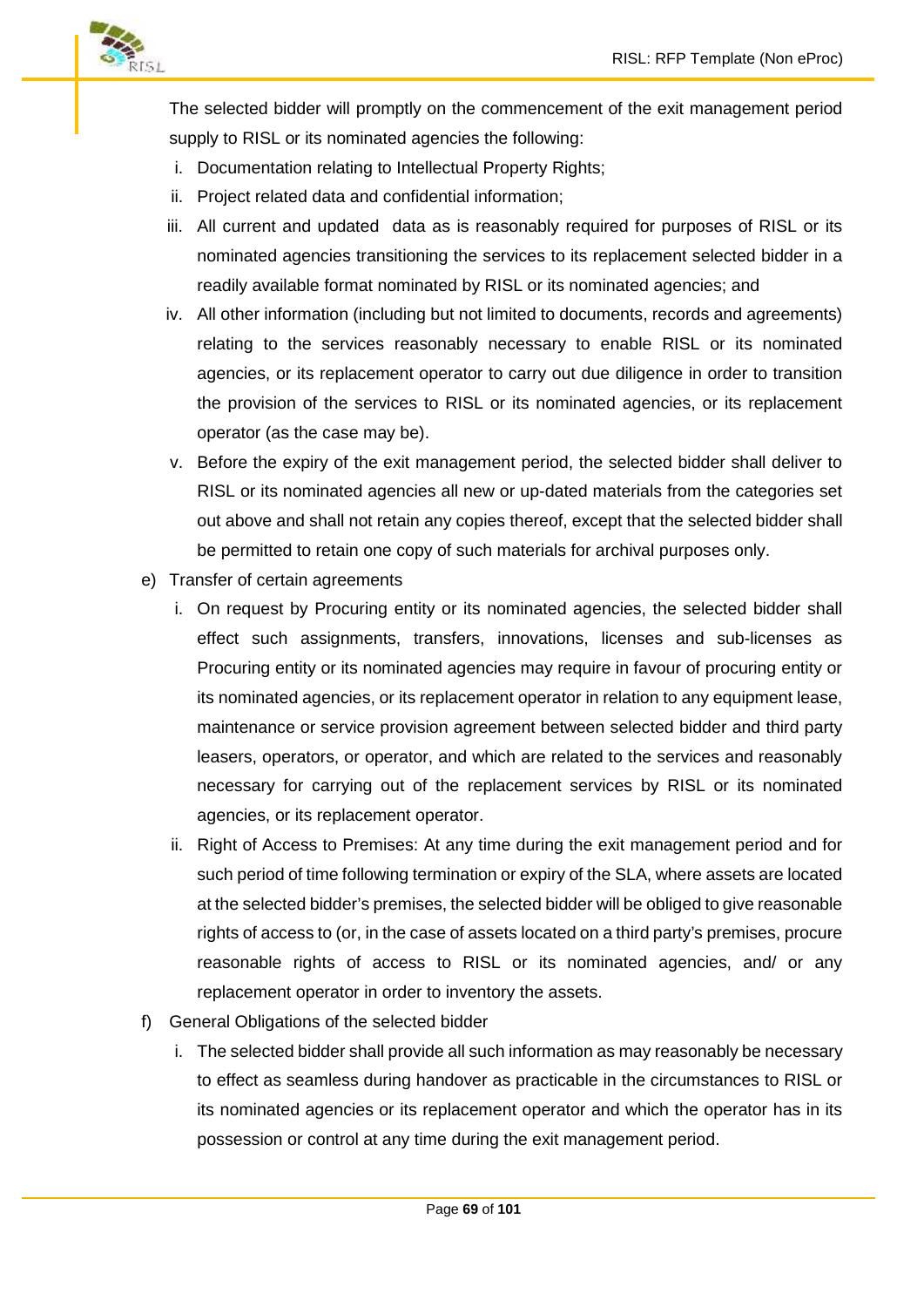

- ii. The selected bidder shall commit adequate resources to comply with its obligations under this Exit Management Clause.
- g) Exit Management Plan
	- i. The selected bidder shall provide RISL or its nominated agencies with a recommended exit management plan ("Exit Management Plan") which shall deal with at least the following aspects of exit management in relation to the SLA as a whole and in relation to the Project Implementation, the Operation and Management SLA and SOWs.
	- ii. A detailed program of the transfer process that could be used in conjunction with a replacement operator including details of the means to be used to ensure continuing provision of the services throughout the transfer process or until the cessation of the services and of the management structure to be used during the transfer; and
	- iii. Plans for the communication with such of the selected bidder's, staff, suppliers, customers and any related third party as are necessary to avoid any material detrimental impact on RISL operations as a result of undertaking the transfer; and
	- iv. If applicable, proposed arrangements and Plans for provision of contingent support in terms of business continuance and hand holding during the transition period, to RISL or its nominated agencies, and Replacement Operator for a reasonable period, so that the services provided continue and do not come to a halt.
	- v. The Bidder shall re-draft the Exit Management Plan annually after signing of contract to ensure that it is kept relevant and up to date.
	- vi. Each Exit Management Plan shall be presented by the selected bidder to and approved by RISL or its nominated agencies.
	- vii. In the event of termination or expiry of SLA, Project Implementation, Operation and Management SLA or SOWs each party shall comply with the Exit Management Plan.
	- viii. During the exit management period, the selected bidder shall use its best efforts to deliver the services.
	- ix. Payments during the Exit Management period shall be made in accordance with the Terms of Payment Clause.
	- x. It would be the responsibility of the selected bidder to support new operator during the transition period.

#### **36) Settlement of Disputes**

a) General: If any dispute arises between the supplier/ selected bidder and RISL during the execution of a contract that should be amicably settled by mutual discussions. However, if the dispute is not settled by mutual discussions, a written representation will be obtained from the supplier/ selected bidder on the points of dispute. The representation so received shall be examined by the concerned Procurement Committee which sanctioned the tender.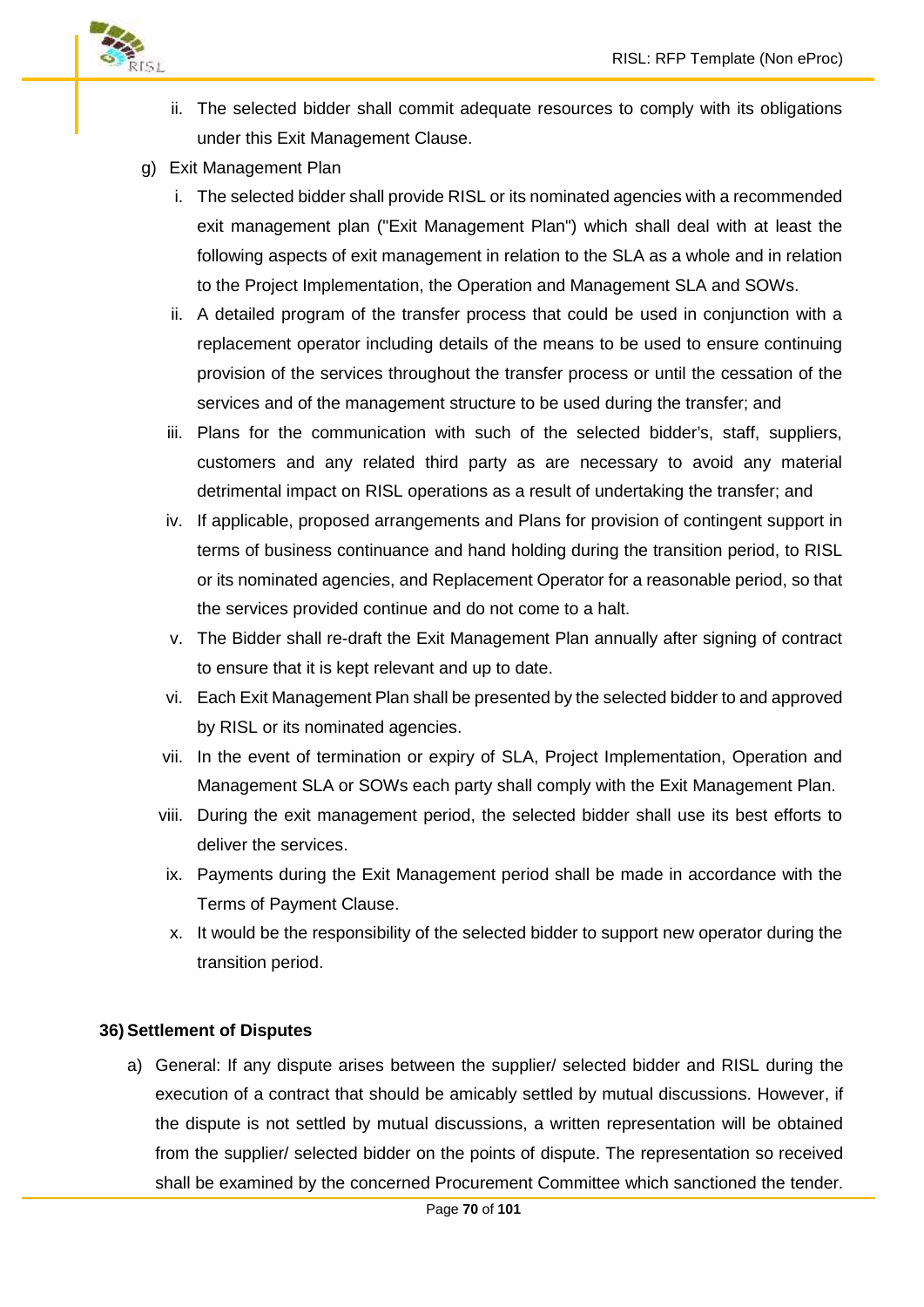

The Procurement Committee may take legal advice of a counsel and then examine the representation. The supplier/ selected bidder will also be given an opportunity of being heard. The Committee will take a decision on the representation and convey it in writing to the supplier/ selected bidder.

- b) Standing Committee for Settlement of Disputes: If a question, difference or objection arises in connection with or out of the contract/ agreement or the meaning of operation of any part, thereof or the rights, duties or liabilities of either party have not been settled by mutual discussions or the decision of tender sanctioning Procurement Committee, it shall be referred to the empowered standing committee for decision, if the amount of the claim is more than Rs. 50,000/-. The empowered standing committee shall consist of following members: - (RISL)
	- Chairman of BoD of RISL **in the Chairman** : Chairman
	- Secretary, DoIT&C or his nominee, not below the rank of Deputy Secretary **: Member** : Member • Managing Director, RISL : Member • Director (Technical)/ Executive Director, RISL : Member Director (Finance), RISL : Member
	- A Legal Expert to be nominated by the Chairman : Member
- c) Procedure for reference to the Standing Committee: The supplier/ selected bidder shall present his representation to the Managing Director, RISL along with a fee equal to two percent of the amount of dispute, not exceeding Rupees One Lakh, within one month from the date of communication of decision of the tender sanctioning Procurement Committee. The officer-in-charge of the project who was responsible for taking delivery of the goods and/ or service from the supplier/ selected bidder shall prepare a reply of representation and shall represent the RISL's stand before the standing committee. From the side of the supplier/ selected bidder, the claim case may be presented by himself or through a lawyer. After hearing both the parties, the standing committee shall announce its decision which shall be final and binding both on the supplier/ selected bidder and RISL. The standing committee, if it so decides, may refer the matter to the Board of Directors of RISL for further decision.
- d) Legal Jurisdiction: All legal proceedings arising out of any dispute between both the parties regarding a contract shall be settled by a competent court having jurisdiction over the place, where agreement has been executed and by no other court, after decision of the standing committee for settlement of disputes.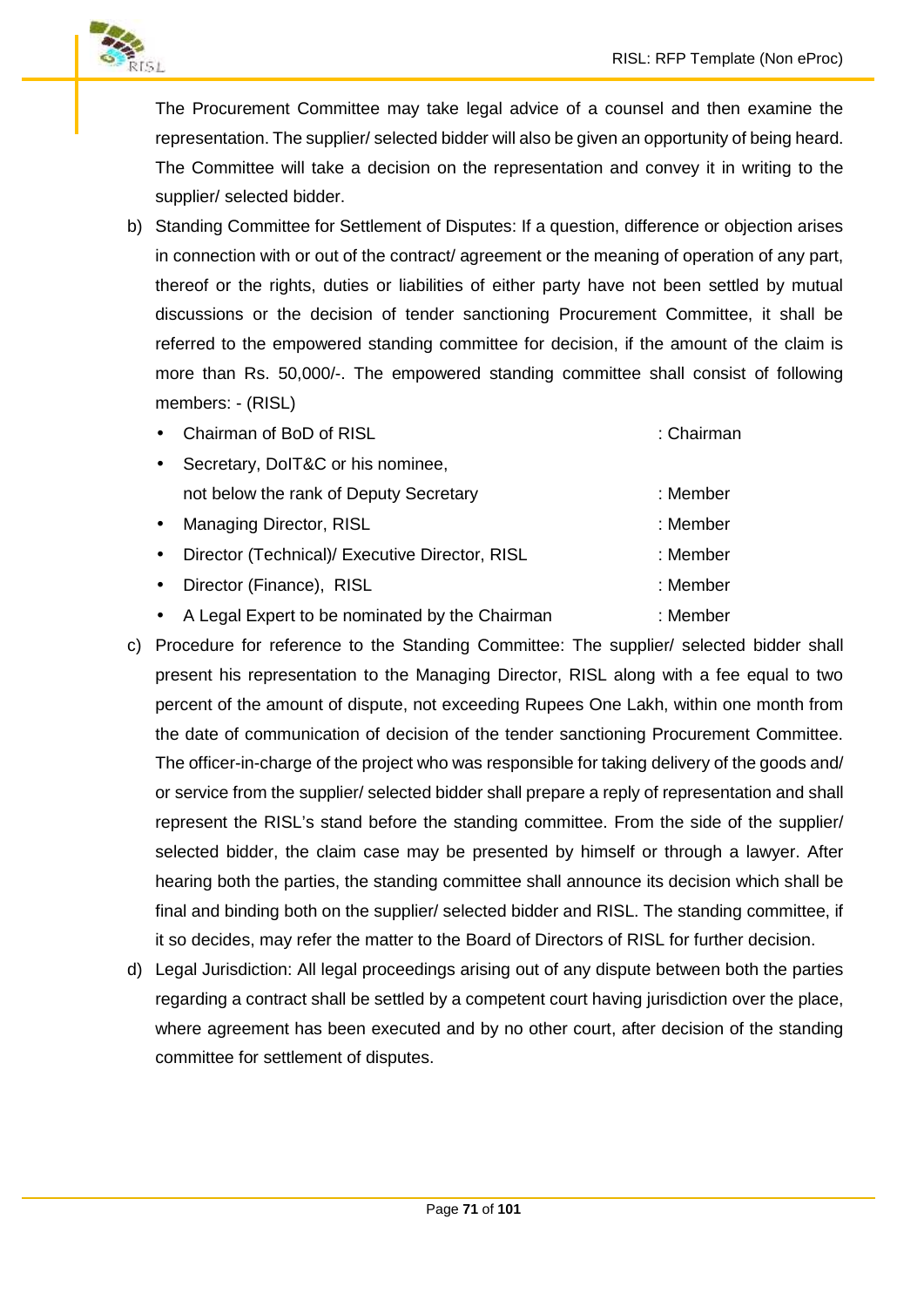

# **7. SPECIAL TERMS AND CONDITIONS OF TENDER & CONTRACT**

# **1) Payment Terms and Schedule**

*[The amount to be mentioned has to be in terms of values in the commercial/ bid format, to be submitted by the bidder and the total payment for all phases/ deliverables must equal the contract value. Either the payments can be linked to each item in the financial bid or to the total contract value. In either case, it must be ensured that payment related to all items of financial bid is included in the payment schedule.]*

a) Payment schedule - Payments to the bidder, after successful completion of the target milestones (including specified project deliverables), would be made as under: -

| <b>Milestone</b> | Deliverable (Reports/<br>Documents & Infra) | <b>Payment Terms</b> | <b>Payment Schedule</b> |
|------------------|---------------------------------------------|----------------------|-------------------------|
|                  |                                             |                      |                         |
|                  |                                             |                      |                         |

#### OR

| <b>S. No.</b> | <b>Phase</b>     | <b>Billable Fee</b>                                                                                         |  |
|---------------|------------------|-------------------------------------------------------------------------------------------------------------|--|
| 1.            | <b>Phase I</b>   | < 1-100> % of amount quoted for item <number> of financial bid or</number>                                  |  |
|               |                  | <percent contract="" of="" the="" value=""></percent>                                                       |  |
| 2.            | <b>Phase II</b>  | < 1-100> % of amount quoted for item <number> of financial bid or <percent of<="" th=""></percent></number> |  |
|               |                  | the contract value>                                                                                         |  |
| 3.            | <b>Phase III</b> | < 1-100> % of amount quoted for item <number> of financial bid or <percent of<="" th=""></percent></number> |  |
|               |                  | the contract value>                                                                                         |  |
| 4.            | <b>Phase IV</b>  | < 1-100> % of amount quoted for item <number> of financial bid or <percent of<="" th=""></percent></number> |  |
|               |                  | the contract value>                                                                                         |  |
| 5.            | <b>Phase V</b>   | < 1-100> % of amount quoted for item <number> of financial bid or <percent of<="" th=""></percent></number> |  |
|               |                  | the contract value>                                                                                         |  |
| Total         |                  | <equal contract="" to="" value=""></equal>                                                                  |  |

#### OR

| <b>S. No.</b>  | <b>Milestone</b>                                                                                                                     | <b>Billable Fee</b>                                               |
|----------------|--------------------------------------------------------------------------------------------------------------------------------------|-------------------------------------------------------------------|
|                | <project activity="" and="" its<="" th=""><th>&lt; 1-100&gt; % of amount quoted for item <no.> of financial bid</no.></th></project> | < 1-100> % of amount quoted for item <no.> of financial bid</no.> |
|                | outcome/deliverable>                                                                                                                 | or <percent contract="" of="" the="" value=""></percent>          |
| 2 <sub>1</sub> | <project activity="" and="" its<="" th=""><th>&lt; 1-100&gt; % of amount quoted for item <no.> of financial bid</no.></th></project> | < 1-100> % of amount quoted for item <no.> of financial bid</no.> |
|                | outcome/deliverable>                                                                                                                 | or <percent contract="" of="" the="" value=""></percent>          |
| 3.             | <project activity="" and="" its<="" th=""><th>&lt; 1-100&gt; % of amount quoted for item <no.> of financial bid</no.></th></project> | < 1-100> % of amount quoted for item <no.> of financial bid</no.> |
|                | outcome/deliverable>                                                                                                                 | or <percent contract="" of="" the="" value=""></percent>          |
| 4.             | <project activity="" and="" its<="" th=""><th>&lt; 1-100&gt; % of amount quoted for item <no.> of financial bid</no.></th></project> | < 1-100> % of amount quoted for item <no.> of financial bid</no.> |
|                | outcome/deliverable>                                                                                                                 | or <percent contract="" of="" the="" value=""></percent>          |
| 5.             | <project activity="" and="" its<="" th=""><th>&lt; 1-100&gt; % of amount quoted for item <no.> of financial bid</no.></th></project> | < 1-100> % of amount quoted for item <no.> of financial bid</no.> |
|                | outcome/deliverable>                                                                                                                 | or <percent contract="" of="" the="" value=""></percent>          |
| Total          |                                                                                                                                      | <equal contract="" to="" value=""></equal>                        |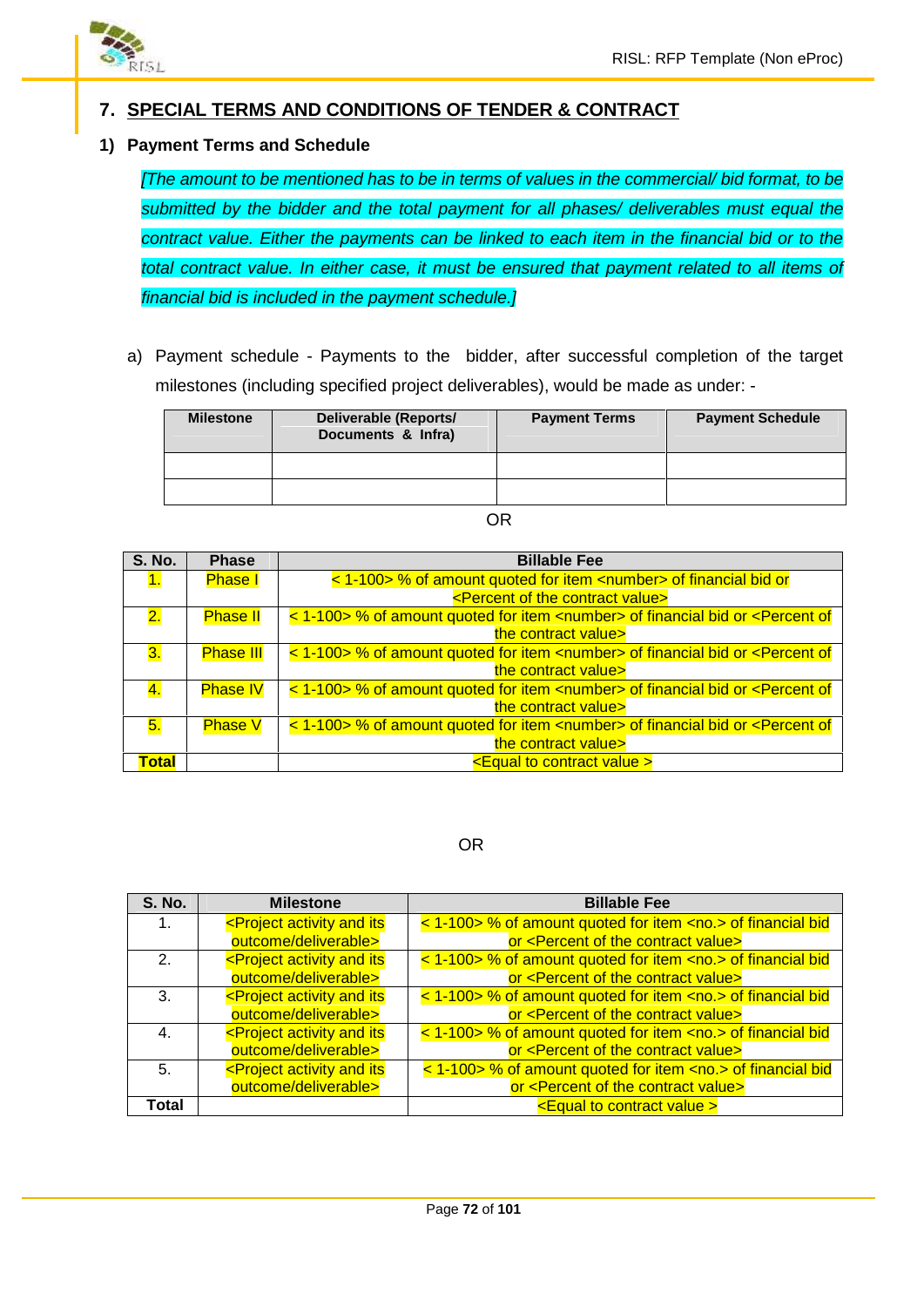

- b) The supplier's/ selected bidder's request for payment shall be made to the purchaser in writing, accompanied by invoices describing, as appropriate, the goods delivered and related services performed, and by the required documents submitted pursuant to general conditions of the contract and upon fulfilment of all the obligations stipulated in the Contract.
- c) Due payments shall be made promptly by the purchaser, generally within sixty (60) days after submission of an invoice or request for payment by the supplier/ selected bidder, and the purchaser has accepted it.
- d) The currency or currencies in which payments shall be made to the supplier/ selected bidder under this Contract shall be Indian Rupees (INR) only.
- e) All remittance charges will be borne by the supplier/ selected bidder.
- f) In case of disputed items, the disputed amount shall be withheld and will be paid only after settlement of the dispute.
- g) Payment in case of those goods which need testing shall be made only when such tests have been carried out, test results received conforming to the prescribed specification.
- h) Any penalties/ liquidated damages, as applicable, for delay and non-performance, as mentioned in this bidding document, will be deducted from the payments for the respective milestones.
- i) Taxes, if any and as applicable, will be deducted/ paid as per the prevalent rules and regulations.
- **2) Service Level Standards/ Requirements/ Agreement**

*The following also need to be clearly addressed when defining SLAs:*

- *Service Credit (Service penalties) calculations in accordance with Severity Weights*
- *Earn Backs on Service Credits for overachieving SLAs*
- *Service Level Dependency, which can adversely affect the achievement of SLA*
- *Continuous Improvement of SLAs to have improved base lines for next phase of SLA definitions]*

## **3) Change Requests/ Management**

- a) An institutional mechanism will be set up for taking decisions regarding requests for changes. The Purchase Committee will set up a Change Control Committee with members from the procurement agency and the selected bidder. If it is unable to reach an agreement, the decision of the Purchase Committee will be final.
- b) RISLRISL may at any time, by a written order given to the bidder , make changes within the general scope of the Agreement in any one or more of the following: -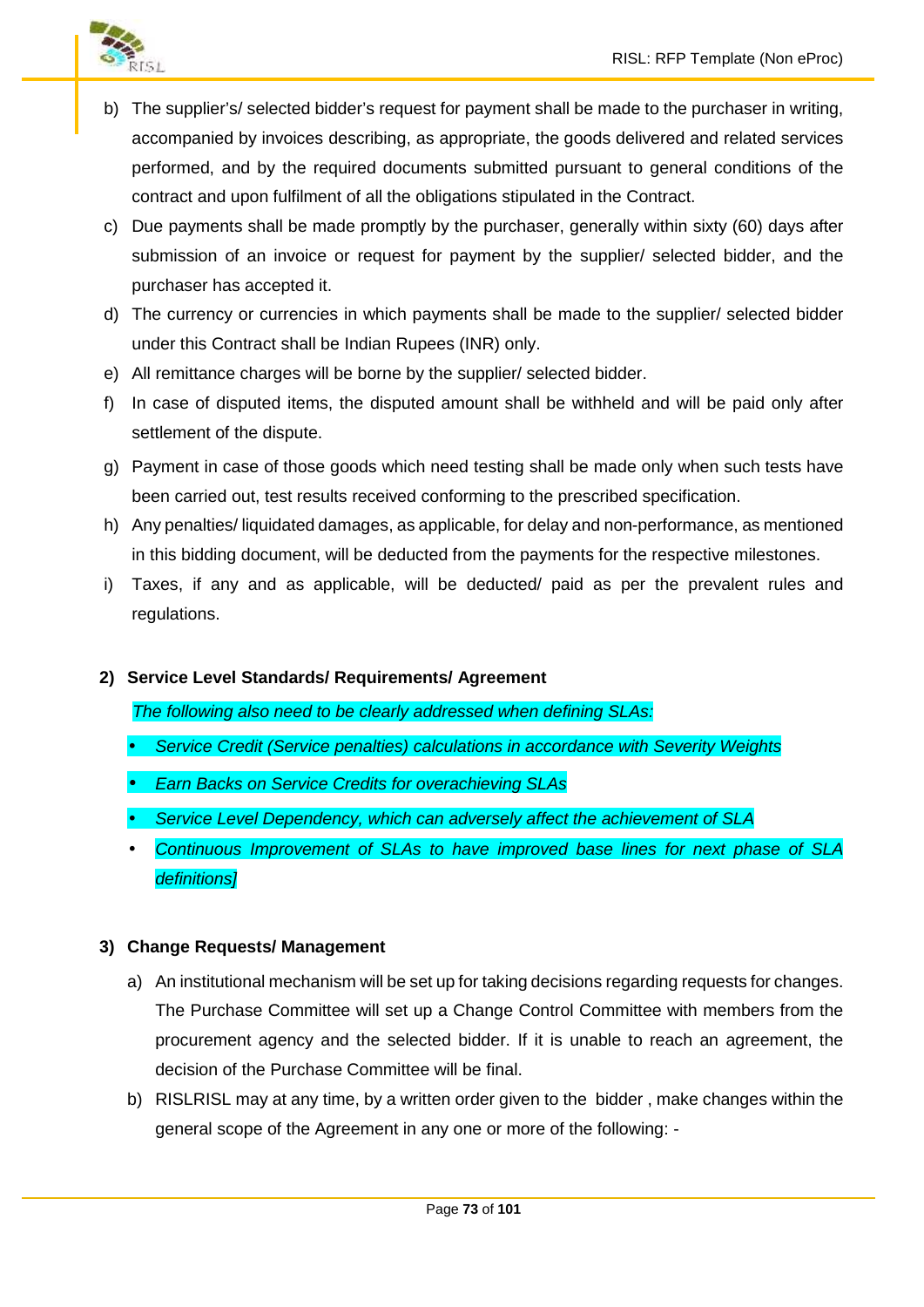

- $\checkmark$  Designs, specifications, requirements which software or service to be provided under the Agreement are to be specifically developed and rendered for RISL.
- $\checkmark$  The method of deployment, shipping or packing.
- $\checkmark$  Schedule for Installation Acceptance.
- $\checkmark$  The place of delivery and/or the services to be provided by the bidder.
- c) The change request/ management procedure will follow the following steps:
	- $\checkmark$  Identification and documentation of the need for the change The information related to initiator, initiation date and details of change required and priority of the change will be documented by RISL.
	- $\checkmark$  Analysis and evaluation of the Change Request Impact of the change in terms of the estimated effort, changed schedule, cost and the items impacted will be analysed and documented by the bidder.
	- Approval or disapproval of the change request RISL will approve or disapprove the change requested including the additional payments for software development, quoted man-month rate shall be used for cost estimation, efforts of all technical resources project manager, analyst, software developer, testing engineer, database architecture etc shall be taken into account for total man-month estimation to carry out the s/w development resulting from the change request. For all technical resources irrespective of their experience and specialisation, the quoted man-month rate shall be used. Efforts of support staff shall not be taken into consideration for this purpose.
	- $\checkmark$  Implementation of the change The change will be implemented in accordance to the agreed cost, effort, and schedule by the selected bidder.
	- $\checkmark$  Verification of the change The change will be verified by RISL on implementation of the change request.
- d) All changes outside the scope of supplies agreed to herein which may have likely financial implications in terms of the overall cost/ time of the project shall be undertaken by SI only after securing the express consent of RISL. In the event that the consent of RISL is not received then the change will not be carried out.
- e) While approving any change request, if required, RISL may ask the bidder to deploy the required resources on-site.
- f) If any such change outside the scope of supplies agreed to herein causes an increase or decrease in cost of, or the time required for, firm's performance of any provisions under the Agreement, equitable adjustments shall be made in the Agreement Price or Delivery Schedule, or both, and the Agreement shall accordingly be amended. Any claims by firm for adjustment under this must be asserted within 30 (thirty) days from the date of SI receiving the RISL change order which shall not be unreasonably withheld or delayed.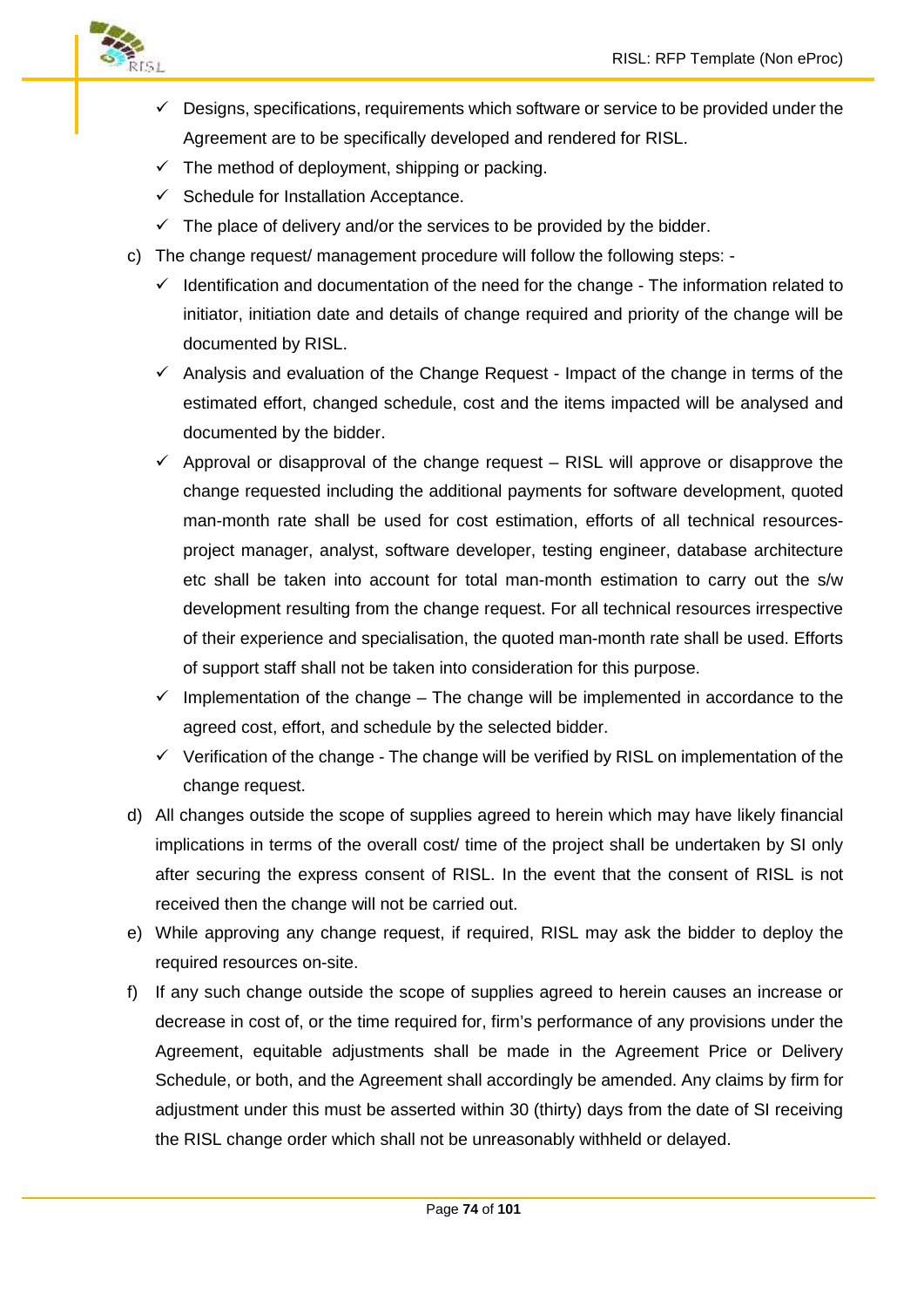

# **ANNEXURE-1: BILL OF MATERIAL (BoM)**

| <b>Locations</b> | <b>Equipments</b> | <b>Qty</b> | <b>Specifications as</b><br>per<br><b>Annexure-XX16</b> | <b>MAF Required</b><br>(Yes/No) |
|------------------|-------------------|------------|---------------------------------------------------------|---------------------------------|
|                  |                   |            |                                                         | <please specify=""></please>    |
|                  |                   |            |                                                         | <please specify=""></please>    |
|                  |                   |            |                                                         | <please specify=""></please>    |
|                  |                   |            |                                                         | <please specify=""></please>    |
|                  |                   |            |                                                         | <please specify=""></please>    |
|                  |                   |            |                                                         | <please specify=""></please>    |
|                  |                   |            |                                                         | <please specify=""></please>    |
|                  |                   |            |                                                         | <please specify=""></please>    |
|                  |                   |            |                                                         | <please specify=""></please>    |
|                  |                   |            |                                                         | <please specify=""></please>    |
|                  |                   |            |                                                         | <please specify=""></please>    |

*[Please add more tables – category/ location-wise and also clearly mark/ specify, in each table, the items for which samples are required for inspection and testing.*

*Similarly, MAF may not be required for all the items mentioned in the BoM like Webcam, Speakers, Bar code readers, etc. Hence, clearly specify, in each table, the important items for which MAF is required to be submitted by the bidder from the respective OEMs.]*

 $16$  Please specify the relevant details. Also, create a location-wise table for better clarity to bidders.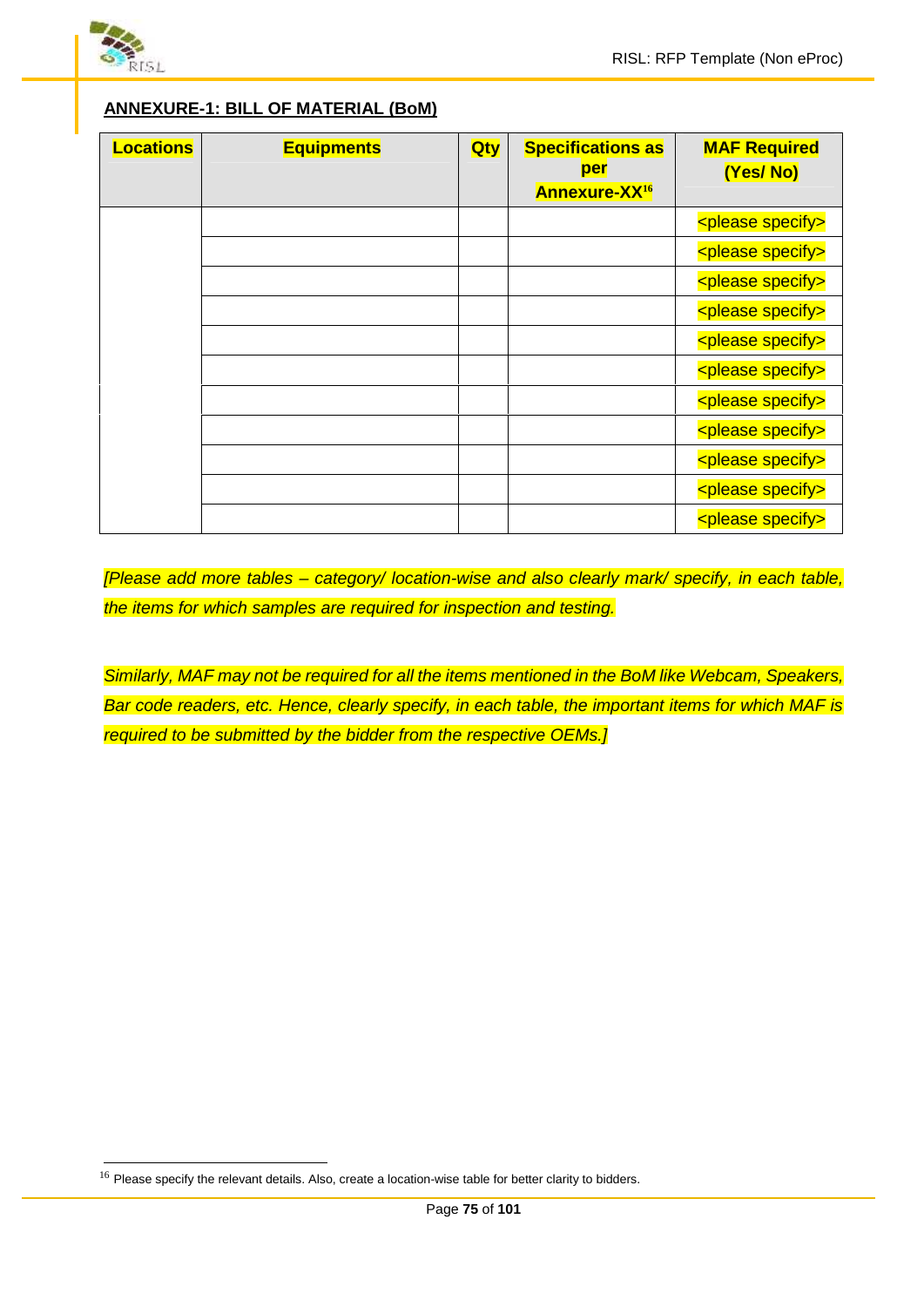

# **ANNEXURE-2: TECHNICAL SPECIFICATIONS**

*Note: All the specifications below are minimum specifications and higher specifications shall be used wherever necessary/ required. Deviation on higher side shall only be considered and no extra weightage shall be awarded for such deviations.*

### **Item No. 1 - <Please specify Name>**

| Make & Model Offered - (To be filled by the bidder) | Compliance<br>(Yes/No) |  |  |
|-----------------------------------------------------|------------------------|--|--|
|                                                     |                        |  |  |
|                                                     |                        |  |  |
|                                                     |                        |  |  |

### **Item No. 2 - <Please specify Name>**

| Make & Model Offered - (To be filled by the bidder) | Compliance<br>(Yes/No) |  |  |
|-----------------------------------------------------|------------------------|--|--|
|                                                     |                        |  |  |
|                                                     |                        |  |  |
|                                                     |                        |  |  |

### **Item No. N - < Please specify Name>**

| Make & Model Offered - (To be filled by the bidder) | <b>Compliance</b><br>(Yes/No) |  |  |
|-----------------------------------------------------|-------------------------------|--|--|
|                                                     |                               |  |  |
|                                                     |                               |  |  |
|                                                     |                               |  |  |

Note: All the supplied Hardware/ Software should be Interoperable, IPv6 ready and in compliance with the policies/ guidelines issued by DIT, GoI in this regard. Also, the bidder is to quote/ propose only one make/ model against the respective item.

All the equipment to be hosted at  $\leq$  specify locations > should be  $\leq$  rack mountable > and the selected bidder shall have to mount the equipment in Rack(s) with required accessories/ cables/ screws etc. All the supplied Hardware/ Software should be IPv6 ready.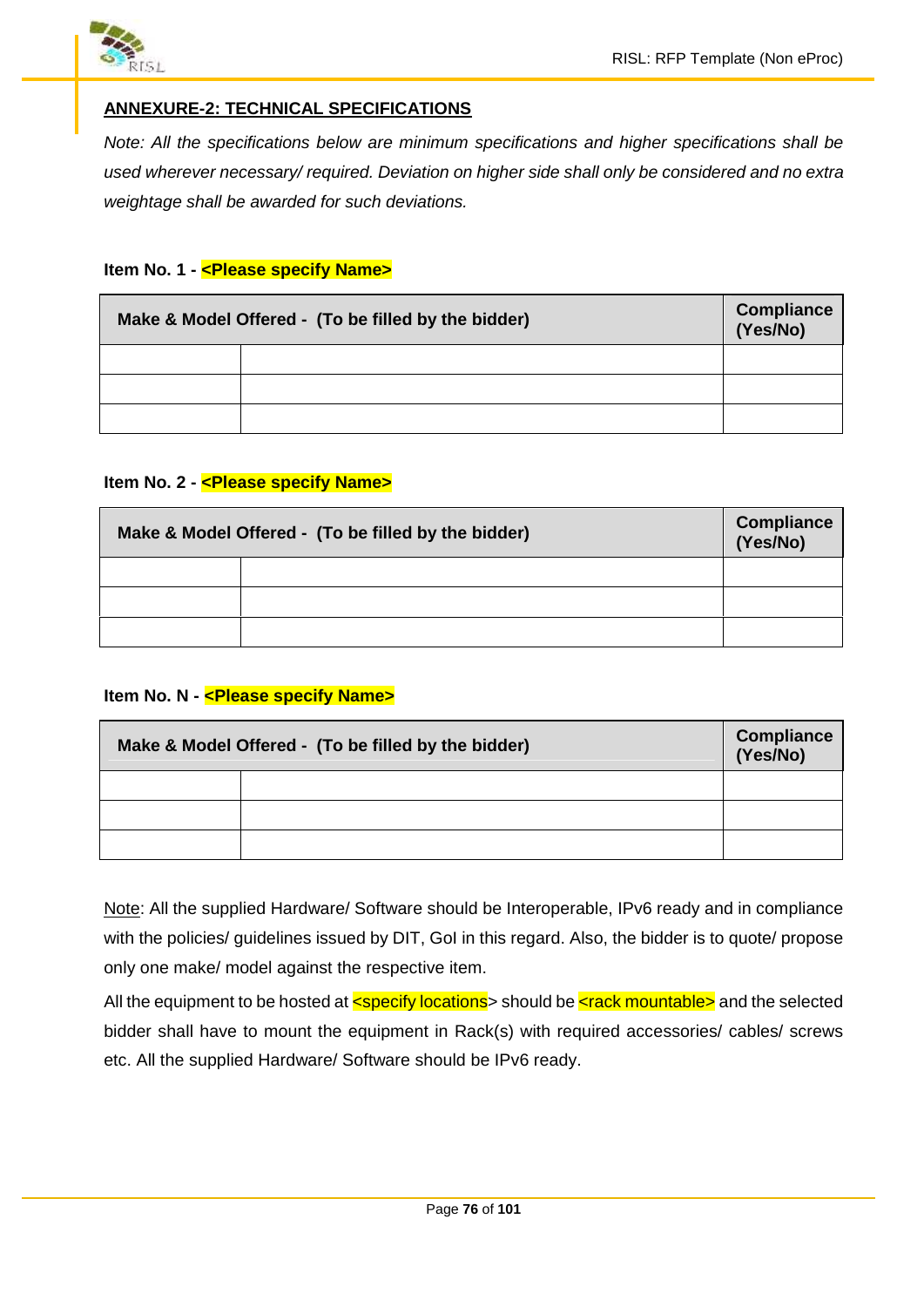

# **ANNEXURE-3: PRE-BID QUERIES FORMAT** {to be filled by the bidder}

### **Name of the Company/Firm:**

| Bidding Document Fee Receipt No. | Jated | tor Rs |  |
|----------------------------------|-------|--------|--|
|                                  |       |        |  |

### **Name of Person(s) Representing the Company/ Firm:**

| <b>Name of Person</b> | <b>Designation</b> | $Email-ID(s)$ | Tel. Nos. & Fax Nos. |
|-----------------------|--------------------|---------------|----------------------|
|                       |                    |               |                      |
|                       |                    |               |                      |
|                       |                    |               |                      |

### **Company/Firm Contacts:**

| <b>Contact Person(s)</b> | <b>Address</b><br>Correspondence | for | Email-ID(s) | Tel. Nos. & Fax Nos. |
|--------------------------|----------------------------------|-----|-------------|----------------------|
|                          |                                  |     |             |                      |
|                          |                                  |     |             |                      |

### **Query / Clarification Sought:**

| S.No. | <b>RFP</b><br>Page No. | <b>RFP Rule</b><br>No. | <b>Rule Details</b> | Query/<br><b>Clarification</b> | Suggestion/ |
|-------|------------------------|------------------------|---------------------|--------------------------------|-------------|
|       |                        |                        |                     |                                |             |
|       |                        |                        |                     |                                |             |
|       |                        |                        |                     |                                |             |
|       |                        |                        |                     |                                |             |
|       |                        |                        |                     |                                |             |
|       |                        |                        |                     |                                |             |

*Note: - Queries must be strictly submitted only in the prescribed format (.XLS/ .XLSX/ .ODF). Queries not submitted in the prescribed format will not be considered/ responded at all by the procuring entity. Also, kindly attach the coloured scanned copy of the receipt towards the submission of the bidding/ tender document fee.*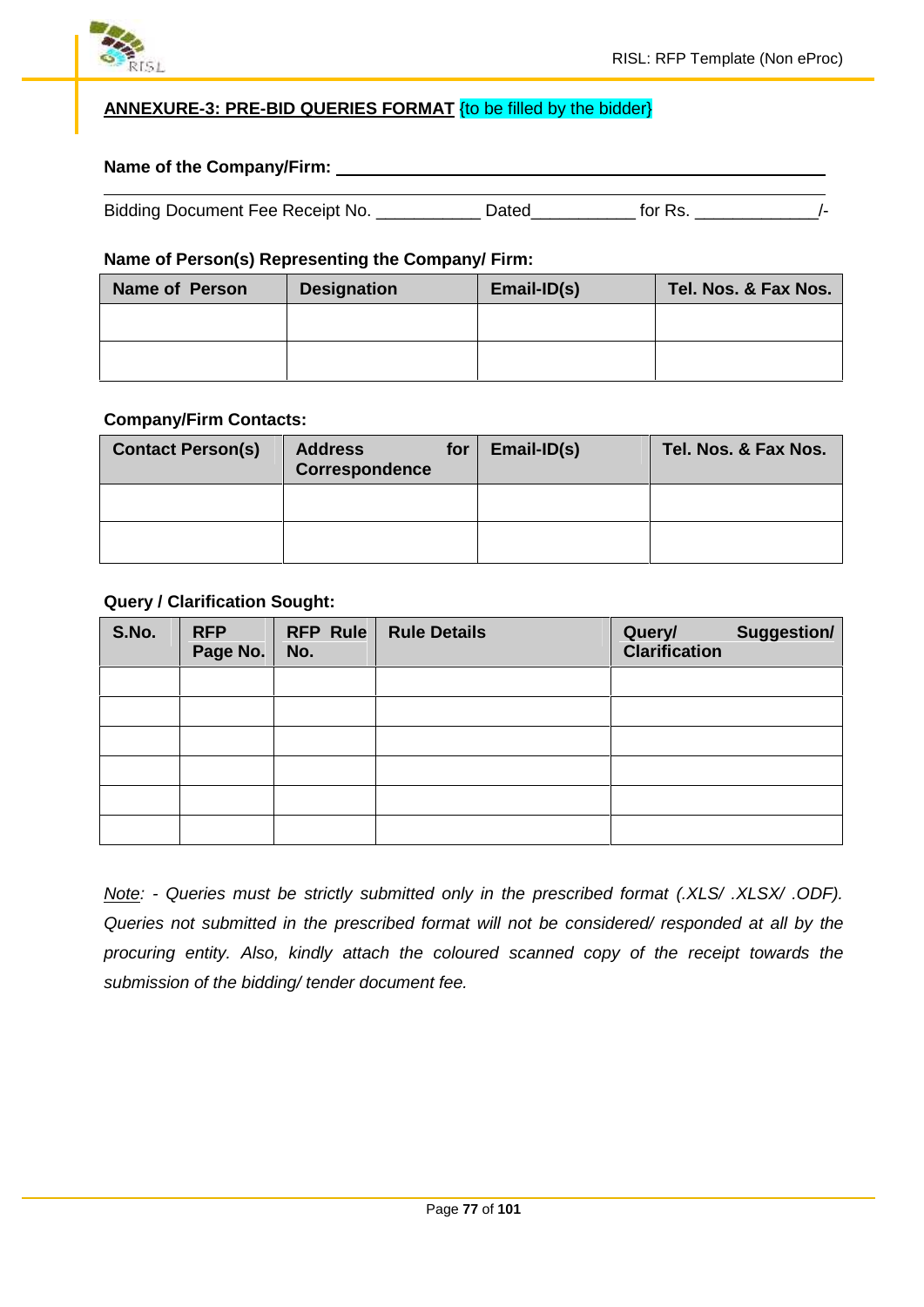

# **ANNEXURE-4: BIDDER'S AUTHORIZATION CERTIFICATE** {to be filled by the bidder}

To, {Procuring entity},

\_\_\_\_\_\_\_\_\_\_\_\_\_\_\_\_\_\_\_\_\_\_\_\_\_\_\_\_\_\_, \_\_\_\_\_\_\_\_\_\_\_\_\_\_\_\_\_\_\_\_\_\_\_\_\_\_\_\_\_\_,

I/ We {Name/ Designation} hereby declare/ certify that {Name/ Designation} is hereby authorized to sign relevant documents on behalf of the company/ firm in dealing with NIB reference No. dated The Ashe is also authorized to attend meetings & submit technical & commercial information/ clarifications as may be required by you in the course of processing the Bid. For the purpose of validation, his/ her verified signatures are as under.

Thanking you,

Name of the Bidder: - Verified Signature: Authorised Signatory: - Seal of the Organization: - Date: \_\_\_\_\_\_\_\_\_\_\_\_\_\_ Place: **Place: Place: Place: Place:**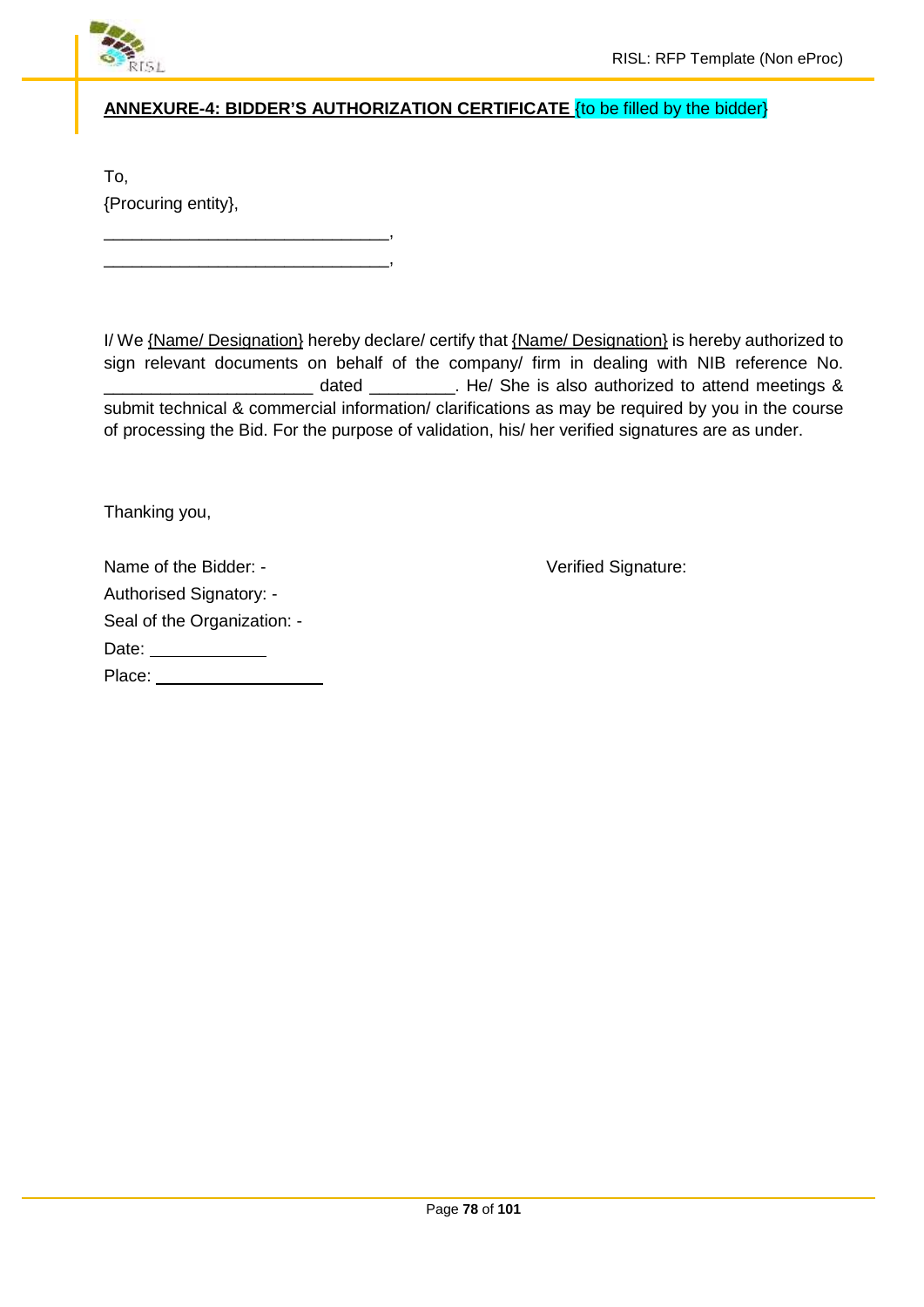

**ANNEXURE-5: SELF-DECLARATION** {to be filled by the bidder}

To,

{Procuring entity},

\_\_\_\_\_\_\_\_\_\_\_\_\_\_\_\_\_\_\_\_\_\_\_\_\_\_\_\_\_\_,

| In response to the NIB Ref. No. |          |    |    |                            |                                                    |           | dated |       | tor |
|---------------------------------|----------|----|----|----------------------------|----------------------------------------------------|-----------|-------|-------|-----|
| {Project                        | Title ?. | as | an | Owner/                     | Partner/                                           | Director/ | Auth. | Sian. | 0t  |
|                                 |          |    |    |                            | . I/ We hereby declare that presently our Company/ |           |       |       |     |
| firm                            |          |    |    | at the time of bidding,: - |                                                    |           |       |       |     |

- a) possess the necessary professional, technical, financial and managerial resources and competence required by the Bidding Document issued by the Procuring Entity;
- b) have fulfilled my/ our obligation to pay such of the taxes payable to the Union and the State Government or any local authority as specified in the Bidding Document;
- c) is having unblemished record and is not declared ineligible for corrupt & fraudulent practices either indefinitely or for a particular period of time by any State/ Central government/ PSU/ UT.
- d) does not have any previous transgressions with any entity in India or any other country during the last three years
- e) does not have any debarment by any other procuring entity
- f) is not insolvent in receivership, bankrupt or being wound up, not have its affairs administered by a court or a judicial officer, not have its business activities suspended and is not the subject of legal proceedings for any of the foregoing reasons;
- g) does not have, and our directors and officers not have been convicted of any criminal offence related to their professional conduct or the making of false statements or misrepresentations as to their qualifications to enter into a procurement contract within a period of three years preceding the commencement of the procurement process, or not have been otherwise disqualified pursuant to debarment proceedings;
- h) does not have a conflict of interest as mentioned in the bidding document which materially affects the fair competition.
- i) will comply with the code of integrity as specified in the bidding document.

If this declaration is found to be incorrect then without prejudice to any other action that may be taken as per the provisions of the applicable Act and Rules thereto prescribed by GoR, my/ our security may be forfeited in full and our bid, to the extent accepted, may be cancelled.

Thanking you,

| Name of the Bidder: -       |  |
|-----------------------------|--|
| Authorised Signatory: -     |  |
| Seal of the Organization: - |  |
| Date:                       |  |
| Place:                      |  |
|                             |  |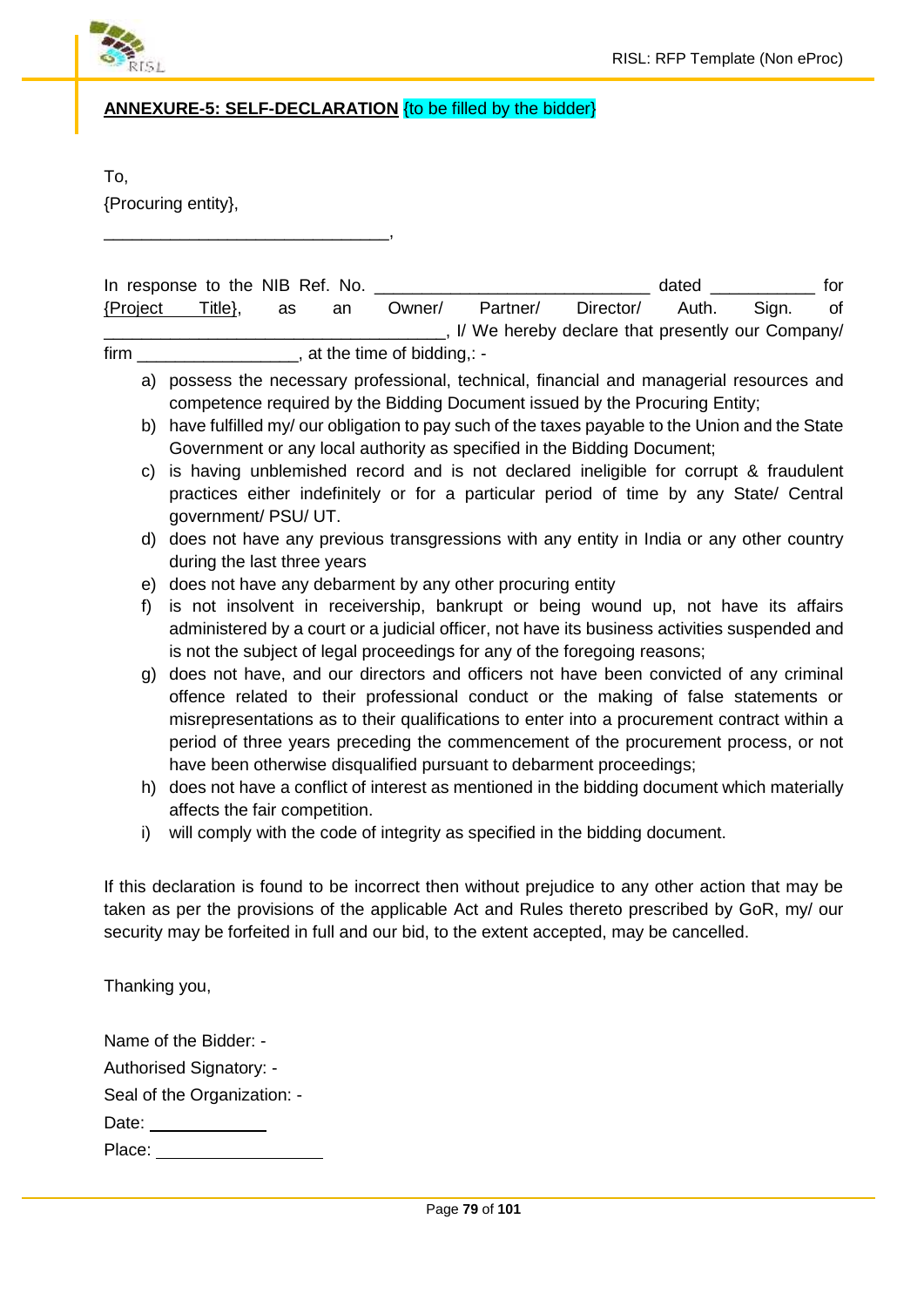

# **ANNEXURE-6: CERTIFICATE OF CONFORMITY/ NO DEVIATION** {to be filled by the bidder}

To, {Procuring Entity},

\_\_\_\_\_\_\_\_\_\_\_\_\_\_\_\_\_\_\_\_\_\_\_\_\_\_\_\_\_\_,

# **CERTIFICATE**

This is to certify that, the specifications of Hardware & Software which I/ We have mentioned in the Technical bid, and which I/ We shall supply if I/ We am/ are awarded with the work, are in conformity with the minimum specifications of the bidding document and that there are no deviations of any kind from the requirement specifications.

Also, I/ we have thoroughly read the bidding document and by signing this certificate, we hereby submit our token of unconditional acceptance to all the terms & conditions of the bidding document without any deviations.

I/ We also certify that the price I/ we have quoted is inclusive of all the cost factors involved in the end-to-end implementation and execution of the project, to meet the desired Standards set out in the bidding Document.

Thanking you,

| Name of the Bidder: -          |  |
|--------------------------------|--|
| <b>Authorised Signatory: -</b> |  |
| Seal of the Organization: -    |  |
| Date:                          |  |
| Place:                         |  |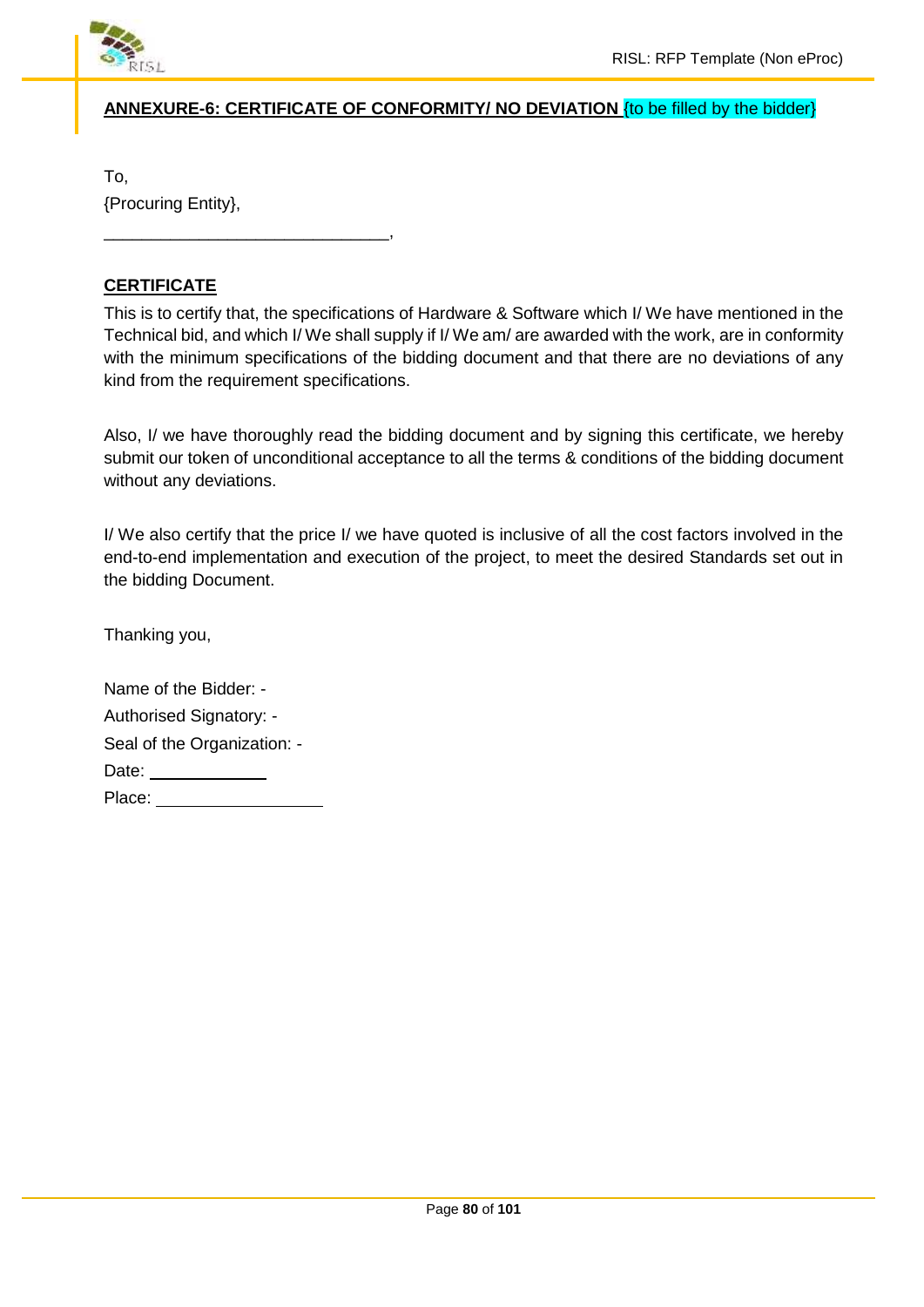

# **ANNEXURE-7: DECLARATION BY BIDDER** {to signed by selected bidder}

I/ We declare that I am/we are bonafide/ Manufacturers/ Whole Sellers/ Sole distributor/ Authorised dealer/ dealers/ sole selling/ Marketing agent in the goods/ stores/ equipment for which I/ We have quoted.

If this declaration is found to be incorrect then without prejudice to any other action that may be taken, my/ our security may be forfeited in full and the bid, if any, to the extent accepted may be cancelled.

| Name of the Bidder: -       |  |
|-----------------------------|--|
| Authorised Signatory: -     |  |
| Seal of the Organization: - |  |
| Date:                       |  |
| Place:                      |  |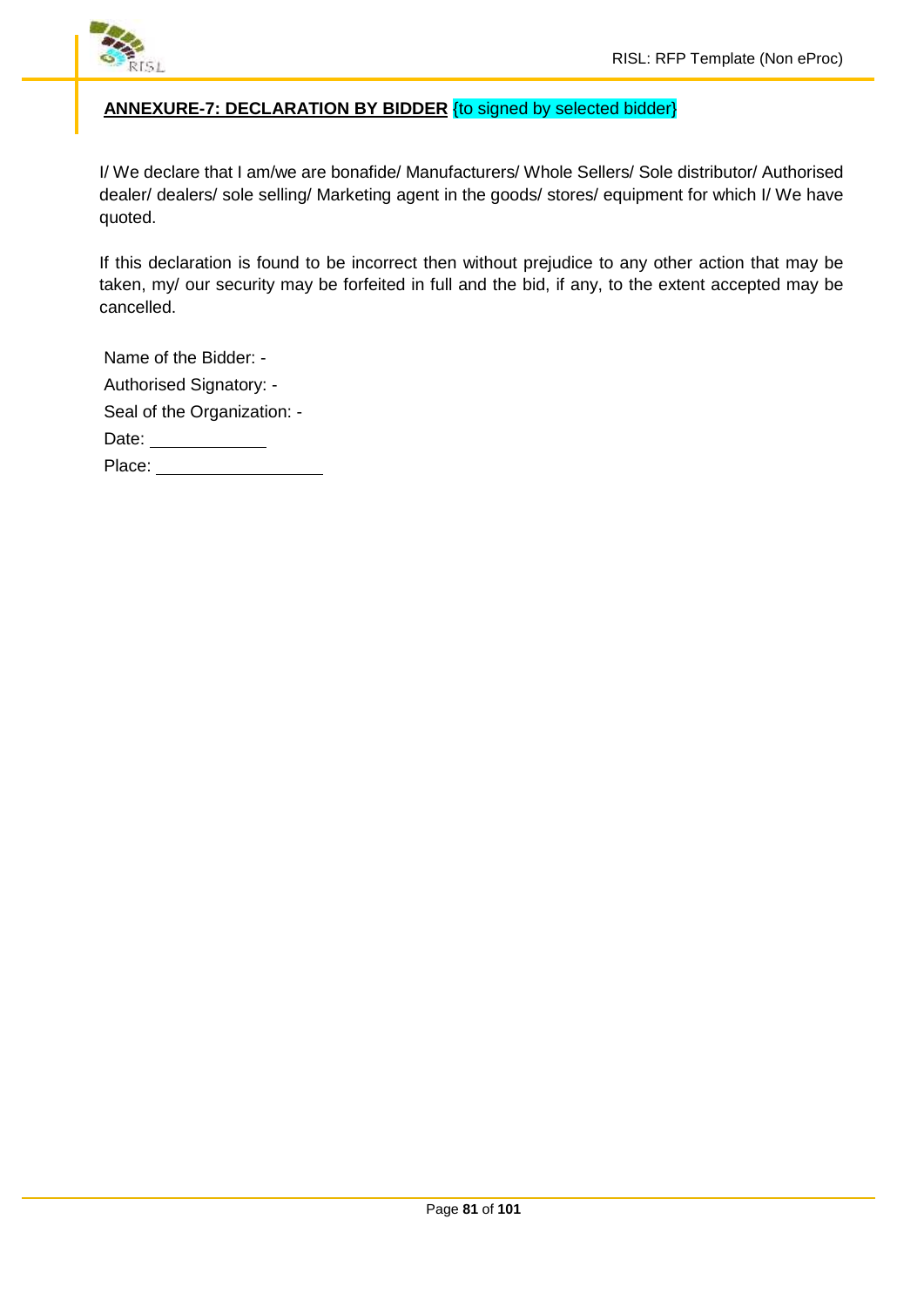

# **ANNEXURE-8: MANUFACTURER'S AUTHORIZATION FORM (MAF)** {to be filled by the OEMs}

# **(Indicative Format)**

To, {Procuring Entity}, \_\_\_\_\_\_\_\_\_\_\_\_\_\_\_\_\_\_\_\_\_\_\_\_\_\_\_\_\_\_,

Subject: Issue of the Manufacturer's Authorisation Form (MAF) Reference: NIB/ RFP Ref. No. \_\_\_\_\_\_\_\_\_\_\_\_\_\_\_\_\_\_\_\_\_\_\_\_\_\_ dated \_\_\_\_\_\_\_\_\_\_

Sir,

We {name and address of the OEM} who are established and reputed original equipment manufacturers (OEMs) having factories at {addresses of manufacturing location} do hereby authorize {M/s \_\_\_\_\_\_\_\_\_\_\_\_\_\_\_\_\_\_\_\_\_\_\_\_\_\_} who is our {Distributor/ Channel Partner/ Retailer/ Others <please specify>} to bid, negotiate and conclude the contract with you against the aforementioned reference for the following Hardware/ Software manufactured by us: -

*{OEM will mention the details of all the proposed product(s) with their make/ model.}*

We undertake to provide OEM Warranty for the offered Hardware/ Software, as mentioned above, for *<please specify as per RFP requirements>* Years.

[Note: Following clauses may also be included by the POIC in MAF for important components as per RFP requirements.

We hereby confirm that the offered Hardware/ Software is not likely to be declared as End-of-Sale within next <please specify> months from the date of bid submission. We hereby confirm that the offered Hardware/ Software is not likely to be declared as End-of-Service/ Support within next <please specify> years from the date of bid submission.]

Yours faithfully, For and on behalf of M/s (Name of the manufacturer)

(Authorized Signatory) Name, Designation & Contact No.: Address: Seal: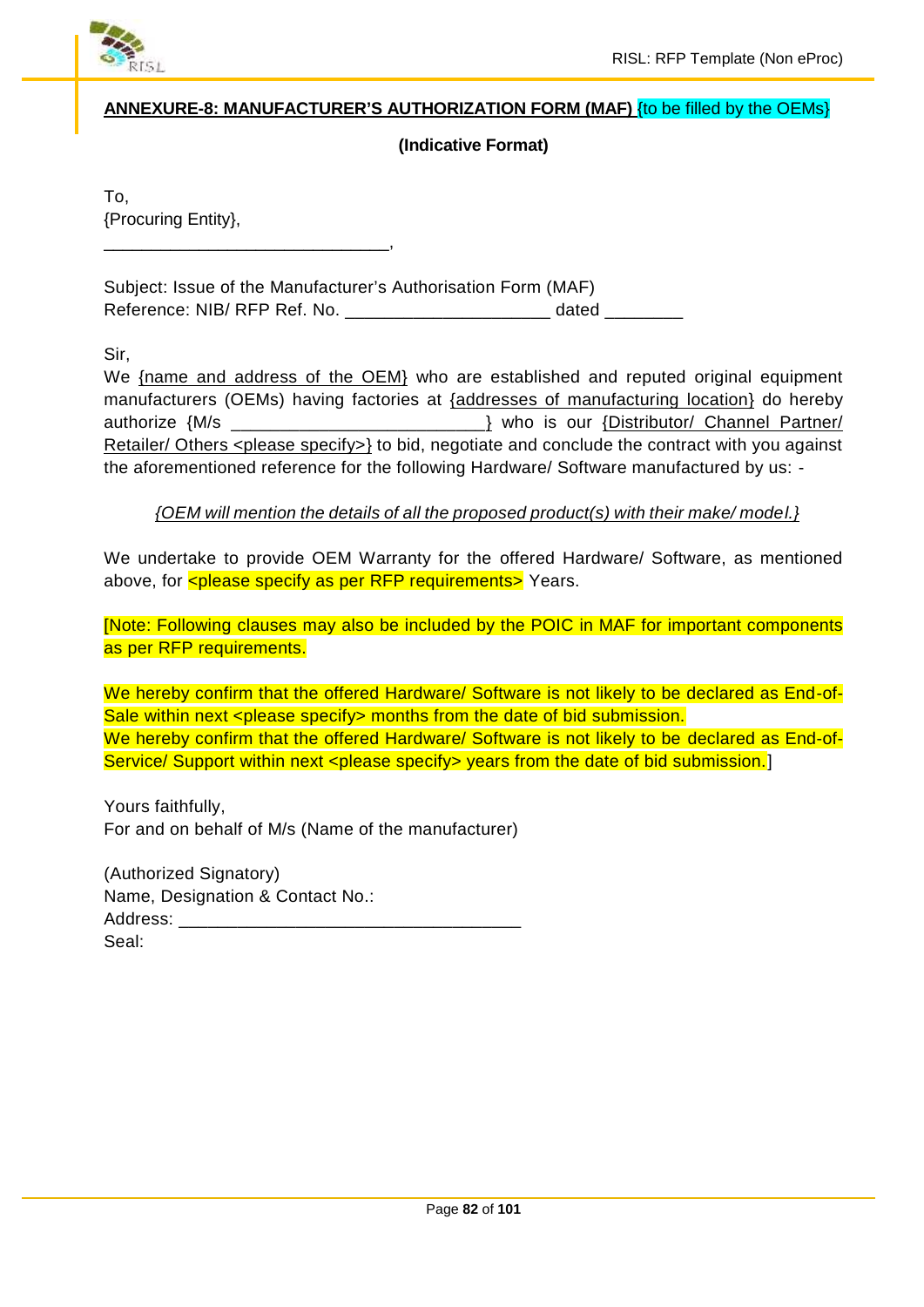

# **ANNEXURE-9: UNDERTAKING ON AUTHENTICITY OF COMPUTER EQUIPMENTS**

{to be filled by the bidder (On Rs. 100/- Non-judicial stamp paper)}

To, {Procuring Entity},

 $\overline{\phantom{a}}$  . The set of the set of the set of the set of the set of the set of the set of the set of the set of the set of the set of the set of the set of the set of the set of the set of the set of the set of the set o

\_\_\_\_\_\_\_\_\_\_\_\_\_\_\_\_\_\_\_\_\_\_\_\_\_\_\_\_\_\_,

| Reference: NIB No. | Jated |
|--------------------|-------|
|--------------------|-------|

This has reference to the items being supplied/ quoted to you vide bid ref. no. \_\_\_\_\_\_\_\_\_\_\_ dated

We hereby undertake that all the components/ parts/ assembly/ software used in the equipment shall be genuine, original and new components /parts/ assembly/ software from respective OEMs of the products and that no refurbished/ duplicate/ second hand components/ parts/ assembly/ software are being used or shall be used. In respect of licensed operating system, we undertake that the same shall be supplied along with the authorized license certificate with our name/logo. Also, that it shall be sourced from the authorized source for use in India.

In case, we are found not complying with above at the time of delivery or during installation, for the equipment already billed, we agree to take back the equipment already supplied at our cost and return any amount paid to us by you in this regard and that you will have the right to forfeit our Bid Security/ SD/ PSD for this bid or debar/ black list us or take suitable action against us.

Authorized Signatory Name: Designation: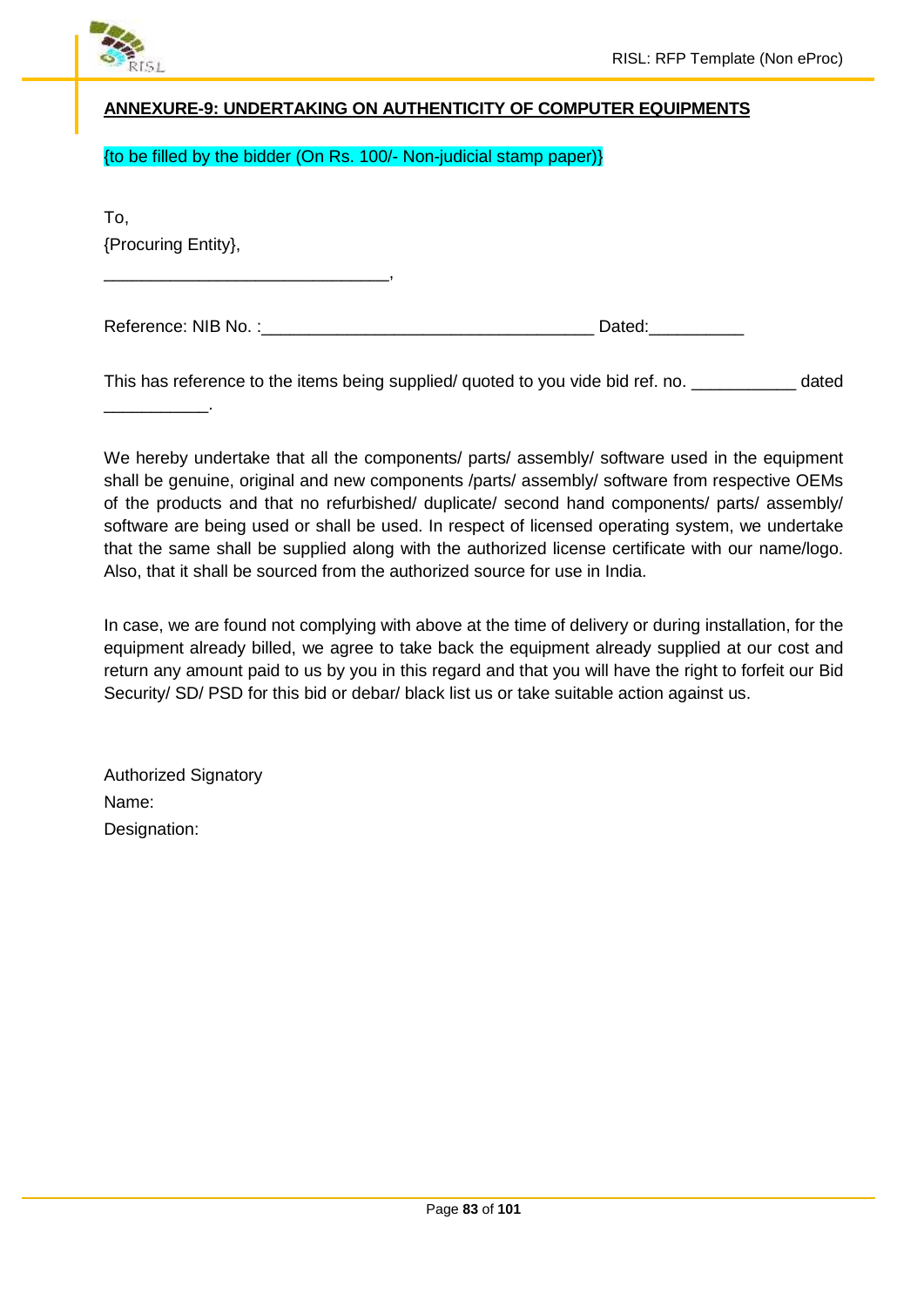

# **ANNEXURE-10: COMPONENTS OFFERED – BOM** {to be filled by the bidder}

Please fill the following BOM for all the offered components.

| S.No. | <b>Product Details</b><br>(Ony one make and model) | <b>Detailed</b><br><b>Technical</b><br><b>Specification</b><br>Reference** | <b>OEM Details</b><br>(Name, Address, E-Mail,<br><b>Mobile Nos.)</b> |
|-------|----------------------------------------------------|----------------------------------------------------------------------------|----------------------------------------------------------------------|
| 1.    |                                                    | $\{$ ltem No. xx $\}$                                                      |                                                                      |
| 2.    |                                                    | {Item No. xx}                                                              |                                                                      |
| 3.    |                                                    | $\{$ ltem No. xx $\}$                                                      |                                                                      |

\*\* Please attach Technical specifications compliance sheet (on OEM letter head only) and provide reference number in this column. (Deviations, if any, should be appropriately mentioned & highlighted in the compliance/ deviation column of the respective table as provided above in the Annexure-2: Technical Specifications)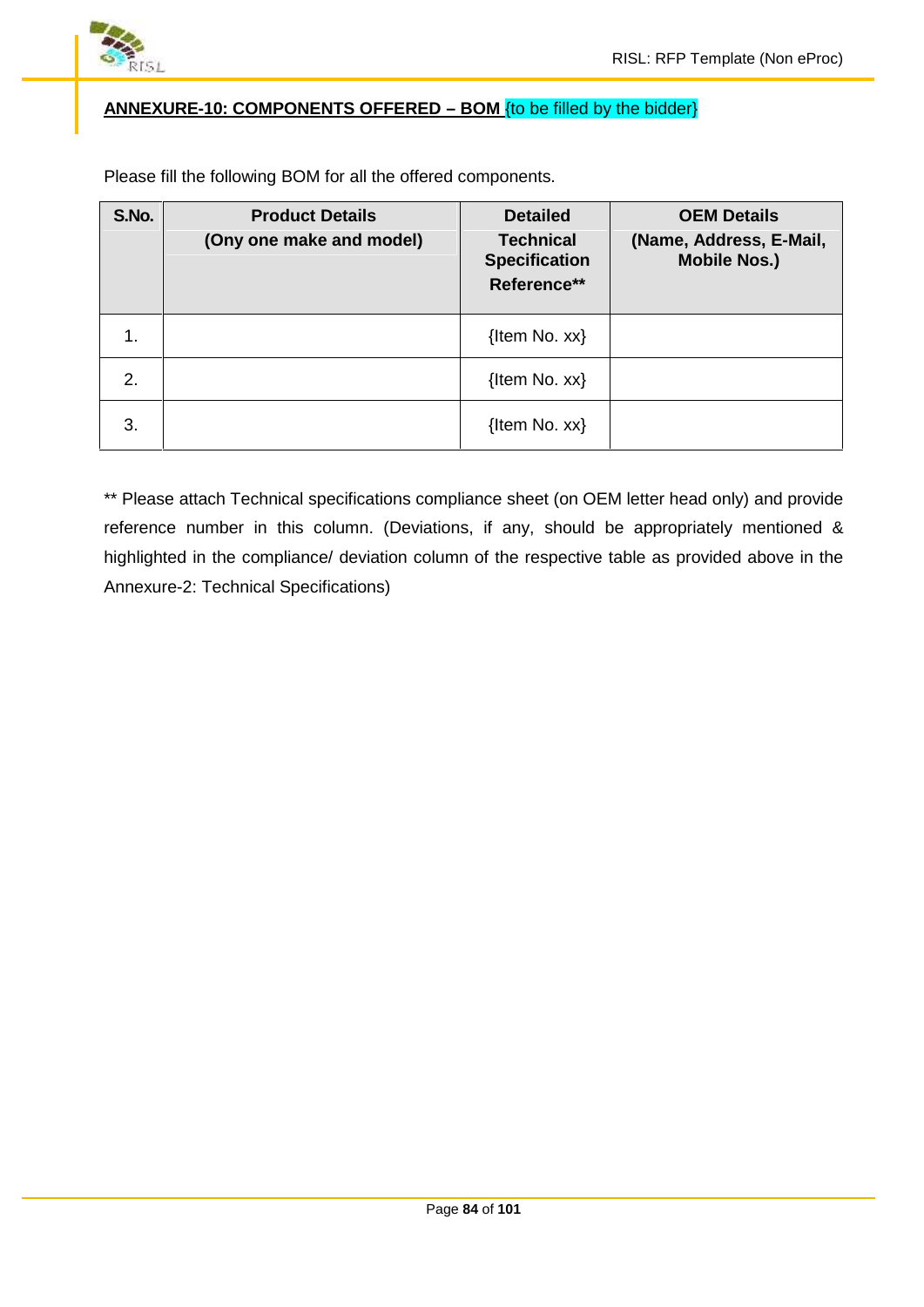

# **ANNEXURE-11: FINANCIAL BID COVER LETTER & FORMAT**

### **COVER LETTER** {to be submitted by the bidder on his Letter head}

To, {Procuring Entity},

\_\_\_\_\_\_\_\_\_\_\_\_\_\_\_\_\_\_\_\_\_\_\_\_\_\_\_\_\_\_,

Reference: NIB No. :\_\_\_\_\_\_\_\_\_\_\_\_\_\_\_\_\_\_\_\_\_\_\_\_\_\_\_\_\_\_\_\_\_\_\_ Dated:\_\_\_\_\_\_\_\_\_\_

Dear Sir,

We, the undersigned bidder, Having read & examined in detail, the Bidding Document, the receipt of which is hereby duly acknowledged, I/ we, the undersigned, offer to supply/ work as mentioned in the Scope of the work, Bill of Material, Technical specifications, Service Level Standards & in conformity with the said bidding document for the same.

I / We undertake that the prices are in conformity with the specifications prescribed. The quote/ price are inclusive of all cost likely to be incurred for executing this work. The prices are inclusive of all type of govt. taxes/duties as mentioned in the financial bid.

I / We undertake, if our bid is accepted, to deliver the goods in accordance with the delivery schedule specified in the schedule of Requirements.

I/ We hereby declare that in case the contract is awarded to us, we shall submit the contract performance guarantee as prescribed in the bidding document.

I/We agree to abide by this bid for a period of \_\_\_\_\_ days after the last date fixed for bid submission and it shall remain binding upon us and may be accepted at any time before the expiry of that period.

Until a formal contract is prepared and executed, this bid, together with your written acceptance thereof and your notification of award shall constitute a binding Contract between us.

I/ We hereby declare that our bid is made in good faith, without collusion or fraud and the information contained in the bid is true and correct to the best of our knowledge and belief.

We understand that you are not bound to accept the lowest or any bid you may receive.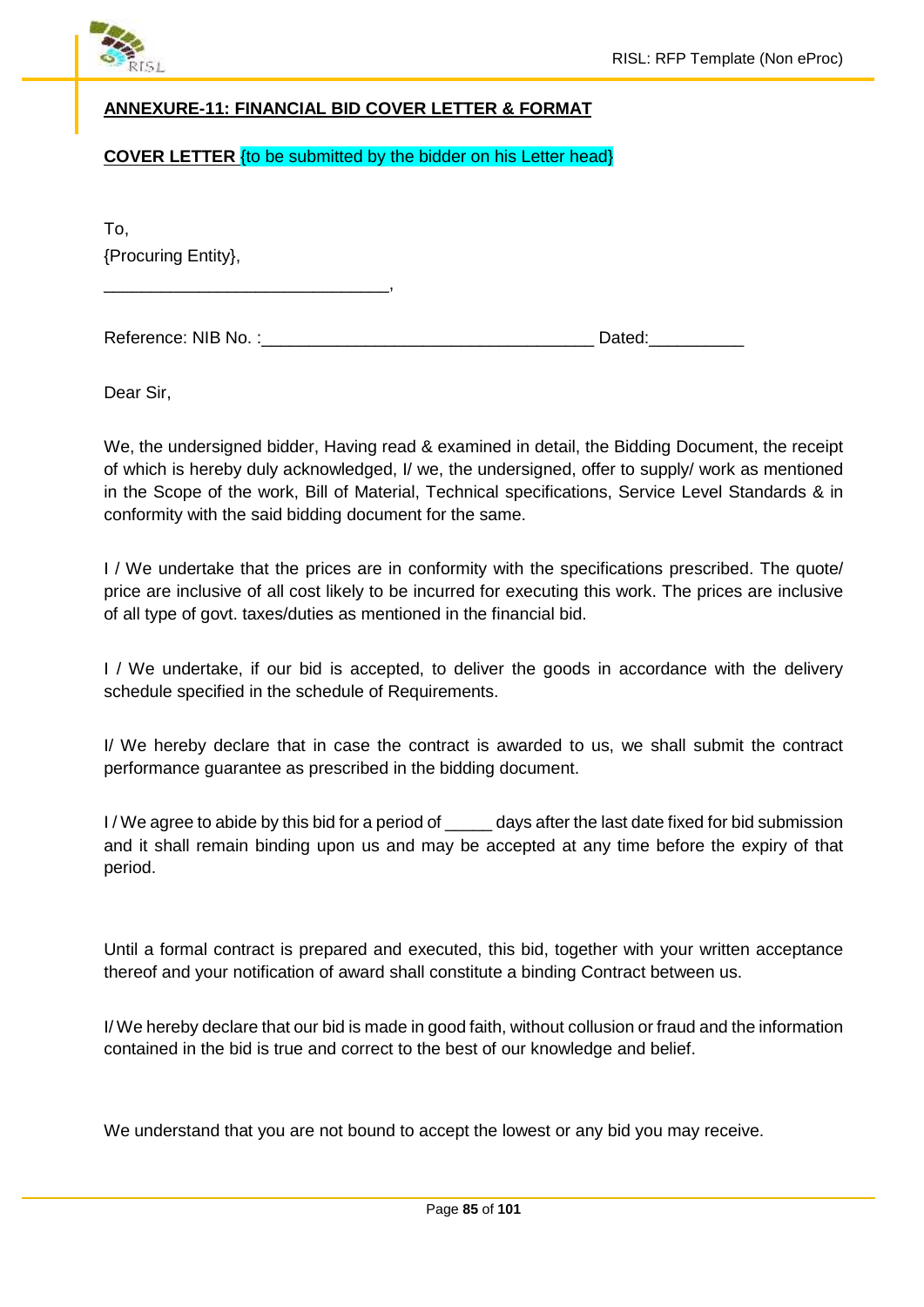

We agree to all the terms & conditions as mentioned in the bidding document and submit that we have not submitted any deviations in this regard.

Date: Authorized Signatory Name: Designation: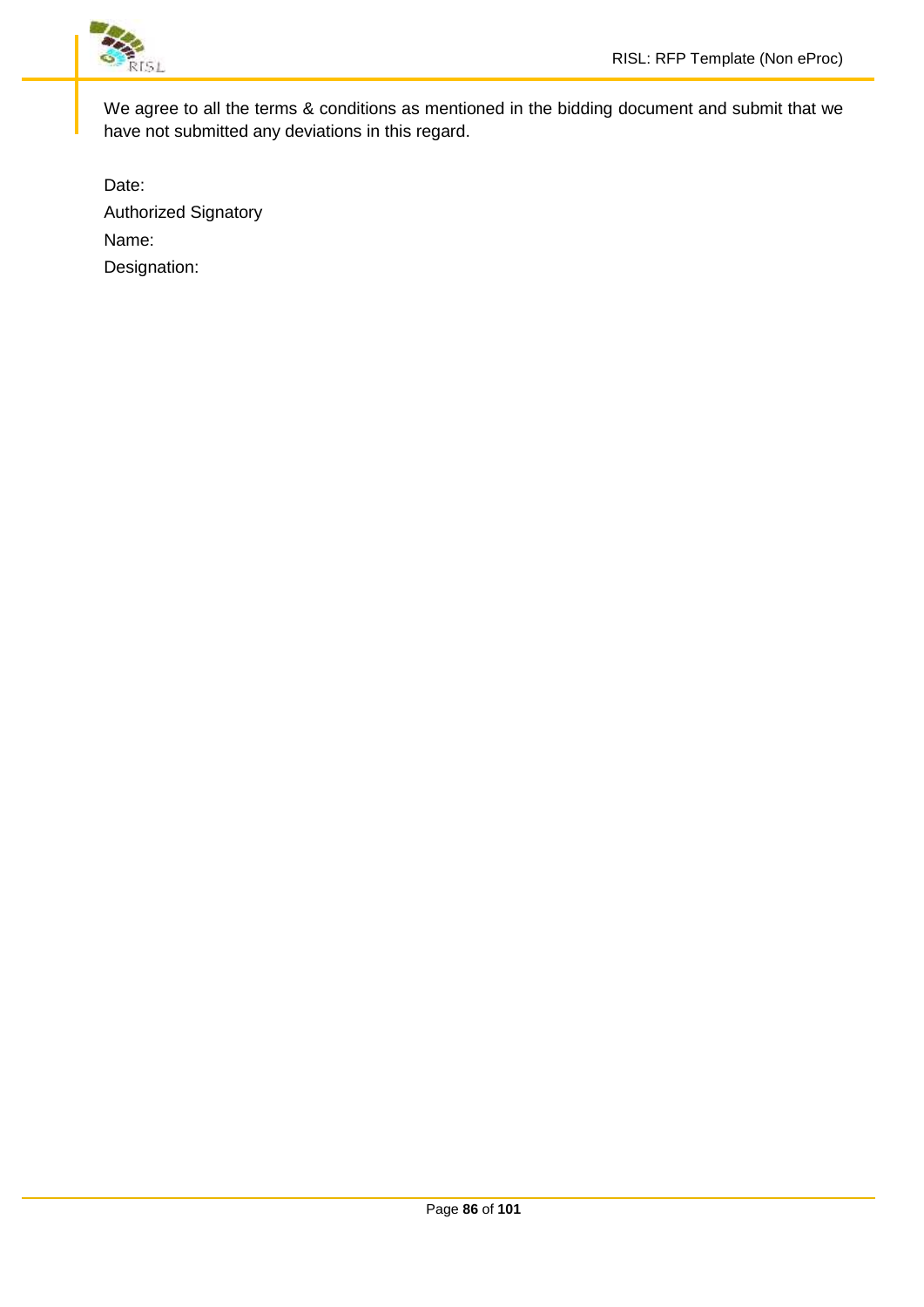

# **A) <Please Specify…>**

| S.No.                               | <b>Item No. and</b><br><b>Description</b> | <b>Unit Qty</b> |   | <b>Base Unit</b><br><b>Cost</b><br>in INR | <b>Total Cost</b><br>in INR | <b>Tax rate in</b><br>percentage,<br>if any, as<br>applicable<br>(Please also<br>specify here<br>the type of<br>Tax &<br>percentage) | <b>Tax in</b><br><b>INR</b> | <b>Total Cost</b><br>in INR |  |  |
|-------------------------------------|-------------------------------------------|-----------------|---|-------------------------------------------|-----------------------------|--------------------------------------------------------------------------------------------------------------------------------------|-----------------------------|-----------------------------|--|--|
|                                     |                                           |                 | A | B                                         | $C = A \times B$            | D                                                                                                                                    | E                           | $F = C + E$                 |  |  |
| 1.                                  |                                           |                 |   |                                           |                             |                                                                                                                                      |                             |                             |  |  |
| 2.                                  |                                           |                 |   |                                           |                             |                                                                                                                                      |                             |                             |  |  |
| 3.                                  |                                           |                 |   |                                           |                             |                                                                                                                                      |                             |                             |  |  |
| 4.                                  |                                           |                 |   |                                           |                             |                                                                                                                                      |                             |                             |  |  |
| Total A1 (In Figures) - Rs.         |                                           |                 |   |                                           |                             |                                                                                                                                      |                             |                             |  |  |
| <b>Total A1 (In Words) - Rupees</b> |                                           |                 |   |                                           |                             |                                                                                                                                      |                             |                             |  |  |

**Financial Bid Format for Infrastructure Projects**

# **B) <Please Specify…>**

| S.No<br>×                    | <b>Item No.</b><br>and<br><b>Descriptio</b><br>n | <b>Ite</b><br>m<br>No. | <b>Make</b><br>$\mathbf{a}$<br><b>Mod</b><br><b>el</b> | t | <b>Uni</b> Tota<br><b>Qty</b> | <b>Base Unit</b><br><b>Cost in INR</b><br>(inclusive of<br>packaging,<br>transportatio<br>n, warranty,<br><b>insurance</b><br>(for entire<br>project<br>period) | <b>Total</b><br><b>Cost</b><br>in INR | <b>CST in</b><br><b>Percentag percentag T in T in</b><br>e | <b>VAT in</b><br>e | CS | <b>VA</b><br><b>INR INR</b> | <b>Total</b><br><b>Cost in</b><br><b>INR</b> |
|------------------------------|--------------------------------------------------|------------------------|--------------------------------------------------------|---|-------------------------------|-----------------------------------------------------------------------------------------------------------------------------------------------------------------|---------------------------------------|------------------------------------------------------------|--------------------|----|-----------------------------|----------------------------------------------|
|                              |                                                  |                        |                                                        |   | A                             | $\mathbf B$                                                                                                                                                     | $C = Ax$<br>B                         |                                                            |                    | D  | E                           | $F = C + D +$<br>E                           |
| $\mathbf 1$                  |                                                  |                        |                                                        |   |                               |                                                                                                                                                                 |                                       |                                                            |                    |    |                             |                                              |
| 2.                           |                                                  |                        |                                                        |   |                               |                                                                                                                                                                 |                                       |                                                            |                    |    |                             |                                              |
| 3.                           |                                                  |                        |                                                        |   |                               |                                                                                                                                                                 |                                       |                                                            |                    |    |                             |                                              |
| 4.                           |                                                  |                        |                                                        |   |                               |                                                                                                                                                                 |                                       |                                                            |                    |    |                             |                                              |
| Total A2 (In Figures) - Rs.  |                                                  |                        |                                                        |   |                               |                                                                                                                                                                 |                                       |                                                            |                    |    |                             |                                              |
| Total A2 (In Words) - Rupees |                                                  |                        |                                                        |   |                               |                                                                                                                                                                 |                                       |                                                            |                    |    |                             |                                              |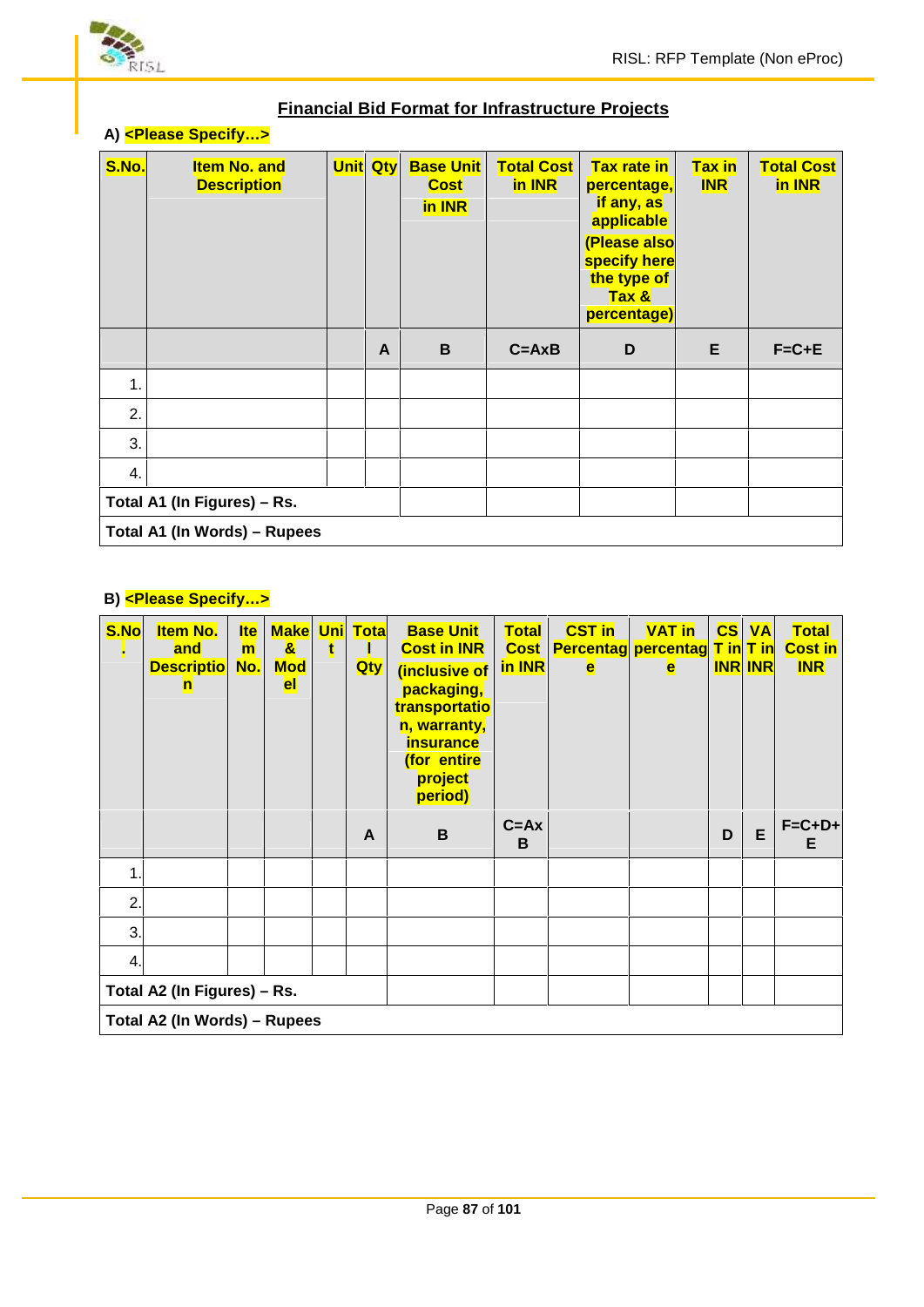

# **C) Commercial Bid Summary (only to be used for Financial Bid Evaluation purpose)**

| S.No.                                  | <b>Item</b>     | <b>Total Value in INR</b> |  |  |  |  |  |  |
|----------------------------------------|-----------------|---------------------------|--|--|--|--|--|--|
|                                        | <b>Total A1</b> |                           |  |  |  |  |  |  |
| $\overline{\mathbf{2}}$                | <b>Total A2</b> |                           |  |  |  |  |  |  |
| $\overline{\mathbf{3}}$                | $\blacksquare$  |                           |  |  |  |  |  |  |
|                                        | <b>COLOR</b>    |                           |  |  |  |  |  |  |
| Grand Total (In Figures) - Rs.         |                 |                           |  |  |  |  |  |  |
| <b>Grand Total (In Words) - Rupees</b> |                 |                           |  |  |  |  |  |  |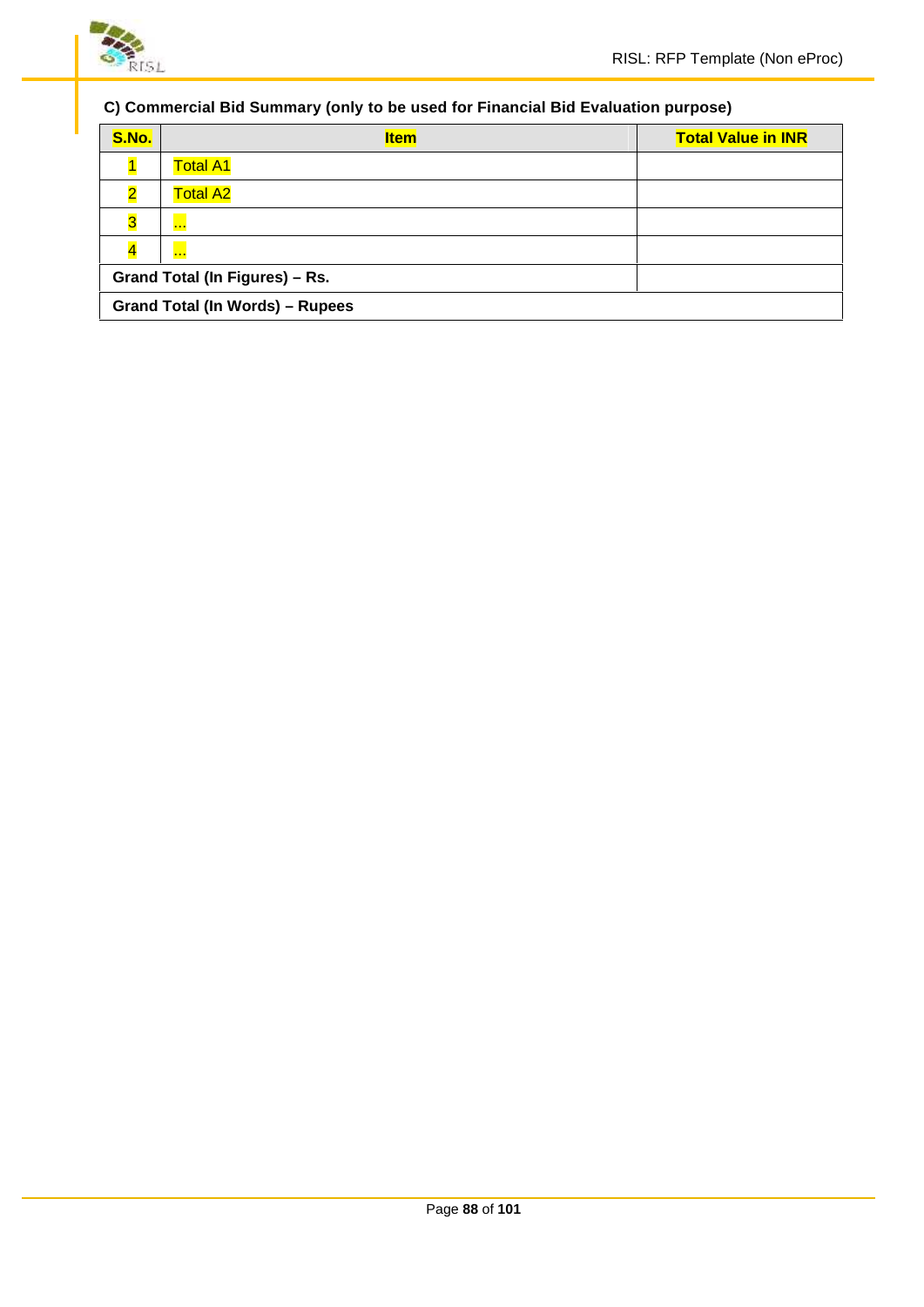

### **ANNEXURE-12: BANK GUARANTEE FORMAT** {to be submitted by the bidder's bank}

# **BANK GUARANTEE FORMAT – BID SECURITY**

(To be stamped in accordance with Stamp Act and to be issued by a Nationalised/ Scheduled bank having its branch at Jaipur and payable at par at Jaipur, Rajasthan)

To, The Managing Director, RajCOMP Info Services Limited (RISL), First Floor, Yojana Bhawan, C-Block, Tilak Marg, C-Scheme, Jaipur-302005 (Raj).

Sir,

1. In accordance with your Notice Inviting Bid for <please specify the project title> vide NIB reference no.  $\leq$  please specify> M/s.  $\ldots$   $\ldots$   $\ldots$   $\ldots$   $\ldots$   $\ldots$   $\ldots$   $\ldots$  (Name & full address of the firm) (Hereinafter called the "Bidder") hereby submits the Bank Guarantee to participate in the said procurement/ bidding process as mentioned in the bidding document.

It is a condition in the bidding documents that the Bidder has to deposit Bid Security amounting to  $\overline{\text{R}}$ . \_\_\_\_\_\_\_\_\_\_\_\_\_\_\_\_\_\_\_(Rupees  $\text{C}$  /n words>)> in respect to the NIB Ref. No. dated **Example 2** issued by RISL, First Floor, Yojana Bhawan, C-Block, Tilak Marg, C-Scheme, Jaipur, Rajasthan (hereinafter referred to as "RISL") by a Bank Guarantee from a Nationalised Bank/ Scheduled Commercial Bank having its branch at Jaipur irrevocable and operative till the bid validity date (i.e.  $\leq$ please specify> days from the date of submission of bid). It may be extended if required in concurrence with the bid validity.

And whereas the Bidder desires to furnish a Bank Guarantee for a sum of  $\leq$ Rs.  $\blacksquare$  (Rupees  $\ltimes$ in words>)> to the RISL as earnest money deposit.

- 2. Now, therefore, we the ……………………………….…… (Bank), a body corporate constituted under the Banking Companies (Acquisition and Transfer of Undertaking) Act. 1969 (delete, if not applicable) and branch Office at…………………... (hereinafter referred to as the Guarantor) do hereby undertake and agree to pay forthwith on demand in writing by the RISL of the said guaranteed amount without any demur, reservation or recourse.
- 3. We, the aforesaid bank, further agree that the RISL shall be the sole judge of and as to whether the Bidder has committed any breach or breaches of any of the terms costs, charges and expenses caused to or suffered by or that may be caused to or suffered by the RISL on account thereof to the extent of the Earnest Money required to be deposited by the Bidder in respect of the said bidding document and the decision of the RISL that the Bidder has committed such breach or breaches and as to the amount or amounts of loss, damage, costs, charges and expenses caused to or suffered by or that may be caused to or suffered by the RISL shall be final and binding on us.
- 4. We, the said Bank further agree that the Guarantee herein contained shall remain in full force and effect until it is released by the RISL and it is further declared that it shall not be necessary for the RISL to proceed against the Bidder before proceeding against the Bank and the Guarantee herein contained shall be invoked against the Bank, notwithstanding any security which the RISL may have obtained or shall be obtained from the Bidder at any time when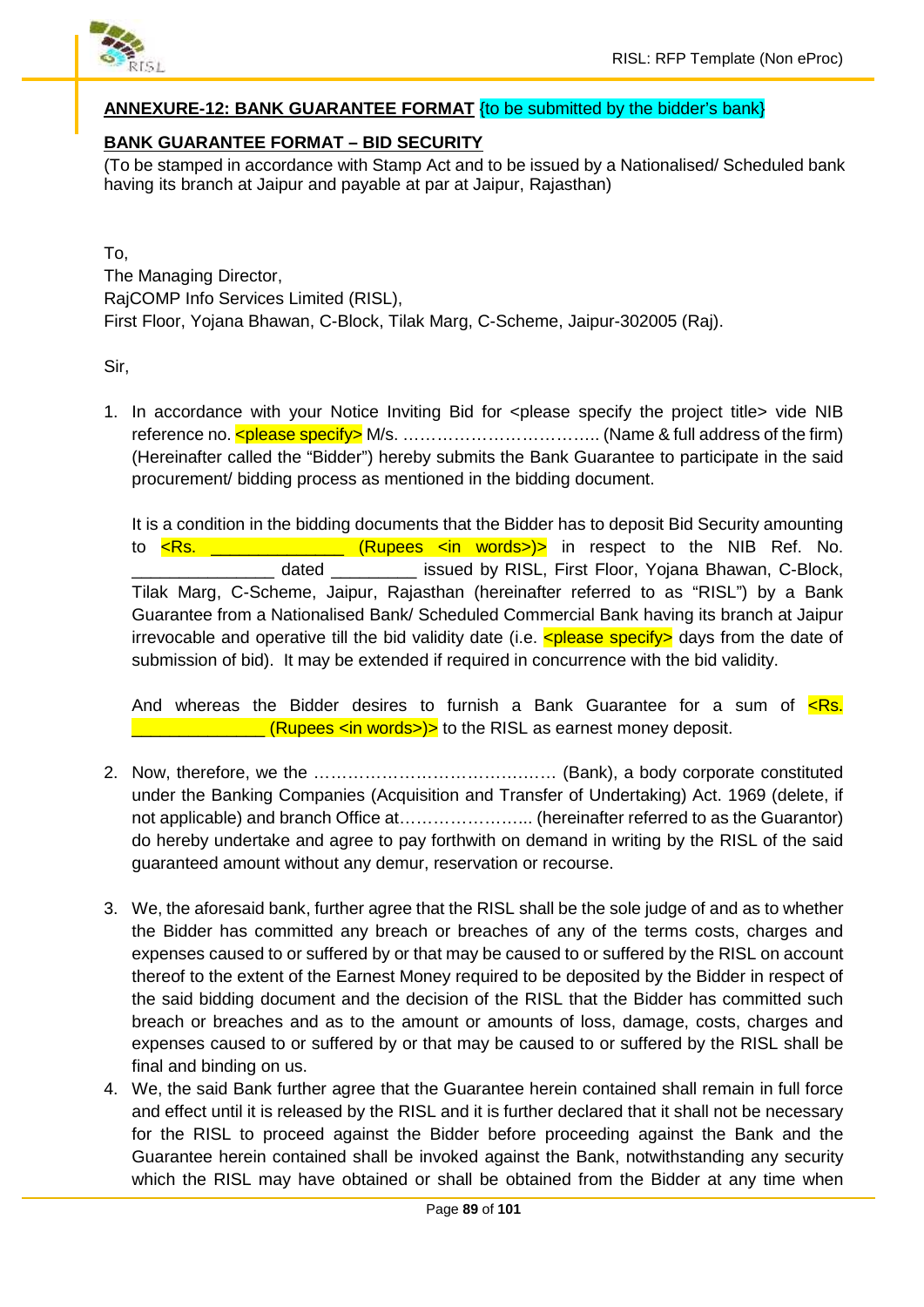

proceedings are taken against the Bank for whatever amount that may be outstanding or unrealized under the Guarantee.

- 5. Any notice by way of demand or otherwise hereunder may be sent by special courier, telex, fax, registered post or other electronic media to our address, as aforesaid and if sent by post, it shall be deemed to have been given to us after the expiry of 48 hours when the same has been posted.
- 6. If it is necessary to extend this guarantee on account of any reason whatsoever, we undertake to extend the period of this guarantee on the request of our constituent under intimation to you.
- 7. The right of the RISL to recover the said amount of  $\leq$ Rs.  $\leq$  (Rupees  $\leq$ in words>)> from us in manner aforesaid will not be precluded/ affected, even if, disputes have been raised by the said M/s. ……….………………(Bidder) and/ or dispute or disputes are pending before any court, authority, officer, tribunal, arbitrator(s) etc..
- 8. Notwithstanding anything stated above, our liability under this guarantee shall be restricted to <Rs. \_\_\_\_\_\_\_\_\_\_\_\_\_\_ (Rupees <in words>)> and our guarantee shall remain in force till bid validity period i.e.  $\leq$  please specify> days from the last date of bid submission and unless a demand or claim under the guarantee is made on us in writing within three months after the Bid validity date, all your rights under the guarantee shall be forfeited and we shall be relieved and discharged from all liability thereunder.
- 9. This guarantee shall be governed by and construed in accordance with the Indian Laws and we hereby submit to the exclusive jurisdiction of courts of Justice in India for the purpose of any suit or action or other proceedings arising out of this guarantee or the subject matter hereof brought by you may not be enforced in or by such count.
- 10. We hereby confirm that we have the power/s to issue this Guarantee in your favor under the Memorandum and Articles of Association/ Constitution of our bank and the undersigned is/are the recipient of authority by express delegation of power/s and has/have full power/s to execute this guarantee under the Power of Attorney issued by the bank in your favour.

| In presence of:<br>WTTNESS (with full name, designation, address & official seal, if any) |
|-------------------------------------------------------------------------------------------|
|                                                                                           |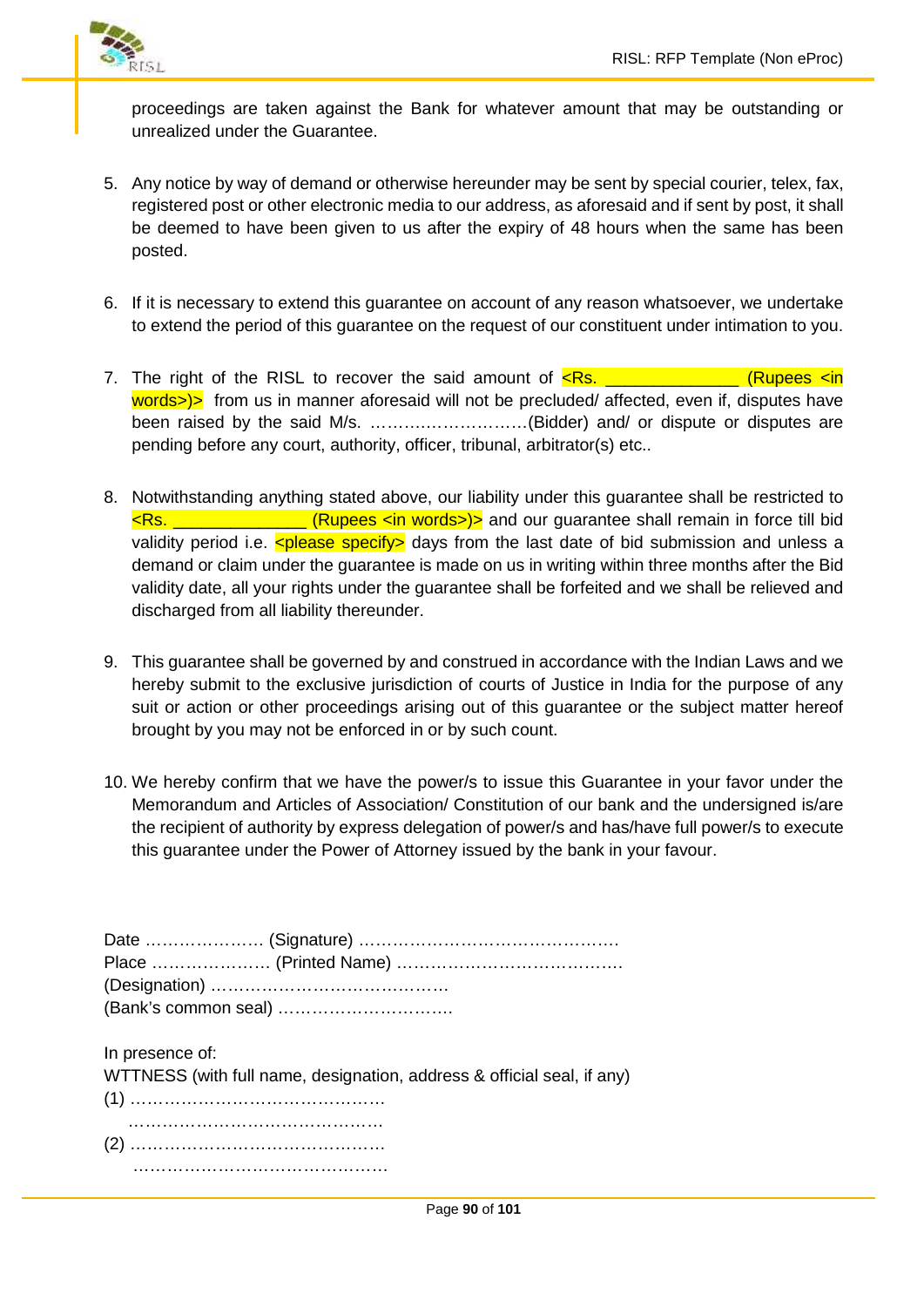

Bank Details Name & address of Bank : Name of contact person of Bank: Contact telephone number:

# GUIDELINES FOR SUBMISSION OF BANK GUARANTEE

The Bank Guarantee shall fulfil the following conditions in the absence of which they cannot be considered valid: -

- 1. Bank Guarantee shall be executed on non- judicial stamp paper of applicable value purchased in the name of the bank.
- 2. Two persons should sign as witnesses mentioning their full name, designation, address and office seal (if any).
- 3. The Executor (Bank Authorities) may mention the power of attorney No. and date of execution in his/ her favour authorizing him/ her to sign the document. The Power of Attorney to be witnessed by two persons mentioning their full name and address.
- 4. The Bank Guarantee should be executed by a Nationalised Bank/ Scheduled Commercial Bank only.
- 5. Non Judicial stamp paper shall be used within 6 months from the date of Purchase of the same. Bank Guarantee executed on the non-judicial stamp paper after 6 (six) months of the purchase of such stamp paper shall be treated as non-valid.
- 6. The contents of Bank Guarantee shall be strictly as per format prescribed by RISL
- 7. Each page of Bank Guarantee shall bear signature and seal of the Bank and B.G. number.
- 8. All corrections, deletions etc. in the Bank Guarantee should be authenticated by signature of Bank Officials signing the Bank Guarantee.
- 9. Bank should separately send through registered post/courier a certified copy of Bank Guarantee, mentioning Bid reference, Bid title and bidder name, directly to the Purchaser at the following address: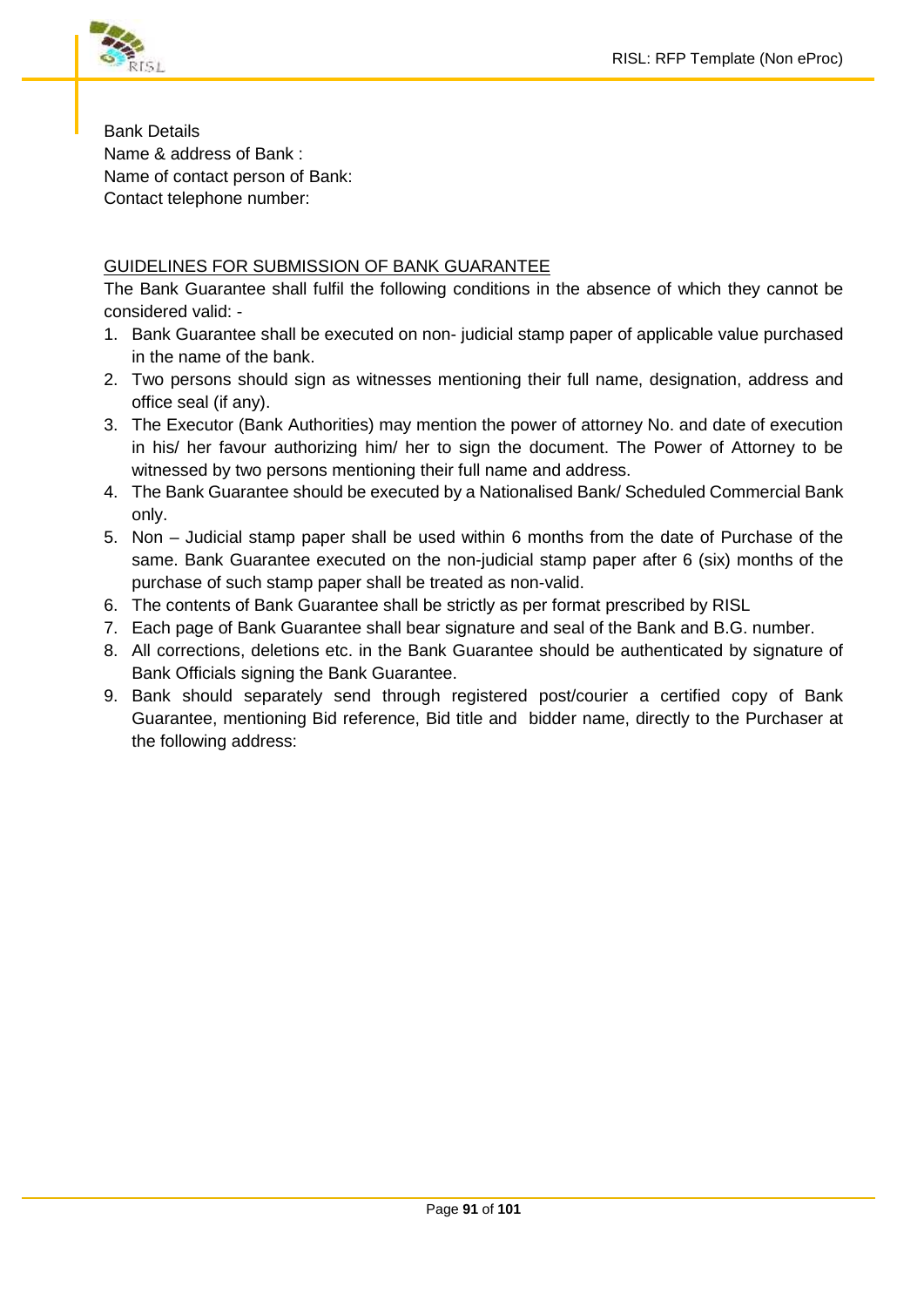

# **BANK GUARANTEE FORMAT – PERFORMANCE SECURITY (PBG)**

(To be stamped in accordance with Stamp Act and on a Stamp Paper purchased from Rajasthan State only and to be issued by a Nationalised/ Scheduled bank having its branch at Jaipur and payable at par at Jaipur, Rajasthan)

## To,

The Managing Director, RajCOMP Info Services Limited (RISL), First Floor, Yojana Bhawan, C-Block, Tilak Marg, C-Scheme, Jaipur-302005 (Raj).

- 1. In consideration of the RajCOMP Info Services Limited (hereinafter called "RISL") having agreed to exempt M/s ..........................(hereinafter called "the said Contractor(s)" from the demand, under the terms and conditions of an Agreement No..................................dated .....................made between the RISL through …………………… and .......................(Contractor) for the work .................(hereinafter called "the said Agreement") of Security Deposit for the due fulfilment by the said Contractor (s) of the terms and conditions contained in the said Agreement, on production of a Bank Guarantee for Rs...................(rupees ........................................only), we ...................(indicate the name of the Bank), (hereinafter referred to as "the Bank") at the request of ..................Contractor(s) do hereby undertake to pay to the RISL an amount not exceeding Rs...................(Rupees..................................only) on demand.
- 2. We................... (Indicate the name of Bank), do hereby undertake to pay Rs.......................... (Rupees............................only), the amounts due and payable under this guarantee without any demur or delay, merely on a demand from the RISL. Any such demand made on the bank by the RISL shall be conclusive as regards the amount due and payable by the Bank under this guarantee. The Bank Guarantee shall be completely at the disposal of the RISL and We....................... (Indicate the name of Bank), bound ourselves with all directions given by RISL regarding this Bank Guarantee. However, our liability under this guarantee shall be restricted to an amount not exceeding Rs...................... (Rupees....................only).
- 3. We.......................(indicate the name of Bank), undertake to pay to the RISL any money so demanded notwithstanding any dispute or disputes raised by the contractor(s) in any suit or proceeding pending before any Court or Tribunal or Arbitrator etc. relating thereto, our liability under these presents being absolute, unequivocal and unconditional.
- 4. We.....................(indicate the name of Bank) further agree that the performance guarantee herein contained shall remain in full force and effective up to <DATE> and that it shall continue to be enforceable for above specified period till all the dues of RISL under or by virtue of the said Agreement have been fully paid and its claims satisfied or discharged or till the RISL certifies that the terms and conditions of the said Agreement have been fully and properly carried out by the said Contractor(s) and accordingly discharges this guarantee.
- 5. We ...........................(indicate the name of Bank) further agree with the RISL that the RISL shall have the fullest liberty without our consent and without affecting in any manner our obligations hereunder to vary any of the terms and conditions of the said Agreement or to extend time of performance by the said Contractor(s) from time to time or to postpone for any time or from time to time any of the powers exercisable by the RISL against the said Contractor(s) and to forbear or enforce any of the terms and conditions relating to the said Agreement and we shall not be relieved from our liability by reason of any such variation, or extension being granted to the said Contractor(s) or for any forbearance, act or omission on the part of the RISL or any indulgence by the RISL to the said Contractor(s) or by any such matter or thing whatsoever which would but for this provision, have effect of so relieving us.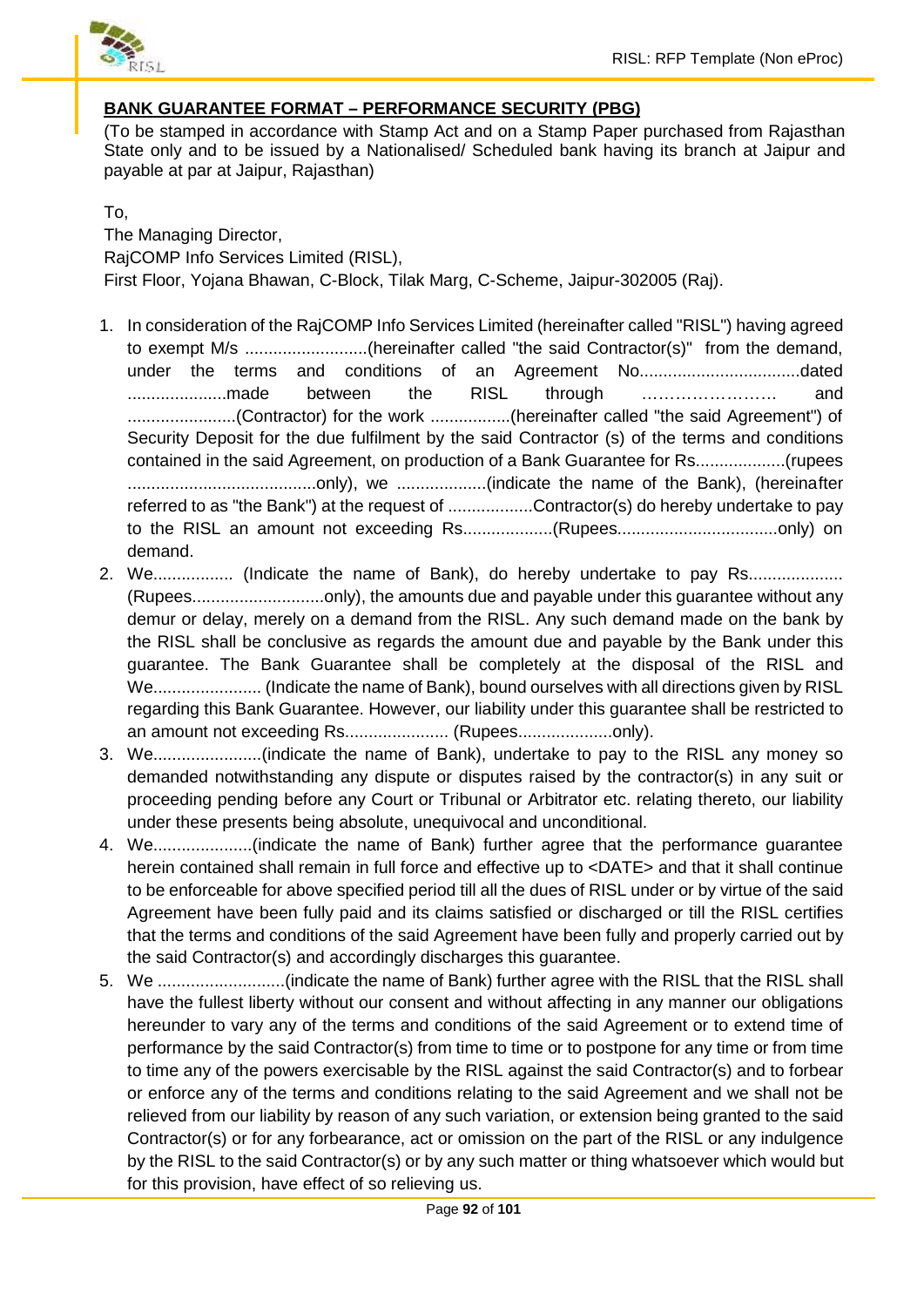

- 6. The liability of us ............................. (indicate the name of Bank), under this guarantee will not be discharged due to the change in the constitution of the Bank or the contractor(s).
- 7. We .............................. (indicate the name of Bank), lastly undertake not to revoke this guarantee except with the previous consent of the RISL in writing.
- 8. This performance Guarantee shall remain valid and in full effect, until it is decided to be discharged by the RISL. Notwithstanding anything mentioned above, our liability against this guarantee is restricted to Rs........................... (Rupees..............................only).
- 9. It shall not be necessary for the RISL to proceed against the contractor before proceeding against the Bank and the guarantee herein contained shall be enforceable against the Bank notwithstanding any security which the RISL may have obtained or obtain from the contractor.
- 10. We .............................. (indicate the name of Bank) verify that we have a branch at Jaipur. We undertake that this Bank Guarantee shall be payable at any of its branch at Jaipur. If the last day of expiry of Bank Guarantee happens to be a holiday of the Bank, the Bank Guarantee shall expire on the close of the next working day.
- 11. We hereby confirm that we have the power(s) to issue this guarantee in your favor under the memorandum and articles of Association/constitution of our bank and the undersigned is/are the recipient of authority by express delegation of power(s) and has/have full power(s) to execute this guarantee for the power of attorney issued by the bank.

Dated..........................day of....................For and on behalf of the <Bank> (indicate the Bank)

**Signature** 

(Name & Designation)

Bank's Seal

The above performance Guarantee is accepted by the RISL For and on behalf of the RISL

**Signature** 

(Name & Designation)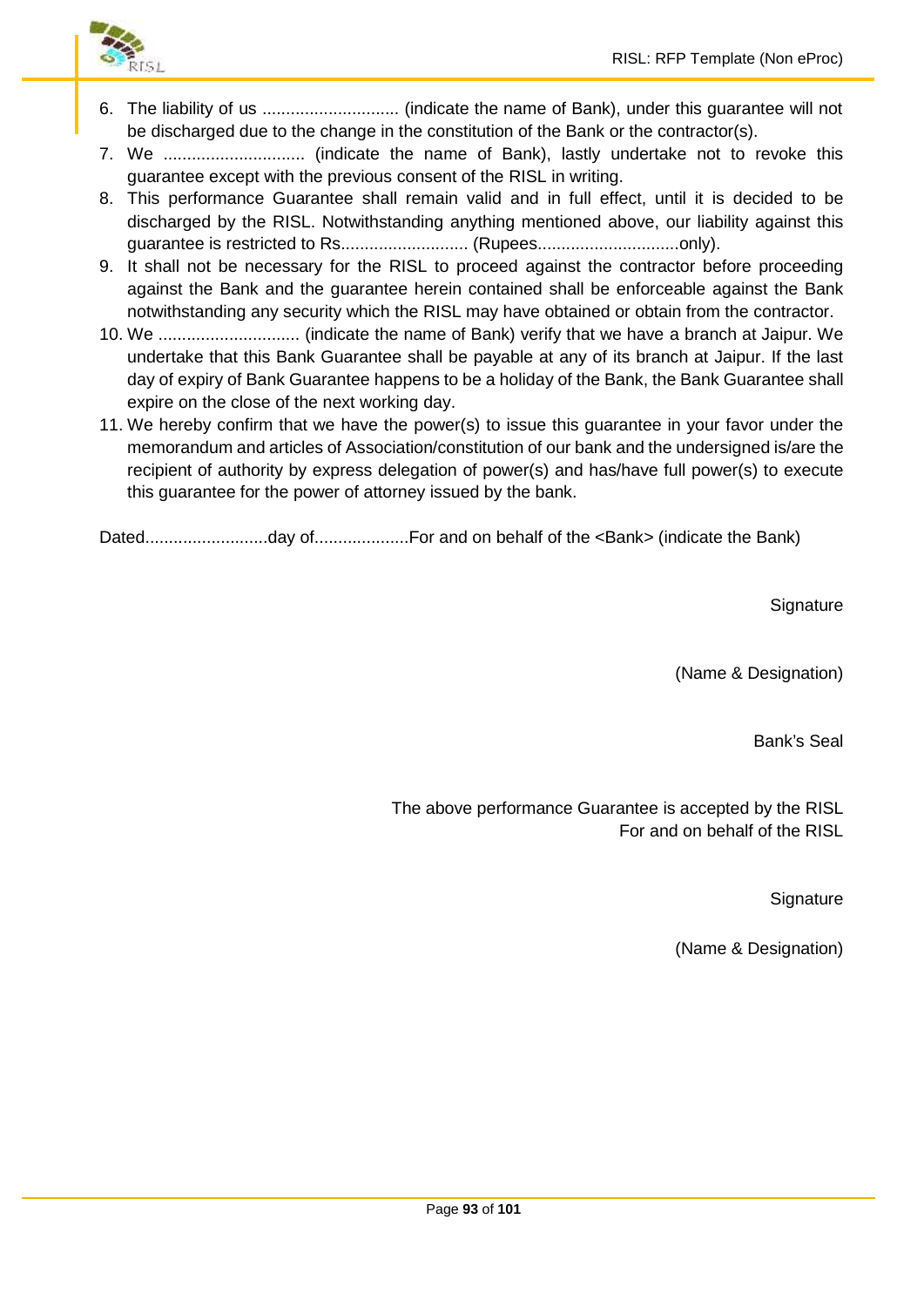

## **ANNEXURE-13: DRAFT AGREEMENT FORMAT** {to be mutually signed by selected bidder and

### procuring entity}

This Contract is made and entered into on this \_\_\_\_\_\_day of \_\_\_\_\_\_\_, 2013 by and between RajCOMP Info Services Limited (RISL), having its head office at First Floor, Yojana Bhawan, Tilak Marg, C-Scheme, Jaipur-302005, Rajasthan (herein after referred to as Purchaser/ RISL) which term or expression, unless excluded by or repugnant to the subject or context, shall include his successors in office and assignees on ONE PART

### And

M/s\_\_\_\_\_\_\_\_\_\_\_\_\_\_\_\_\_\_\_\_, a company registered under the Indian Companies Act, 1956 with its registered office at  $\qquad \qquad$  (herein after referred as the "Successful Bidder/ Supplier") which term or expression, unless excluded by or repugnant to the subject or context, shall include his successors in office and assignees on the OTHER PART.

### Whereas,

Purchaser is desirous of appointing an agency for <project title> as per the Scope of Work and Terms and Conditions as set forth in the RFP document dated \_\_\_\_\_\_\_\_\_ of <NIB No  $\longrightarrow$ 

### And whereas

M/s Tepresents that it has the necessary experience for carrying out the overall work as referred to herein and has submitted a bid and subsequent clarifications for providing the required services against said NIB and RFP document issued in this regard, in accordance with the terms and conditions set forth herein and any other reasonable requirements of the Purchaser from time to time.

#### And whereas

| Purchaser has accepted the bid of supplier and has placed the Work Order vide Letter No. |  |       |  |  |                                                           |  |  |  |
|------------------------------------------------------------------------------------------|--|-------|--|--|-----------------------------------------------------------|--|--|--|
|                                                                                          |  | dated |  |  | , on which supplier has given their acceptance vide their |  |  |  |
| Letter No.                                                                               |  | dated |  |  |                                                           |  |  |  |

### And whereas

|                  | The supplier has deposited a sum of Rs. |         | /- (Rupees                                  | ın |
|------------------|-----------------------------------------|---------|---------------------------------------------|----|
| the form of      |                                         | ref no. | dated                                       | 0t |
|                  | Bank and valid up to                    |         | as security deposit for the due performance |    |
| of the contract. |                                         |         |                                             |    |

Now it is hereby agreed to by and between both the parties as under: -

- 1. The NIB Ref. No. \_\_\_\_\_\_\_\_\_\_\_\_\_\_\_\_\_\_\_\_\_\_\_\_\_\_\_\_ dated \_\_\_\_\_\_\_\_\_\_\_ and RFP document dated \_\_\_\_\_\_\_\_\_ issued by RISL along with its enclosures/ annexures, wherever applicable, are deemed to be taken as part of this contract and are binding on both the parties executing this contract.
- 2. In consideration of the payment to be made by RISL to supplier at the rates set forth in the work order no. \_\_\_\_\_\_\_\_\_\_\_\_\_\_\_\_\_\_\_\_\_\_\_\_\_\_\_\_\_\_\_\_ dated \_\_\_\_\_\_\_\_\_\_\_\_\_ will duly supply the said articles set forth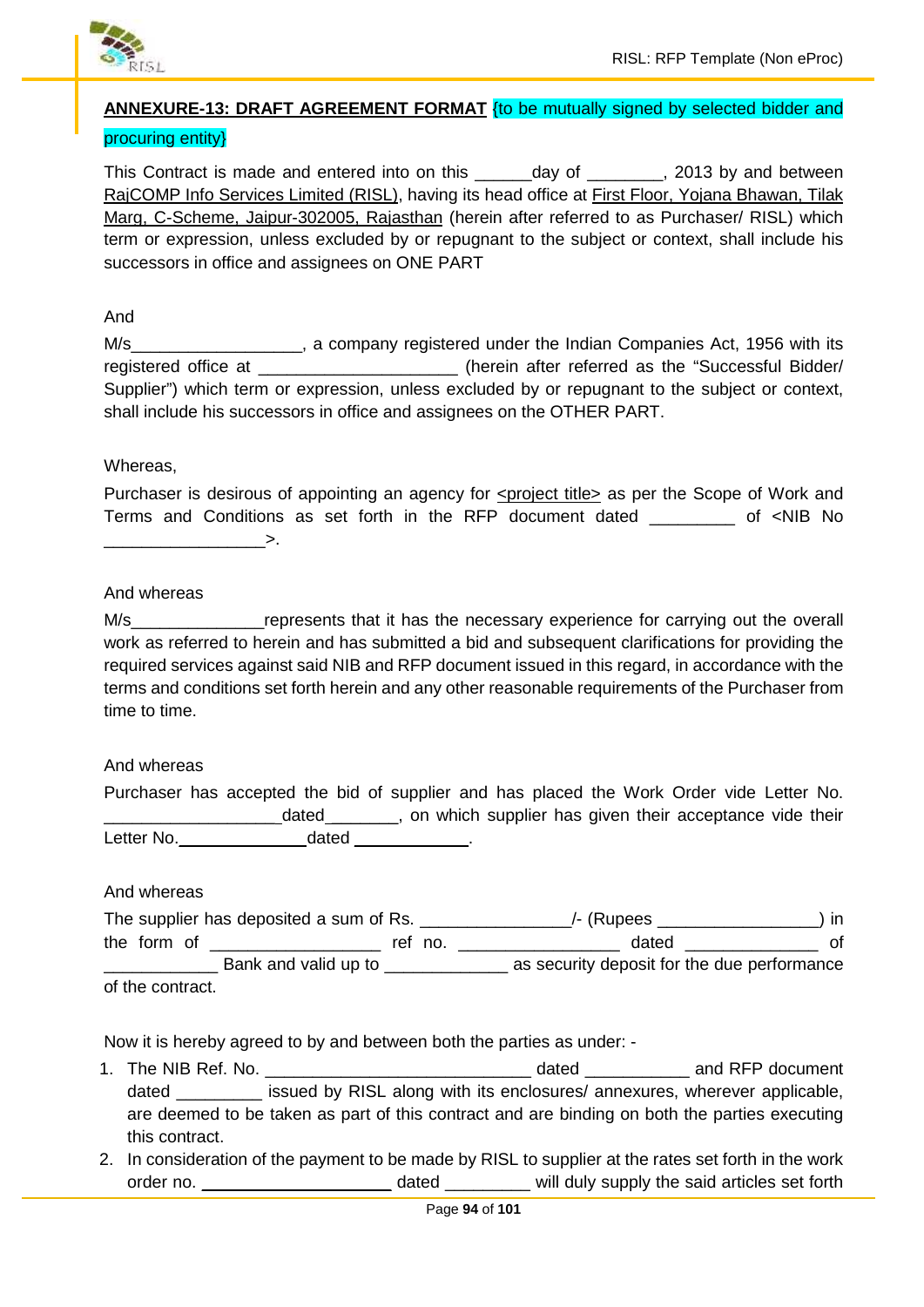

in "Annexrure-I: Bill of Material" thereof and provide related services in the manner set forth in the RFP, along with its enclosures/ annexures and Technical Bid along with subsequent clarifications submitted by supplier.

- 3. The RISL do hereby agree that if supplier shall duly supply the said articles and provide related services in the manner aforesaid observe and keep the said terms and conditions of the RFP and Contract, the RISL will pay or cause to be paid to supplier, at the time and the manner set forth in the said conditions of the RFP, the amount payable for each and every project milestone & deliverable. The mode of Payment will be as specified in the RFP document.
- 4. The timelines for the prescribed Scope of Work, requirement of services and deployment of technical resources shall be effected from the date of work order i.e. \_\_\_\_\_\_\_\_\_\_\_\_ and completed by supplier within the period as specified in the RFP document.
- 5. In case of extension in the delivery and/ or installation period/ completion period with liquidated damages, the recovery shall be made on the basis of following percentages of value of stores/ works which supplier has failed to supply/ install/ complete: -

| a) | Delay up to one fourth period of the prescribed delivery period, successful  | 2.5%  |
|----|------------------------------------------------------------------------------|-------|
|    | installation & completion of work                                            |       |
| b) | Delay exceeding one fourth but not exceeding half of the prescribed delivery | 5.0%  |
|    | period, successful installation & completion of work.                        |       |
|    | c) Delay exceeding half but not exceeding three fourth of the prescribed     | 7.5%  |
|    | delivery period, successful installation & completion of work.               |       |
| d) | Delay exceeding three fourth of the prescribed delivery period, successful   | 10.0% |
|    | installation & completion of work.                                           |       |

Note:

- i. Fraction of a day in reckoning period of delay in supplies/ maintenance services shall be eliminated if it is less than half a day.
- ii. The maximum amount of agreed liquidated damages shall be 10%.
- iii. If supplier requires an extension of time in completion of contractual supply on account of occurrence of any hindrances, he shall apply in writing to the authority which had placed the work order, for the same immediately on occurrence of the hindrance but not after the stipulated date of completion of supply.
- iv. Delivery period may be extended with or without liquidated damages if the delay in the supply of goods in on account of hindrances beyond the control of supplier.
- 6. All disputes arising out of this agreement and all questions relating to the interpretation of this agreement shall be decided as per the procedure mentioned in the RFP document.

|                     |        | In witness whereof the parties have caused this contract to be executed by their Authorized |       |  |  |  |
|---------------------|--------|---------------------------------------------------------------------------------------------|-------|--|--|--|
| Signatories on this | dav of |                                                                                             | 2013. |  |  |  |

| Signed By:    | Signed By:              |
|---------------|-------------------------|
| Designation:, | (Sanjay Malhotra)       |
| Company:      | Managing Director, RISL |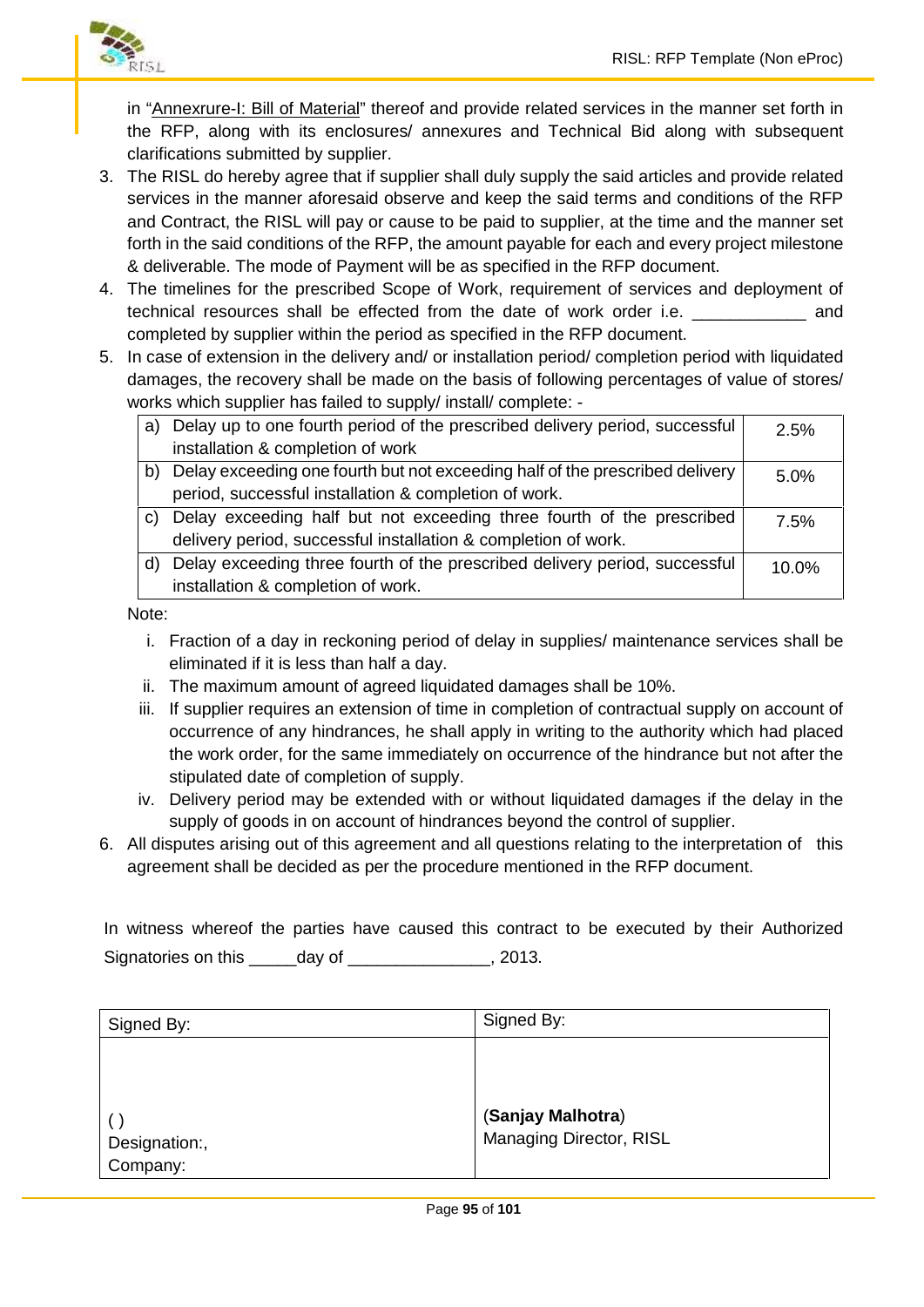



| In the presence of:      | In the presence of:                                                          |
|--------------------------|------------------------------------------------------------------------------|
|                          |                                                                              |
| Designation:<br>Company: | $\left( \right)$<br>Designation:<br>Department of IT&C, Govt. of Rajasthan   |
|                          |                                                                              |
| Designation:<br>Company: | $\left( \ \right)$<br>Designation:<br>Department of IT&C, Govt. of Rajasthan |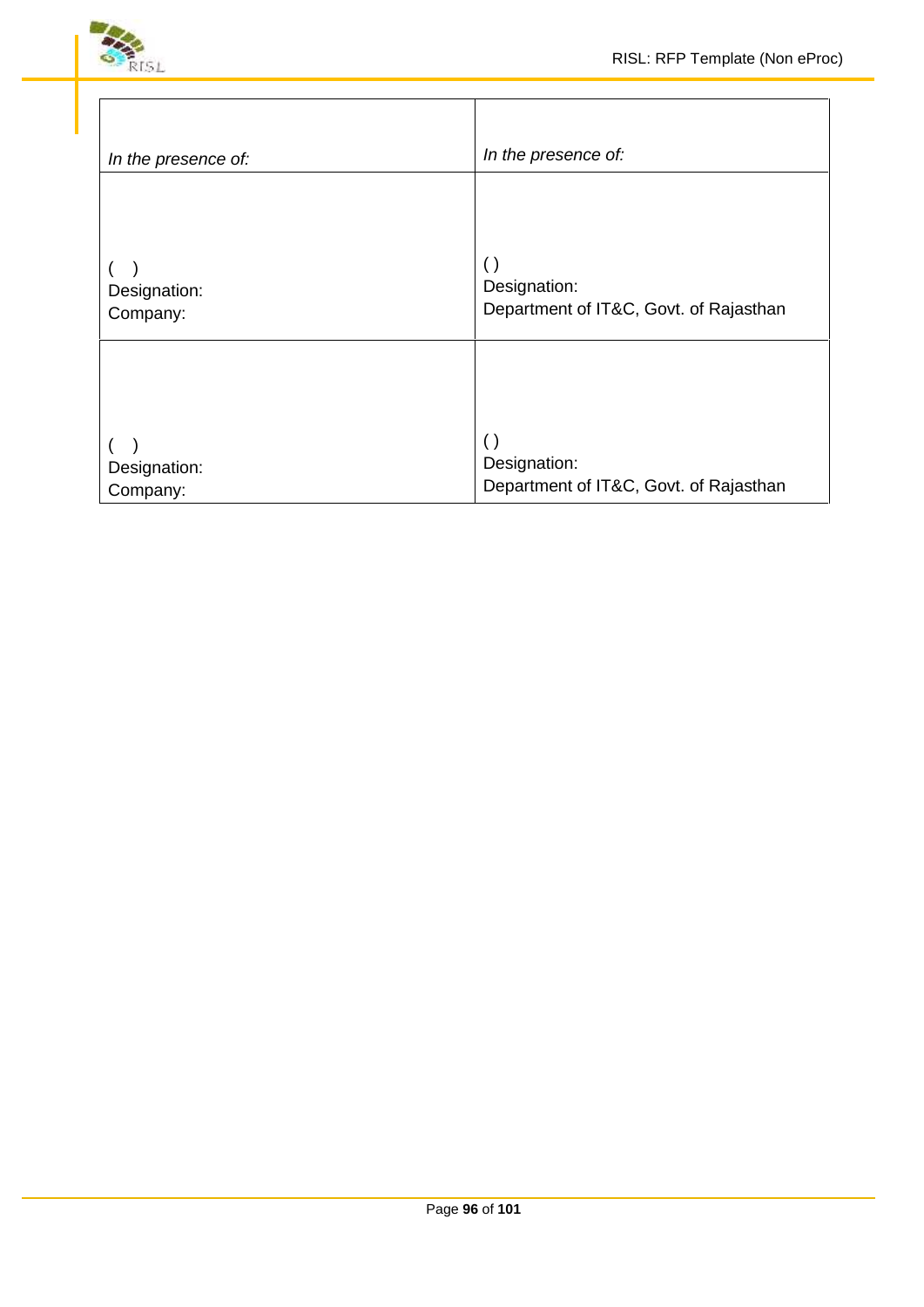

### **ANNEXURE-14: FORMAT FOR SUBMISSION OF PROJECT REFERENCES FOR PRE- QUALIFICATION EXPERIENCE**

| Project Name:                                  | Value of Contract/Work Order (In INR):         |  |
|------------------------------------------------|------------------------------------------------|--|
| Country:                                       | <b>Project Duration:</b>                       |  |
| Location within country:                       |                                                |  |
| Name of Customer:                              | Total No. of staff-months of the assignment:   |  |
| Contact person with address, phone, fax        | Approx. value of the services provided by your |  |
| and e-mail:                                    | company under the contract (in INR):           |  |
| Start date (month/year):                       |                                                |  |
| Completion date (month/year):                  |                                                |  |
| Name of associated Bidders, if any:            |                                                |  |
| Narrative description of Project:              |                                                |  |
| List of Services provided by your firm/company |                                                |  |
|                                                |                                                |  |
|                                                |                                                |  |
|                                                |                                                |  |
|                                                |                                                |  |

Please attach a copy of the work order/ completion certificate/ purchase order/ letter from the customer for each project reference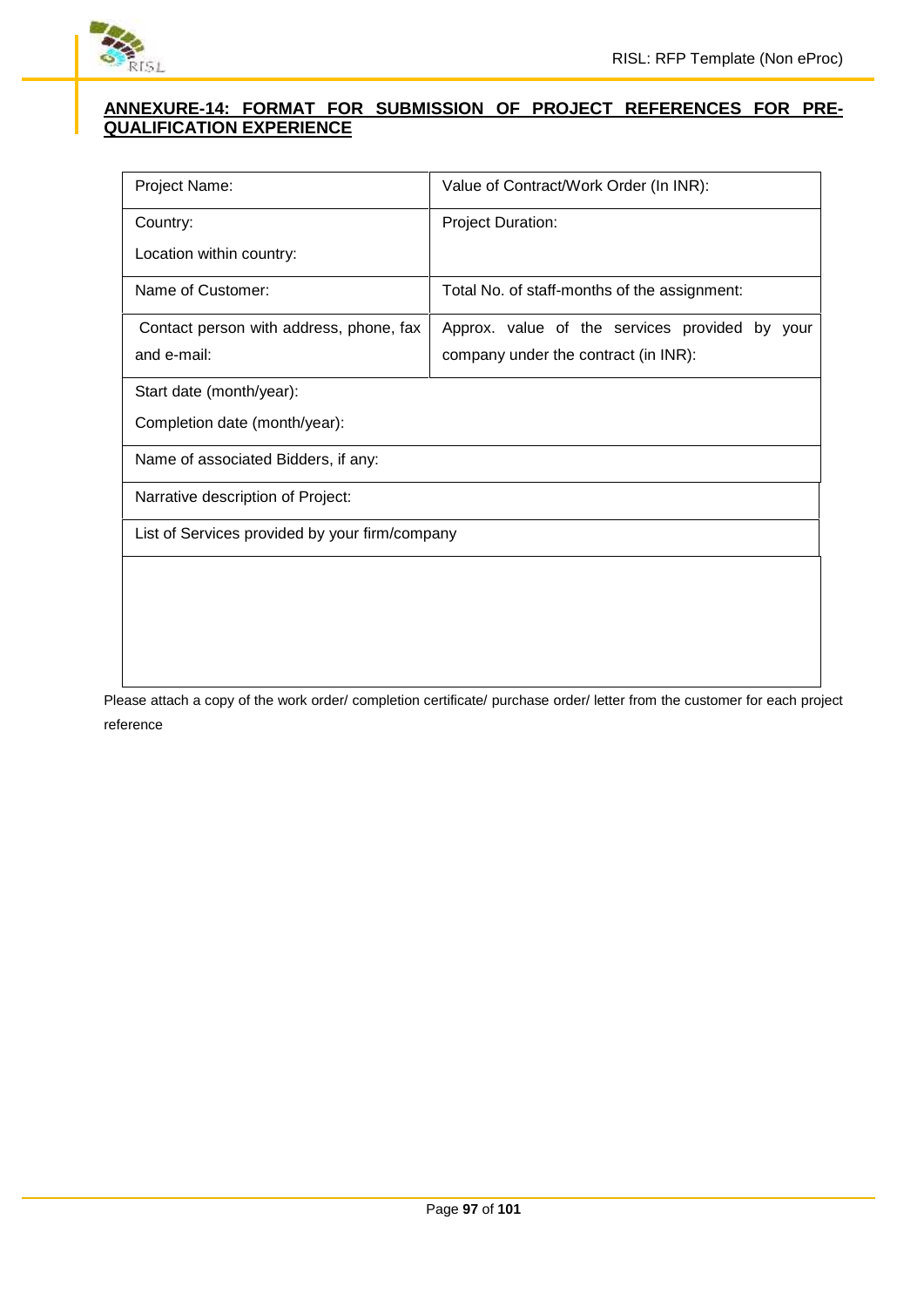

### **ANNEXURE-15: FORMAT FOR CONSORTIUM AGREEMENT**

(On non-judicial stamp paper of appropriate value to be purchased in the name of executants companies or as required by the jurisdiction in which executed)

This Consortium Agreement executed on this ................ day of........................... Two Thousand ………………. By: M/s. ......................................................... a Company incorporated under the laws of........................………………………........ and having its registered office at ............................... (hereinafter called the "Lead Member/First Member" which expression shall include its successors); and

M/s. …......................................................... a Company incorporated under the laws of .......................................………………………..... and having its registered office at .............................. (hereinafter called the "Second Member" which expression shall include its successors)

The Lead Member/First Member and the Second Member shall collectively hereinafter be called as the "Consortium Members" for the purpose of submitting a proposal (hereinafter called as "Bid") for the work of …………………(Name of work)………………………for …………… (Name of project) of M/s…………………………….. to Government of Rajasthan (GoR)/ Rajcomp Info Services Limited (herein after called the `Owner' or 'RISL'), RISL being a Company incorporated under the Companies Act, 1956 having its registered office at Yojana Bhawan, Tilak Marg, C-Scheme, Jaipur, India (hereinafter called the "Owner/GoR/ RISL") in response to GoR/ RISL Request for Proposal Document (hereinafter called as "RFP" Document) Dated………….. for the purposes of submitting the bid no. ………….. ………………………….. and entering into a contract in case of award for the work of …………………(Name of work)………………………for …………… (Name of project) of GoR/ RISL.

WHEREAS, the Owner invited bids vide its RFP document no. …………………… for the work of ……………………………………………………. AND WHEREAS as per document, Consortium bids will also be considered by the Owner provided they meet the specific requirements in that regard.

AND WHEREAS the PQ bid is being submitted to the Owner vide proposal dated ………… based on the Consortium Agreement being these presents and the PQ bid with its PQ bid forms and submission documents, in accordance with the requirement of PQ document conditions and requirements have been signed by all the partners and submitted to the Owner.

AND WHEREAS Clause \_\_\_\_\_\_\_\_ of RFP document stipulates that a Consortium of maximum two companies, meeting the requirements stipulated in the RFP document may submit a Proposal signed by Lead Member of the Consortium Members so as to legally bind all the Members of the Consortium who will be jointly and severally liable for the performance and all obligations thereunder to GoR/RISL and duly signed Consortium Agreement shall be attached to the Proposal.

NOW THEREFORE, in consideration of the mutual covenants of the members of the Consortium, the sufficiency whereof is hereby acknowledged and other good valuable consideration, we agree as follows:

- 1. We the members in the Consortium hereby confirm that the name and style of the Consortium shall be…………….. Consortium.
- 2. M/s. ...................................... shall act as Lead Member for self, and for and on behalf of M/s …………………….. (Second Member) and further declare and confirm that we shall jointly and severally be bound unto the Owner for the successful performance of the obligations under the Request for Proposal (RFP) and resulting Contact Agreement(s) submitted / executed by the Lead Member in the event of the selection of Consortium. Further, the Lead Partner is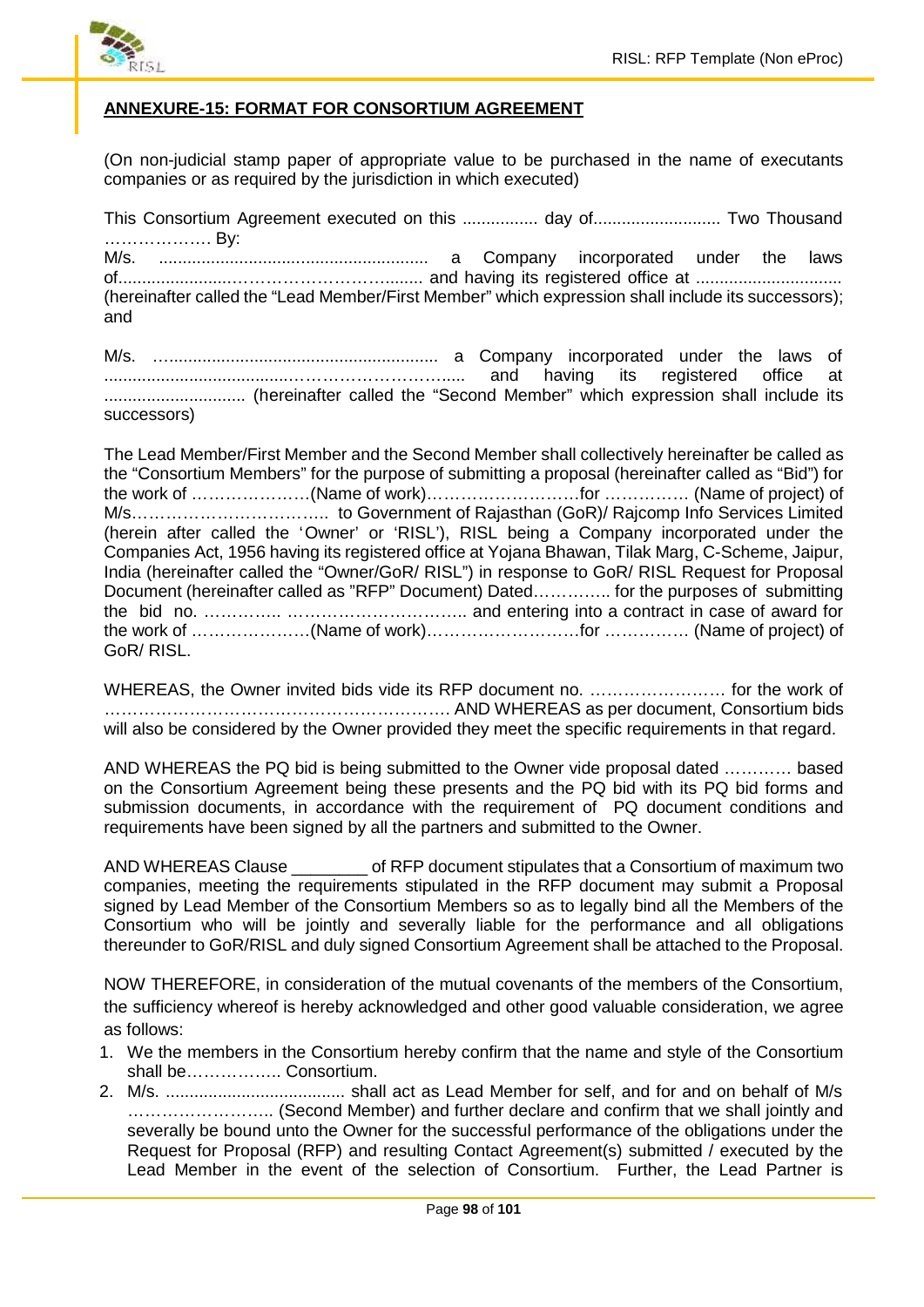

authorized to incur liabilities and receive instructions for and on behalf of any or all partners of the CONSORTIUM.

- 3. That M/s That M/s which is the Lead Member of the Consortium shall invest and continue to invest ….% (at least 51% to be invested by Lead Bidder) interest in the Consortium for the Lock in Period as specified in the RFP document.
- 4. That M/s **Example 2. Second Member) shall invest and continue to invest …. % interest of** the Consortium for the Lock in Period as specified in the RFP document.
- 5. The composition or the constitution of the consortium shall not be altered without the prior consent of GoR/RISL.
- 6. The roles and responsibilities of the lead bidder and the second member of the consortium for execution of various components/activities as defined in the RFP document shall be as under :

| S.No. | <b>Project</b><br><b>Component/Activity</b> | <b>Roles &amp; Responsibility</b><br>of Lead Bidder | <b>Roles &amp; Responsibility of</b><br><b>Second Member of</b><br><b>Consortium</b> |
|-------|---------------------------------------------|-----------------------------------------------------|--------------------------------------------------------------------------------------|
|       |                                             |                                                     |                                                                                      |
|       |                                             |                                                     |                                                                                      |
|       |                                             |                                                     |                                                                                      |
|       |                                             |                                                     |                                                                                      |

- 7. It is expressly agreed by the members that all members of the consortium shall be held equally responsible for the obligations under the RFP Document, Contract and this Agreement, irrespective of the specific roles/responsibilities undertaken by them.
- 8. For the purpose of this Agreement, the RFP Document and the Contract, the Lead Partner shall be the single point of contact for the GoR/ RISL, shall have the overall responsibility of the management of the Project and shall have single point responsibility for ensuring that all members of the consortium are complying with the terms and conditions set out in the Contract and the RFP Document.
- 9. All instructions/communications from PMC to the Lead Partner shall be deemed to have been duly provided to all the members of the consortium.
- 10. If GoR/ RISL suffers any loss or damage on account of any breach in the stipulation of the Agreements to be entered into by the Consortium Members, upon its selection pursuant to RFP (the "Agreements") or any shortfall in the performance of the Transaction or in meeting the performances guaranteed as per the RFP and the Agreements, the Consortium Members hereby jointly and severally undertake to promptly make good such loss or damages caused to GoR/ RISL on its demand without any demur or contest. The Owner shall have the right to proceed against anyone of the partners and it shall neither be necessary nor obligatory on the part of the Owner to proceed against the Lead Partner before proceeding against or dealing with the other Member.
- 11. The financial liability of the Consortium Members to the GoR/ RISL, with respect to any of the claims arising out of the performance or non-performance of obligations under the RFP and the resulting Agreement(s) shall not be limited so as to restrict or limit the liabilities of any of the Members and the Members shall be jointly and severally liable to GoR/RISL.
- 12. It is expressly agreed by the Members that all the due payments shall be made by the Owner to Lead Bidder only.
- 13. This Consortium agreement shall be construed and interpreted in accordance with the laws of India and the Courts of Jaipur (Rajasthan) shall have the exclusive jurisdiction in all matters arising there under.
- 14. It is also hereby agreed that Lead Member shall, on behalf of the Consortium shall submit the Bid and performance Security as specified by owner in the RFP document.
- 15. It is further agreed that this Consortium Agreement shall be irrevocable and shall continue to be enforceable till the same is discharged by GoR/RISL.
- 16. This Agreement shall come into force as of the date of signing and shall continue in full force and effect until the complete discharge of all obligations, concerning the carrying out of the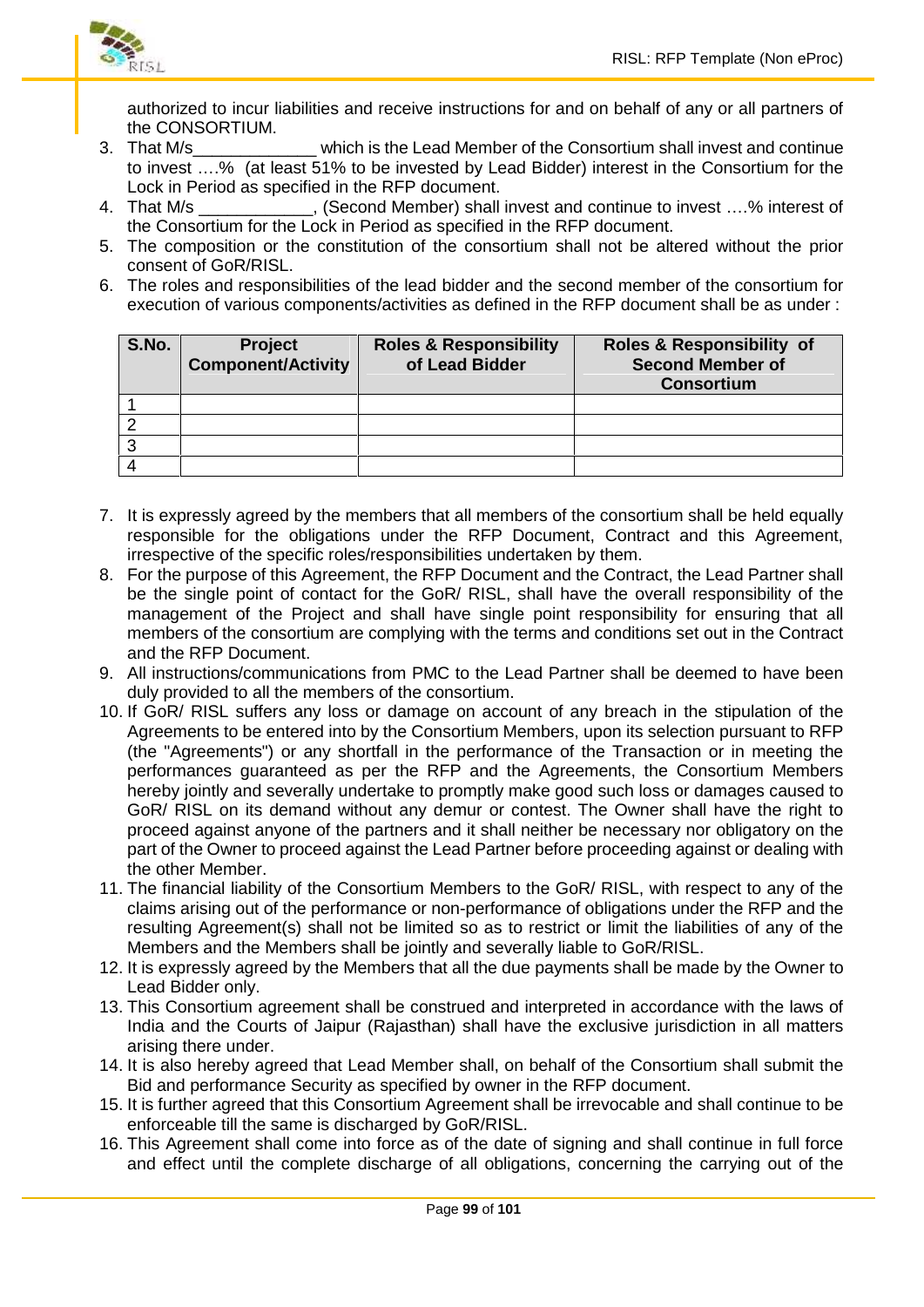

Project, which have been taken on by the Parties under the Contract, RFP Document and under this Agreement.

*17. Any other terms and conditions not in contradiction to the RFP and above mentioned terms and conditions.*

IN WITNESS WHEREOF, the Members to the Consortium agreement have through their authorised representatives executed these presents and affixed common seal of their companies, on the day, month and year first mentioned above.

| Common Seal of  has been affixed<br>in my/our Lead Member presence pursuant to<br>Board<br>of Director's<br>resolution<br>dated           | For and on behalf of M/s<br>(Lead Bidder)                         |
|-------------------------------------------------------------------------------------------------------------------------------------------|-------------------------------------------------------------------|
| 1)<br>Witness<br>Witness<br>2)                                                                                                            | (Signature of authorized representative)<br>Name:<br>Designation: |
|                                                                                                                                           |                                                                   |
| Common Seal of  has been affixed<br>in my/our Lead Member presence pursuant to<br>of<br>Director's<br><b>Board</b><br>resolution<br>dated | For and on behalf of M/s<br>(Second member)                       |
|                                                                                                                                           | (Signature of authorized representative)                          |
|                                                                                                                                           | Name:<br>Designation:                                             |
| 1)<br>Witness                                                                                                                             |                                                                   |
| Witness<br>2)                                                                                                                             |                                                                   |